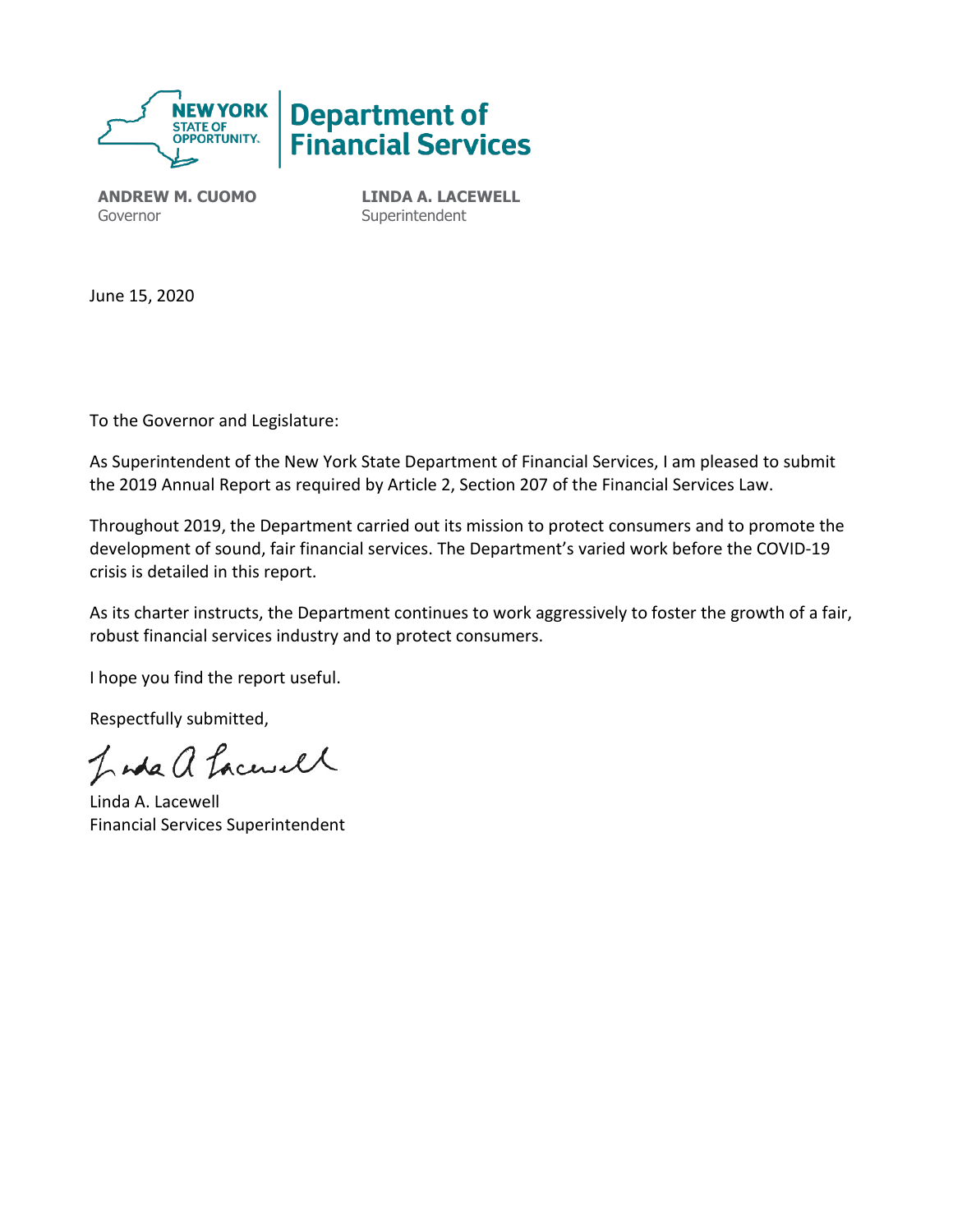

# **Department of<br>Financial Services**

# 2019 Annual Report

Linda A. Lacewell, Superintendent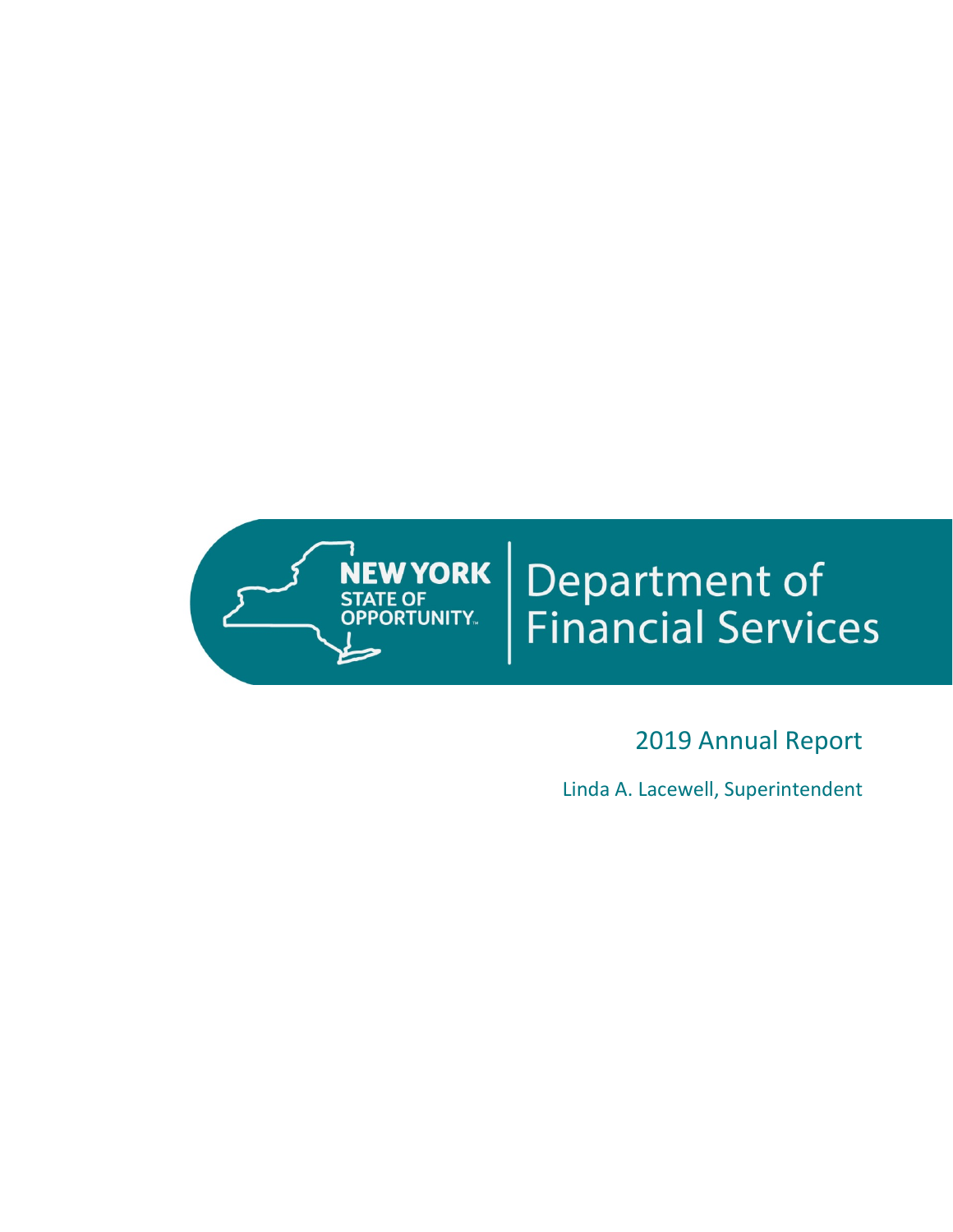# **Table of Contents**

| ENCOURAGING INNOVATION, SAFEGUARDING MARKETS, ENFORCING FINANCIAL SERVICES LAWS 6 |  |
|-----------------------------------------------------------------------------------|--|
|                                                                                   |  |
|                                                                                   |  |
|                                                                                   |  |
|                                                                                   |  |
|                                                                                   |  |
|                                                                                   |  |
|                                                                                   |  |
|                                                                                   |  |
|                                                                                   |  |
|                                                                                   |  |
|                                                                                   |  |
|                                                                                   |  |
|                                                                                   |  |
|                                                                                   |  |
|                                                                                   |  |
|                                                                                   |  |
|                                                                                   |  |
|                                                                                   |  |
|                                                                                   |  |
|                                                                                   |  |
|                                                                                   |  |
|                                                                                   |  |
|                                                                                   |  |
|                                                                                   |  |
|                                                                                   |  |
|                                                                                   |  |
|                                                                                   |  |
|                                                                                   |  |
|                                                                                   |  |
|                                                                                   |  |
|                                                                                   |  |
|                                                                                   |  |
|                                                                                   |  |
|                                                                                   |  |
|                                                                                   |  |
|                                                                                   |  |
|                                                                                   |  |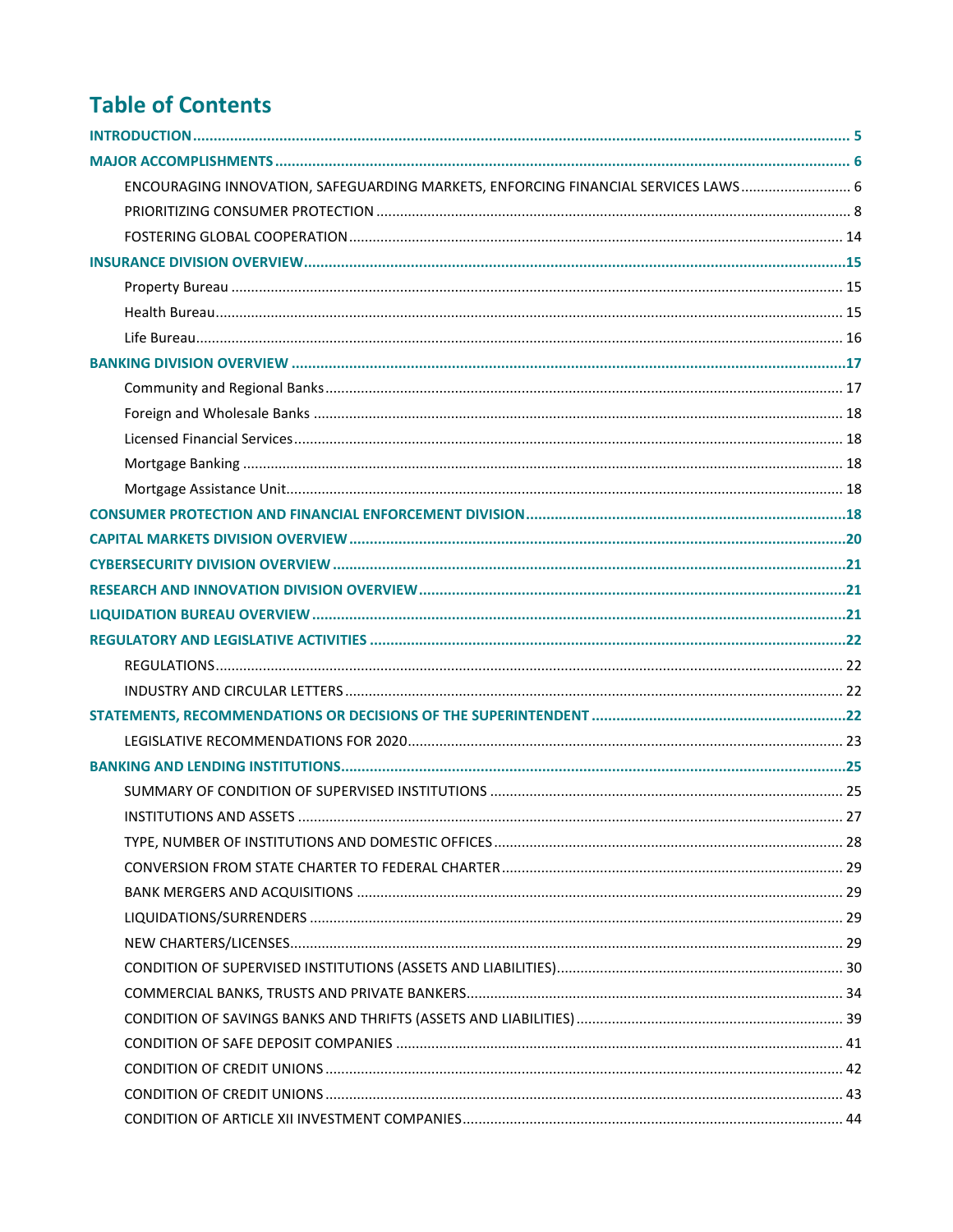| ADVANCE PREMIUM AND ASSESSMENT CORPORATIONS SELECTED DATA Error! Bookmark not defined. |
|----------------------------------------------------------------------------------------|
|                                                                                        |
|                                                                                        |
|                                                                                        |
|                                                                                        |
|                                                                                        |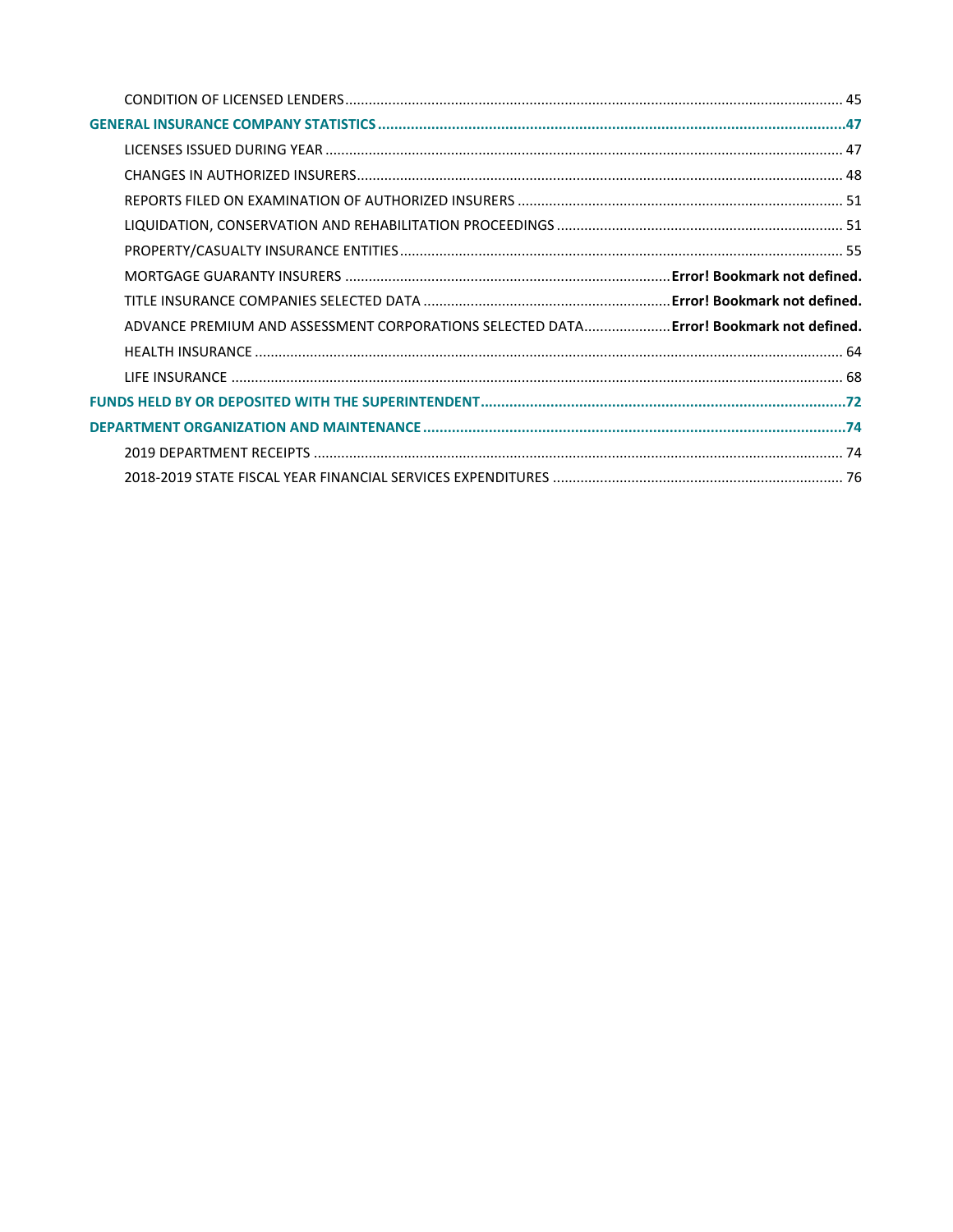#### <span id="page-4-0"></span>**INTRODUCTION**

The Department of Financial Services (DFS) supervises and regulates the activities of nearly 1,800 insurance companies with assets of more than \$4.7 trillion and approximately 1,500 banking and other financial institutions with assets totaling more than \$2.6 trillion, as of Dec. 31, 2019. They include 134 life insurance companies, 1,168 property/casualty insurance companies, about 100 health insurers and managed care organizations, and more than 375,000 individual insurance licensees, 122 state-chartered banks, 80 foreign branches, 10 foreign agencies, 17 credit unions, 13 credit rating agencies, 388 financial services companies, and more than 9,455 mortgage loan originators and servicers.

The **Insurance Division** regulates and supervises all insurance companies that do business in New York. The Division includes the Property, Life and Health Bureaus.

The **Banking Division** supervises banking and other financial institutions through chartering, licensing, registering, and examining safety and soundness. The division is comprised of the following bureaus: Foreign & Wholesale Banks, Community & Regional Banks, Mortgage Banking and Licensed Financial Services.

The **Consumer Protection and Financial Enforcement Division** (CPFED) is responsible for protecting and educating consumers, fighting consumer fraud, and ensuring that regulated entities comply with New York and federal law in relation to their activities serving the public.

The **Cybersecurity Division** was established in 2019 to protect consumers and industries from cyber threats. The Division contains DFS' specialty cybersecurity examiner staff; develops cybersecurity examination and supervision protocols; conducts cybersecurity enforcement investigations with the Consumer Protection and Enforcement Division; and develops key initiatives and compliance measures in areas such as cyber insurance and virtual currency.

The **Research and Innovation Division** was created in 2019 to foster innovation in the marketplace that improves the lives of consumers and makes financial markets healthier and more resilient. The new division positions DFS as a leading "regulator of the future" through improved internal use of technology for overseeing supervised marketplaces and engaging with innovators ranging from incumbents to early state startups that are seeking to bring novel and innovative products and services to market.

The **Capital Markets Division** provides the Department's expertise in complex financial products (bonds, equities, credit, derivatives, and commodities), enterprise risk management, financial analysis, internal controls and audit, research, fiduciary controls, and regulatory accounting. The Capital Markets Division works with the other DFS divisions in examinations and conducts targeted examinations. It has the primary regulatory responsibility for limited purpose trust entities, and wealth management/stock transfer companies. In addition, it leverages the business intelligence that DFS gathers with the aim of analyzing this data to identify emerging risks and macroeconomic trends that can be developed into topical reports and regular industry analysis.

The **Office of the General Counsel** provides advice throughout the agency, coordinates and drafts regulations and legislation, defends the agency, works with the New York State Attorney General, protects the interests of consumers and ensures the stability of New York's financial services market.

This report includes data for 2019, unless otherwise stated. Financial data is for 2018-2019 fiscal year.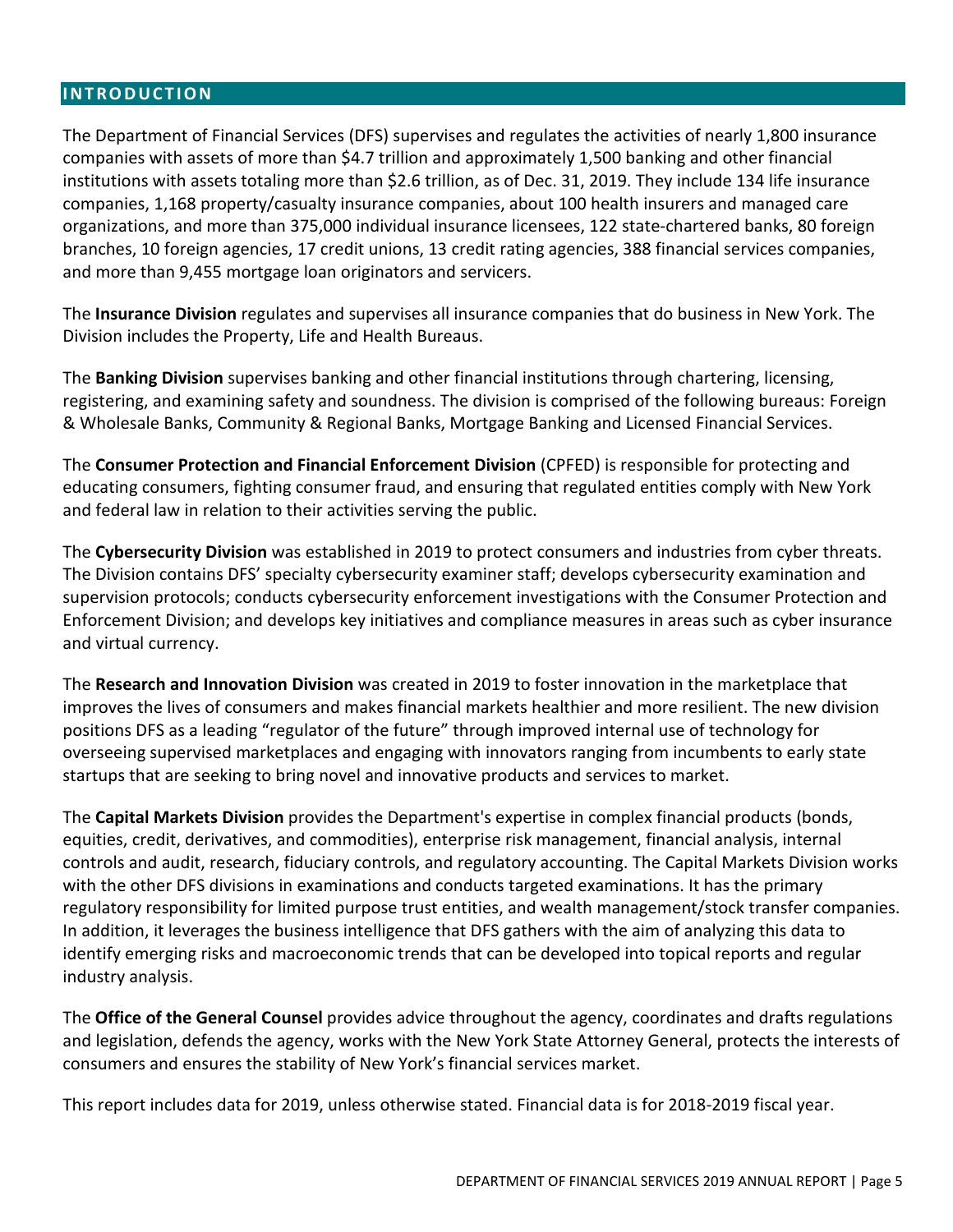#### <span id="page-5-0"></span>**MAJOR ACCOMPLISHMENTS**

Following the appointment and subsequent confirmation of Superintendent Lacewell, the Department made important gains in 2019 in protecting consumers, safeguarding markets, fostering innovation and promoting the health and sustainability of the financial services sector for the long term. Highlights of some of DFS' efforts and initiatives in 2019 are below.

#### <span id="page-5-1"></span>**ENCOURAGING INNOVATION, SAFEGUARDING MARKETS, ENFORCING FINANCIAL SERVICES LAWS**

#### **Leading the Nation in Cybersecurity**

Under DFS' nation-leading cybersecurity regulation implemented in 2017, businesses are required to establish and maintain documented cybersecurity programs approved and certified by senior corporate officers. In 2019, as a result of DFS' cybersecurity leadership, the Federal Trade Commission and the Conference of State Bank Supervisors proposed increased cybersecurity standards based on our landmark regulation. Further, the National Association of Insurance Commissioners adopted a model data security law that is based on DFS' cybersecurity regulation and which eight states adopted.

#### **Solidifying New York's Position as an Innovation Hub**

Under Superintendent Lacewell's leadership, DFS created a Division of Research and Innovation in 2019, putting innovation on an equal footing with banking and insurance within the Department. During the year, the new division began a review of New York's virtual currency regulation, introduced in 2015. In an effort to respond to changes in the marketplace since then, DFS proposed a new method by which DFS-regulated virtual currency firms would be able to list new coins more easily. Under the proposal, the Department will provide a proposed model framework for the creation of company coin-listing policies for existing licensees to tailor to their own operations and risk profiles. Once DFS approves a proposed coin-listing policy, the regulated company may self-certify the listing of new coins on an ongoing basis, consistent with the approved policy. DFS also proposed the possible publication of a list of coins that any DFS-regulated virtual currency entity would be free to adopt for uses that the entity is allowed to engage in. In order to solidify New York's position as the center of both innovation and consumer protection, the Department continually adapts as the financial services industry rapidly evolves.

The Department strives to build upon New York's status as the financial capital of the world to ensure it is also the globe's leading hub for financial innovation. In 2019, DFS joined the Global Financial Innovation Network (GFIN), a consortium of more than 50 financial regulators and organizations from around the world meant to encourage collaboration on a variety of innovation topics, such as regtech and new methodologies for fostering innovative marketplaces. In 2019, New York was selected to host GFIN's second annual meeting; however, the meeting, scheduled for March 30-31, 2020, was postponed due to the COVID-19 pandemic. In 2019, DFS also entered into its first FinTech memorandum of understanding, with the financial regulatory authorities of Israel.

Superintendent Lacewell also took steps in 2019 to engage with the industry through participation in technology conferences and events, such as DC Fintech Week, as well as panel discussions and press interviews. Additionally, the Superintendent visited with leading international innovation stakeholders, including the Financial Conduct Authority and Bank of England in the U.K. and Banque de France and the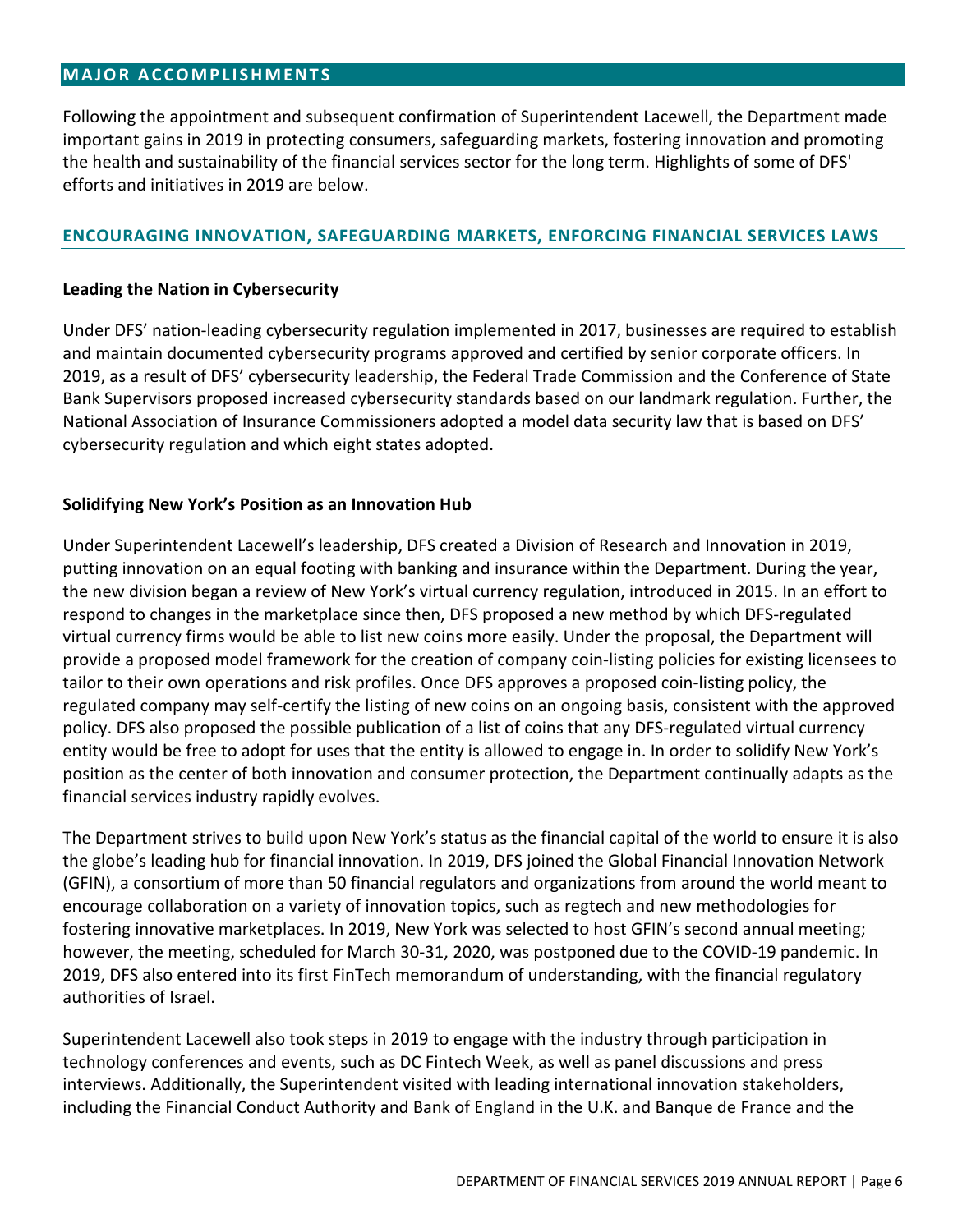French Prudential Supervision and Resolution Authority in France, to establish cross-border linkages in support of collaborative efforts to foster innovation.

In 2019, DFS approved virtual currency licenses, charters, and/or money transmitter licenses for nine companies engaged in the virtual currency business - Bitstamp USA Inc.; Tagomi Trading, LLC; Seed CX Ltd. companies; Bakkt Trust Company; Fidelity Digital Asset Services, LLC; SoFi Digital Assets, LLC; Cottonwood Vending LLC; Robinhood Crypto LLC; and Moon Inc. (dba LibertyX) − and approved the issuance of the first gold-backed virtual currency in New York State, offered by Paxos Trust Company LLC.

#### **Promoting the New York State Banking Charter**

DFS continued to promote the New York State banking charter in 2019. The Department approved six new state charters and licenses, including the first de novo commercial bank in a decade, compared with three approvals in 2018.

#### **Protecting New York's Financial Markets**

Enforcement actions ensure that regulated entities comply with New York and federal law in relation to their activities serving the public. In 2019, DFS announced consent orders with global banks for violations of United States sanctions and New York banking laws as follows:

UniCredit S.p.A.: In April 2019, DFS entered into a consent order with UniCredit S.p.A. and its New York branch, UniCredit Bank AG and its New York branch, and UniCredit Bank Austria AG after a DFS investigation found that each of the entities violated U.S. sanction laws from as early as 2002. Pursuant to the settlement, the UniCredit entities agreed to pay a civil monetary penalty of \$405 million. UniCredit S.p.A. further agreed to engage an independent external party with Office of Foreign Assets Control (OFAC) expertise to conduct an annual OFAC compliance review pursuant to a Cease and Desist Order entered into with the Board of Governors of the Federal Reserve, and to provide the Department with any reports prepared by that independent party.

Standard Chartered Bank: DFS joined the U.S. Departments of Justice and Treasury, the New York County District Attorney's Office, the Federal Reserve Bank of New York, and the Financial Conduct Authority in the United Kingdom, to finalize concurrent settlement agreements with Standard Chartered Bank for a total of more than \$1 billion in fines and forfeiture. As a critical component of its enforcement action, DFS further imposed enhanced oversight and remediation of the bank's compliance function both globally and at its New York branch. These settlements represent the culmination of more than five years of joint investigation among the agencies into the bank's violations of New York State and federal laws and regulations that restrict certain persons, countries, and entities from accessing the U.S. banking system. In entering into an April 2019 consent order with the Department, the Bank admitted that it failed for years to detect and prevent Iran-connected customers − many of whom hid behind shell and front companies, and some of whom received assistance from Bank employees – from engaging in thousands of U.S. dollar transactions processed by the bank through the U.S. financial system. The transactions were performed for the benefit of Iranian individuals and entities, totaling hundreds of millions of dollars in illegal payments. In January 2019, DFS also fined Standard Chartered Bank \$40 million for attempting to rig foreign exchange transactions between 2007 and 2013.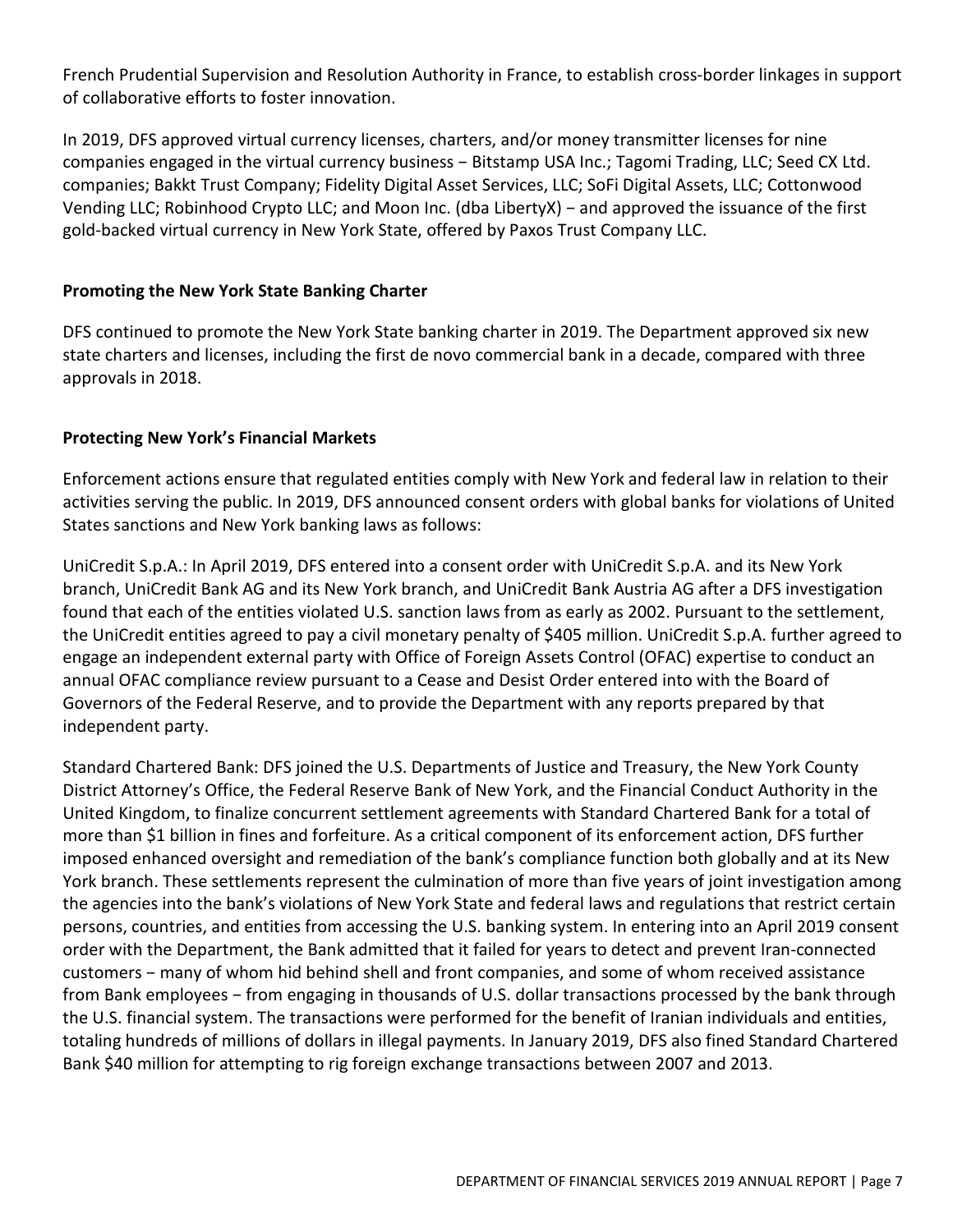MUFG Bank: The Department entered into an agreement with MUFG Bank, under which MUFG paid DFS \$33 million to settle all claims related to the bank's conduct occurring while a New York State-regulated institution.

#### <span id="page-7-0"></span>**PRIORITIZING CONSUMER PROTECTION**

#### **Protecting New York Consumers Amid the Federal Regulatory Void**

In 2019, the Department named its first Director of Consumer Advocacy and Student Advocate, strengthening its mission to protect and empower New York consumers and student borrowers in the midst of federal rollbacks. Working across the agency and the state, the Director of Consumer Advocacy provides expertise and leadership in consumer advocacy to ensure consumers remain at the center of the Department's decisions and priorities.

#### **Holding Regulated Entities Accountable, Ensuring Consumer Restitution**

DFS finalized settlements in September 2019 with six life insurance companies: Companion Life Insurance Co., The Guardian Insurance & Annuity Company, Inc., Northwestern Mutual Life Insurance Co., The Penn Mutual Life Insurance Co., The Prudential Insurance Company of America, and The United States Life Insurance Company in the City of New York for violations of New York insurance regulations in deferred-to-immediate annuity replacement transactions. In settling with DFS in September 2019, the insurers agreed to pay a collective \$1.15 million in restitution to New York State consumers, and \$673,000 in penalties. As a result of the settlements, many New York consumers will receive additional restitution in the form of higher monthly payout amounts for the remainder of their contract terms. The insurers also agreed to take corrective actions, including revising their disclosure statements to include side-by-side monthly comparison information and revising their disclosure, suitability, and training procedures to comply with regulations.

DFS' investigation found that the six carriers failed to properly disclose to consumers income comparisons and suitability information, causing consumers to exchange more financially favorable deferred annuities with immediate annuities. Many New York consumers received incomplete information regarding the replacement annuities, resulting in less income for identical or substantially similar options.

DFS fined American Progressive Life and Health Insurance Company of New York \$260,000 in September 2019 for rescinding certain life insurance policies without the consent of policyholders. A DFS investigation resulting from a consumer complaint found that from 2010 to 2019 American Progressive rescinded reduced paid-up life insurance policies with a cash value of \$500 or less and paid the cash value to 260 policyholders without the consent of the policyholders, in violation of New York Insurance Law. The identified policies originally had a total face amount of \$2,333,438 and total reduced paid-up death benefits of \$32,945.

#### **Equifax Settlement: Securing Restitution for New York Consumers**

DFS finalized a settlement in July 2019 with Equifax Inc., Equifax Information Services, LLC, and Equifax Consumer Services, LLC, following an investigation into the 2017 Equifax data breach, which exposed the sensitive information of millions of Americans. DFS reviewed Equifax's security practices prior to and at the time of the breach, as well as communications and services provided to consumers after announcement of the 2017 data breach. DFS' investigation uncovered that Equifax's information security program failed to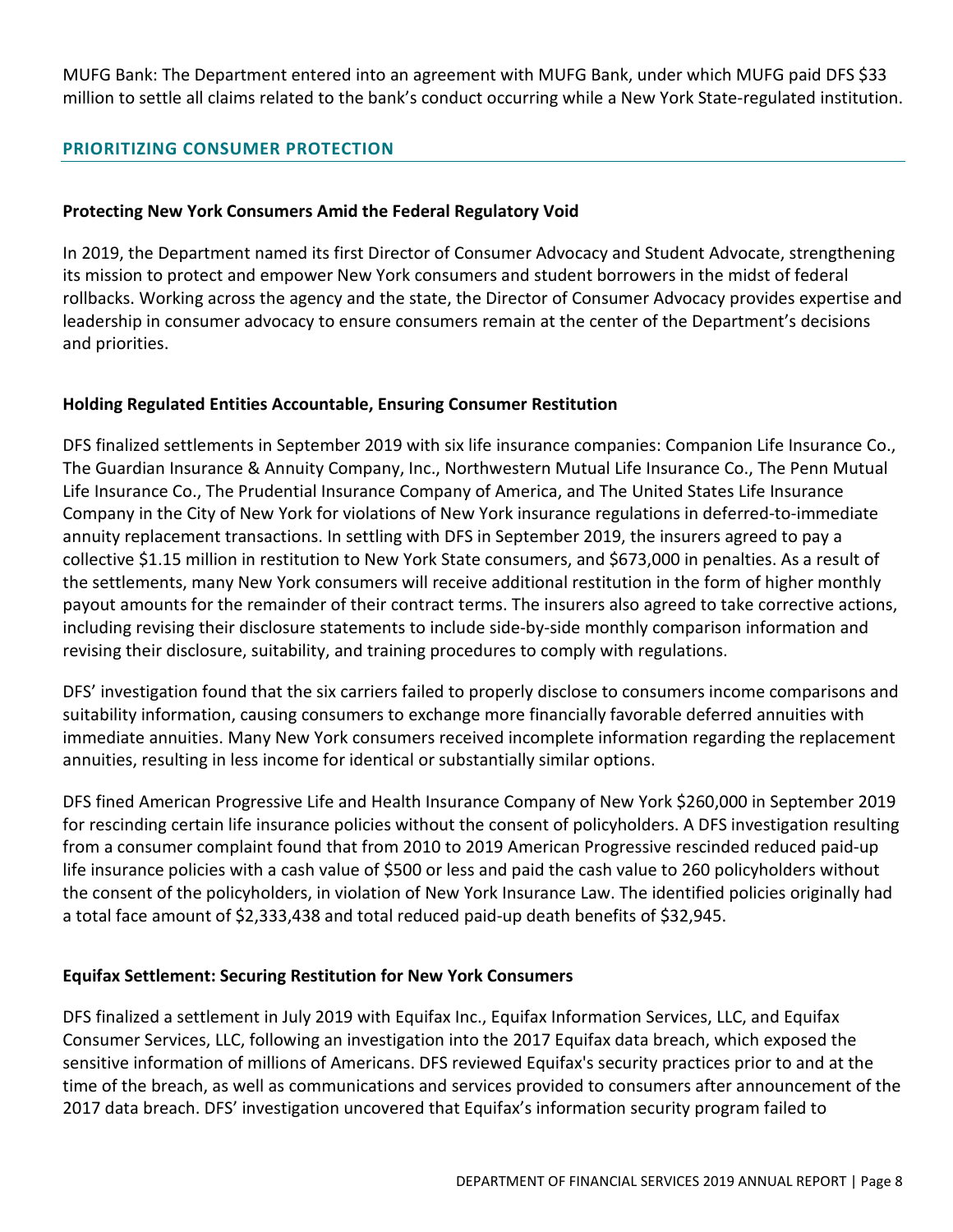adequately safeguard sensitive consumer information. DFS also found that Equifax failed to detect a critical vulnerability; failed to adequately support database segmentation; possessed an expired security certificate; and possessed inadequate access management controls. DFS further found that Equifax's responses following announcement of the data breach, on September 7, 2017, failed to provide adequate assistance to affected consumers.

Under the July 2019 settlement, Equifax agreed to pay a civil penalty of \$10 million to New York State. In connection with Equifax's agreement with consumer plaintiffs in a related litigation, Equifax agreed to provide restitution to New York consumers pursuant to a settlement fund. In addition, Equifax agreed to undertake certain actions with respect to information technology and security practices pursuant to a June 25, 2018 consent order between Equifax Inc. and the Multi-State Regulatory Agencies, to which DFS is a party.

# **Payback for Policyholders**

In September 2019, DFS fined American Progressive Life and Health Insurance Company of New York \$260,000 for rescinding certain life insurance policies without the consent of policyholders and required the company to provide restitution to policyholders or their beneficiaries for each violation. A DFS investigation resulting from a consumer complaint found that from 2010 to 2019 American Progressive rescinded reduced paid-up life insurance policies with a cash value of \$500 or less and paid the cash value to 260 policyholders without the consent of the policyholders, in violation of New York Insurance Law. The identified policies originally had a total face amount of \$2,333,438 and total reduced paid-up death benefits of \$32,945.

# **Protecting Consumers from Predatory Lending**

DFS commenced a civil action in August 2019 with the New York Attorney General against Vision Property Management and its CEO, alleging that Vision and its affiliated companies operated an illegal, unlicensed mortgage-lending business profiting from predatory subprime home loans at the expense of some of the most vulnerable New Yorkers, primarily in upstate and central New York. Subsequently, DFS and the NYAG reached a \$2.77 million settlement with Vision's investor and business partner Atalaya Capital Management LP for its role in facilitating Vision's illegal operation. Under the settlement, Atalaya paid \$2.4 million in consumer restitution, a civil penalty of \$250,000 and additional relief of about \$123,800.

# **Stepping Up for Students**

Governor Cuomo's 2019 Executive Budget included legislation authorizing the Department to license and examine student loan servicers. The law addresses common abuses that are found in the student loan servicing industry. In addition, the Department promulgated regulations in October 2019 that include additional measures to protect consumers from unscrupulous practices in the student loan servicing industry. The law requires companies that service student loans to provide clear and complete information concerning fees, payments due and terms and conditions of loans; apply payments in borrowers' best interest rather than in ways that maximize servicer fees; inform borrowers of income-based repayment and loan forgiveness options; and provide timely and substantive responses to consumer complaints.

Following the Department's appointment of its first Student Advocate and Director of Advocacy, DFS continued to advocate for students in the face of weakened federal protections. In August 2019, the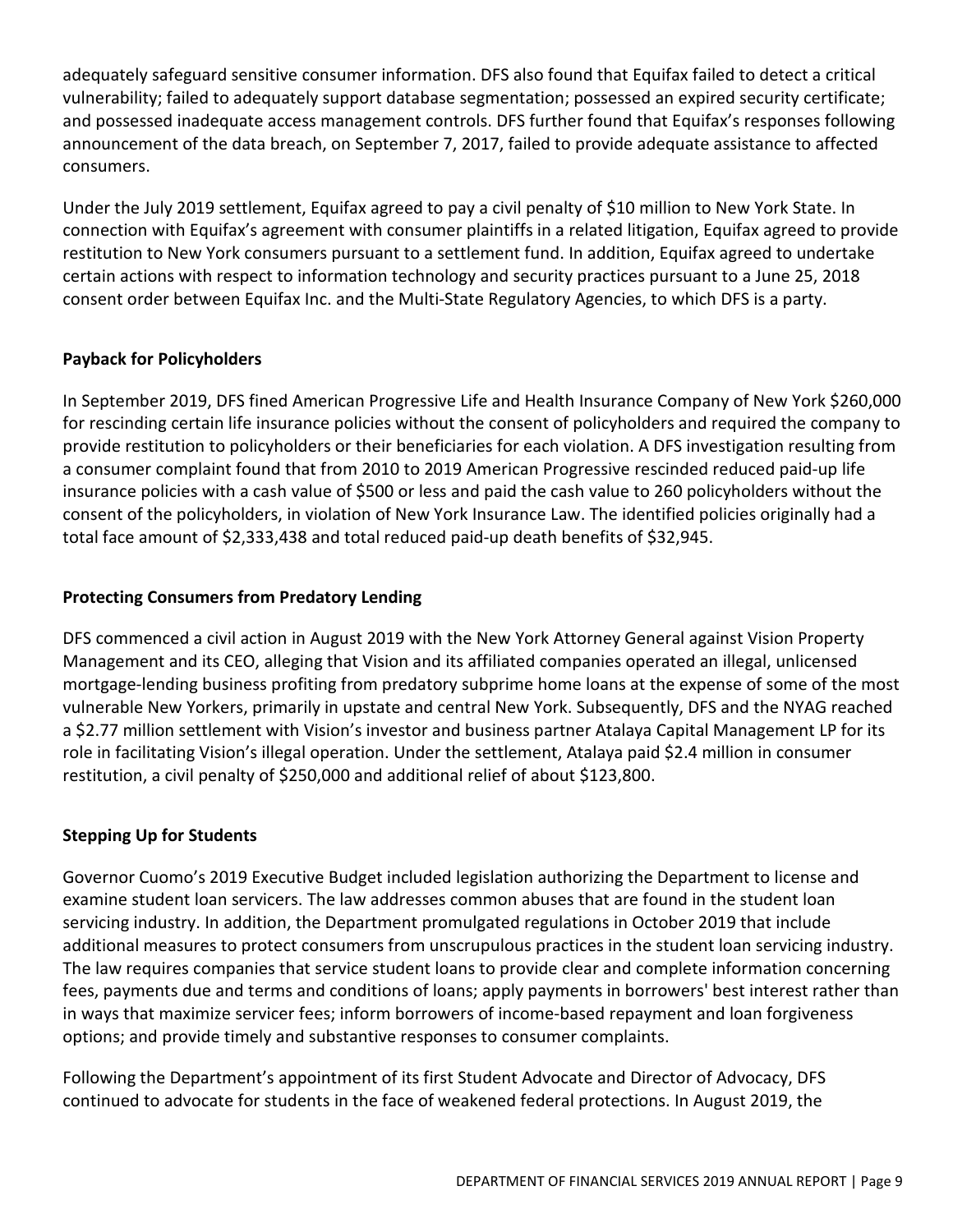Department launched a "Step Up for Students" initiative designed to protect student loan borrowers and educate them about the new student loan servicing law. As part of the initiative, the Department issued a Student Loan Borrower Bill of Rights and collaborated with state and local officials to hold town hall-style events at multiple venues across the state throughout the fall of 2019.

DFS also created a new Student Debt Advisory Board as part of the Step Up for Students initiative to advise on consumer protection, student financial products and services, and communities significantly impacted by student debt. The advisory board meets quarterly, and this group of experts is charged with identifying and assessing the impact of emerging practices on consumers and other market participants related to student debt. The board also provides formal input on consumer engagement, policy development and research.

In 2019, the Department's Student Protection Unit (SPU), created by Governor Andrew Cuomo in 2015, conducted 63 workshops at schools, libraries, community centers, and other locations across the state. The workshops provided vital information about the best methods for financing education, as well as available loan repayment options. SPU also reviewed and successfully resolved complaints regarding student financial products and services, including student loans, student banking products, student debt relief services, and student health insurance. SPU accepted complaints through DFS' online complaint portal and by mail.

SPU also updated the Student Lending [Resource](https://www.dfs.ny.gov/consumers/student_protection) Center on the Department's website to bring it in line with the Step Up for Students initiative. The website includes tips for prospective college students, their families, and graduates already in repayment to help them navigate decisions relating to financing and repaying a college education. In addition, SPU collaborated with the Enforcement Unit on the investigation of multiple student loan consolidation and debt relief companies, outlined below.

DFS finalized a settlement in January 2019 with Conduent Education Services, LLC, f/k/a Xerox Education Services, LLC, f/k/a and d/b/a ACS Education Services, Inc., under which Conduent agreed to pay \$1 million in penalties to the State and \$8 million in restitution to New York consumers. Conduent, which has wound down its student loan servicing business, also agreed not to service student loans (except for Perkins Loans) for a period of five years. The settlement followed an investigation to determine whether the company had complied with applicable laws while servicing federally guaranteed and private student loans. DFS' investigation found that Tuition Options engaged in the business of a sales finance company without proper Department licensing and failed to comply with the E-Sign Act before providing Truth in Lending Act disclosures to consumers electronically. DFS further found that EDvantage LLC provided New York consumers with promissory notes that allowed for capitalized interest, which is unlawful in New York. Tuition Options LLC agreed to apply for applicable Department licenses. EDvantage LLC also agreed to remove references to capitalization from its promissory note template.

# **Improving Integrity in the Bail Business**

In November 2019, DFS issued a final regulation that raises the standards of integrity in the bail business, protects vulnerable New Yorkers from abuses in the industry, and increases transparency in and understanding of the bail industry. The final regulation follows a series of state-wide public listening sessions held jointly during the summer of 2019 with the New York Department of State, and extensive public comment from consumers, advocates, industry and government stakeholders.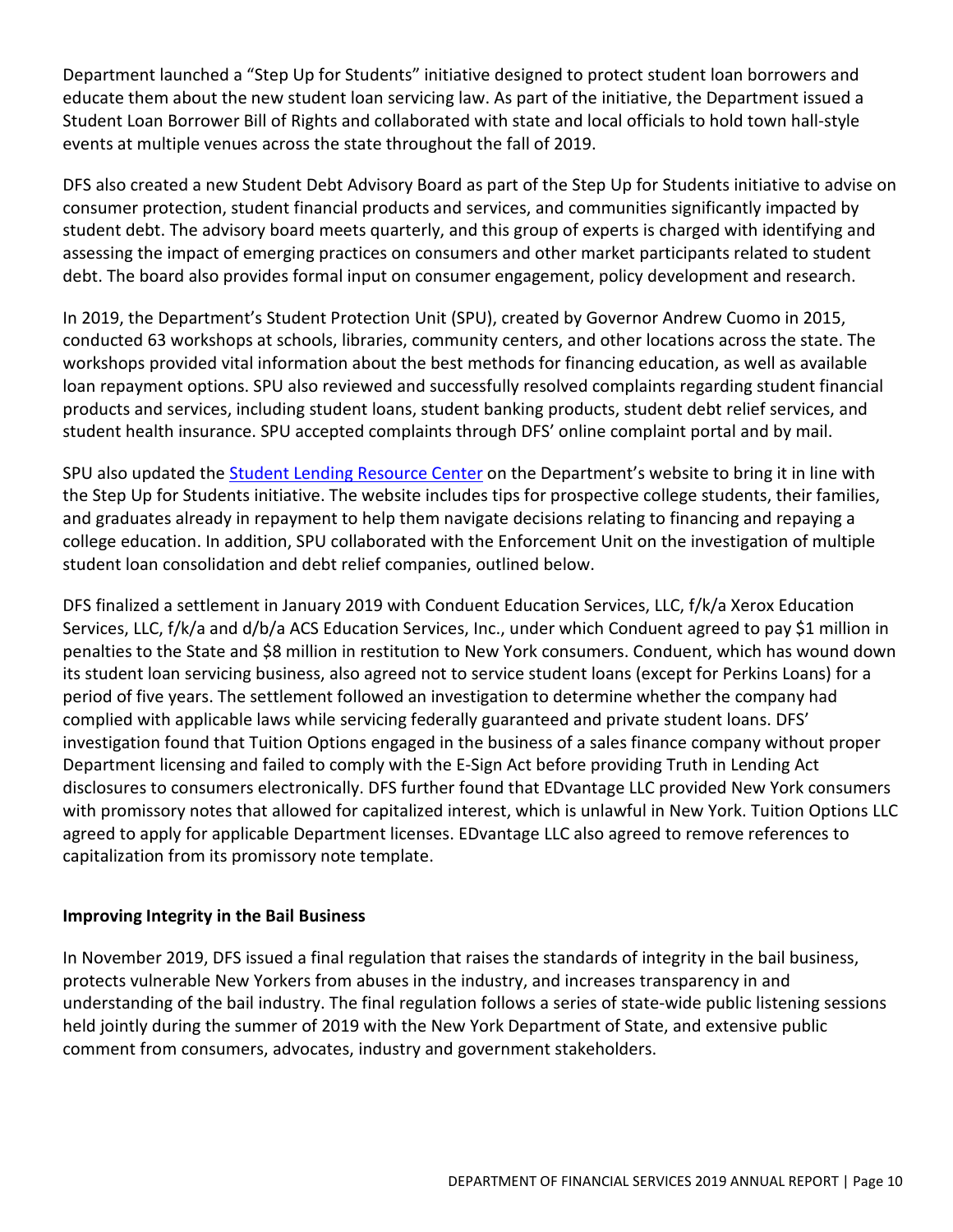Under the regulation, among other provisions, bail agents may not charge fees other than the premiums set by statute; agents and insurance companies may only use forms approved by the Superintendent, which serves to limit abusive terms and ensure consistency for bail bond purchasers; and collateral of 10% or less of the bond amount will be deemed reasonable.

#### **Fostering Financial Inclusion**

The Banking Development District Program is a DFS priority, as it assists low-to-moderate income communities in obtaining better access to affordable financial services and helps small businesses to develop and grow as part of New York's communities.

In 2019, DFS approved the 50th BDD designation, in the Towns of Croghan, Denmark and New Bremen and the Villages of Croghan and Castorland in Lewis County. DFS approved two other new BDDs in 2019: Hamlet of Bridgeport, Madison and Onondaga counties, and Town of Wilson, Niagara County. In 2019, DFS received new inquiries relating to two communities seeking to establish a BDD. As of December 31, 2019, the BDD designation process had begun for one of those two. DFS also saw an increase in inquiries from credit unions, resulting from the amendment to Section 96-d of NYBL which now permits credit unions to participate in the program.

The Department reviewed 13 BDD Request for Renewal of Deposit applications and in each case issued recommendations for the renewal of deposits. DFS also reviewed five BDD Progress Reports for which it issued responses noting satisfactory progress.

#### **Preventing Discrimination in Healthcare**

DFS continued its efforts to prevent discriminatory practices in healthcare during 2019. In response to the Trump Administration proposed repeal of a federal regulation providing that the Affordable Care Act's nondiscrimination protections based on sex include protections based on gender identity, DFS issued guidance to insurers in June 2019. The guidance reminded insurers that, regardless of what occurs at the federal level, New York State has its own state laws that prohibit discrimination based on sexual orientation, gender identity or expression and transgender status. Additional guidance advised that all insurers, except for grandfathered health plans, must provide coverage for PrEP for the prevention of HIV infection at no cost-sharing and cover screening for HIV infection at no cost-sharing. Coverage for PrEP for the prevention of HIV infection is vital to ending the AIDS epidemic in New York, and the Department will continue to ensure full compliance with this important consumer health protection.

#### **Addressing Surprise Medical Bills**

In 2019, DFS issued a new report detailing the successes of New York's first-in-the-nation out-of-network law, which protects consumers from emergency and surprise bills from out-of-network doctors and other healthcare providers, including an increasing number of dispute resolution requests. The law, which takes consumers out of the dispute process, has saved millions of dollars for New York consumers. The Department also proposed an amendment to the law in 2019 to strengthen the regulation and further protect consumers following a report of a consumer who received surprise bills totaling hundreds of thousands of dollars that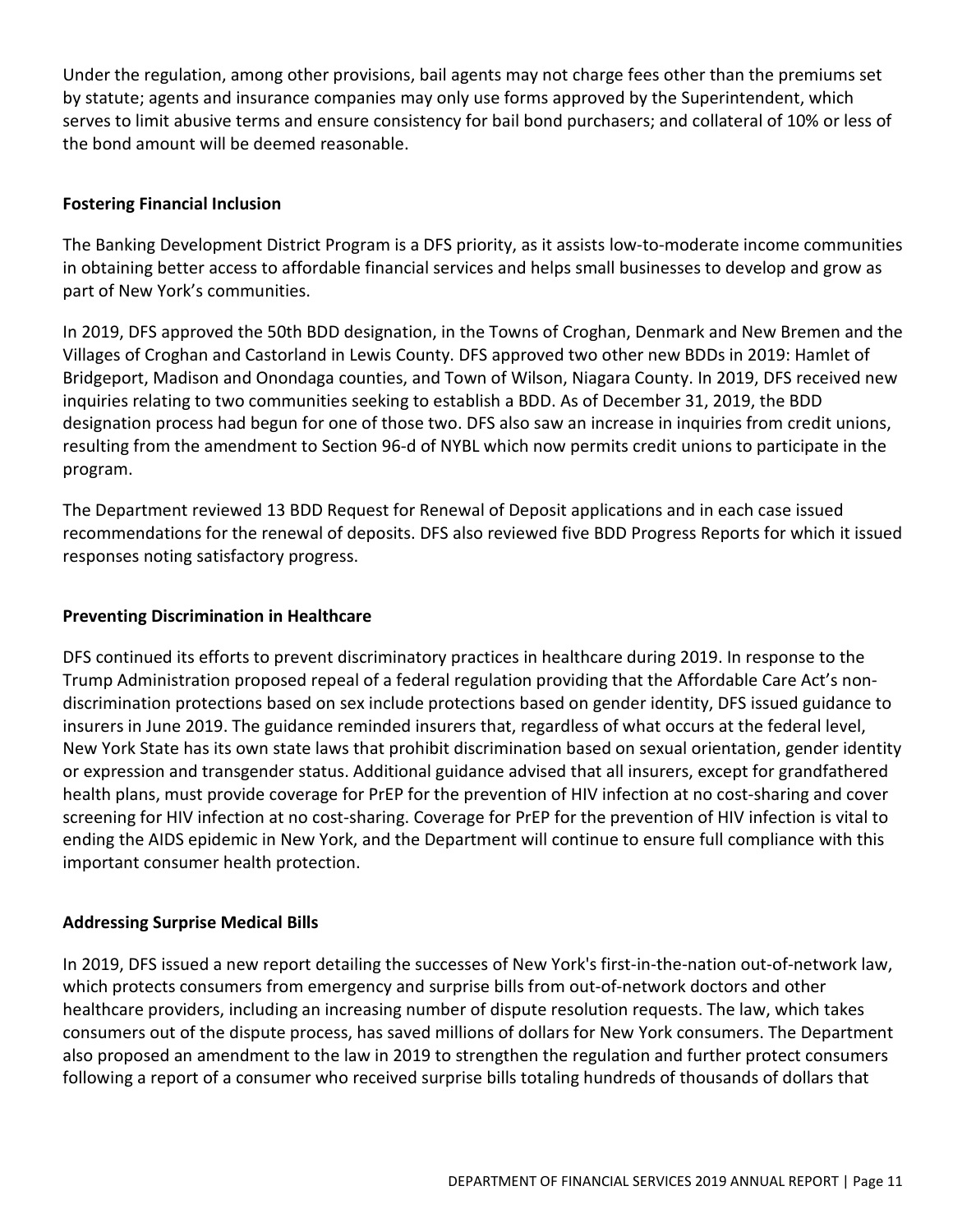weren't covered by his healthcare plan. The proposed amendment requires additional notice to consumers about surprise bills under certain circumstances.

# **Protecting Reproductive Rights**

The Department took several steps to protect women's access to comprehensive and affordable health services, including:

**Addressing Maternal Depression:** DFS promulgated a regulation in 2019 that made explicit that health insurance policies, including child health insurance plan policies, that cover maternal depression screening and referrals for treatment must provide coverage under the mother's policy and under the policy in which the infant is covered as such services are an important preventive service for both the mother and the infant.

**Contraceptive Services:** DFS issued guidance implementing the Comprehensive Contraception Coverage Act (CCCA) which requires insurers to provide coverage for contraceptive drugs, devices, and products approved by the FDA. The guidance advised insurers that where the FDA has approved one or more therapeutic and pharmaceutical equivalent versions of a contraceptive drug, device, or product, the insurer must cover at least one therapeutic and pharmaceutical equivalent versions without cost-sharing. Further, insurers were advised that they must allow for the dispensing of the entire 12-month supply of a contraceptive at the same time and may not impose any restrictions or delays on the coverage, such as preauthorization requirements, step therapy protocols, or quantity limits on a 12-month supply or less. DFS also issued a regulation to establish requirements regarding the formulary exception process for contraceptives not covered on the insurer's formulary, including time frames and format to request the exception.

**Ensuring Employer Contraceptive Coverage:** The Department signed consent orders with 10 health insurance companies for violations of New York Insurance Law related to requests by employers for exemptions from providing contraceptive coverage to their members. Under the consent orders, the insurers, collectively, paid a fine of \$509,000 and were required to take corrective actions, including reimbursing members who paid for contraceptives. DFS also announced that DFS has issued guidance reminding New York health insurers that final rules issued by the U.S. Departments of Health and Human Services, Labor, and Treasury do not preempt New York Insurance law, which makes coverage for contraceptive items and services widely available by providing a narrow religious employer exemption.

**Supporting Coverage for Fertility Preservation Services:** As part of Governor Cuomo's Women's Justice Agenda, changes were made in 2019 to the Insurance Law related to health insurance coverage for in-vitro fertilization (IVF) and fertility preservation services, based on a feasibility study conducted by DFS. The Department also issued model contract language and guidance to ensure that coverage for IVF and fertility preservation services is provided in accordance with the law effective for policies issued or renewed on or after January 1, 2020.

# **Safeguarding Healthcare, Reducing Health Insurance and Drug Costs**

Despite continued federal attacks on the Affordable Care Act (ACA), the Department of Financial Services has steadfastly protected consumers by reducing health insurers' 2020 requested rates. Since the ACA was implemented in 2014, New York has cut the uninsured rate in half from 10% to below 5%, and premiums in the individual market have remained more than 55% lower after adjusting for inflation and before the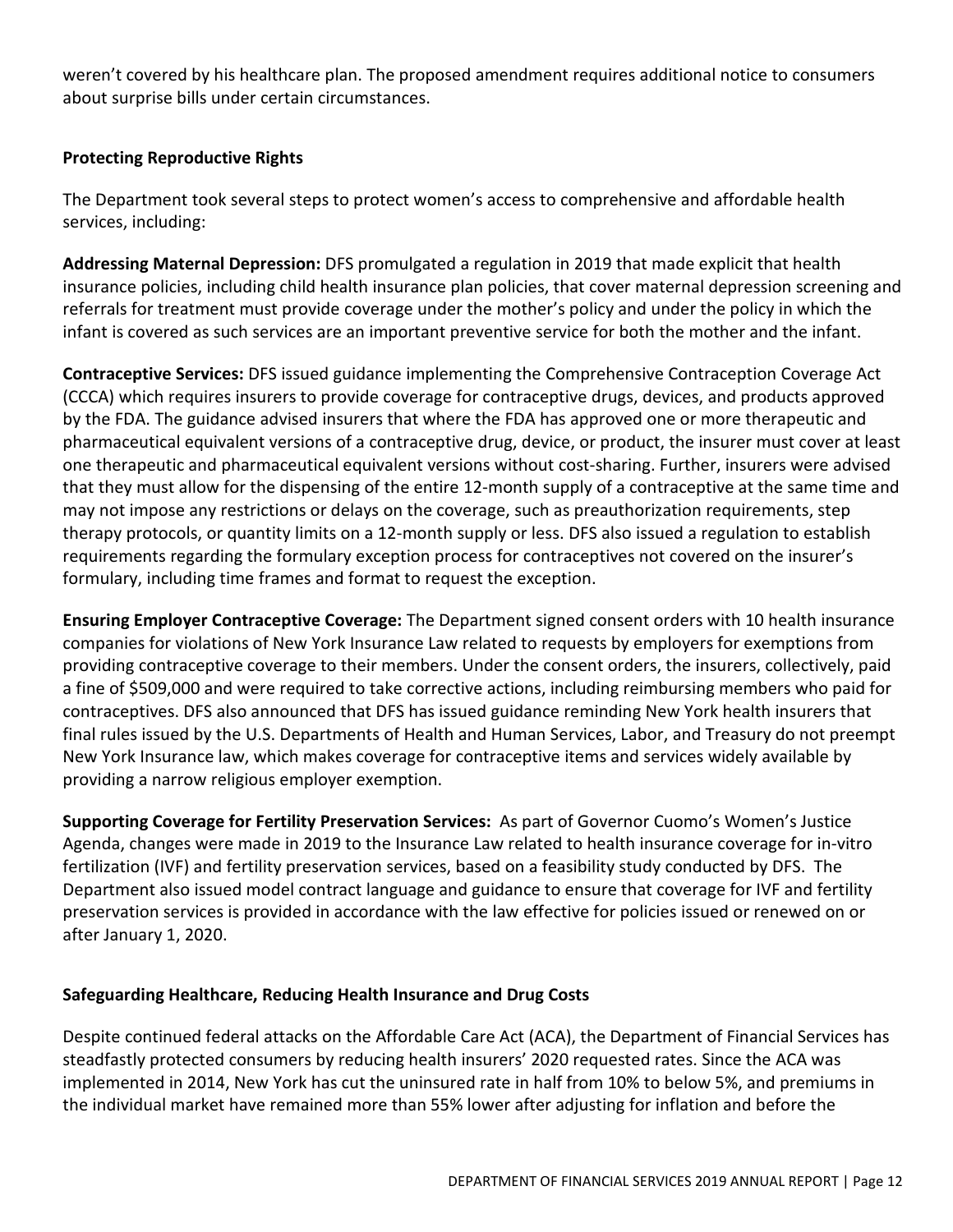application of federal tax credits. DFS reduced insurers' total weighted average increase requested for individuals by 26%, from 9.2% to 6.8%, saving consumers over \$50 million. DFS also reduced requested rates for 2020 small group plans by 35%, from 12.2% to 7.9% for 2020, saving small businesses over \$313 million. Over 1.3 million New Yorkers are enrolled in individual and small group plans.

#### **Enhancing Consumer Protections in Healthcare**

DFS proposed a regulation that would require a consumer's insurance identification card to contain standard information to make it easier for both the provider and consumer to understand the type of coverage the consumer has, who the insurer is, whether the plan is fully insured, the provider network name, whether there is out-of-network coverage, and phone numbers for assistance, among other things.

DFS also issued prescription drug guidance advising insurers that under New York law, an insured's copayment shall not exceed the usual and customary cost of a prescribed drug and that any contractual provisions such as "gag clauses" that purport to prevent a pharmacist from providing information to an insured violate New York law and are void and unenforceable. Insurers were directed to take immediate steps to ensure that their health care provider contracts with pharmacists do not contain "gag clauses."

# **Combatting the Opioid Epidemic**

In 2019, DFS continued its ongoing efforts to address the opioid epidemic that continues to have a devastating impact in New York:

**Peer Support Services:** DFS issued guidance advising that insurers may not deny as a non-covered benefit medically necessary peer support services provided as part of an outpatient substance use disorder program by a facility licensed, certified, or otherwise authorized by the Office of Addiction Services and Supports to provide outpatient substance use disorder services if all the other terms and conditions of the policy or contract are met.

**Chapter 57 of the Laws of 2019:** DFS issued guidance regarding the numerous changes to Insurance Law and Public Health Law with respect to health insurance coverage for mental health and substance use disorder (SUD) treatment contained in Chapter 57 of the Laws of 2019. Some of the changes included further restrictions on concurrent review of SUD treatment, new restrictions on prior authorization and concurrent review for inpatient mental health treatment, restrictions to prior authorization requirements for drugs to treat SUD, and cost-sharing limitations on both outpatient SUD and outpatient mental health treatment.

# **Fighting Insurance Fraud and Financial Fraud**

DFS has a longstanding commitment to combating financial fraud. It is responsible for the detection and investigation of insurance and financial fraud and the referral for prosecution of persons or entities that commit those frauds. DFS investigations led to 481 arrests, up 33% from 2018, for insurance fraud and related crimes in 2019, including 125 for healthcare fraud. DFS' criminal investigations resulted in \$14.9 million in court-ordered restitution in 2019. DFS referred 192 cases to prosecutorial agencies in 2019, and prosecutors have obtained 271 convictions in these cases.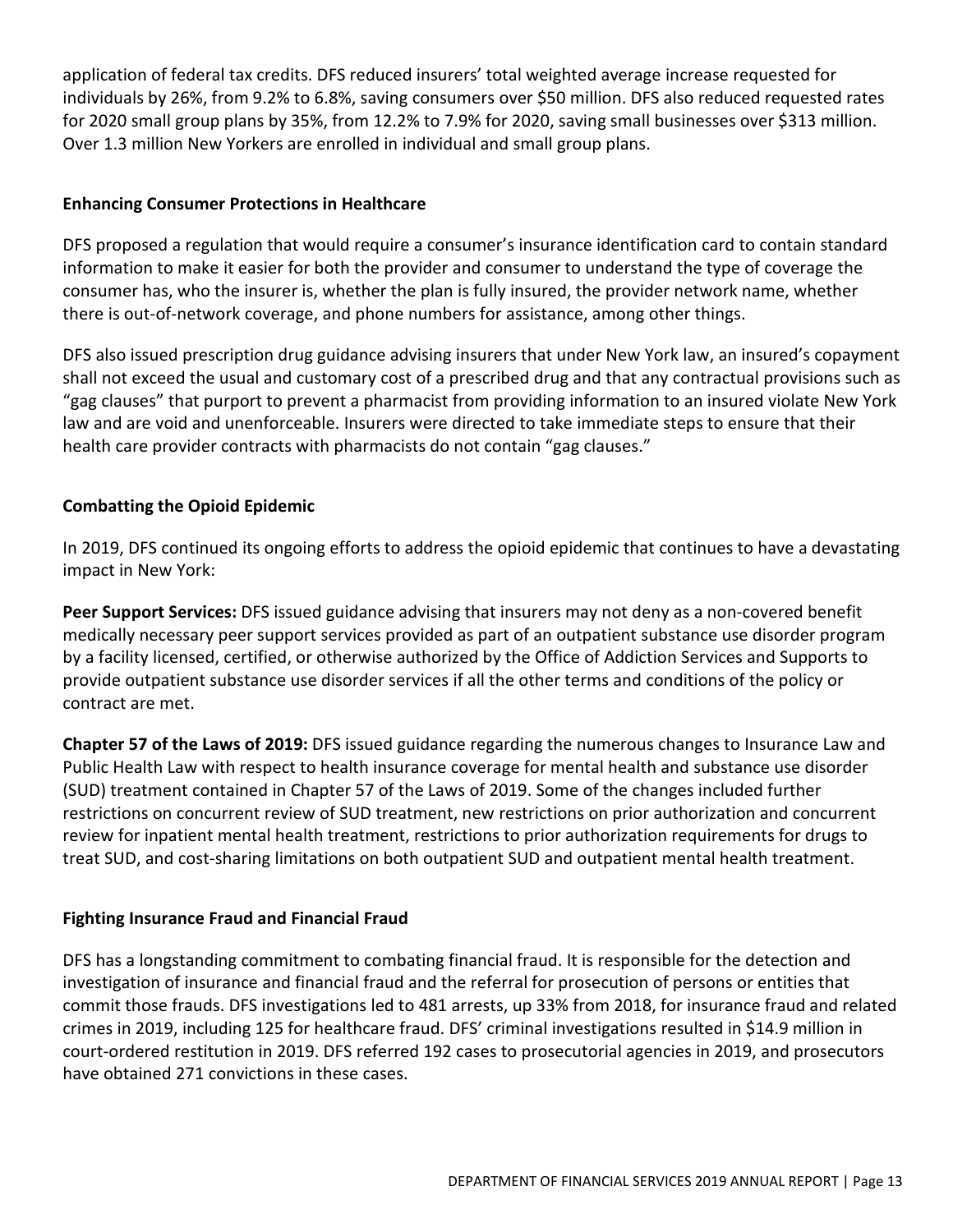#### **Reflecting the Diversity of New York**

In October, DFS announced the formation of the state's first-ever women's committee to address the representation and advancement of women in the financial services industry and to identify the hurdles and obstacles to increasing the number of women in leadership roles, including promoting diverse women. The committee serves as a sub-committee of Governor Cuomo's Council on Women and Girls. The Superintendent has also promoted diversity in her leadership team and championed diversity in the financial services industry in various keynote speeches and symposia.

# <span id="page-13-0"></span>**FOSTERING GLOBAL COOPERATION**

New York is the financial capital of the global financial system, and DFS regulates the branches, agencies and representative offices of over 80% of the foreign banks operating in the United States. In 2019, DFS deepened relationships with its international counterparts to better respond to emerging challenges and opportunities. In 2019, DFS joined the Global Financial Innovation Network (GFIN), a consortium of 49 other financial regulators and organizations from around the world to encourage collaboration on a variety of pressing topics, such as crypto-currency licensing and cyber regulations. DFS continues to keep pace with fast-moving changes in financial innovation, and inclusion in GFIN presented numerous opportunities to engage with international partners to foster market innovation that improved the lives of consumers and made financial markets more resilient.

In October, Superintendent Lacewell met with regulatory counterparts from the Financial Conduct Authority and the Prudential Regulation Authority of the United Kingdom, the European Central Bank and the European Banking Authority, the European Insurance and Occupational Pensions Authority and the Official Monetary and Financial Institutions Forum to discuss best practices in green financing and harmonize efforts ensuring the safe conduct of supervised entities, preventing unsound and destructive competition, maintaining public confidence in the banking system, protecting the public interest, and addressing climate and cyber risks. DFS also signed the first fintech-oriented memorandum of understanding with the French Prudential Supervision and Resolution Authority (ACPR) and met with Consumers International, a membership organization for consumer groups across the world, committing to becoming a founding member and the first U.S. government entity to join the organization's consumer-focused Change Network initiative.

# **Commitment to Combatting Climate Change**

Demonstrating New York's commitment to addressing climate change, in September 2019, DFS joined several international organizations committed to tackling this issued. During Climate Week, DFS became the first U.S. State banking regulator to join the Network for Greening the Financial System (NGFS), a group of nearly 50 central banks, supervisors, and international organizations that exchange experiences, contribute to the development of environment and climate risk management in the financial sector, and to mobilize mainstream finance to support the transition toward a sustainable economy. Its purpose is to define and promote best practices to be implemented within and outside of the membership of the NGFS and to conduct or commission analytical work on green finance.

DFS also joined the Sustainable Insurance Forum (SIF), a network of 25 leading insurance supervisors and regulators that seek to strengthen their understanding of sustainability issues for the business of insurance. SIF conducts surveys, issues reports describing best practices, and makes recommendations to the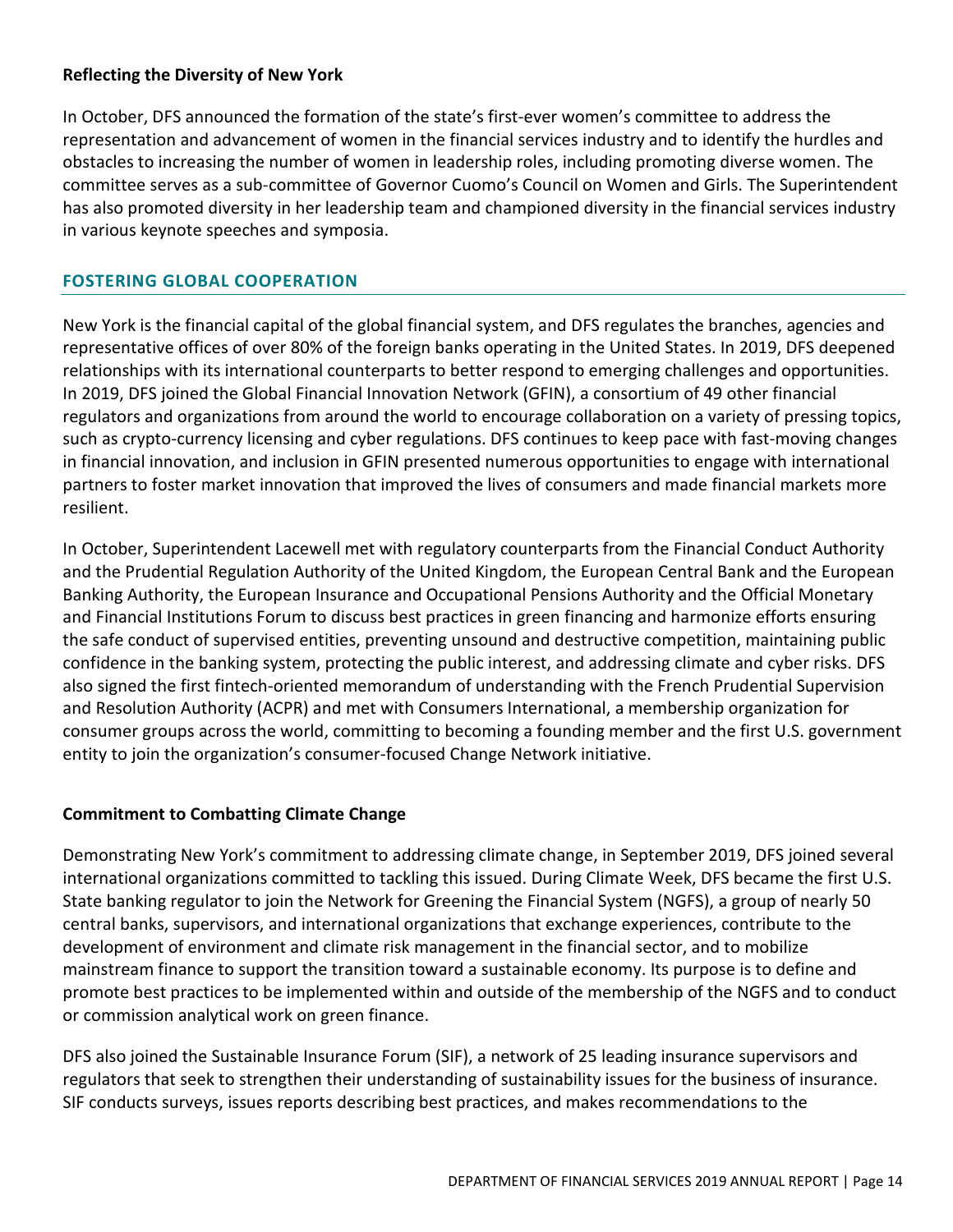International Association of Insurance Supervisors on topics relating to sustainability and climate change risk. SIF also provides advice to the World Bank Group and other international organizations on mitigating climate risk.

# <span id="page-14-0"></span>**INSURANCE DIVISION OVERVIEW**

#### <span id="page-14-1"></span>**Property Bureau**

The Property Bureau oversees the financial condition and market conduct of property and casualty insurance companies in order to monitor the financial solvency of licensees and maintain an equitable marketplace for policyholders. It supervises more than 864 regulated entities with total assets of approximately \$1.5 trillion writing net premiums totaling more than \$459 billion.

The Property Bureau's Financial Section conducts examinations and analyses, which include reviewing and monitoring the financial condition of regulated entities, reviewing mergers, acquisitions and transactions within holding company systems and reviewing applications for the licensing of domestic and foreign insurers, accreditation of foreign and alien reinsurers, to qualify as certified reinsurers and for registration as service contract providers.

The Property Bureau Market Section reviews policy forms and rate filings for all lines of insurance, including workers' compensation, private passenger and public automobile and medical malpractice insurance rates. In addition, the Market Section oversees the American Arbitration Association's (AAA) administration of conciliation and arbitration of no-fault auto insurance claims disputes and monitors the excess and surplus lines insurance market, as well as risk retention groups and purchasing groups organized pursuant to the Federal Risk Retention Act.

The Property Bureau also conducts investigations of property and casualty insurers' underwriting, rating and claims practices to determine compliance with New York statutes and Department Regulations. The findings of these investigations may result in disciplinary action. Where appropriate, the Bureau seeks the return of improperly charged premiums and interest to New York policyholders and claimants.

#### <span id="page-14-2"></span>**Health Bureau**

The Health Bureau regulates accident and health insurers with total assets of \$53.9 billion and premiums totaling \$51.2 billion. The Health Bureau has responsibility for all aspects of accident and health insurance regulation.

The Health Bureau regulates the licensing, certification, and fiscal solvency of accident and health insurance companies, Article 43 not-for-profit health plans, health maintenance organizations (HMOs), municipal cooperative health benefit plans, student health plans and continuing care retirement communities, including the review of financial statements and holding company transactions.

The Health Bureau conducts financial and market conduct examinations to ensure compliance with statutory and financial solvency requirements, as well as proper treatment of policyholders. The financial examinations focus on high-risk areas of an entity's operations and include corporate governance, internal controls, current and prospective risk assessment, and review of material transactions.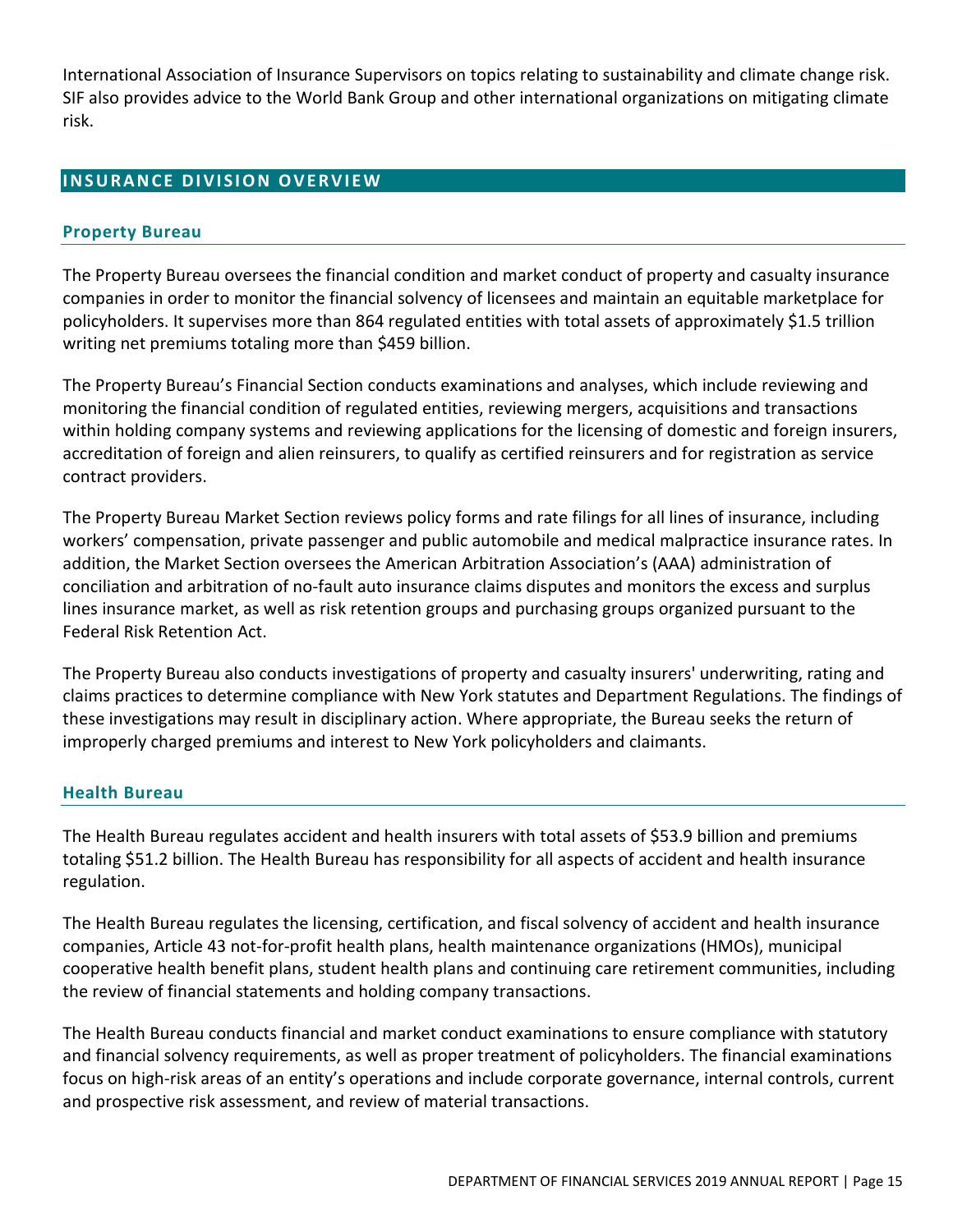The Health Bureau reviews and approves health insurance premium rates and policy forms, and reviews provider networks for adequacy. The Health Bureau also reviews discontinuances of health insurance coverage.

The Health Bureau administers the Healthy NY program and the COBRA subsidy program which provide insurance coverage to vulnerable small businesses and individuals meeting certain eligibility criteria. In addition, the Health Bureau oversees the Healthy NY Stop Loss Funds, as well as the Market Stabilization Pool, which is a risk adjustment mechanism for Medicare Supplement coverage.

In conjunction with the Department of Health, the Health Bureau had overseen the NYS Medical Indemnity Fund since 2012. The Fund covers the cost of qualifying health care services, home, and vehicle modifications for enrollees with neurological impairments resulting from birth-related medical injuries. As required by the 2019-20 budget legislation, the program was successfully transferred to the Department of Health, effective October 1, 2019.

The Health Bureau implements health insurance legislation and drafts regulations and guidance. In 2019, the Bureau issued guidance and established requirements in a number of important areas including: prohibiting health insurance discrimination based on sex, including sexual orientation, gender identity, or transgender status; requiring coverage of PrEP for the prevention of HIV at no cost sharing; establishing standardized information to be included on insurance identification cards; prohibiting "gag clauses" in pharmacy provider agreements; requiring insurers to provide coverage for maternal depression screening under both the mother's health insurance policy and the infant's health insurance policy; allowing for the dispensing of a 12 month supply of contraceptives; reminding insurers of smoking cessation coverage requirements at no costsharing; advising insurers about coverage requirements for peer support services for the treatment of substance use disorder; and providing guidance to insurers about coverage requirements for mental health and substance use disorder treatment and providing model contract language and guidance to insurers about coverage requirements for IVF and fertility preservation services.

# <span id="page-15-0"></span>**Life Bureau**

The Life Bureau supervises more than 650 regulated entities, including 134 licensed life insurance companies with assets of \$3.2 trillion and premiums of more than \$267 billion.

The 134 life insurers supervised by the bureau include 82 domiciled in New York and 52 foreign domiciled insurers. In addition, the bureau supervises: 32 fraternal benefit societies; 12 retirement systems, including four private pension funds and eight governmental systems; nine governmental variable supplements funds; 392 charitable annuity funds; 22 employee welfare funds; 22 life settlement providers; 24 accredited reinsurers and five certified reinsurers.

The Life Bureau regulates financial condition through: the establishment and application of financial standards (risk-based capital, reserves, accounting, etc.); the periodic examination of insurance companies' financial activities; the evaluation of reserve adequacy and liquidity and other risks; the review of life products for selfsupport and potentially excessive risk; and the analysis of financial statements and actuarial reports and opinions submitted by regulated entities. Such Bureau processes are performed to verify that statutory and regulatory financial standards are met and to ensure that insurers can meet their financial and contractual obligations.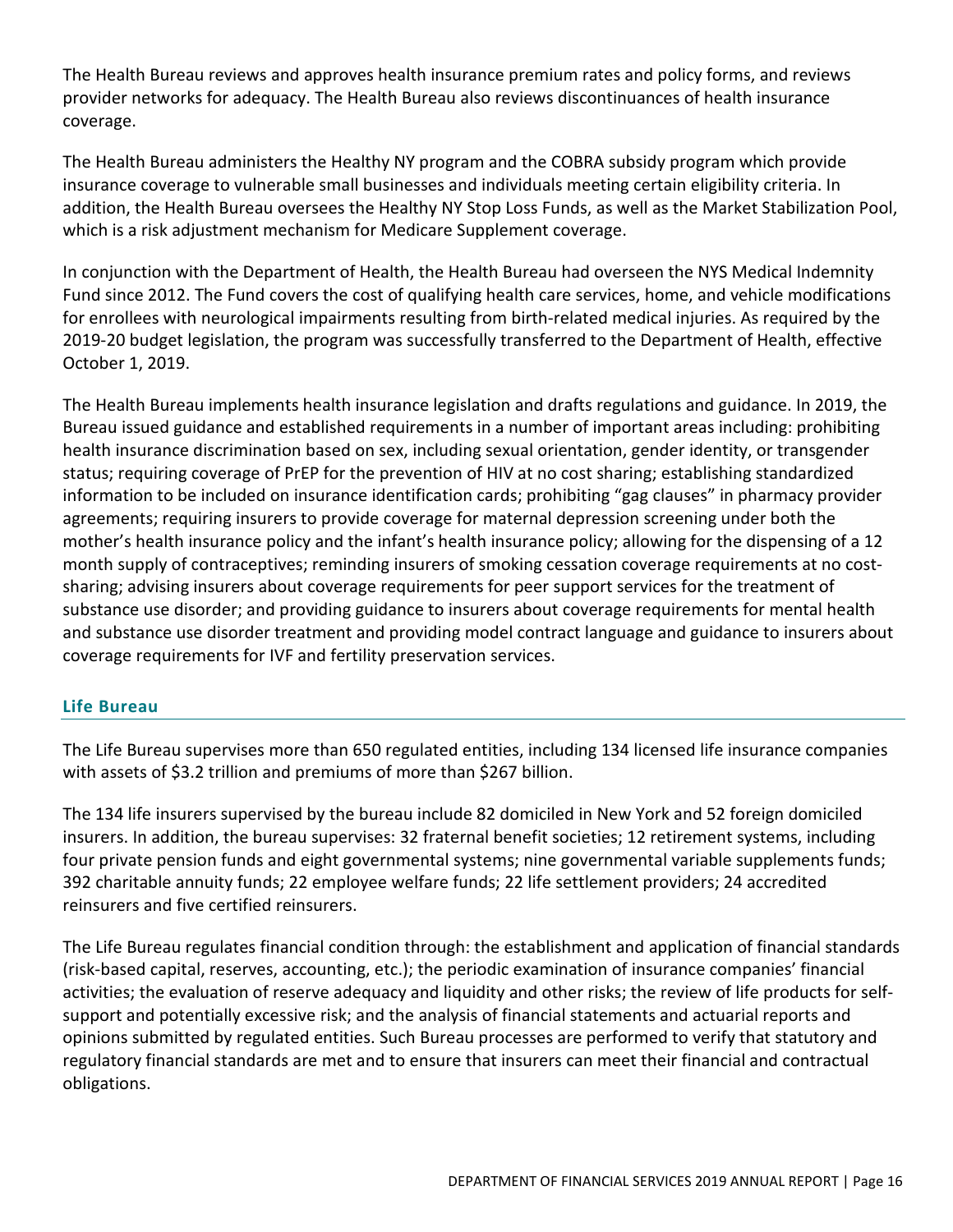The Life Bureau regulates market conduct through: the establishment of market conduct standards (product provisions, replacements, claims practices, etc.); the periodic examination of insurance companies' sales and marketing practices and treatment of policyholders; the investigation of specific or targeted market activities; and the analysis of market data. These processes are performed to: ensure compliance with statutory and regulatory requirements; ensure that policyholders are treated fairly and equitably by insurers in accordance with prescribed standards of conduct; and protect the marketplace by preventing and/or limiting practices that constitute unfair trade practices or unfair methods of competition.

The Life Bureau reviews and approves life insurance policies, annuity contracts, funding agreements, and all other agreements and policy forms relating thereto submitted by authorized life insurers and other regulated entities for sale in New York to individual or group consumers for compliance with applicable laws, rules and regulations. Legal and actuarial reviews are performed to ensure that New York consumers receive the protection afforded by New York law and regulations and to ensure that such consumers are treated in a fair and equitable manner by authorized life insurers and other regulated entities.

The Life Bureau regulates the corporate conduct of authorized insurers through: the establishment of corporate standards (corporate governance, holding company, licensing requirements, etc.); the enforcement of statutory and regulatory corporate governance standards; and the review and approval of activities including licensing, corporate reorganizations, mergers, acquisitions, demutualization and holding company transactions. In so doing, the Bureau verifies that statutory and regulatory requirements are met; ensures the prudent conduct of insurers; and protects policyholder interests.

# <span id="page-16-0"></span>**BANKING DIVISION OVERVIEW**

The entities regulated and supervised within the Banking Division provide for a healthy, highly competitive financial center, that enhances the liquidity of the local and national financial markets. These entities are also key contributors to New York State's labor force and economic vitality.

# <span id="page-16-1"></span>**Community and Regional Banks**

The Community and Regional Banks (CRB) Unit is responsible for the prudential regulation of community and regional banks, credit unions, and other depository institutions through annual examinations, periodic target reviews, and continuous supervision. CRB staff review the compliance of the supervised institutions with applicable New York State and Federal laws and regulations. CRB partners with the Federal Deposit Insurance Corporation, the Federal Reserve Bank of New York, and the National Credit Union Administration in joint supervision.

In 2019, CRB had supervisory oversight of a total of 78 banking institutions, including 43 commercial banks, 17 trust companies, 17 savings banks, and one savings and loan association. CRB also provides regulatory supervision for 15 credit unions with total assets of \$12 billion, five charitable foundations, three foreign branches, and two New York State-regulated corporations. The aggregate assets of institutions supervised by CRB total more than \$372 billion.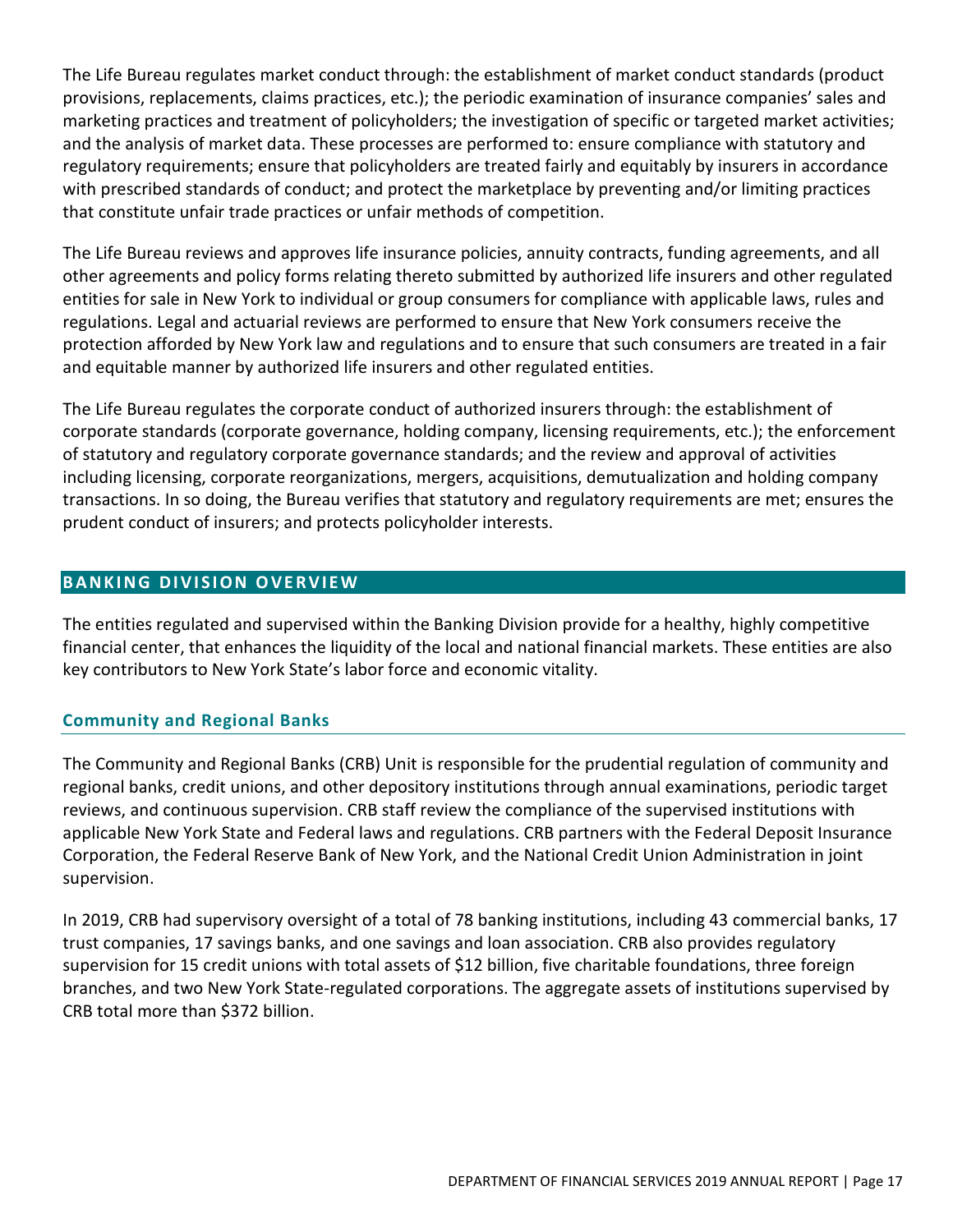#### <span id="page-17-0"></span>**Foreign and Wholesale Banks**

Foreign and Wholesale Banks (FWB) is responsible for the regulatory oversight of branches, agencies, and representative offices of Foreign Banking Organizations, wholesale domestic banks, Article XII investment companies and one private bank. Given the global nature of bank regulation, the Department maintains strong relationships with foreign banks' home country bank supervisory authorities.

During 2019, a total of 124 institutions with assets of more than \$2.3 trillion were subject to the division's regulatory oversight. This included 74 branches, 10 agencies and 30 representative offices of Foreign Banking Organizations as well as two Article XII institutions, three trust companies, one limited purpose trust company, three commercial banks and one private bank.

#### <span id="page-17-1"></span>**Licensed Financial Services**

Licensed Financial Services (LFS) supervises budget planners, check cashers, licensed lenders, money transmitters, premium finance agencies, and sales finance companies. At year-end 2019, the Department had regulatory oversight of 28 budget planners, 100 check cashers, 18 licensed lenders, 113 money transmitters, 37 premium finance agencies, and 92 sales finance companies.

#### <span id="page-17-2"></span>**Mortgage Banking**

The Mortgage Banking Unit is responsible for the licensing and supervision of mortgage bankers, mortgage brokers, mortgage loan servicers, and mortgage loan originators conducting business in New York State. At year-end 2019, Mortgage Banking supervised 475 registered mortgage brokers and 164 licensed mortgage bankers operating through 91 and 761 branch offices, respectively. Mortgage Banking also has supervisory authority for 35 registered mortgage loan servicers and 9,455 licensed mortgage loan originators.

#### <span id="page-17-3"></span>**Mortgage Assistance Unit**

The mission of the Mortgage Assistance Unit (MAU) is to ensure that mortgage bankers, brokers, servicers, and loan originators licensed by the Department are in compliance with applicable laws and regulations in providing financial services to New York residents. To achieve this end, the MAU acts as an intermediary between consumers and financial institutions to resolve requests for assistance and answer inquiries concerning real estate-related financial products. The MAU works to identify patterns of non-compliance and advise the Superintendent on emerging policy issues. The MAU is also responsible for handling the DFS registry of vacant and abandoned properties.

#### <span id="page-17-4"></span>**CONSUMER PROTECTION AND FINANCIAL ENFORCEMENT DIVISION**

The Department's Consumer Protection and Financial Enforcement Division is responsible for protecting consumers, and combating insurance and banking fraud, as well as frauds against users of financial products and services including consumers and investors. It also ensures that regulated entities comply with New York and federal law in relation to their activities serving the public.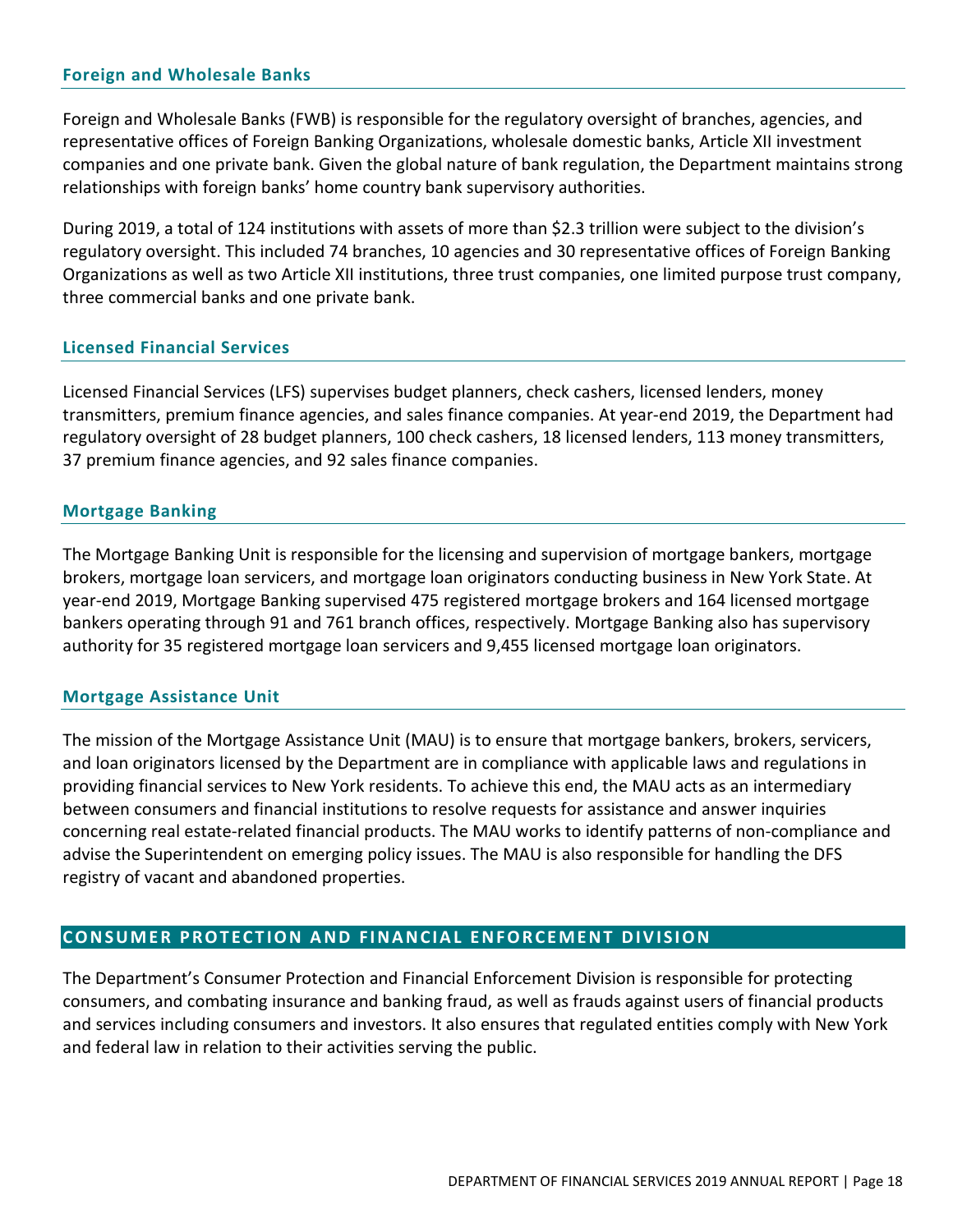The CPFED encompasses the Enforcement, Student Protection, Consumer Examinations, Consumer Assistance and Investigations and Intelligence units, as well as the Holocaust Claims Processing Office. The division also administers the Mobile Command Center (MCC), an important tool to inform, engage and support communities throughout New York State, particularly during times of crisis.

**Enforcement Unit:** Investigates civil financial fraud and violations of consumer and fair lending laws, the Financial Services Law, the Banking Law, and the Insurance Law;

**Student Protection Unit:** Protects students from fraud and misrepresentation regarding financial products and services; monitors student-related financial practices in New York; educates student consumers and their families about available financial products and services; and informally mediates complaints by student borrowers and their families against student loan servicers, debt relief companies and debt collectors.

**Investigations and Intelligence Unit:** Responsible for a variety of Department-related investigations, including those triggered by Part 500 cyber event notifications, as well as background investigations of licensing applicants in connection with student loan servicing, virtual currency exchanges, and other money services business licenses, and criminal banking and insurance fraud investigations..

**Criminal Investigations Unit:** The Criminal Investigations Unit, comprising the Insurance Frauds Bureau (IFB) and the Criminal Investigations Bureau (CIB), conducts specialized investigations into criminal conduct involving the financial services industry and works cooperatively with law enforcement and regulatory agencies at the federal, state, county and local levels. IFB investigates and combats healthcare fraud, which affects three major types of insurance: accident and health, private disability, and no-fault. CIB investigates violations of the New York Banking Law, certain enumerated misdemeanors and/or felonies under the New York Penal Law, as well as violations of anti-money laundering laws, terrorist financing and crimes relating to residential mortgage fraud. CIB also reviews the criminal histories of applicants for mortgage loan originator licenses to assist the Mortgage Banking and Legal Divisions in their determinations of whether applicants meet the statutory requirements to be licensed or registered as a mortgage loan originators, and conducts due diligence on applicants for a variety of licenses issued by the Department, including money transmitter, check casher and BitLicenses.

**Consumer Assistance Unit:** The Consumer Assistance Unit (CAU) is responsible for receiving, investigating and resolving consumer complaints involving insurance, banking and other financial issues through informal mediation and negotiation. In 2019, the CAU recovered \$67,860,076 on behalf of consumers and providers, and \$1,509,825 for New York consumers related to non-mortgage-related complaints, referrals, and inquiries.

**Licensing Unit:** The Licensing Unit oversees the licensing and activities of licensed individuals and entities that conduct insurance business in New York State. The goals of the Unit are to protect the public and ensure that licensees act in accordance with applicable insurance laws and regulations.

There are currently more than 375,000 insurance producer licensees in New York, including agents, brokers, adjusters, excess line brokers, life settlement brokers, independent and public adjusters, reinsurance intermediaries, bail agents, title agents, and life settlement brokers. The unit, in collaboration with the Producer Investigations and Disciplinary Units, reviews licensing applications, monitors the insurance marketplace to determine if unlawful or unlicensed activity is occurring and, if necessary, and takes steps to ensure that individuals or entities either achieve compliance or cease activities.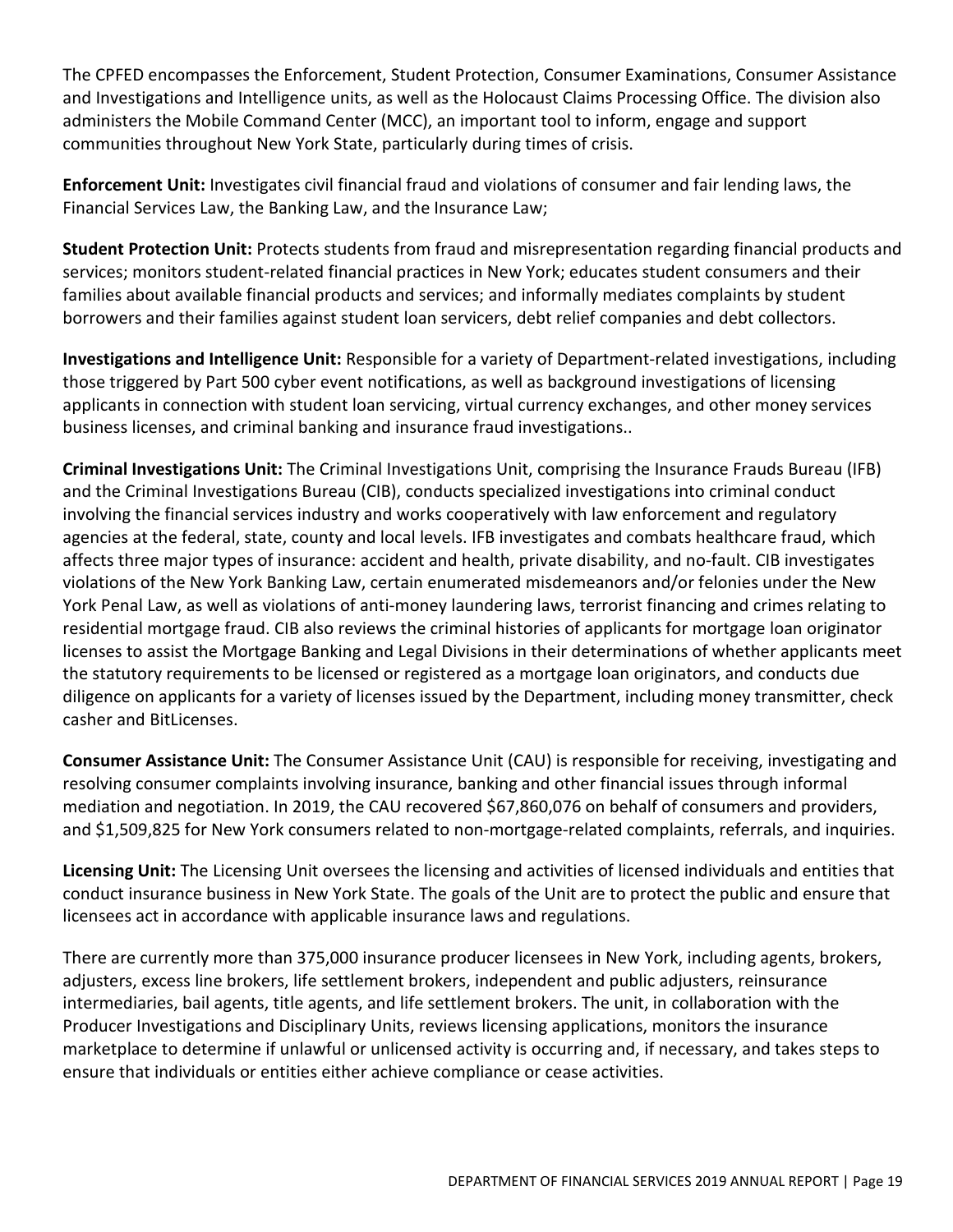The Licensing Unit reviews applications, issues licenses, and processes renewal and relicensing applications for insurance companies, as well as licensed producers. In 2019, the Unit issued 112,905 licenses and collected more than \$22.9 million in fees. In addition, the Licensing Unit monitors, approves, audits, and supervises the administration of the pre-Licensing education program courses and the continuing education program. The Licensing Unit is the agent for service of process for licensed and unauthorized companies; in 2019, it accepted service of process for 19,172 actions against insurance companies.

**Consumer Examinations Unit:** Conducts fair lending, consumer compliance, and Community Reinvestment Act examinations; oversees the Banking Development District Program, as well as the registration and supervision of consumer credit reporting agencies

**Holocaust Claims Processing Office:** Advocates on behalf of Holocaust victims and their heirs, seeking the just and orderly return of assets to their rightful owners. From its inception through December 31, 2019, the HCPO has assisted individuals from 46 states, the District of Columbia, and 40 countries. To date, the HCPO has secured \$180,928,105 in offers[1](#page-19-1) for bank, insurance, and other losses. The office facilitated restitution settlements involving 162 cultural objects. In 2019, HCPO claimants received \$2,680,475 in offers and the office coordinated settlements for 10 works of art. The 2019 HCPO Annual Report is available on the Department's website.

# <span id="page-19-0"></span>**CAPITAL MARKETS DIVISION OVERVIEW**

The Capital Markets Division provides the Department's expertise in complex financial products (bonds, equities, credit, derivatives, and commodities), enterprise risk management, financial analysis, information technology, internal controls and audit, research, fiduciary controls, regulatory accounting, and new financial products. The division works with the other DFS divisions in examinations and also conducts targeted examinations independently. The Division has the primary regulatory responsibility for the New York Statebased public retirement systems and financial guaranty insurance companies. In addition, it leverages the business intelligence that DFS gathers with the aim of analyzing this data to identify emerging risks and macroeconomic trends that can be developed into topical reports and regular industry analysis.

The Capital Markets Division provides the Department's expertise in complex financial products (bonds, equities, credit, derivatives, and commodities), enterprise risk management, financial analysis, internal controls and audit, research, fiduciary controls, regulatory accounting, and new financial products. The division works with the other DFS divisions in examinations and also conducts targeted examinations independently. The division has the primary regulatory responsibility for limited purpose Trusts entities, and Wealth Management/Stock Transfer Companies. In addition, it leverages the business intelligence that DFS gathers with the aim of analyzing this data to identify emerging risks and macroeconomic trends that can be developed into topical reports and regular industry analysis.

<span id="page-19-1"></span><sup>&</sup>lt;sup>1</sup> Processes offer victims or heirs monetary compensation calculated on the value of the lost assets, however, the total amount of funds available to a claims agency may be limited and may not allow for full payment of loss. Thus, the actual payment may be substantially less than the value of the lost asset. The full value noted in a decision is important as it recognizes the actual loss and guides in determining the amount of payment when full payment is not possible. Therefore, the HCPO reports the full value. Sometimes victims do not consider the offer adequate and do not agree to settle. In other cases, the percentage of the full value that is offered is the amount paid.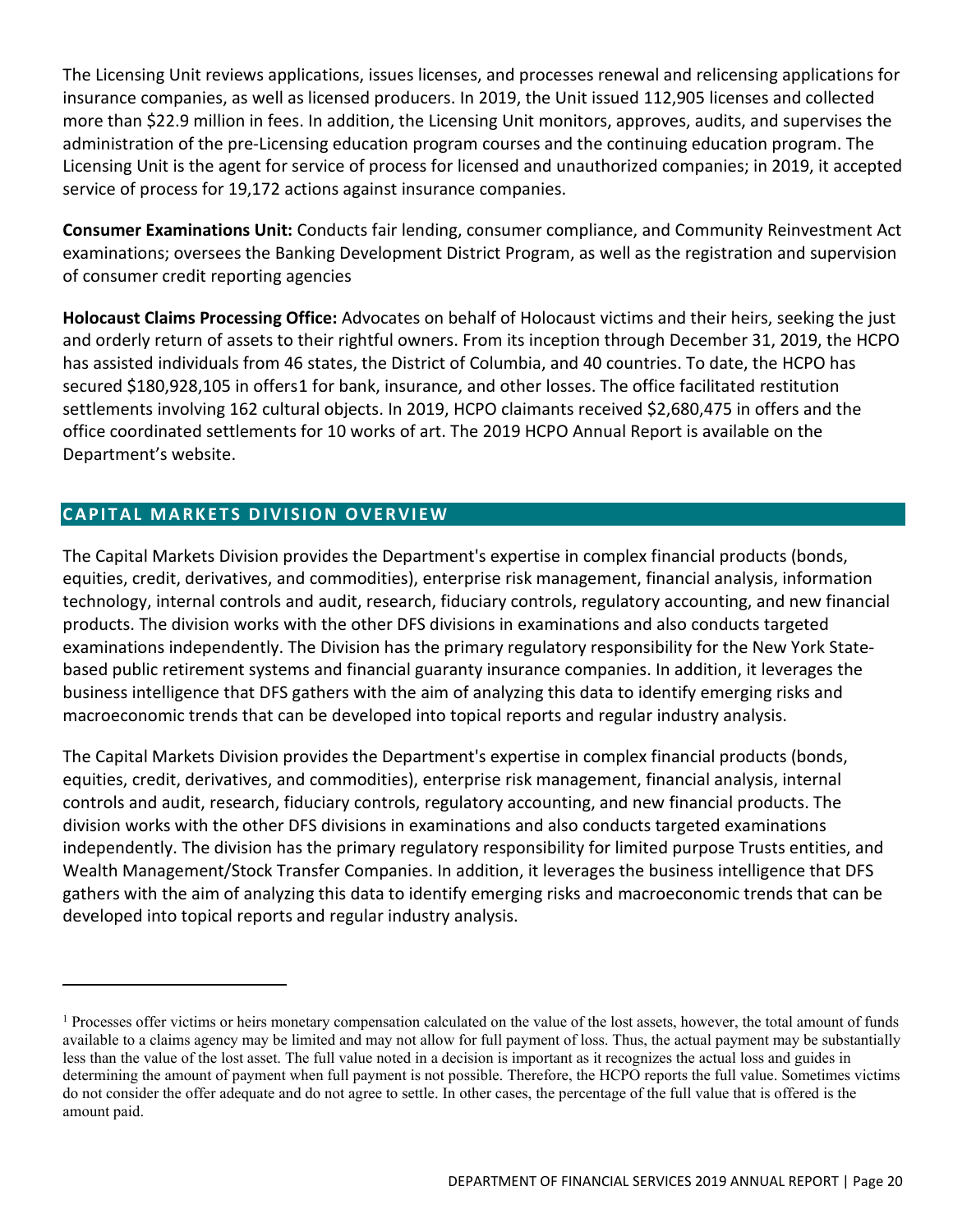As the supervisor of New York State's actuarially funded public retirement systems, Capital Markets continued its examinations of the New York State and Local Employee Retirement System, the New York City Employee Retirement System, New York City Teachers' Retirement System, the New York City Fire Department Pension Fund, and the New York City Board of Education Retirement System.

#### <span id="page-20-0"></span>**CYBERSECURITY DIVISION OVERVIEW**

DFS strengthened New York's leading position in cybersecurity in 2019 by becoming the first banking or insurance regulator to establish a dedicated Cybersecurity Division. The new division builds upon the Department's leadership as the first national or state regulator to implement a cybersecurity regulation designed to protect personal data and ensure the safety of banks, insurance companies and other financial services institutions. The Division's mission is to improve cybersecurity across the financial services industry and beyond. The Cybersecurity Division created a unit of cybersecurity specialist examiners to conduct cybersecurity examinations across the industry. In addition, the Division is supporting Governor Cuomo's cybersecurity efforts by bolstering the Cyber Security Advisory Board created by Governor Cuomo in 2013 with leading experts in cybersecurity. In advance of the critical 2020 elections, the board, which is co-chaired by Superintendent Lacewell, is assessing the threats to the security and integrity of our elections and recommending and implementing steps to strengthen election security.

# <span id="page-20-1"></span>**RESEARCH AND INNOVATION DIVISION OVERVIEW**

The recently created Division of Research & Innovation is responsible for fostering innovation in the marketplace that improves the lives of consumers and makes financial markets more healthy and resilient, while positioning DFS as a leading "regulator of the future" through improved internal use of technology for overseeing supervised marketplaces. The division engages with innovators ranging from incumbents to early state startups that are seeking to bring novel and innovative products and services to market.

# <span id="page-20-2"></span>**LIQUIDATION BUREAU OVERVIEW**

The New York Liquidation Bureau (NYLB) carries out the duties of the New York Superintendent in her capacity as receiver of impaired or insolvent insurance companies (estates) under New York Insurance Law Article 74.

The NYLB receives no funding from the State budget; rather, its expenses are paid from the assets of the estates under receivership, and reimbursements from the New York Property/Casualty Insurance Security Fund and the Public Motor Vehicle Liability Security Fund, established under Insurance Law Article 76, and the Workers' Compensation Security Fund, established under New York Workers' Compensation Law Article 6-A, which are paid from assessments on industry.

For each estate, the Superintendent is appointed Receiver by the Supreme Court of the State of New York. Thereafter, the Court supervises the Receivership and, by extension, the NYLB. Acting on behalf of the Receiver, the NYLB maximizes the assets and resolves the liabilities of the estates. The goal of a receivership is either to rehabilitate the insurer by removing the causes and conditions of the receivership or, if that is not possible, to liquidate it in order to distribute the assets to policyholders and creditors. In addition, the NYLB performs claims-handling and certain payment functions relating to the Security Funds. The Security Funds pay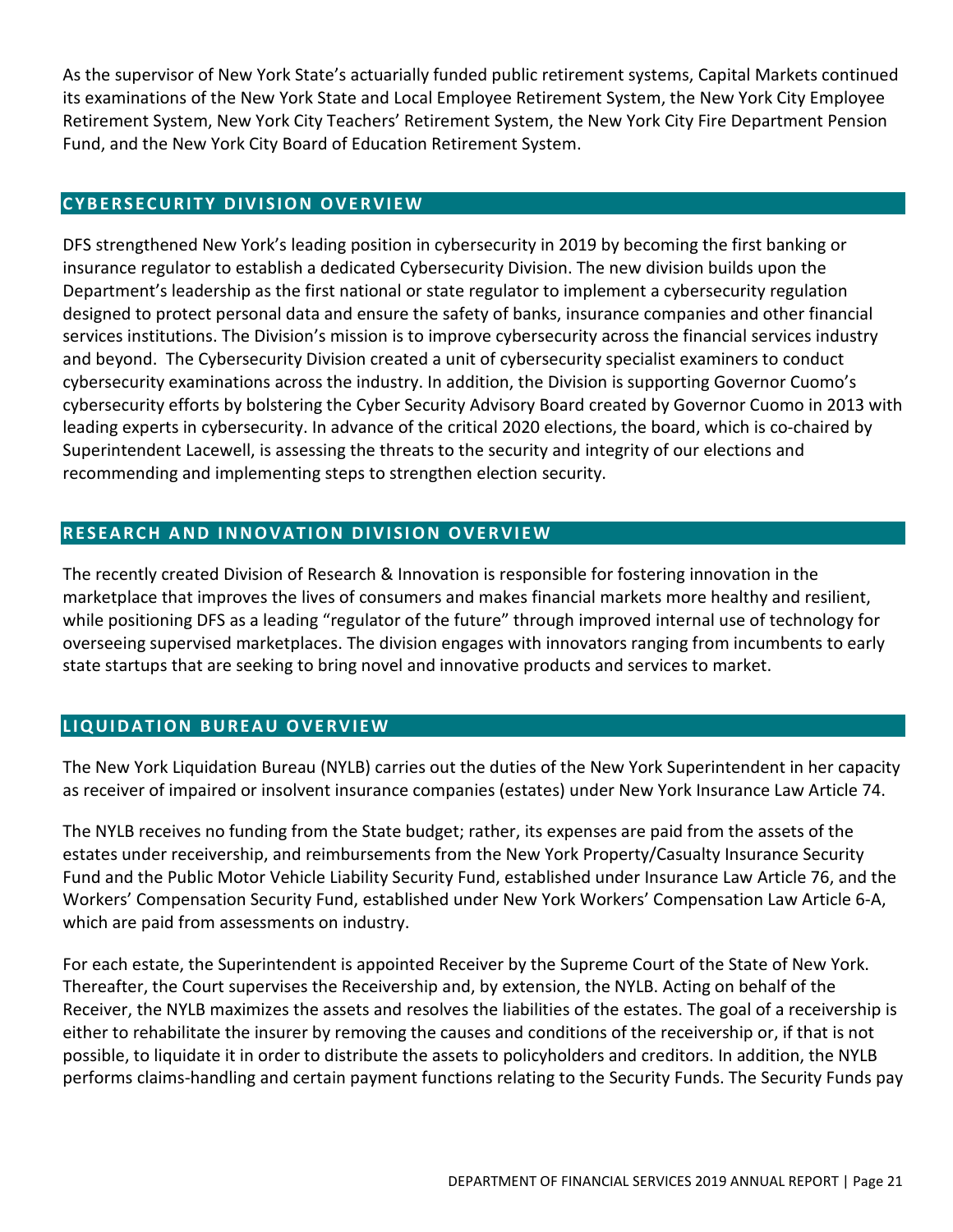eligible claims remaining unpaid due to the inability of an insolvent insurer to meet its obligations to policyholders.

At the end of 2019, the NYLB managed 18 domestic insurance companies and 12 fraternal benefit societies in liquidation. The Receiver also managed nine ancillary receiverships for insurance companies in liquidation in other states for the purpose of making eligible payments from the security funds. The combined number of receiverships (including domestic, fraternal and ancillary estates) managed by the Superintendent totaled 39 in 2019.

The NYLB closed one domestic receivership (Realm National Insurance Company) and three ancillary receiverships (Eagle Insurance Company, Guarantee Insurance Company and Northwestern National Insurance Company of Milwaukee, Wisconsin) in 2019. In addition, the Superintendent was appointed liquidator of one new receivership (Atlantis Health Plan, Inc.) and one ancillary estate (Northwestern National Insurance Company) in 2019.

# <span id="page-21-0"></span>**REGULATORY AND LEGISLATIVE ACTIVITIES**

#### <span id="page-21-1"></span>**REGULATIONS**

Proposed, adopted on an emergency basis, and final adoptions of regulations completed during 2019 can be found on our [website.](https://www.dfs.ny.gov/industry_guidance/regulations/legislative_summaries)

#### <span id="page-21-2"></span>**INDUSTRY AND CIRCULAR LETTERS**

Banking [Industry](https://www.dfs.ny.gov/industry_guidance/industry_letters) Letters and [Insurance](https://www.dfs.ny.gov/industry_guidance/circular_letters/table_previous_1991) Circular Letters for 2019, as well as the current and prior years can be found on our website.

CHANGES TO THE BANKING, INSURANCE AND FINANCIAL SERVICES LAWS

Legislative [Summaries](https://www.dfs.ny.gov/industry_guidance/regulations/legislative_summaries) regarding changes to Insurance, Banking, Financial Services and related laws can be found on our website.

# <span id="page-21-3"></span>**STATEMENTS, RECOMMENDATIONS O R DECISIONS O F THE SUPERINTENDENT**

In 2019, the Superintendent issued several public statements, including statements supporting court decisions upholding New York's "Best Interest" Regulation 187, states' authority to protect student loan borrowers and the return of art stolen during the Holocaust to the rightful owners, as well as op-eds on the student debt crisis, the costs of climate change, and surprise medical bills. They can be found on the DFS website under [Statements](https://www.dfs.ny.gov/reports_and_publications/statements_comments) and Comments.

In addition, the Superintendent exercised her Wild Card Authority, granted under Banking Law, three times in 2019, as discussed below. The Wild Card authority allows the Superintendent to react quickly to evolving federal banking regulations. When changes in federal statutes, regulations or interpretations grant powers to federally chartered institutions that state-chartered institutions do not have, the Superintendent may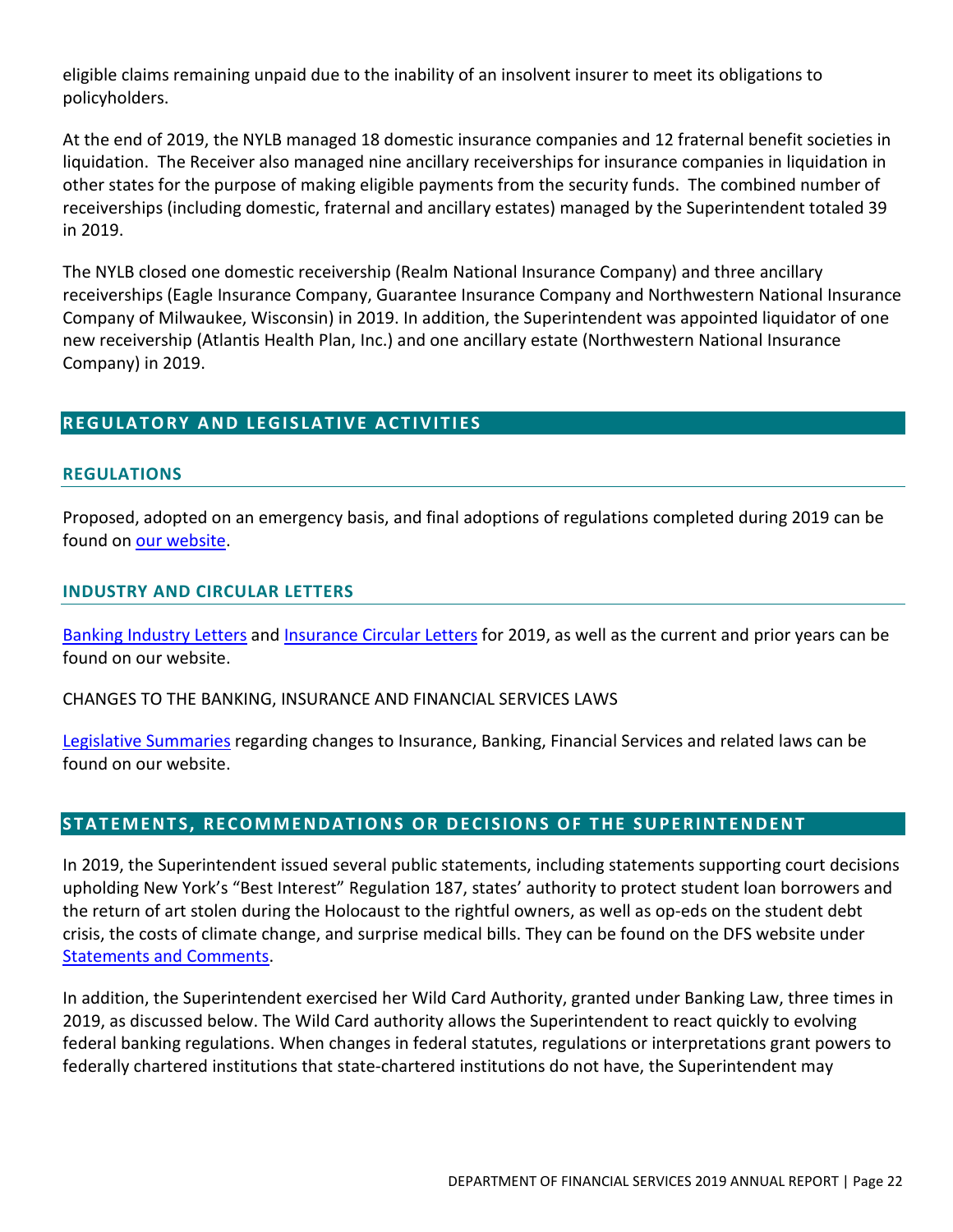authorize one or more state-chartered banking organizations of the same type to exercise the same powers. Additional information can be found in the 2019 Wild Card annual report.

2019 Wild Card authorizations providing parity between New York State-charted institutions and their federally charted counterparts:

**Relief to Mutual Thrift Institutions to Select Trustees and Directors Without Regards to Age:** This order permits individuals to serve as trustees of a New York State chartered mutual savings bank or as trustees of a mutual holding company formed by such a mutual savings bank without regard to the maximum age limitations. The order also permits individuals to serve as directors of a New York State-chartered mutual savings and loan association or as directors of a mutual holding company formed by such a mutual savings and loan association without regard to the maximum age limitations.

**Order Permitting Well-Capitalized and Well-Managed Mutual Thrift Institutions to Select Trustees and Directors With Fewer Restrictions:** This order permits individuals to serve as trustees of a New York Statechartered "well capitalized" and "well managed" mutual savings bank or as trustees of a mutual holding company formed by such a mutual savings bank without regard to the limitations on their family relationships. The order also permits individuals to serve as directors of a New York State-chartered well-capitalized and well-managed mutual savings and loan association or as directors of a mutual holding company formed by such a mutual savings and loan association without regard to the limitations on their family relationships.

**Order to Permit Qualified New York State Chartered Credit Unions to Make Certain Loans to Officers And Employees Without Prior Board Approval:** This order permits a Qualified New York State-chartered credit union to make covered loans to its officers and employees without regard to the requirement for approval by a majority of its entire board of directors, provided that any such covered loan is made in accordance with the lending policies and procedures approved by the board of directors; and provided that the covered loan does not have more favorable rates, terms or conditions than those available to the qualified credit union members.

# <span id="page-22-0"></span>**LEGISLATIVE RECOMMENDATIONS FOR 2020**

Licensing of Consumer Debt Collectors: This proposal would enhance the ability to protect New York consumers from abusive conduct by debt collectors by requiring them to obtain a license, abide by stringent licensing requirements and be subject to fines and other penalties.

Student Debt Relief Consultants: DFS would be granted authority to regulate the student debt relief industry by requiring consultants to adopt disclosure practices as well as establish guidelines governing student debt consulting contracts.

Protecting New Yorkers from Abusive Practices in the Financial Services Industry: This proposal would update the Financial Services Law by clearly defining unfair, deceptive and abusive acts or practices; enhancing monetary penalties to deter undesirable conduct; authorizing DFS to require restitution to victims of financial abuse and eliminating intentionality as a prerequisite to DFS action.

Elder Financial Abuse: This initiative would protect vulnerable adults from exploitation by authorizing the imposition of transaction holds on bank accounts under specific circumstances.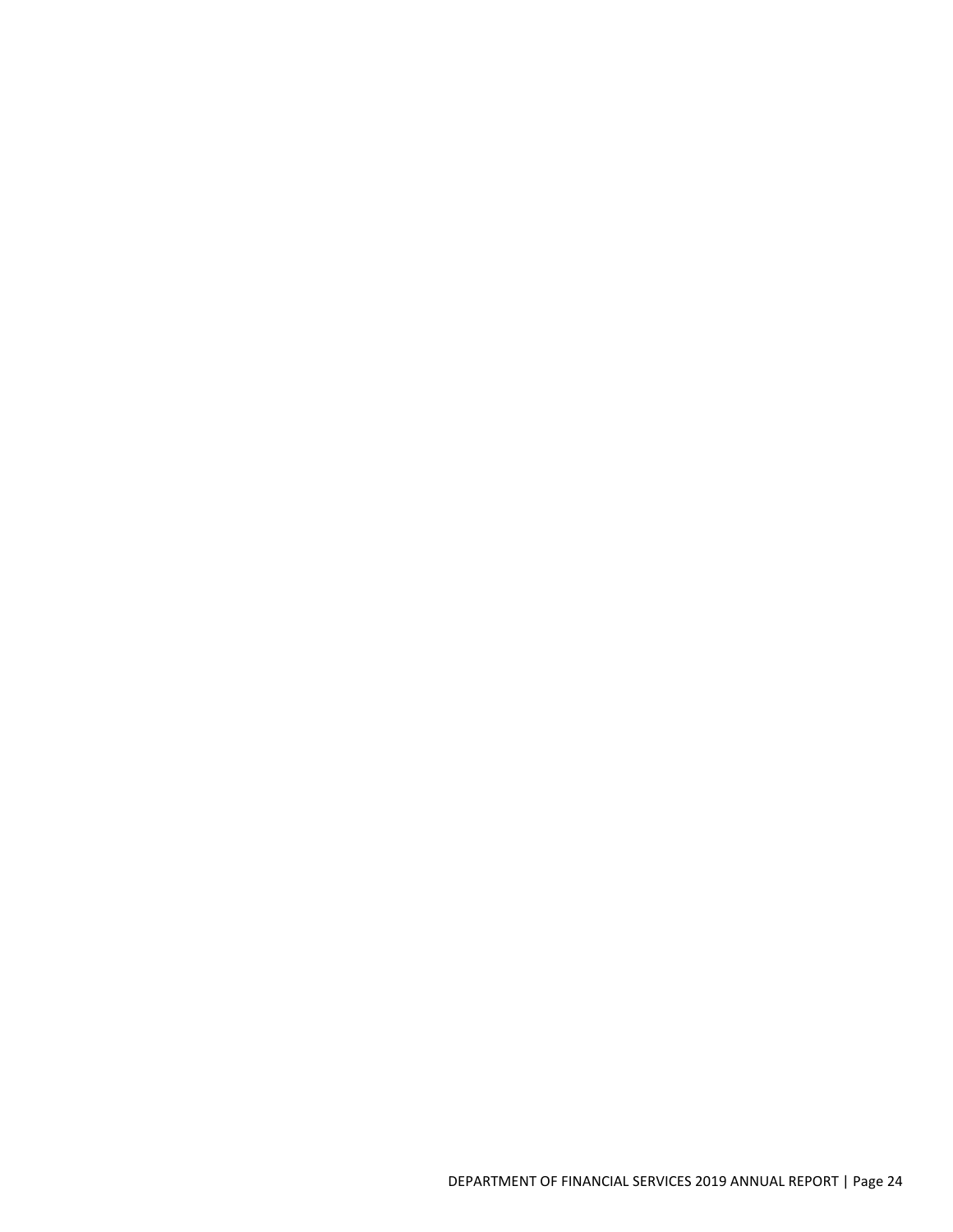# <span id="page-24-0"></span>**BANKING AND LENDING INSTITUTIONS**

#### <span id="page-24-1"></span>**SUMMARY OF CONDITION OF SUPERVISED INSTITUTIONS**

#### **CONDITION OF ALL PRINCIPAL BANKING AND LENDING FACILITIES IN NEW YORK**

|                                    | <b>Number of Institutions</b>          |                |                                   | <b>Assets</b>                          |               |                                         |  |
|------------------------------------|----------------------------------------|----------------|-----------------------------------|----------------------------------------|---------------|-----------------------------------------|--|
|                                    |                                        |                |                                   | <b>Dollars in Thousands</b>            |               |                                         |  |
|                                    | <b>All of New</b><br><b>York State</b> | <b>NYC</b>     | <b>Rest of</b><br><b>NY State</b> | <b>All of New York</b><br><b>State</b> | <b>NYC</b>    | <b>Rest of New</b><br><b>York State</b> |  |
| All Institutions *                 | 646                                    | 258            | 360                               | 3,469,219,987                          | 2,984,004,776 | 476,414,867                             |  |
| Commercial Banks and Trusts **     | 123                                    | 59             | 63                                | 1,028,525,240                          | 717,003,440   | 311,446,915                             |  |
| Savings Banks                      | 31                                     | 10             | 21                                | 105,986,549                            | 20,320,193    | 85,666,356                              |  |
| Savings and Loan Associations      | 8                                      | 1              | $\overline{7}$                    | 3,684,738                              | 1,962,953     | 1,721,785                               |  |
| <b>Credit Unions</b>               | 328                                    | 64             | 264                               | 89,502,670                             | 13,857,116    | 75,645,554                              |  |
| Safe Deposit Companies             | $\mathbf{1}$                           | 0              | $\mathbf{1}$                      | 632                                    | 0             | 632                                     |  |
| Investment Companies (Article XII) | $\overline{2}$                         | $\overline{2}$ | 0                                 | 1,831,438                              | 1,831,438     | $\mathbf 0$                             |  |
| Licensed Lenders***                | 18                                     | $\overline{2}$ | 3                                 | 1,659,086                              | 69,110        | 28,848                                  |  |
| <b>Foreign Branches</b>            | 106                                    | 106            | $\mathbf 0$                       | 2,106,877,176                          | 2,106,877,176 | $\mathbf 0$                             |  |
| <b>Foreign Agencies</b>            | 11                                     | 10             | $\mathbf{1}$                      | 123,938,674                            | 122,033,897   | 1,904,777                               |  |
| Virtual Currency Companies***      | 18                                     | 4              | 0                                 | 7,213,784                              | 49,453        | $\pmb{0}$                               |  |
| State Charter *                    | 241                                    | 139            | 74                                | 2,694,952,695                          | 2,437,508,352 | 248,643,999                             |  |
| <b>Commercial Banks **</b>         | 80                                     | 40             | 39                                | 861,064,575                            | 701,741,240   | 159,248,450                             |  |
| Savings Banks                      | 17                                     | 3              | 14                                | 89,448,305                             | 12,230,530    | 77,217,775                              |  |
| Savings and Loan Associations      | $\mathbf 1$                            | 0              | $\mathbf{1}$                      | 125,637                                | $\pmb{0}$     | 125,637                                 |  |
| <b>Credit Unions</b>               | 17                                     | $\overline{2}$ | 15                                | 13,175,179                             | 3,057,299     | 10,117,880                              |  |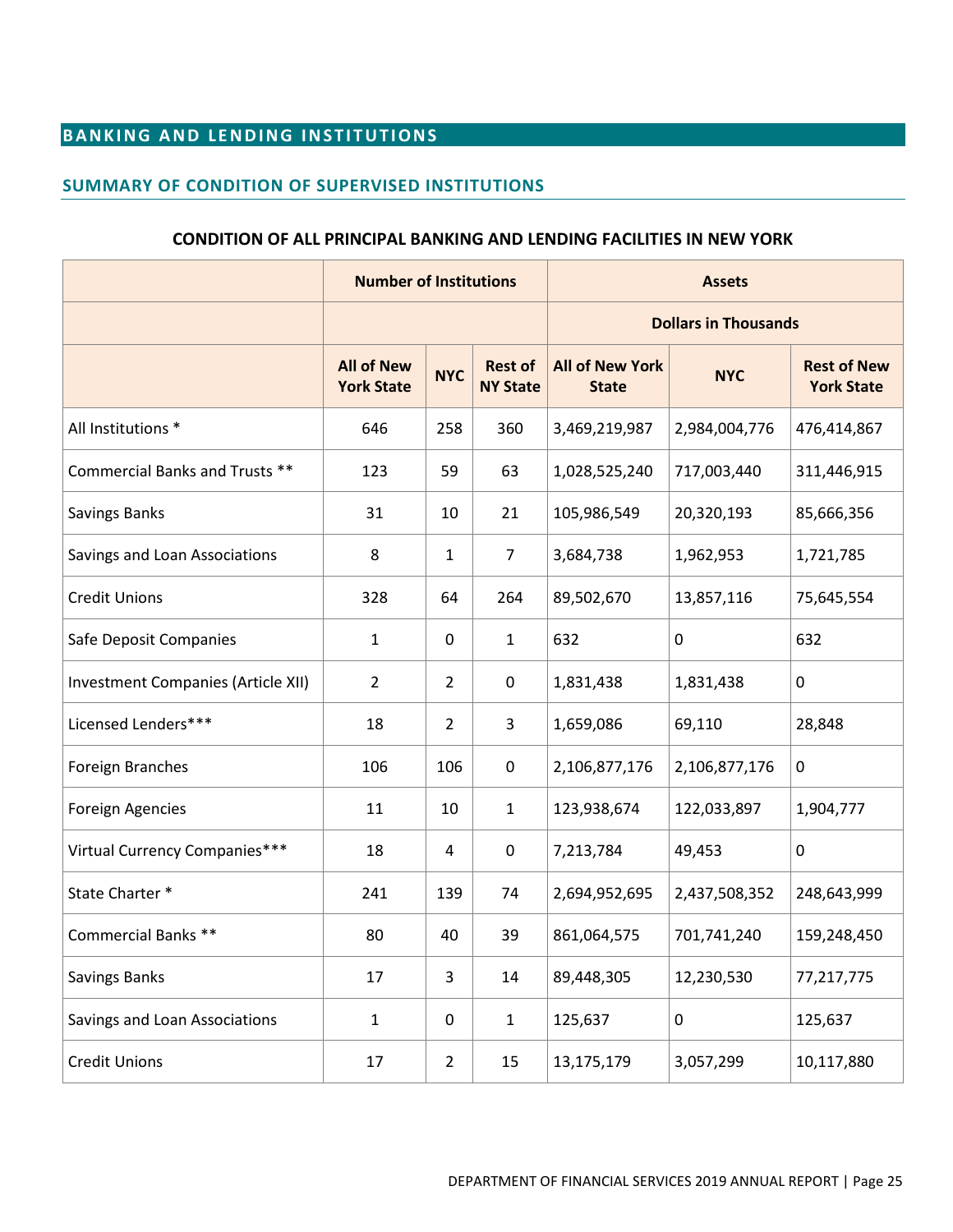|                                                            | <b>Number of Institutions</b>                  |                |                | <b>Assets</b>                                                                   |               |             |  |
|------------------------------------------------------------|------------------------------------------------|----------------|----------------|---------------------------------------------------------------------------------|---------------|-------------|--|
|                                                            |                                                |                |                | <b>Dollars in Thousands</b>                                                     |               |             |  |
| Safe Deposit Companies                                     | $\mathbf{1}$                                   | $\pmb{0}$      | $\mathbf{1}$   | 632                                                                             | 0             | 632         |  |
| <b>Investment Companies (Article XII)</b>                  | $\overline{2}$                                 | 2              | $\pmb{0}$      | 1,831,438                                                                       | 1,831,438     | 0           |  |
| Licensed Lenders ***                                       | 18                                             | 2              | 3              | 1,659,086                                                                       | 69,110        | 28,848      |  |
| Foreign Branches                                           | 77                                             | 77             | $\mathbf 0$    | 1,596,519,162                                                                   | 1,596,519,162 | $\mathbf 0$ |  |
| Foreign Agencies                                           | 10                                             | 9              | $\mathbf{1}$   | 123,914,897                                                                     | 122,010,120   | 1,904,777   |  |
| Virtual Currency Companies***                              | 18                                             | 4              | $\pmb{0}$      | 7,213,784                                                                       | 49,453        | $\mathbf 0$ |  |
| Federal Charter *                                          | 405                                            | 119            | 286            | 774,267,292                                                                     | 546,496,424   | 227,770,868 |  |
| Commercial Banks **                                        | 43                                             | 19             | 24             | 167,460,665                                                                     | 15,262,200    | 152,198,465 |  |
| <b>Savings Banks</b>                                       | 14                                             | $\overline{7}$ | $\overline{7}$ | 16,538,244                                                                      | 8,089,663     | 8,448,581   |  |
| Savings and Loan Associations                              | $\overline{7}$                                 | $\mathbf{1}$   | 6              | 3,559,101                                                                       | 1,962,953     | 1,596,148   |  |
| <b>Credit Unions</b>                                       | 311                                            | 62             | 249            | 76,327,491                                                                      | 10,799,817    | 65,527,674  |  |
| Safe Deposit Companies                                     | $\mathbf 0$                                    | 0              | 0              | 0                                                                               | $\mathbf 0$   | $\mathbf 0$ |  |
| Investment Companies (Article XII)                         | $\pmb{0}$                                      | $\pmb{0}$      | $\mathbf 0$    | 0                                                                               | $\mathbf 0$   | $\mathbf 0$ |  |
| <b>Licensed Lenders</b>                                    | $\mathbf 0$                                    | 0              | $\mathbf 0$    | 0                                                                               | 0             | 0           |  |
| <b>Foreign Branches</b>                                    | 29                                             | 29             | $\pmb{0}$      | 510,358,014                                                                     | 510,358,014   | $\pmb{0}$   |  |
| <b>Foreign Agencies</b>                                    | $\mathbf{1}$                                   | $\mathbf{1}$   | $\pmb{0}$      | 23,777                                                                          | 23,777        | 0           |  |
| <b>Virtual Currency Companies</b>                          | $\pmb{0}$                                      | $\mathbf 0$    | $\pmb{0}$      | 0                                                                               | $\mathbf 0$   | 0           |  |
|                                                            | *Dollars may not add to total due to rounding. |                |                |                                                                                 |               |             |  |
|                                                            |                                                |                |                | **Banks, trust companies, limited purpose trust companies, and private bankers. |               |             |  |
| *** 9 licensed institutions located outside New York State |                                                |                |                |                                                                                 |               |             |  |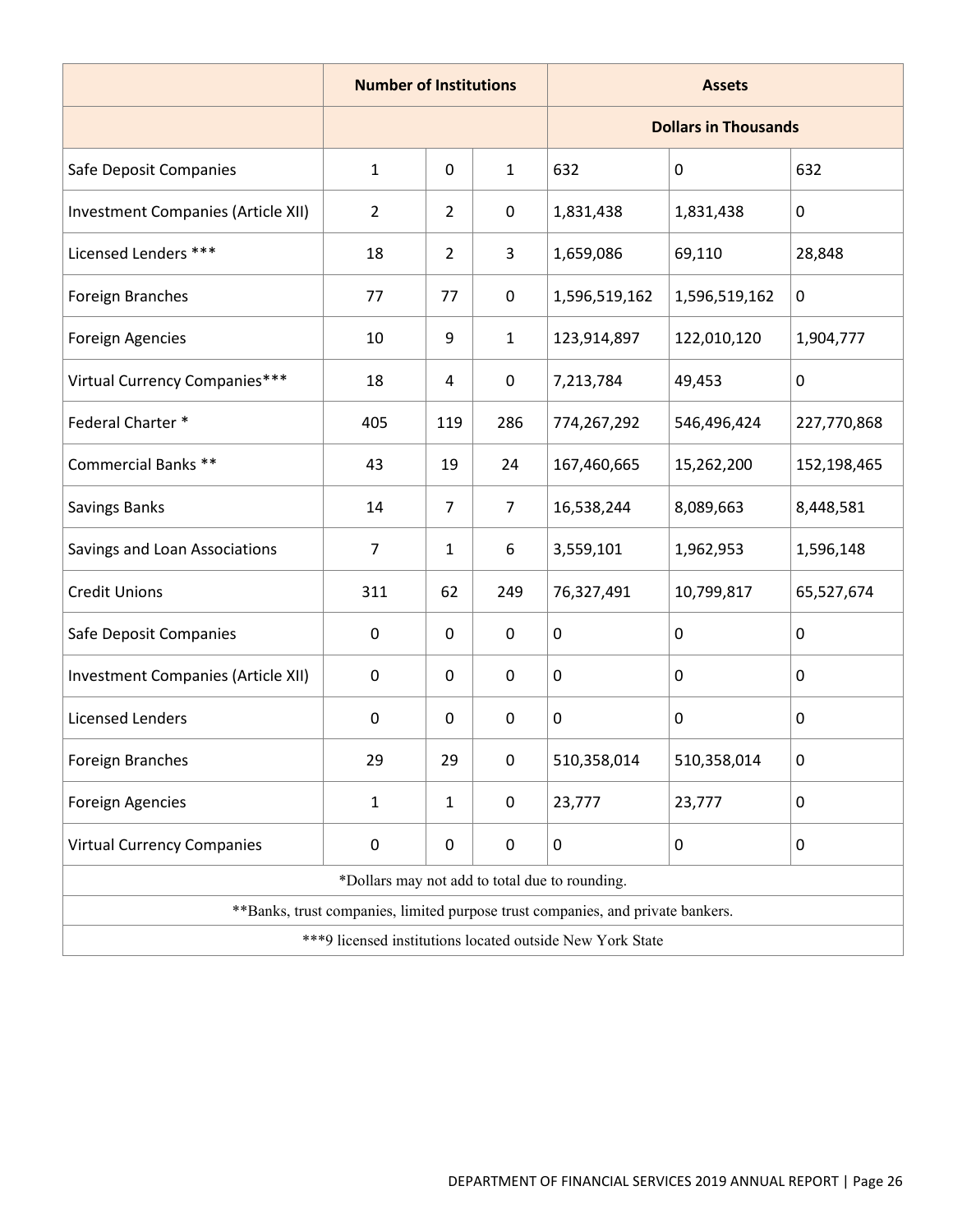<span id="page-26-0"></span>

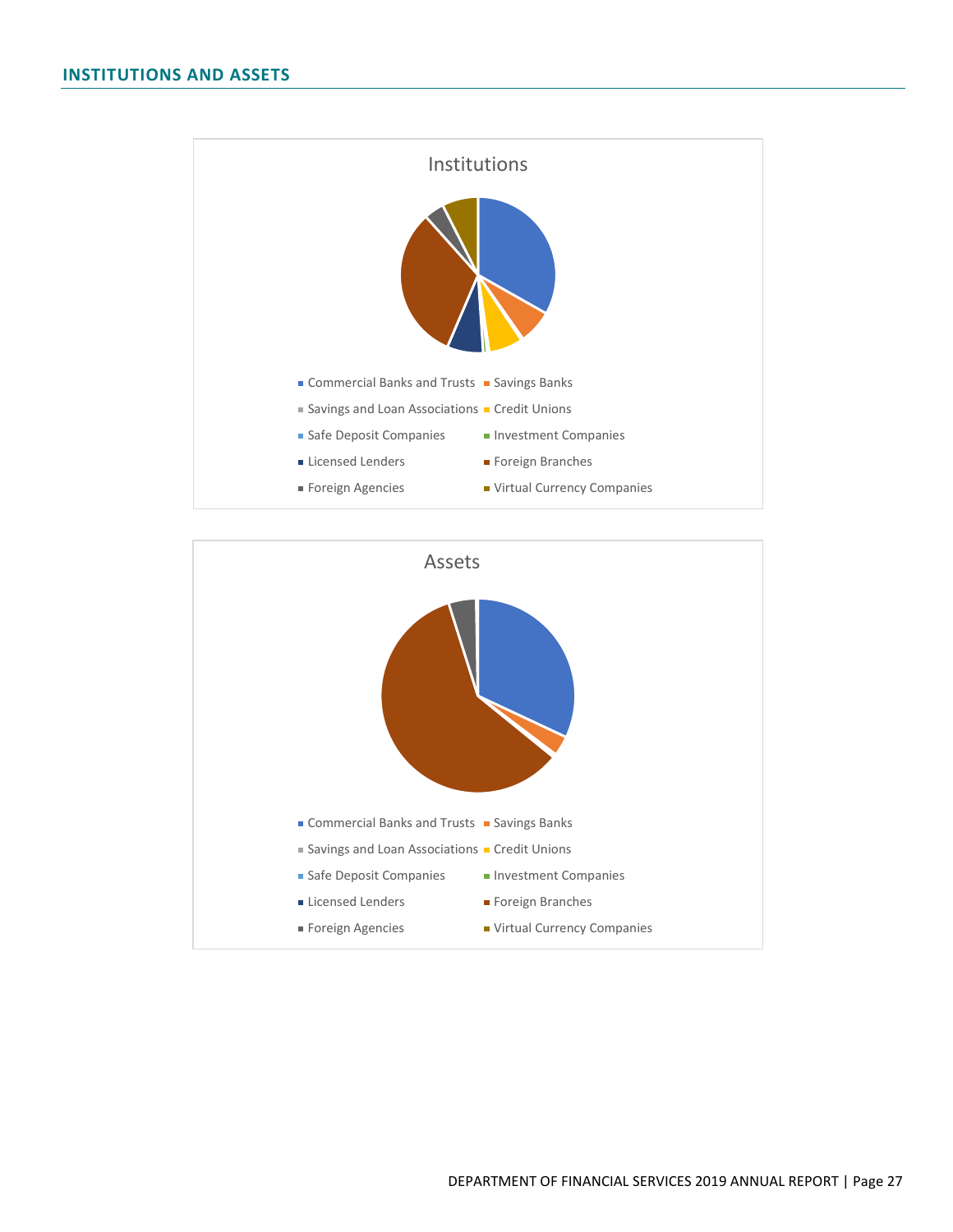# <span id="page-27-0"></span>**TYPE, NUMBER OF INSTITUTIONS AND DOMESTIC OFFICES**

| <b>Type of Institution</b>                  | <b>Number of</b><br><b>Institutions</b> | <b>Number of Domestic Offices</b> |
|---------------------------------------------|-----------------------------------------|-----------------------------------|
| <b>Banks</b>                                | 45                                      | 299                               |
| <b>Trust Companies</b>                      | 21                                      | 1,129                             |
| <b>Limited Purpose Trust Companies</b>      | 13                                      | 19                                |
| <b>Private Bankers</b>                      | $\mathbf{1}$                            | 10                                |
| Savings Banks                               | 17                                      | 530                               |
| Savings & Loans                             | $\mathbf{1}$                            | $\overline{2}$                    |
| <b>Credit Unions</b>                        | 17                                      | 189                               |
| Safe Deposit Companies                      | $\mathbf{1}$                            | $\mathbf{1}$                      |
| Investment Companies (Article XII)          | $\overline{2}$                          | 4                                 |
| <b>Licensed Lenders</b>                     | 18                                      | 79                                |
| Foreign Branches                            | 78                                      | 95                                |
| <b>Foreign Agencies</b>                     | 10                                      | 10                                |
| Holding Companies - One Bank                | 36                                      | 36                                |
| Holding Companies - Multi Bank              | 6                                       | 9                                 |
| <b>Mutual Holding Companies</b>             | $\mathbf{1}$                            | $\overline{2}$                    |
| Foreign Representative Offices              | 30                                      | 30                                |
| Sales Finance Companies                     | 92                                      | 139                               |
| <b>Premium Finance Agencies</b>             | 37                                      | 76                                |
| <b>Check Cashers (including Commercial)</b> | 100                                     | 540                               |
| <b>Money Transmitters</b>                   | 113                                     | 384                               |
| <b>Budget Planners</b>                      | 28                                      | 47                                |
| Mortgage Bankers                            | 168                                     | 1,067                             |
| Mortgage Brokers                            | 491                                     | 603                               |
| Mortgage Loan Servicers                     | 36                                      | 108                               |
| <b>Common Trust Funds</b>                   | 60                                      | 60                                |
| <b>NYS Regulated Corporations</b>           | $\overline{2}$                          | $\overline{2}$                    |
| <b>Charitable Foundations</b>               | $\overline{2}$                          | $\overline{2}$                    |
| <b>Virtual Currency</b>                     | 18                                      | 18                                |
| <b>Credit Reporting Agencies</b>            | 18                                      | 18                                |
| <b>Total</b>                                | 1,462                                   | 5,508                             |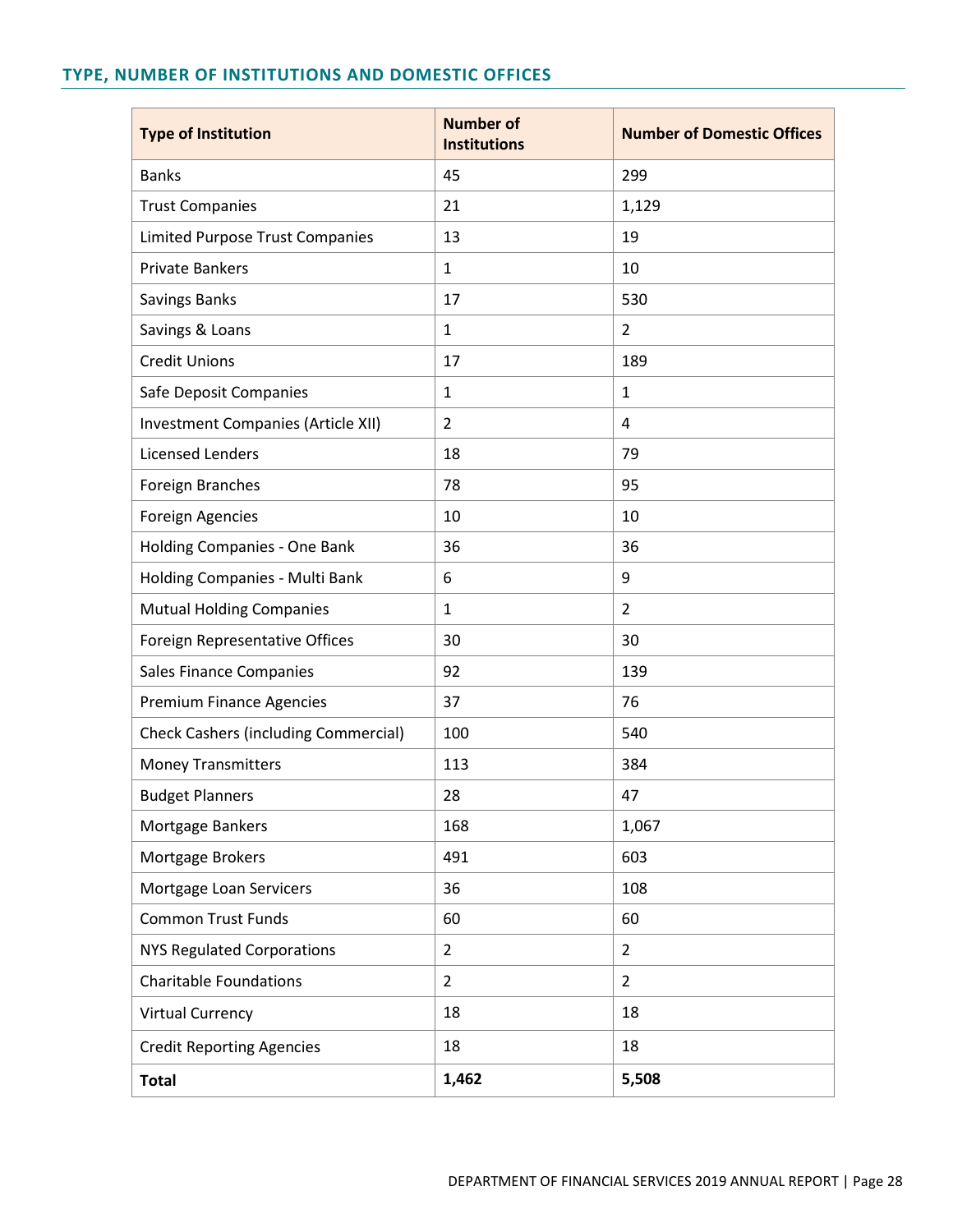#### <span id="page-28-0"></span>**CONVERSION FROM STATE CHARTER TO FEDERAL CHARTER**

| <b>Name</b> | Location | <b>Name After Change</b> | <b>Effective Date</b> |
|-------------|----------|--------------------------|-----------------------|
| None        |          |                          |                       |

#### CONVERSION FROM FEDERAL CHARTER TO STATE CHARTER

| <b>Name</b>                                    | Location                                      | <b>Name After Change</b>           | <b>Effective Date</b> |
|------------------------------------------------|-----------------------------------------------|------------------------------------|-----------------------|
| Hudson Valley Federal<br><b>Credit Union</b>   | 137 Boardman Rd,<br>Poughkeepsie NY, 12601    | Hudson Valley Credit Union         | October 1, 2019       |
| Hudson Heritage Federal<br><b>Credit Union</b> | 25 Rykowski Ln, Middletown,<br>NY 10941       | Heritage Financial Credit<br>Union | December 31, 2019     |
| Sunmark Federal Credit<br>Union                | 1187 Troy Schenectady Rd,<br>Latham, NY 12110 | Sunmark Credit Union               | December 31, 2019     |

#### <span id="page-28-1"></span>**BANK MERGERS AND ACQUISITIONS**

| <b>Name</b>         | <b>Institution Type</b> | Location                            | <b>Acquiring Bank</b> | <b>Effective Date</b> |
|---------------------|-------------------------|-------------------------------------|-----------------------|-----------------------|
| Greater Hudson Bank | <b>Commercial Bank</b>  | 715 Route 304, Bardonia<br>NY 10954 | ConnectOne Bank       | January 2, 2019       |

# <span id="page-28-2"></span>**LIQUIDATIONS/SURRENDERS**

| <b>Name</b>                            | <b>Institution</b><br><b>Type</b> | Location                                   | <b>Effective Date</b> |
|----------------------------------------|-----------------------------------|--------------------------------------------|-----------------------|
| Banca Monte dei Paschi di Siena S.p.A. | Foreign Branch                    | 55 East 59Th Street, New York,<br>NY 10022 | November 18, 2019     |
| United Bank NY Branch                  | Foreign Branch                    | 80 Broad Street, New York, NY<br>10004     | January 28, 2019      |

# <span id="page-28-3"></span>**NEW CHARTERS/LICENSES**

| <b>Name</b>   | <b>Institution Type</b> | Location                             | <b>Effective Date</b> |
|---------------|-------------------------|--------------------------------------|-----------------------|
| Piermont Bank | Commercial Bank         | 4 Bryant Park, New York, NY<br>10018 | July 1, 2019          |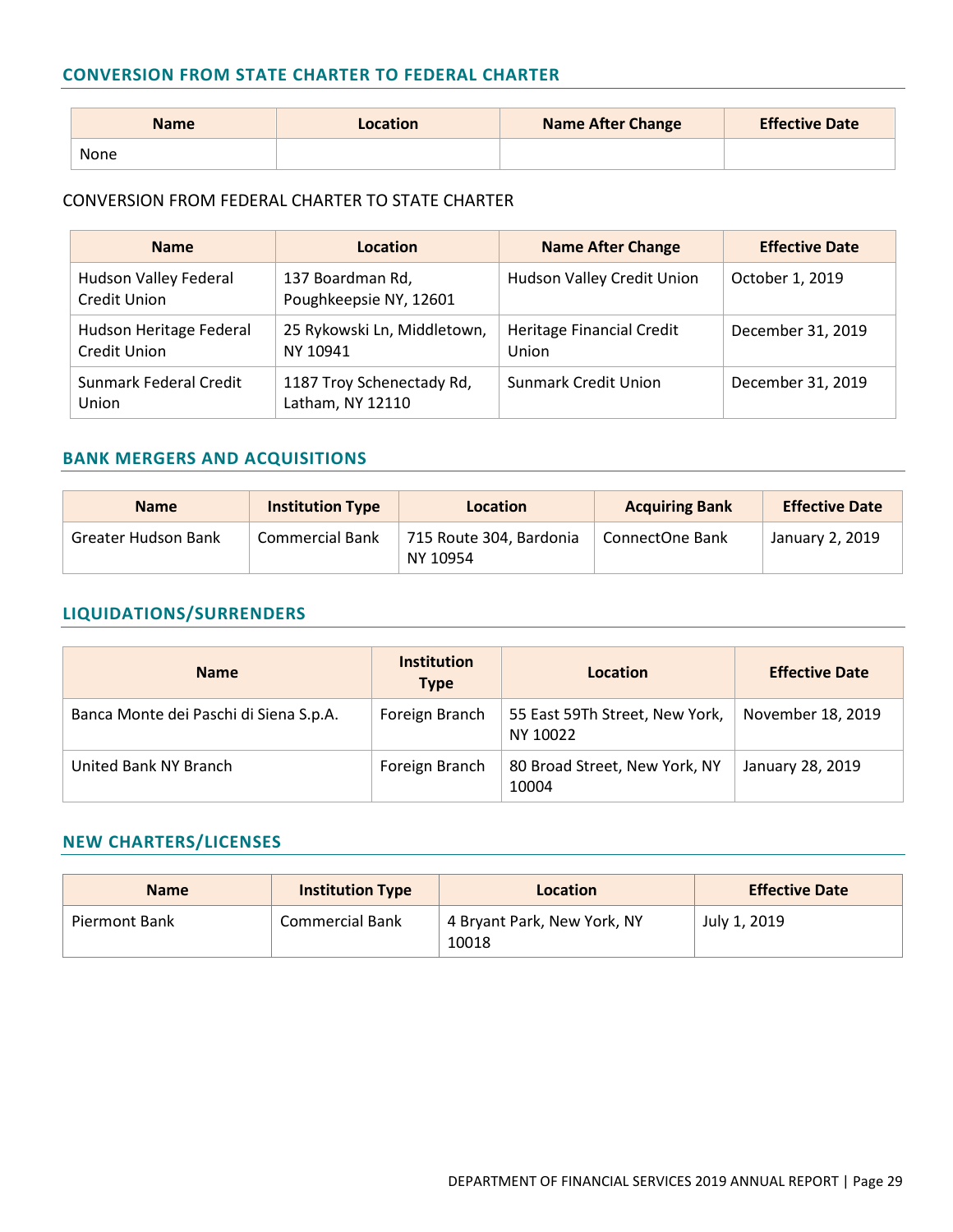#### **CONDITION OF SUPERVISED INSTITUTIONS (ASSETS AND LIABILITIES)**

<span id="page-29-0"></span>

| <b>Assets</b>                        | <b>Cash and</b><br><b>Due from</b><br><b>Banks</b> | <b>Total</b><br><b>Securities</b> | <b>Federal</b><br><b>Funds Sold</b><br>and Repos | <b>Loans and</b><br><b>Leases Net</b> | <b>Premises</b><br>and<br><b>Equipment</b> | <b>All Other</b><br>Assets* | <b>Total Assets</b> |  |
|--------------------------------------|----------------------------------------------------|-----------------------------------|--------------------------------------------------|---------------------------------------|--------------------------------------------|-----------------------------|---------------------|--|
|                                      |                                                    | <b>Dollars in Thousands</b>       |                                                  |                                       |                                            |                             |                     |  |
| <b>Commercial Banks</b>              |                                                    |                                   |                                                  |                                       |                                            |                             |                     |  |
| <b>Adirondack Bank</b>               | 20,423                                             | 224,573                           | 11,689                                           | 525,170                               | 5,871                                      | 27,662                      | 815,388             |  |
| Alden State Bank                     | 8,530                                              | 41,424                            | 199                                              | 280,294                               | 1,913                                      | 12,360                      | 344,720             |  |
| Alma Bank                            | 117,805                                            | 48,279                            | 148                                              | 998,393                               | 7,183                                      | 31,822                      | 1,203,630           |  |
| Alpine Capital Bank                  | 94,562                                             | 95,341                            | 0                                                | 66,801                                | 41                                         | 1,506                       | 258,251             |  |
| Amerasia Bank                        | 68,202                                             | 3,255                             | 0                                                | 603,992                               | 10,494                                     | 5,972                       | 691,915             |  |
| <b>American Community Bank</b>       | 26,524                                             | 17,679                            | 0                                                | 164,699                               | 787                                        | 7,949                       | 217,638             |  |
| Bank Leumi USA                       | 99,212                                             | 1,343,287                         | 0                                                | 5,099,761                             | 58,752                                     | 283,121                     | 6,884,133           |  |
| <b>Bank of Akron</b>                 | 16,027                                             | 37,727                            | 0                                                | 316,787                               | 4,977                                      | 13,004                      | 388,522             |  |
| <b>Bank of Cattaraugus</b>           | 2,939                                              | 7,749                             | 0                                                | 9,882                                 | 563                                        | 663                         | 21,796              |  |
| <b>Bank of Holland</b>               | 4,980                                              | 28,832                            | 6,854                                            | 97,193                                | 2,284                                      | 3,148                       | 143,291             |  |
| Catskill Hudson Bank                 | 30,468                                             | 130,810                           | 0                                                | 326,069                               | 9,853                                      | 5,855                       | 503,055             |  |
| <b>Cattaraugus County Bank</b>       | 10,182                                             | 26,810                            | 0                                                | 198,670                               | 4,940                                      | 11,070                      | 251,672             |  |
| <b>Citizens Bank of Cape Vincent</b> | 5,421                                              | 27,570                            | 0                                                | 34,504                                | 931                                        | 1,094                       | 69,520              |  |
| <b>Country Bank</b>                  | 20,797                                             | 144,461                           | 0                                                | 614,286                               | 1,349                                      | 14,834                      | 795,727             |  |
| Dime Community Bank                  | 155,843                                            | 550,995                           | 0                                                | 5,312,597                             | 60,064                                     | 268,972                     | 6,348,471           |  |
| <b>Emigrant Mercantile Bank</b>      | 3,438                                              | $\mathbf 0$                       | 0                                                | 0                                     | 0                                          | 3                           | 3,441               |  |
| <b>Empire State Bank</b>             | 25,275                                             | 15,569                            | 0                                                | 365,655                               | 7,352                                      | 7,058                       | 420,909             |  |
| <b>Generations Commercial Bank</b>   | 31,570                                             | 14,407                            | 0                                                | 0                                     | 0                                          | 128                         | 46,105              |  |

#### **CONDITION OF COMMERCIAL BANKS, TRUSTS AND PRIVATE BANKERS**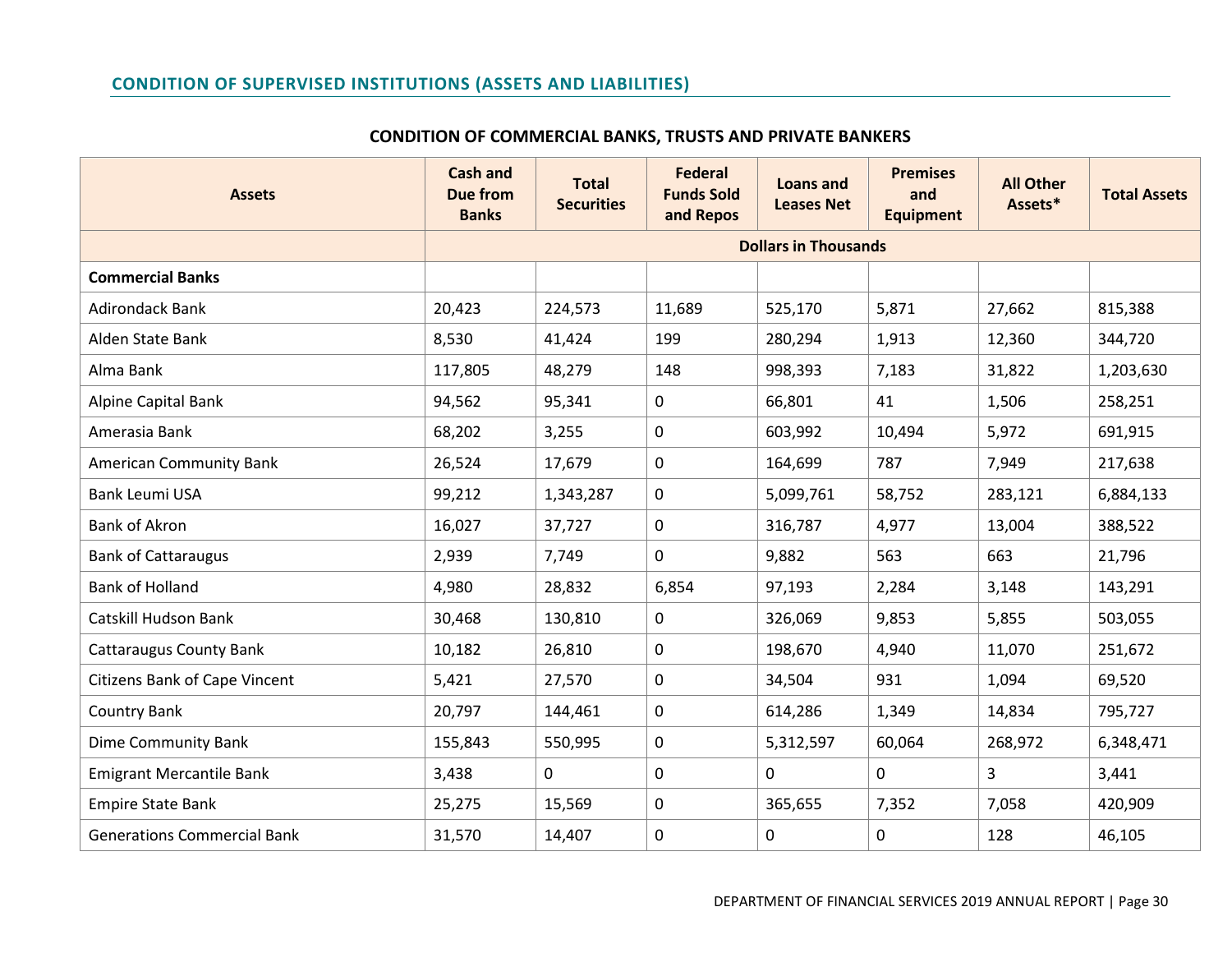| <b>Assets</b>                        | <b>Cash and</b><br><b>Due from</b><br><b>Banks</b> | <b>Total</b><br><b>Securities</b> | <b>Federal</b><br><b>Funds Sold</b><br>and Repos | <b>Loans and</b><br><b>Leases Net</b> | <b>Premises</b><br>and<br><b>Equipment</b> | <b>All Other</b><br>Assets* | <b>Total Assets</b> |
|--------------------------------------|----------------------------------------------------|-----------------------------------|--------------------------------------------------|---------------------------------------|--------------------------------------------|-----------------------------|---------------------|
| Genesee Regional Bank                | 36,519                                             | 84,086                            | 0                                                | 434,617                               | 1,549                                      | 17,925                      | 574,696             |
| Global Bank                          | 7,483                                              | 3,868                             | 0                                                | 183,872                               | 1,295                                      | 5,948                       | 202,466             |
| <b>Gold Coast Bank</b>               | 21,869                                             | 64,310                            | 1,520                                            | 462,854                               | 4,408                                      | 4,866                       | 559,827             |
| Goldman Sachs Bank USA               | 52,578,000                                         | 7,354,000                         | 4,424,000                                        | 83,599,000                            | 33,000                                     | 80,848,000                  | 228,836,000         |
| <b>Greene County Commercial Bank</b> | 77,287                                             | 512,718                           | 0                                                | $\mathbf 0$                           | $\mathbf 0$                                | 3,522                       | 593,527             |
| <b>Hanover Community Bank</b>        | 86,616                                             | 12,682                            | 11,799                                           | 716,098                               | 14,396                                     | 19,984                      | 861,575             |
| Interaudi Bank                       | 760,462                                            | 481,657                           | 0                                                | 852,481                               | 2,922                                      | 22,170                      | 2,119,692           |
| Jeff Bank                            | 72,808                                             | 97,308                            | $\mathbf 0$                                      | 305,023                               | 6,164                                      | 24,670                      | 505,973             |
| Mahopac Bank                         | 12,326                                             | 281,900                           | $\mathbf 0$                                      | 966,238                               | 25,199                                     | 52,551                      | 1,338,214           |
| Metropolitan Commercial Bank         | 391,221                                            | 240,888                           | 0                                                | 2,651,472                             | 12,100                                     | 59,501                      | 3,355,182           |
| <b>NewBank</b>                       | 200,445                                            | 48                                | 0                                                | 241,182                               | 2,177                                      | 7,580                       | 451,432             |
| Pathfinder Bank                      | 20,155                                             | 233,907                           | 0                                                | 772,792                               | 22,308                                     | 40,838                      | 1,090,000           |
| PCSB Bank                            | 59,873                                             | 336,743                           | 1,232                                            | 1,176,718                             | 23,438                                     | 48,352                      | 1,646,356           |
| <b>Piermont Bank</b>                 | 28,622                                             | $\mathbf 0$                       | 0                                                | 14,926                                | 817                                        | 933                         | 45,298              |
| <b>Pioneer Commercial Bank</b>       | 272,910                                            | 9,584                             | 148                                              | 0                                     | 0                                          | 143                         | 282,785             |
| Savoy Bank                           | 42,878                                             | 2,778                             | 0                                                | 326,989                               | 581                                        | 9,466                       | 382,692             |
| Shinhan Bank America                 | 179,953                                            | 66,570                            | 0                                                | 1,351,958                             | 11,069                                     | 18,171                      | 1,627,721           |
| Signature Bank                       | 929,294                                            | 9,063,234                         | 0                                                | 39,150,227                            | 267,845                                    | 1,210,562                   | 50,621,162          |
| <b>Spring Bank</b>                   | 8,119                                              | 37,782                            | 0                                                | 145,254                               | 245                                        | 2,227                       | 193,627             |
| The Berkshire Bank                   | 96,152                                             | 187,871                           | 0                                                | 346,206                               | 2,996                                      | 7,089                       | 640,314             |
| The Westchester Bank                 | 43,440                                             | 75,945                            | 0                                                | 827,820                               | 2,031                                      | 43,688                      | 992,924             |
| Tioga State Bank                     | 7,386                                              | 121,227                           | $\mathbf 0$                                      | 331,315                               | 4,140                                      | 23,909                      | 487,977             |
| <b>United Orient Bank</b>            | 12,595                                             | 2,006                             | 1,000                                            | 66,052                                | 162                                        | 1,093                       | 82,908              |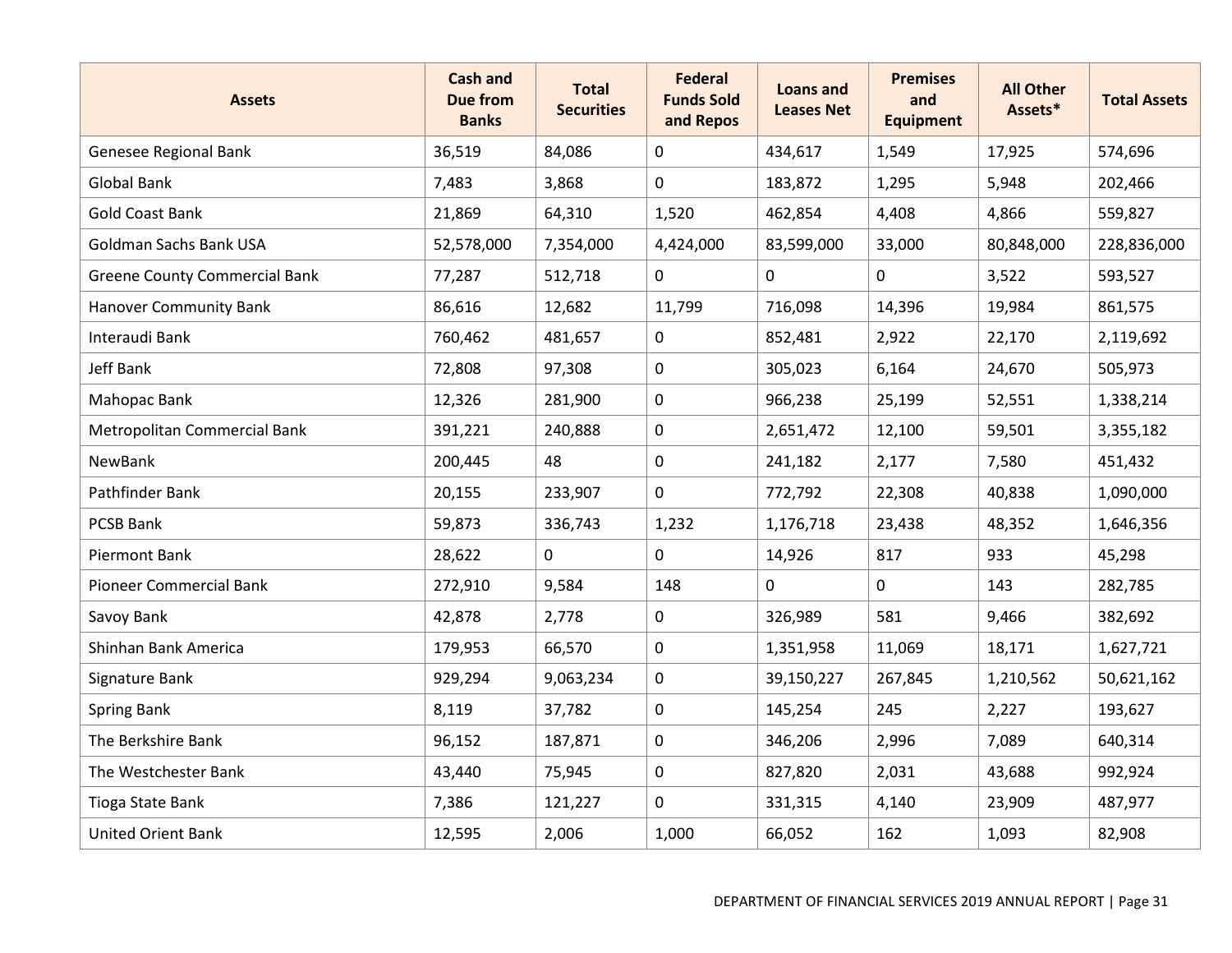| <b>Assets</b>                           | <b>Cash and</b><br><b>Due from</b><br><b>Banks</b> | <b>Total</b><br><b>Securities</b> | <b>Federal</b><br><b>Funds Sold</b><br>and Repos | <b>Loans and</b><br><b>Leases Net</b> | <b>Premises</b><br>and<br><b>Equipment</b> | <b>All Other</b><br>Assets* | <b>Total Assets</b> |
|-----------------------------------------|----------------------------------------------------|-----------------------------------|--------------------------------------------------|---------------------------------------|--------------------------------------------|-----------------------------|---------------------|
| <b>USNY Bank</b>                        | 27,293                                             | 19,853                            | 0                                                | 381,253                               | 5,738                                      | 5,647                       | 439,784             |
| <b>Victory State Bank</b>               | 42,967                                             | 151,600                           | 338                                              | 158,469                               | 8,394                                      | 9,181                       | 370,949             |
| Woori America Bank                      | 133,023                                            | 184,550                           | 0                                                | 1,647,656                             | 10,360                                     | 58,030                      | 2,033,619           |
| <b>WSB Municipal Bank</b>               | 22,286                                             | 84,049                            | 0                                                | 0                                     | 0                                          | 334                         | 106,669             |
| <b>Trust Companies</b>                  |                                                    |                                   |                                                  |                                       |                                            |                             |                     |
| Amalgamated Bank                        | 123,888                                            | 1,517,474                         | 0                                                | 3,441,098                             | 65,077                                     | 177,408                     | 5,324,945           |
| <b>Bank of Richmondville</b>            | 10,676                                             | 38,378                            | 647                                              | 86,372                                | 938                                        | 4,851                       | 141,862             |
| <b>Bank of Utica</b>                    | 17,606                                             | 1,007,066                         | 0                                                | 88,271                                | 20,901                                     | 10,540                      | 1,144,384           |
| <b>Flushing Bank</b>                    | 49,260                                             | 829,284                           | 0                                                | 5,750,455                             | 69,930                                     | 318,665                     | 7,017,594           |
| Habib American Bank                     | 732,593                                            | 107,071                           | 0                                                | 1,018,786                             | 2,974                                      | 35,104                      | 1,896,528           |
| <b>Israel Discount Bank of New York</b> | 130,053                                            | 2,402,270                         | 0                                                | 6,778,014                             | 32,330                                     | 434,344                     | 9,777,011           |
| <b>Steuben Trust Company</b>            | 12,894                                             | 184,527                           | 0                                                | 334,133                               | 6,184                                      | 21,858                      | 559,596             |
| The Bank of Castile                     | 19,163                                             | 271,875                           | 0                                                | 1,179,870                             | 15,587                                     | 24,331                      | 1,510,826           |
| <b>Tompkins Trust Company</b>           | 26,147                                             | 502,531                           | $\mathbf 0$                                      | 1,398,278                             | 60,622                                     | 76,105                      | 2,063,683           |
| <b>Bank of Millbrook</b>                | 27,037                                             | 92,763                            | 7,560                                            | 91,668                                | 2,652                                      | 5,691                       | 227,371             |
| <b>BNB Bank</b>                         | 117,194                                            | 771,929                           | 0                                                | 3,660,142                             | 77,512                                     | 294,520                     | 4,921,297           |
| Chemung Canal Trust Company             | 120,869                                            | 286,353                           | 0                                                | 1,286,927                             | 30,418                                     | 58,709                      | 1,783,276           |
| Deutsche Bank Trust Company Americas    | 10,457,000                                         | 6,000                             | 13,739,000                                       | 11,809,000                            | 18,000                                     | 1,556,000                   | 37,585,000          |
| Five Star Bank                          | 108,583                                            | 776,917                           | 0                                                | 3,194,729                             | 59,111                                     | 207,276                     | 4,346,616           |
| Manufacturers and Traders Trust Co.     | 8,545,711                                          | 9,090,297                         | 3,500                                            | 89,742,666                            | 1,092,360                                  | 10,957,571                  | 119,432,105         |
| Mizuho Bank (USA)                       | 897,203                                            | 26,079                            | 0                                                | 5,547,048                             | 11,257                                     | 219,685                     | 6,701,272           |
| Orange Bank & Trust Company             | 25,108                                             | 254,915                           | $\mathbf 0$                                      | 878,429                               | 14,394                                     | 46,156                      | 1,219,002           |
| Popular Bank                            | 511,935                                            | 1,438,680                         | 0                                                | 7,181,584                             | 143,123                                    | 780,588                     | 10,055,910          |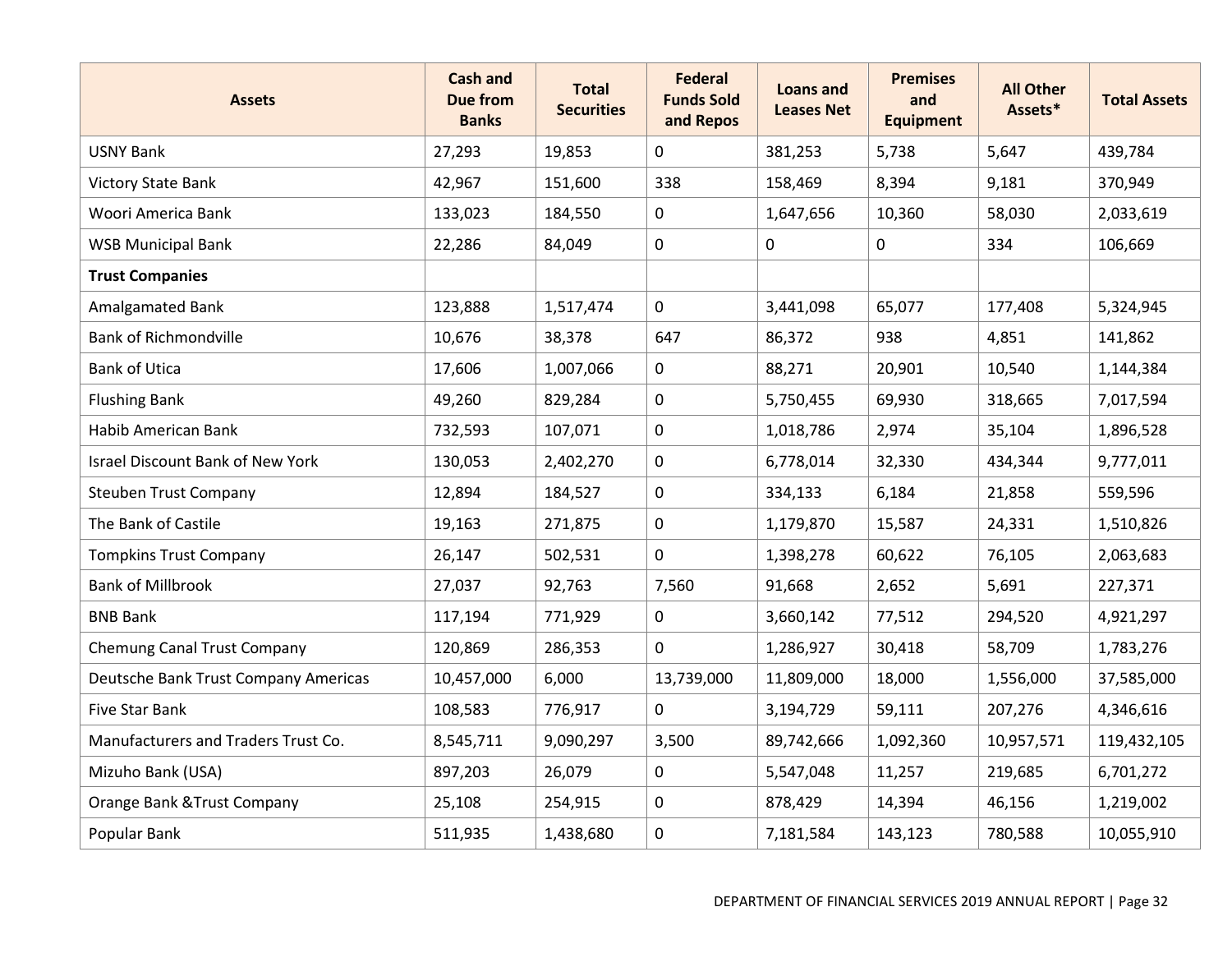| <b>Assets</b>                                                                                                              | <b>Cash and</b><br><b>Due from</b><br><b>Banks</b> | <b>Total</b><br><b>Securities</b> | <b>Federal</b><br><b>Funds Sold</b><br>and Repos | Loans and<br><b>Leases Net</b> | <b>Premises</b><br>and<br><b>Equipment</b> | <b>All Other</b><br>Assets* | <b>Total Assets</b> |  |  |
|----------------------------------------------------------------------------------------------------------------------------|----------------------------------------------------|-----------------------------------|--------------------------------------------------|--------------------------------|--------------------------------------------|-----------------------------|---------------------|--|--|
| Solvay Bank                                                                                                                | 12,937                                             | 280,370                           | 37                                               | 600,527                        | 12,893                                     | 27,840                      | 934,604             |  |  |
| The Adirondack Trust Company                                                                                               | 139,758                                            | 264,407                           | 0                                                | 762,177                        | 29,484                                     | 41,635                      | 1,237,461           |  |  |
| The Bank of New York Mellon                                                                                                | 115,176,000                                        | 121,210,000                       | 18,746,000                                       | 25,032,000                     | 3,026,000                                  | 28,197,000                  | 311,387,000         |  |  |
| <b>Limited Purpose Trust Companies</b>                                                                                     |                                                    |                                   |                                                  |                                |                                            |                             |                     |  |  |
| American Stock Transfer & Trust Company, LLC                                                                               | 7,101                                              | $\mathbf 0$                       | 0                                                | 0                              | 21,106                                     | 496,543                     | 524,750             |  |  |
| <b>Bakkt Trust Company LLC</b>                                                                                             | 52,011                                             | $\mathbf 0$                       | 0                                                | 0                              | 2,207                                      | 46                          | 54,264              |  |  |
| Coinbase Custody Trust Company, LLC                                                                                        | 1,317                                              | 14,241                            |                                                  |                                | 1,301                                      | 59,223                      | 76,082              |  |  |
| Continental Stock Transfer & Trust Co.                                                                                     | 2,467                                              | 1,142                             | 0                                                | 0                              | 4,075                                      | 4,754                       | 12,438              |  |  |
| Depository Trust Company, The                                                                                              | 3,073,805                                          | $\mathbf 0$                       | 0                                                | 0                              | 50,207                                     | 85,369                      | 3,209,381           |  |  |
| Equiniti Trust Company                                                                                                     | 25,315                                             | $\mathbf 0$                       | 0                                                | 0                              | 12,402                                     | 241,700                     | 279,417             |  |  |
| <b>ESL Trust Services, LLC</b>                                                                                             | 5,743                                              | $\mathbf 0$                       | $\mathbf 0$                                      | 0                              | 29                                         | 78                          | 5,850               |  |  |
| Fidelity Digital Asset Services, LLC                                                                                       | 16,517                                             | 58,368                            | $\mathbf 0$                                      | 0                              | 0                                          | $\mathbf 0$                 | 74,885              |  |  |
| <b>Fiduciary Trust Company International</b>                                                                               | 125,779                                            | 191,462                           | $\mathbf 0$                                      | 0                              | 5,178                                      | 51,798                      | 374,217             |  |  |
| Gemini Trust Co.                                                                                                           | 6,847                                              | 104,376                           | 0                                                | 0                              | 36,664                                     | 1,985                       | 149,872             |  |  |
| New York Life Trust Company                                                                                                | 49                                                 | 7,643                             | 0                                                | 0                              | 0                                          | 1,430                       | 9,122               |  |  |
| NY Digital Trust Company LLC                                                                                               | 13,020                                             | $\mathbf 0$                       | 0                                                | 0                              | 0                                          | 846                         | 13,866              |  |  |
| Paxos Trust Company, LLC                                                                                                   | 6,805                                              | $\mathbf 0$                       | 0                                                | 0                              | 0                                          | 49,999                      | 56,804              |  |  |
| <b>Private Bankers</b>                                                                                                     |                                                    |                                   |                                                  |                                |                                            |                             |                     |  |  |
| Brown Brothers Harriman & Co.                                                                                              | 3,082,652                                          | 1,281,588                         | 0                                                | 1,573,524                      | 39,622                                     | 1,127,345                   | 7,104,731           |  |  |
| Total                                                                                                                      | 200,595,223                                        | 165,487,938                       | 36,955,671                                       | 323,560,923                    | 5,605,226                                  | 128,859,594                 | 861,064,575         |  |  |
| *Includes FDIC Call Report items: other assets, trading assets, goodwill and intangible assets and other real estate owned |                                                    |                                   |                                                  |                                |                                            |                             |                     |  |  |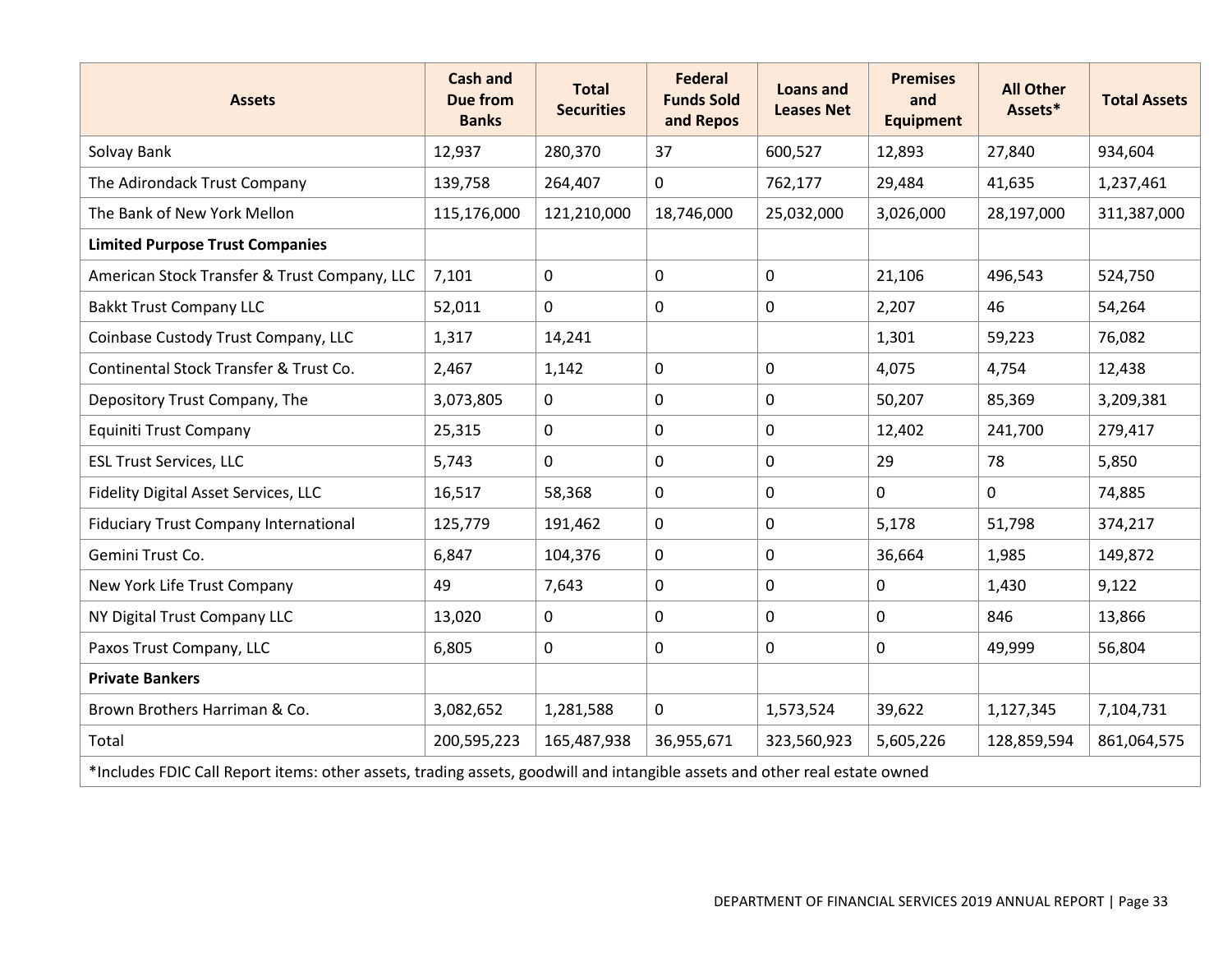# **COMMERCIAL BANKS, TRUSTS AND PRIVATE BANKERS**

<span id="page-33-0"></span>

| <b>Liabilities and Equity</b>        | <b>Total</b><br><b>Deposits</b> | <b>Federal</b><br><b>Funds</b><br><b>Bought and</b><br><b>Sold</b> | <b>Trading</b><br><b>Liabilities &amp;</b><br><b>Other</b><br><b>Borrowed</b><br><b>Money</b> | <b>Subordinate</b><br>d Notes &<br><b>Debentures</b> | <b>All Other</b><br><b>Liabilities</b> | <b>Total</b><br><b>Liabilities</b> | <b>Total Equity</b><br><b>Capital</b> | <b>Total</b><br><b>Liabilities</b><br>and Capital |  |
|--------------------------------------|---------------------------------|--------------------------------------------------------------------|-----------------------------------------------------------------------------------------------|------------------------------------------------------|----------------------------------------|------------------------------------|---------------------------------------|---------------------------------------------------|--|
|                                      |                                 | <b>Dollars in Thousands</b>                                        |                                                                                               |                                                      |                                        |                                    |                                       |                                                   |  |
| <b>Commercial Banks</b>              |                                 |                                                                    |                                                                                               |                                                      |                                        |                                    |                                       |                                                   |  |
| Adirondack Bank                      | 672,695                         | 36,263                                                             | 29,474                                                                                        | $\mathbf 0$                                          | 8,420                                  | 746,852                            | 68,537                                | 815,389                                           |  |
| Alden State Bank                     | 298,729                         | 0                                                                  | 0                                                                                             | $\mathbf 0$                                          | 1,118                                  | 299,847                            | 44,873                                | 344,720                                           |  |
| Alma Bank                            | 1,011,907                       | 0                                                                  | 64,349                                                                                        | $\mathbf 0$                                          | 4,279                                  | 1,080,535                          | 123,095                               | 1,203,630                                         |  |
| <b>Alpine Capital Bank</b>           | 204,117                         | 0                                                                  | 0                                                                                             | $\mathbf 0$                                          | 1,664                                  | 205,781                            | 52,470                                | 258,251                                           |  |
| Amerasia Bank                        | 589,703                         | 0                                                                  | 13,099                                                                                        | $\mathbf 0$                                          | 5,723                                  | 608,525                            | 83,390                                | 691,915                                           |  |
| <b>American Community Bank</b>       | 186,164                         | 0                                                                  | 1,250                                                                                         | $\mathbf 0$                                          | 2,244                                  | 189,658                            | 27,980                                | 217,638                                           |  |
| <b>Bank Leumi USA</b>                | 5,409,528                       | 0                                                                  | 455,000                                                                                       | $\mathbf{0}$                                         | 151,406                                | 6,015,934                          | 868,199                               | 6,884,133                                         |  |
| <b>Bank of Akron</b>                 | 341,404                         | 0                                                                  | 6,020                                                                                         | $\mathbf 0$                                          | 2,402                                  | 349,826                            | 38,696                                | 388,522                                           |  |
| <b>Bank of Cattaraugus</b>           | 19,717                          | 0                                                                  | 0                                                                                             | $\mathbf 0$                                          | 23                                     | 19,740                             | 2,056                                 | 21,796                                            |  |
| <b>Bank of Holland</b>               | 130,878                         | $\mathbf 0$                                                        | 0                                                                                             | $\mathbf 0$                                          | 466                                    | 131,344                            | 11,947                                | 143,291                                           |  |
| Catskill Hudson Bank                 | 464,363                         | 0                                                                  | 0                                                                                             | 0                                                    | 437                                    | 464,800                            | 38,255                                | 503,055                                           |  |
| <b>Cattaraugus County Bank</b>       | 223,688                         | 0                                                                  | 0                                                                                             | 0                                                    | 5,151                                  | 228,839                            | 22,833                                | 251,672                                           |  |
| <b>Citizens Bank of Cape Vincent</b> | 62,459                          | 0                                                                  | 0                                                                                             | $\mathbf 0$                                          | 323                                    | 62,782                             | 6,738                                 | 69,520                                            |  |
| <b>Country Bank</b>                  | 650,663                         | 0                                                                  | 45,500                                                                                        | $\mathbf{0}$                                         | 11,369                                 | 707,532                            | 88,195                                | 795,727                                           |  |
| Dime Community Bank                  | 4,383,758                       | 0                                                                  | 1,246,348                                                                                     | $\mathbf 0$                                          | 38,944                                 | 5,669,050                          | 679,421                               | 6,348,471                                         |  |
| <b>Emigrant Mercantile Bank</b>      | 500                             | 0                                                                  | 0                                                                                             | $\mathbf 0$                                          | 15                                     | 515                                | 2,926                                 | 3,441                                             |  |
| <b>Empire State Bank</b>             | 332,044                         | 0                                                                  | 46,812                                                                                        | $\mathbf 0$                                          | 2,727                                  | 381,583                            | 39,326                                | 420,909                                           |  |
| <b>Generations Commercial Bank</b>   | 43,528                          | 0                                                                  | 0                                                                                             | 0                                                    | 61                                     | 43,589                             | 2,516                                 | 46,105                                            |  |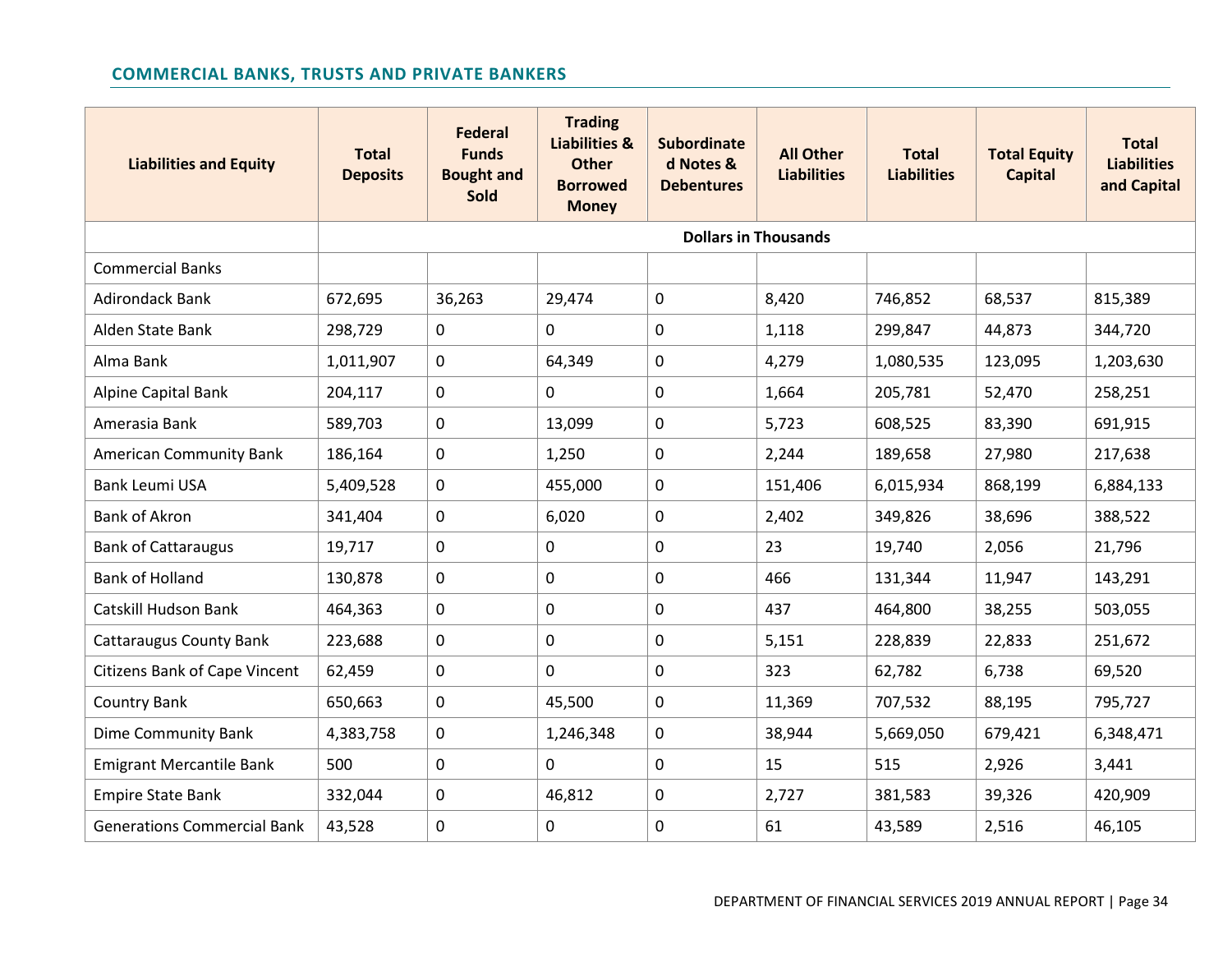| <b>Liabilities and Equity</b>                  | <b>Total</b><br><b>Deposits</b> | <b>Federal</b><br><b>Funds</b><br><b>Bought and</b><br><b>Sold</b> | <b>Trading</b><br><b>Liabilities &amp;</b><br><b>Other</b><br><b>Borrowed</b><br><b>Money</b> | <b>Subordinate</b><br>d Notes &<br><b>Debentures</b> | <b>All Other</b><br><b>Liabilities</b> | <b>Total</b><br><b>Liabilities</b> | <b>Total Equity</b><br><b>Capital</b> | <b>Total</b><br><b>Liabilities</b><br>and Capital |
|------------------------------------------------|---------------------------------|--------------------------------------------------------------------|-----------------------------------------------------------------------------------------------|------------------------------------------------------|----------------------------------------|------------------------------------|---------------------------------------|---------------------------------------------------|
| Genesee Regional Bank                          | 494,056                         | 0                                                                  | 10,000                                                                                        | $\mathbf 0$                                          | 2,349                                  | 506,405                            | 68,291                                | 574,696                                           |
| <b>Global Bank</b>                             | 134,574                         | $\mathbf 0$                                                        | 42,500                                                                                        | $\mathbf 0$                                          | 954                                    | 178,028                            | 24,438                                | 202,466                                           |
| <b>Gold Coast Bank</b>                         | 465,007                         | $\mathsf{O}\xspace$                                                | 30,000                                                                                        | $\mathbf 0$                                          | 4,446                                  | 499,453                            | 60,374                                | 559,827                                           |
| Goldman Sachs Bank USA                         | 168,119,000                     | 9,890,000                                                          | 3,645,000                                                                                     | 4,250,000                                            | 13,562,000                             | 199,466,000                        | 29,370,000                            | 228,836,000                                       |
| <b>Greene County Commercial</b><br><b>Bank</b> | 512,729                         | $\mathbf 0$                                                        | 28,967                                                                                        | $\mathbf 0$                                          | 201                                    | 541,897                            | 51,630                                | 593,527                                           |
| <b>Hanover Community Bank</b>                  | 670,477                         | $\mathbf 0$                                                        | 95,086                                                                                        | $\mathbf 0$                                          | 8,694                                  | 774,257                            | 87,318                                | 861,575                                           |
| Interaudi Bank                                 | 1,798,830                       | $\mathbf 0$                                                        | 138,000                                                                                       | $\pmb{0}$                                            | 7,542                                  | 1,944,372                          | 175,320                               | 2,119,692                                         |
| Jeff Bank                                      | 441,729                         | 0                                                                  | 341                                                                                           | 0                                                    | 6,064                                  | 448,134                            | 57,839                                | 505,973                                           |
| <b>Mahopac Bank</b>                            | 999,670                         | 0                                                                  | 193,838                                                                                       | $\mathbf 0$                                          | 6,414                                  | 1,199,922                          | 138,292                               | 1,338,214                                         |
| <b>Metropolitan Commercial</b><br><b>Bank</b>  | 2,805,805                       | $\mathbf 0$                                                        | 186,972                                                                                       | $\pmb{0}$                                            | 21,561                                 | 3,014,338                          | 340,844                               | 3,355,182                                         |
| NewBank                                        | 389,327                         | $\mathbf 0$                                                        | 3,000                                                                                         | $\mathbf 0$                                          | 9,282                                  | 401,609                            | 49,823                                | 451,432                                           |
| Pathfinder Bank                                | 898,403                         | $\mathbf 0$                                                        | 96,353                                                                                        | $\mathbf 0$                                          | 6,872                                  | 1,001,628                          | 88,372                                | 1,090,000                                         |
| <b>PCSB Bank</b>                               | 1,310,581                       | 0                                                                  | 111,787                                                                                       | $\mathbf 0$                                          | 6,477                                  | 1,428,845                          | 217,511                               | 1,646,356                                         |
| <b>Piermont Bank</b>                           | 13,897                          | 0                                                                  | $\mathbf 0$                                                                                   | 0                                                    | 300                                    | 14,197                             | 31,101                                | 45,298                                            |
| <b>Pioneer Commercial Bank</b>                 | 255,590                         | $\mathbf 0$                                                        | $\mathsf 0$                                                                                   | $\mathbf 0$                                          | 1,093                                  | 256,683                            | 26,103                                | 282,786                                           |
| Savoy Bank                                     | 325,855                         | $\mathbf 0$                                                        | 12,500                                                                                        | $\mathbf 0$                                          | 3,380                                  | 341,735                            | 40,957                                | 382,692                                           |
| Shinhan Bank America                           | 1,397,759                       | $\mathsf{O}$                                                       | 0                                                                                             | $\mathbf 0$                                          | 14,727                                 | 1,412,486                          | 215,235                               | 1,627,721                                         |
| Signature Bank                                 | 40,386,151                      | 150,000                                                            | 4,384,730                                                                                     | 456,119                                              | 474,339                                | 45,851,339                         | 4,769,823                             | 50,621,162                                        |
| <b>Spring Bank</b>                             | 164,586                         | $\mathbf 0$                                                        | 2,950                                                                                         | $\mathbf 0$                                          | 571                                    | 168,107                            | 25,520                                | 193,627                                           |
| The Berkshire Bank                             | 509,242                         | $\mathbf 0$                                                        | 0                                                                                             | $\mathbf 0$                                          | 9,080                                  | 518,322                            | 121,992                               | 640,314                                           |
| The Westchester Bank                           | 812,911                         | 0                                                                  | 46,011                                                                                        | $\mathbf 0$                                          | 10,402                                 | 869,324                            | 123,600                               | 992,924                                           |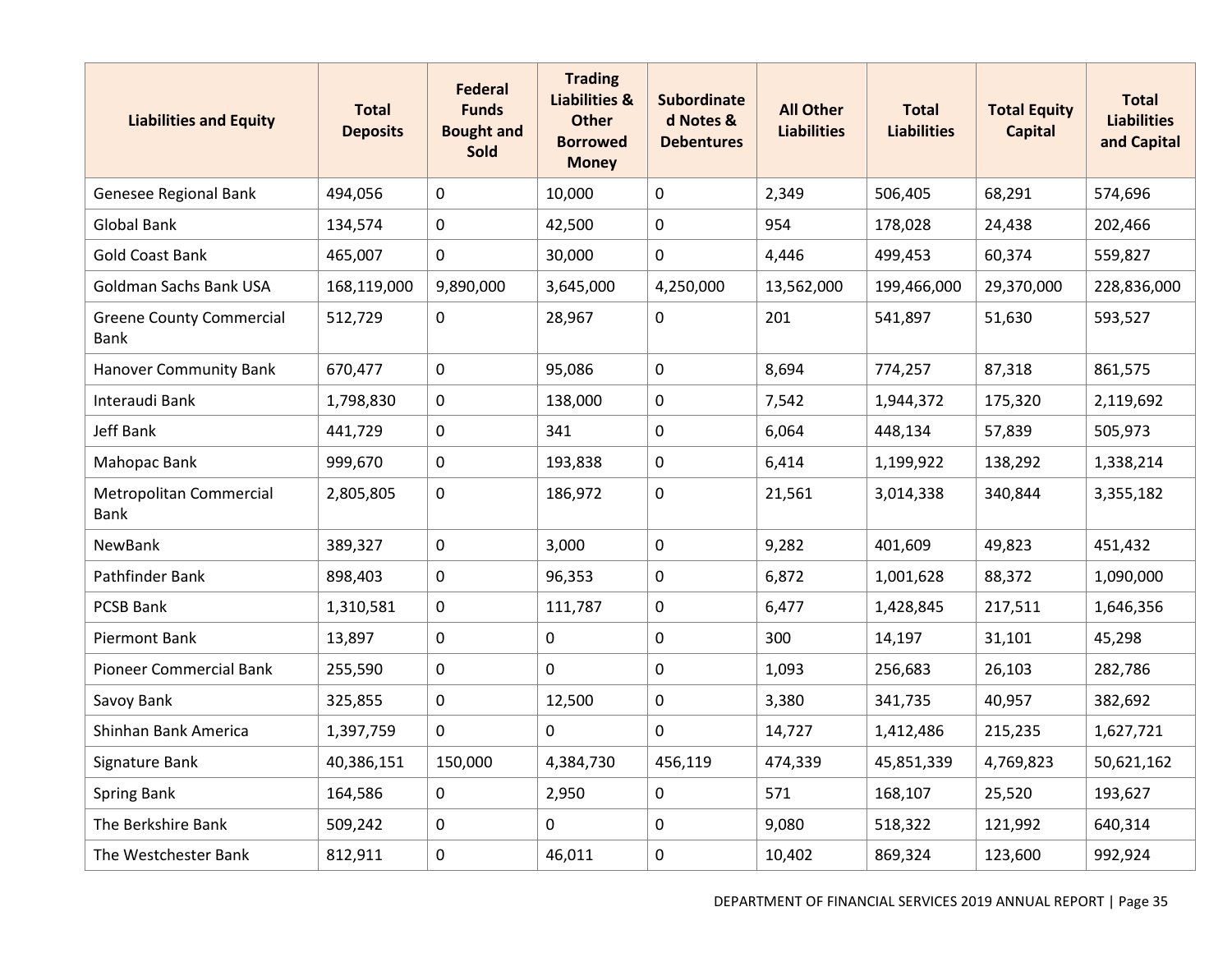| <b>Liabilities and Equity</b>              | <b>Total</b><br><b>Deposits</b> | <b>Federal</b><br><b>Funds</b><br><b>Bought and</b><br><b>Sold</b> | <b>Trading</b><br><b>Liabilities &amp;</b><br><b>Other</b><br><b>Borrowed</b><br><b>Money</b> | <b>Subordinate</b><br>d Notes &<br><b>Debentures</b> | <b>All Other</b><br><b>Liabilities</b> | <b>Total</b><br><b>Liabilities</b> | <b>Total Equity</b><br><b>Capital</b> | <b>Total</b><br><b>Liabilities</b><br>and Capital |
|--------------------------------------------|---------------------------------|--------------------------------------------------------------------|-----------------------------------------------------------------------------------------------|------------------------------------------------------|----------------------------------------|------------------------------------|---------------------------------------|---------------------------------------------------|
| Tioga State Bank                           | 389,158                         | 0                                                                  | 33,228                                                                                        | $\mathbf 0$                                          | 5,500                                  | 427,886                            | 60,091                                | 487,977                                           |
| <b>United Orient Bank</b>                  | 68,631                          | $\mathbf 0$                                                        | 0                                                                                             | $\mathbf 0$                                          | 438                                    | 69,069                             | 13,839                                | 82,908                                            |
| <b>USNY Bank</b>                           | 387,912                         | 2,000                                                              | 1,761                                                                                         | $\mathbf 0$                                          | 1,671                                  | 393,344                            | 46,440                                | 439,784                                           |
| <b>Victory State Bank</b>                  | 326,192                         | 0                                                                  | 4,904                                                                                         | $\mathbf 0$                                          | 1,933                                  | 333,029                            | 37,920                                | 370,949                                           |
| Woori America Bank                         | 1,719,481                       | $\mathbf 0$                                                        | 13,465                                                                                        | $\mathbf 0$                                          | 15,827                                 | 1,748,773                          | 284,846                               | 2,033,619                                         |
| <b>WSB Municipal Bank</b>                  | 82,231                          | 0                                                                  | $\mathbf 0$                                                                                   | 0                                                    | 10,014                                 | 92,245                             | 14,424                                | 106,669                                           |
|                                            |                                 |                                                                    |                                                                                               |                                                      |                                        |                                    |                                       |                                                   |
| <b>Trust Companies</b>                     |                                 |                                                                    |                                                                                               |                                                      |                                        |                                    |                                       |                                                   |
| <b>Amalgamated Bank</b>                    | 4,642,333                       | $\mathbf 0$                                                        | 137,404                                                                                       | $\mathbf 0$                                          | 54,664                                 | 4,834,401                          | 490,544                               | 5,324,945                                         |
| <b>Bank of Richmondville</b>               | 121,791                         | 0                                                                  | 2,500                                                                                         | $\mathbf 0$                                          | 656                                    | 124,947                            | 16,915                                | 141,862                                           |
| <b>Bank of Utica</b>                       | 885,922                         | 0                                                                  | 0                                                                                             | $\mathbf 0$                                          | 17,038                                 | 902,960                            | 241,424                               | 1,144,384                                         |
| <b>Flushing Bank</b>                       | 5,079,276                       | 0                                                                  | 1,167,895                                                                                     | $\mathbf 0$                                          | 85,780                                 | 6,332,951                          | 684,643                               | 7,017,594                                         |
| Habib American Bank                        | 1,707,805                       | $\mathbf 0$                                                        | $\mathbf 0$                                                                                   | $\pmb{0}$                                            | 26,273                                 | 1,734,078                          | 162,450                               | 1,896,528                                         |
| <b>Israel Discount Bank of New</b><br>York | 8,173,536                       | 100,000                                                            | 250,000                                                                                       | 0                                                    | 185,050                                | 8,708,586                          | 1,068,425                             | 9,777,011                                         |
| <b>Steuben Trust Company</b>               | 460,972                         | $\mathbf 0$                                                        | 23,000                                                                                        | $\mathbf 0$                                          | 6,765                                  | 490,737                            | 68,859                                | 559,596                                           |
| The Bank of Castile                        | 1,248,317                       | 4,756                                                              | 115,719                                                                                       | $\pmb{0}$                                            | 9,958                                  | 1,378,750                          | 132,076                               | 1,510,826                                         |
| <b>Tompkins Trust Company</b>              | 1,646,541                       | 55,590                                                             | 163,404                                                                                       | $\mathbf 0$                                          | 43,795                                 | 1,909,330                          | 154,353                               | 2,063,683                                         |
| <b>Bank of Millbrook</b>                   | 200,022                         | 0                                                                  | 0                                                                                             | 0                                                    | 1,872                                  | 201,894                            | 25,477                                | 227,371                                           |
| <b>BNB Bank</b>                            | 3,818,310                       | 999                                                                | 480,977                                                                                       | $\mathbf 0$                                          | 47,482                                 | 4,347,768                          | 573,529                               | 4,921,297                                         |
| <b>Chemung Canal Trust</b><br>Company      | 1,577,044                       | 0                                                                  | 12,169                                                                                        | $\mathbf 0$                                          | 18,593                                 | 1,607,806                          | 175,469                               | 1,783,275                                         |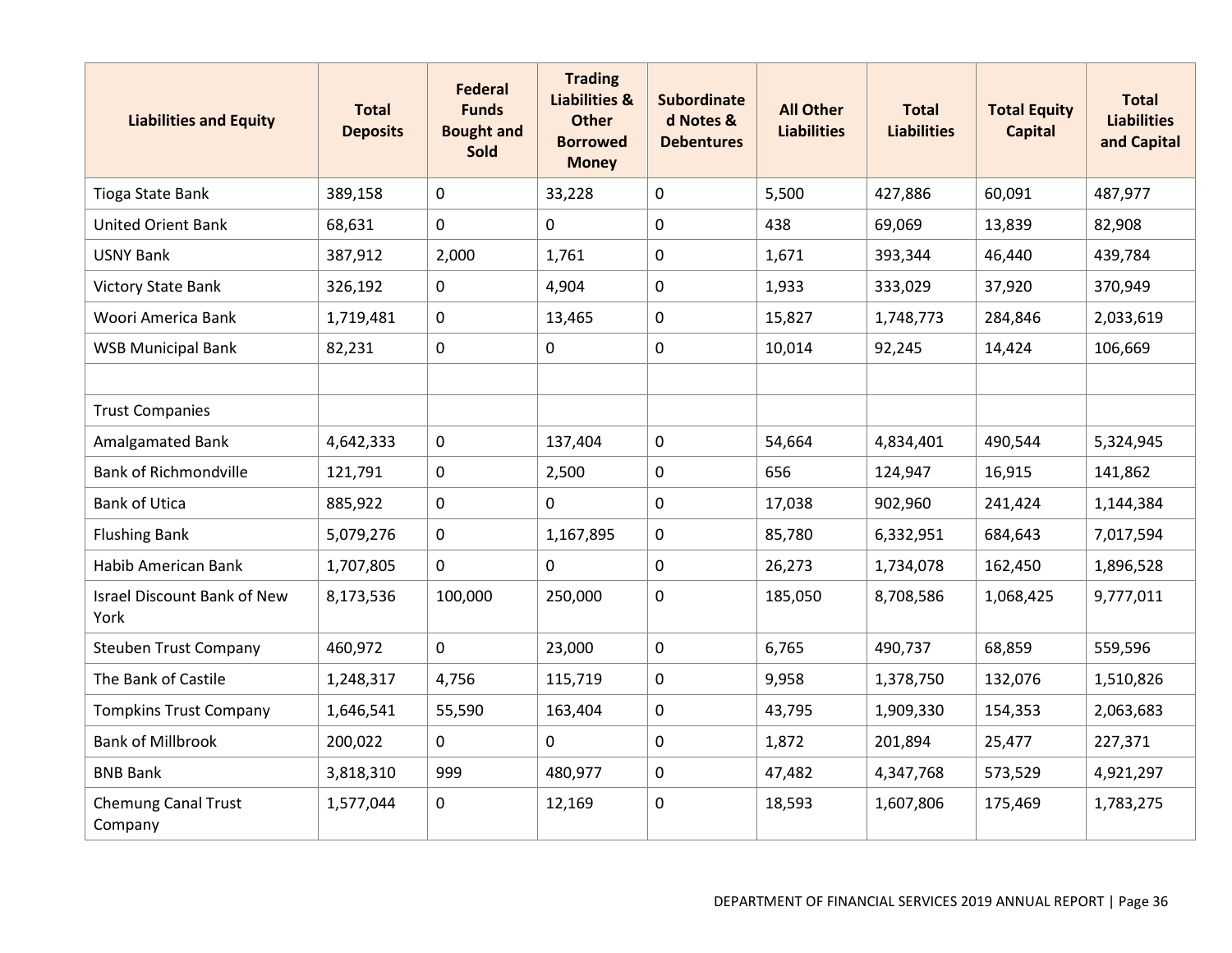| <b>Liabilities and Equity</b>                            | <b>Total</b><br><b>Deposits</b> | <b>Federal</b><br><b>Funds</b><br><b>Bought and</b><br><b>Sold</b> | <b>Trading</b><br><b>Liabilities &amp;</b><br><b>Other</b><br><b>Borrowed</b><br><b>Money</b> | <b>Subordinate</b><br>d Notes &<br><b>Debentures</b> | <b>All Other</b><br><b>Liabilities</b> | <b>Total</b><br><b>Liabilities</b> | <b>Total Equity</b><br><b>Capital</b> | <b>Total</b><br><b>Liabilities</b><br>and Capital |
|----------------------------------------------------------|---------------------------------|--------------------------------------------------------------------|-----------------------------------------------------------------------------------------------|------------------------------------------------------|----------------------------------------|------------------------------------|---------------------------------------|---------------------------------------------------|
| Deutsche Bank Trust Company<br>Americas                  | 24,904,000                      | 788,000                                                            | 370,000                                                                                       | $\mathbf 0$                                          | 1,935,000                              | 27,997,000                         | 9,588,000                             | 37,585,000                                        |
| <b>Five Star Bank</b>                                    | 3,564,852                       | $\mathbf 0$                                                        | 275,500                                                                                       | $\mathbf 0$                                          | 64,466                                 | 3,904,818                          | 441,797                               | 4,346,615                                         |
| <b>Manufacturers and Traders</b><br><b>Trust Company</b> | 96,441,567                      | 164,042                                                            | 4,163,318                                                                                     | 1,423,714                                            | 2,114,452                              | 104,307,093                        | 15,125,012                            | 119,432,105                                       |
| Mizuho Bank (USA)                                        | 4,055,838                       | $\mathbf 0$                                                        | 1,091,929                                                                                     | $\mathbf 0$                                          | 101,061                                | 5,248,828                          | 1,452,444                             | 6,701,272                                         |
| Orange Bank & Trust Company                              | 1,086,947                       | $\mathbf 0$                                                        | 5,000                                                                                         | $\mathbf 0$                                          | 14,352                                 | 1,106,299                          | 112,703                               | 1,219,002                                         |
| Popular Bank                                             | 7,633,436                       | 116,721                                                            | 331,146                                                                                       | 0                                                    | 155,671                                | 8,236,974                          | 1,818,936                             | 10,055,910                                        |
| Solvay Bank                                              | 785,033                         | $\mathbf 0$                                                        | 52,150                                                                                        | $\mathbf 0$                                          | 6,453                                  | 843,636                            | 90,968                                | 934,604                                           |
| The Adirondack Trust<br>Company                          | 1,076,879                       | 3,651                                                              | 0                                                                                             | $\mathbf 0$                                          | 23,199                                 | 1,103,729                          | 133,732                               | 1,237,461                                         |
| The Bank of New York Mellon                              | 264,330,000                     | 4,394,000                                                          | 6,839,000                                                                                     | $\mathbf 0$                                          | 9,821,000                              | 285,384,000                        | 26,003,000                            | 311,387,000                                       |
| <b>Limited Purpose Trust</b><br><b>Companies</b>         |                                 |                                                                    |                                                                                               |                                                      |                                        |                                    |                                       |                                                   |
| American Stock Transfer &<br>Trust Company, LLC          | $\mathbf 0$                     | $\mathbf 0$                                                        | 1,877                                                                                         | $\mathbf 0$                                          | 21,043                                 | 22,920                             | 501,829                               | 524,749                                           |
| <b>Bakkt Trust Company LLC</b>                           | 0                               | 0                                                                  | $\mathbf 0$                                                                                   | $\mathbf 0$                                          | 5,249                                  | 5,249                              | 49,015                                | 54,264                                            |
| <b>Coinbase Custody Trust</b><br>Company, LLC            | 0                               | 0                                                                  | 0                                                                                             | $\mathbf 0$                                          | 5,898                                  | 5,898                              | 70,184                                | 76,082                                            |
| <b>Continental Stock Transfer &amp;</b><br>Trust Co.     | $\mathbf 0$                     | $\mathbf 0$                                                        | 0                                                                                             | $\mathbf 0$                                          | 4,181                                  | 4,181                              | 8,257                                 | 12,438                                            |
| Equiniti Trust Company                                   | $\mathbf 0$                     | $\mathbf 0$                                                        | 6,180                                                                                         | $\mathbf 0$                                          | 25,336                                 | 31,517                             | 247,900                               | 279,417                                           |
| <b>ESL Trust Services, LLC</b>                           | $\mathbf 0$                     | 0                                                                  | 4,175                                                                                         | 0                                                    | 136                                    | 4,311                              | 1,539                                 | 5,850                                             |
| Fidelity Digital Asset Services,<br>LLC                  | $\mathbf 0$                     | 0                                                                  | 0                                                                                             | $\mathbf 0$                                          | 12,739                                 | 12,739                             | 62,146                                | 74,885                                            |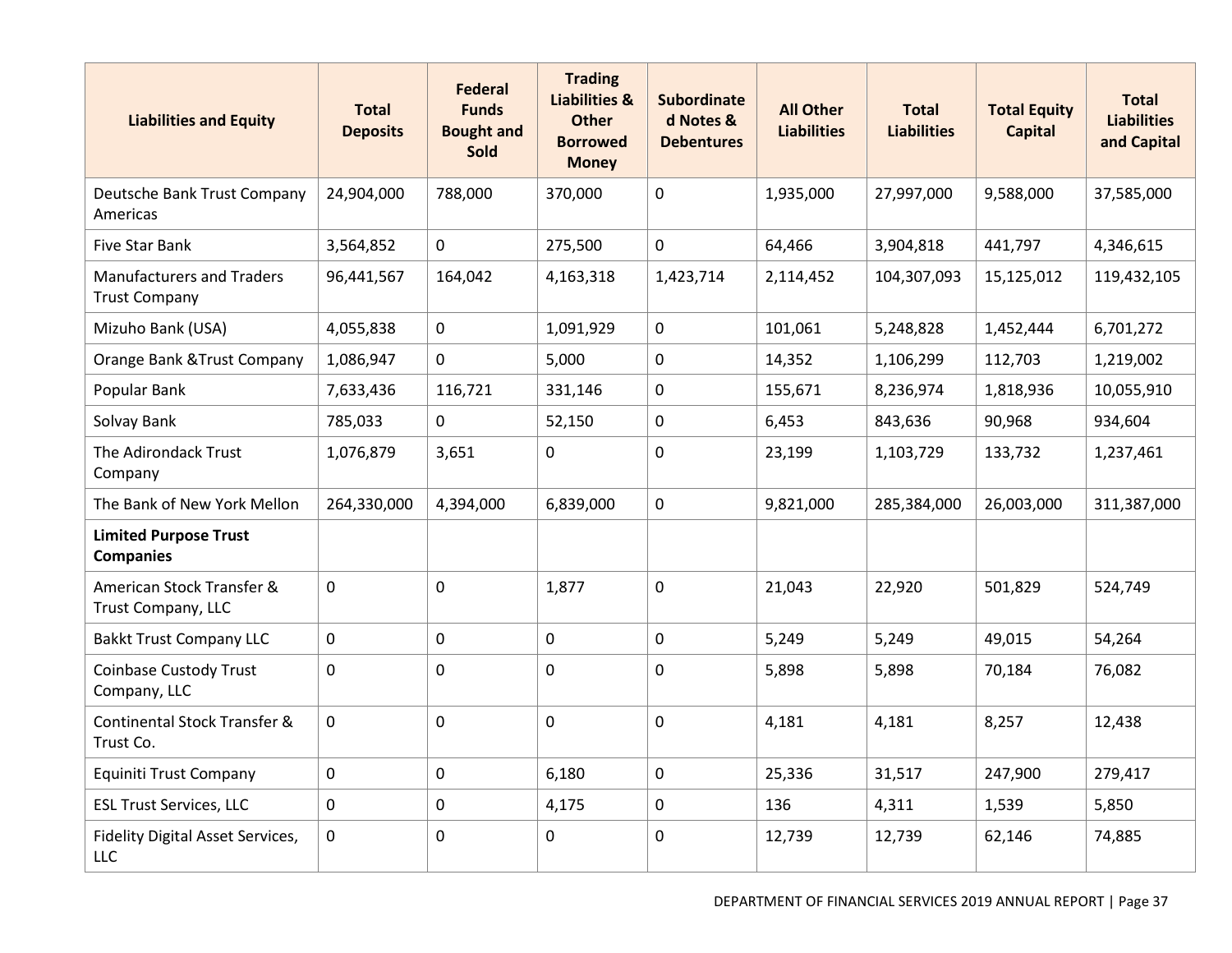| <b>Liabilities and Equity</b>                   | <b>Total</b><br><b>Deposits</b> | Federal<br><b>Funds</b><br><b>Bought and</b><br><b>Sold</b> | <b>Trading</b><br><b>Liabilities &amp;</b><br><b>Other</b><br><b>Borrowed</b><br><b>Money</b> | <b>Subordinate</b><br>d Notes &<br><b>Debentures</b> | <b>All Other</b><br><b>Liabilities</b> | <b>Total</b><br><b>Liabilities</b> | <b>Total Equity</b><br><b>Capital</b> | <b>Total</b><br><b>Liabilities</b><br>and Capital |
|-------------------------------------------------|---------------------------------|-------------------------------------------------------------|-----------------------------------------------------------------------------------------------|------------------------------------------------------|----------------------------------------|------------------------------------|---------------------------------------|---------------------------------------------------|
| <b>Fiduciary Trust Company</b><br>International | $\mathbf 0$                     | 0                                                           | $\pmb{0}$                                                                                     | 0                                                    | 35,047                                 | 35,047                             | 339,170                               | 374,217                                           |
| Gemini Trust Co.                                | $\mathbf{0}$                    | $\mathbf{0}$                                                | 20,518                                                                                        | $\mathbf 0$                                          | 16,115                                 | 36,633                             | 113,239                               | 149,872                                           |
| New York Life Trust Company                     | $\mathbf 0$                     | 0                                                           | $\mathbf 0$                                                                                   | 0                                                    | 1,259                                  | 1,259                              | 7,863                                 | 9,122                                             |
| NY Digital Trust Company LLC                    | 0                               | 0                                                           | $\mathbf 0$                                                                                   | 0                                                    | 60                                     | 60                                 | 13,806                                | 13,866                                            |
| Paxos Trust Company, LLC                        | 0                               | 0                                                           | $\mathbf 0$                                                                                   | 0                                                    | 15,550                                 | 15,550                             | 41,255                                | 56,804                                            |
| Depository Trust Company,<br>The                | $\mathbf 0$                     | 0                                                           | $\mathbf 0$                                                                                   | 0                                                    | 2,496,070                              | 2,496,070                          | 713,311                               | 3,209,381                                         |
| <b>Private Bankers</b>                          |                                 |                                                             |                                                                                               |                                                      |                                        |                                    |                                       |                                                   |
| Brown Brothers Harriman &<br>Co.                | 4,764,336                       | 0                                                           | 632,953                                                                                       | 0                                                    | 655,550                                | 6,052,839                          | 1,051,892                             | 7,104,731                                         |
| Total                                           | 679,110,386                     | 15,706,022                                                  | 27,136,059                                                                                    | 6,129,833                                            | 32,456,716                             | 760,539,017                        | 100,525,558                           | 861,064,574                                       |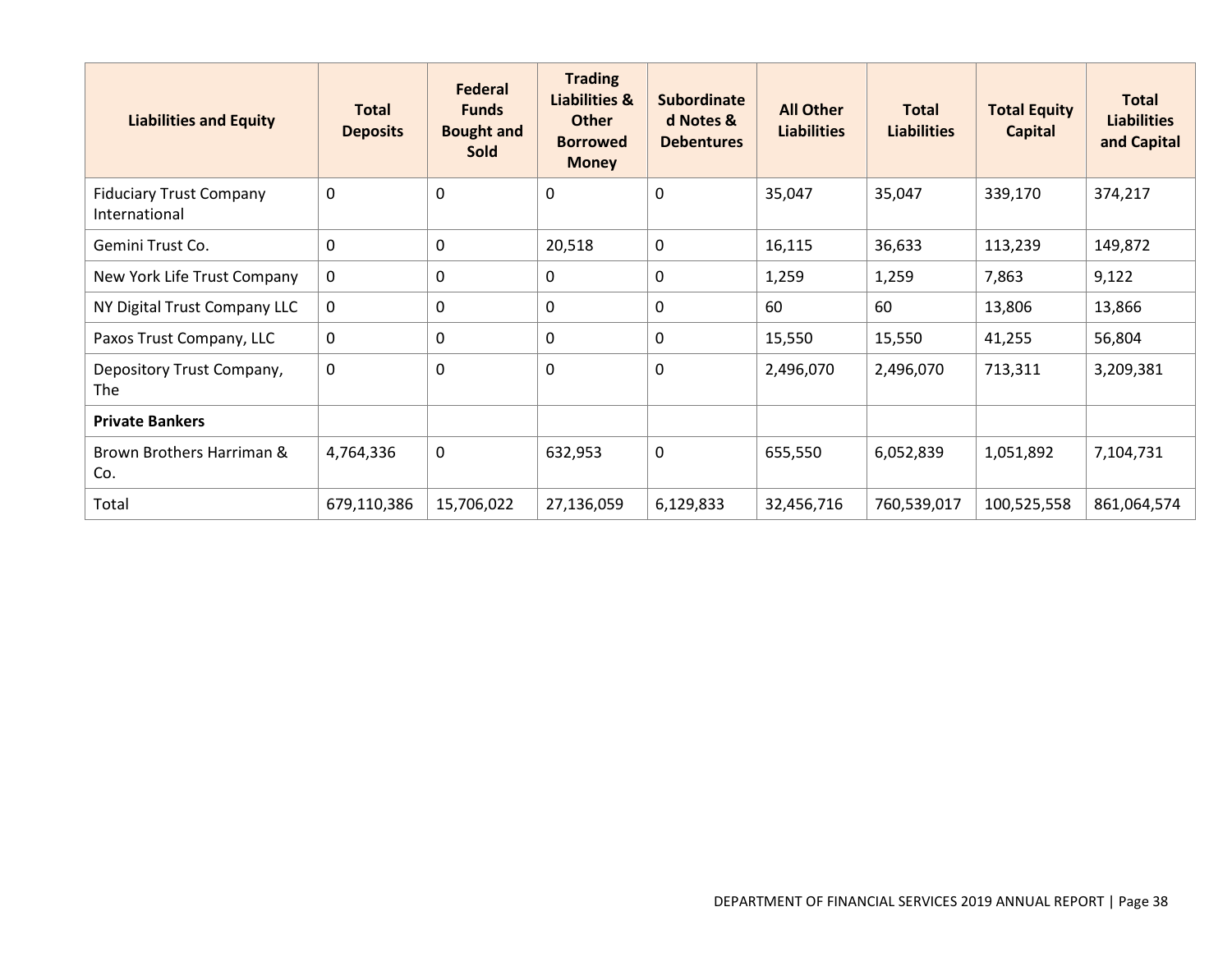# **CONDITION OF SAVINGS BANKS AND THRIFTS (ASSETS AND LIABILITIES)**

| <b>Assets</b>                                                                                                              | <b>Cash and Due</b><br>from Banks | <b>Total Securities &amp;</b><br><b>Trading Assets</b> | <b>Fed Funds</b><br>Sold and<br><b>Repos</b> | Loans and<br><b>Leases Net</b> | <b>Premises &amp;</b><br><b>Equipment</b> | <b>All Other</b><br>Assets* | <b>Total Assets</b> |
|----------------------------------------------------------------------------------------------------------------------------|-----------------------------------|--------------------------------------------------------|----------------------------------------------|--------------------------------|-------------------------------------------|-----------------------------|---------------------|
|                                                                                                                            |                                   |                                                        |                                              | <b>Dollars in Thousands</b>    |                                           |                             |                     |
| <b>Savings Banks</b>                                                                                                       |                                   |                                                        |                                              |                                |                                           |                             |                     |
| Apple Bank for Savings                                                                                                     | 977,445                           | 4,017,042                                              | $\pmb{0}$                                    | 10,055,160                     | 177,390                                   | 581,014                     | 15,808,051          |
| <b>Cross County Savings Bank</b>                                                                                           | 57,494                            | 22,152                                                 | $\mathbf 0$                                  | 345,494                        | 22,294                                    | 15,247                      | 462,681             |
| <b>Elmira Savings Bank</b>                                                                                                 | 11,954                            | 18,820                                                 | 92                                           | 515,866                        | 18,068                                    | 42,245                      | 607,045             |
| <b>Emigrant Bank</b>                                                                                                       | 276,889                           | 537,754                                                | 0                                            | 4,398,132                      | 130,115                                   | 610,879                     | 5,953,769           |
| <b>Fairport Savings Bank</b>                                                                                               | 6,459                             | 23,292                                                 | 0                                            | 276,710                        | 4,562                                     | 10,724                      | 321,747             |
| <b>First Central Savings Bank</b>                                                                                          | 69,877                            | 44,078                                                 | $\mathbf 0$                                  | 495,206                        | 1,515                                     | 26,449                      | 637,125             |
| <b>Fulton Savings Bank</b>                                                                                                 | 67,297                            | 147,087                                                | 419                                          | 144,626                        | 803                                       | 19,063                      | 379,295             |
| New York Community Bank                                                                                                    | 739,901                           | 5,885,887                                              | 1,733                                        | 41,746,517                     | 598,821                                   | 4,644,479                   | 53,617,338          |
| NorthEast Community Bank                                                                                                   | 122,781                           | 19,198                                                 | 344                                          | 743,524                        | 21,572                                    | 38,670                      | 946,089             |
| Pioneer Bank                                                                                                               | 114,563                           | 111,253                                                | 321                                          | 1,079,055                      | 41,541                                    | 43,409                      | 1,390,142           |
| <b>Rhinebeck Bank</b>                                                                                                      | 11,978                            | 114,832                                                | $\mathbf 0$                                  | 793,471                        | 18,288                                    | 35,242                      | 973,811             |
| <b>Ridgewood Savings Bank</b>                                                                                              | 261,868                           | 1,254,154                                              | 0                                            | 4,008,741                      | 15,074                                    | 274,243                     | 5,814,080           |
| <b>Rondout Savings Bank</b>                                                                                                | 13,429                            | 44,274                                                 | 0                                            | 309,209                        | 6,624                                     | 9,860                       | 383,396             |
| Sawyer Savings Bank                                                                                                        | 5,619                             | 59,467                                                 | $\mathbf 0$                                  | 182,557                        | 3,461                                     | 3,988                       | 255,092             |
| The North Country Savings Bank                                                                                             | 12,292                            | 1,779                                                  | 100                                          | 226,758                        | 5,049                                     | 20,188                      | 266,166             |
| <b>Ulster Savings Bank</b>                                                                                                 | 26,240                            | 67,937                                                 | 0                                            | 794,387                        | 17,716                                    | 50,154                      | 956,434             |
| <b>Watertown Savings Bank</b>                                                                                              | 66,050                            | 102,340                                                | $\mathbf 0$                                  | 448,974                        | 14,032                                    | 44,648                      | 676,044             |
| <b>Savings &amp; Loans</b>                                                                                                 |                                   |                                                        |                                              |                                |                                           |                             |                     |
| <b>Gouverneur S&amp;L Association</b>                                                                                      | 4,358                             | 16,628                                                 | 0                                            | 90,701                         | 2,548                                     | 11,402                      | 125,637             |
| Total                                                                                                                      | 2,846,494                         | 12,487,974                                             | 3,009                                        | 66,655,088                     | 1,099,473                                 | 6,481,904                   | 89,573,942          |
| *Includes FDIC Call Report items: other assets, trading assets, goodwill and intangible assets and other real estate owned |                                   |                                                        |                                              |                                |                                           |                             |                     |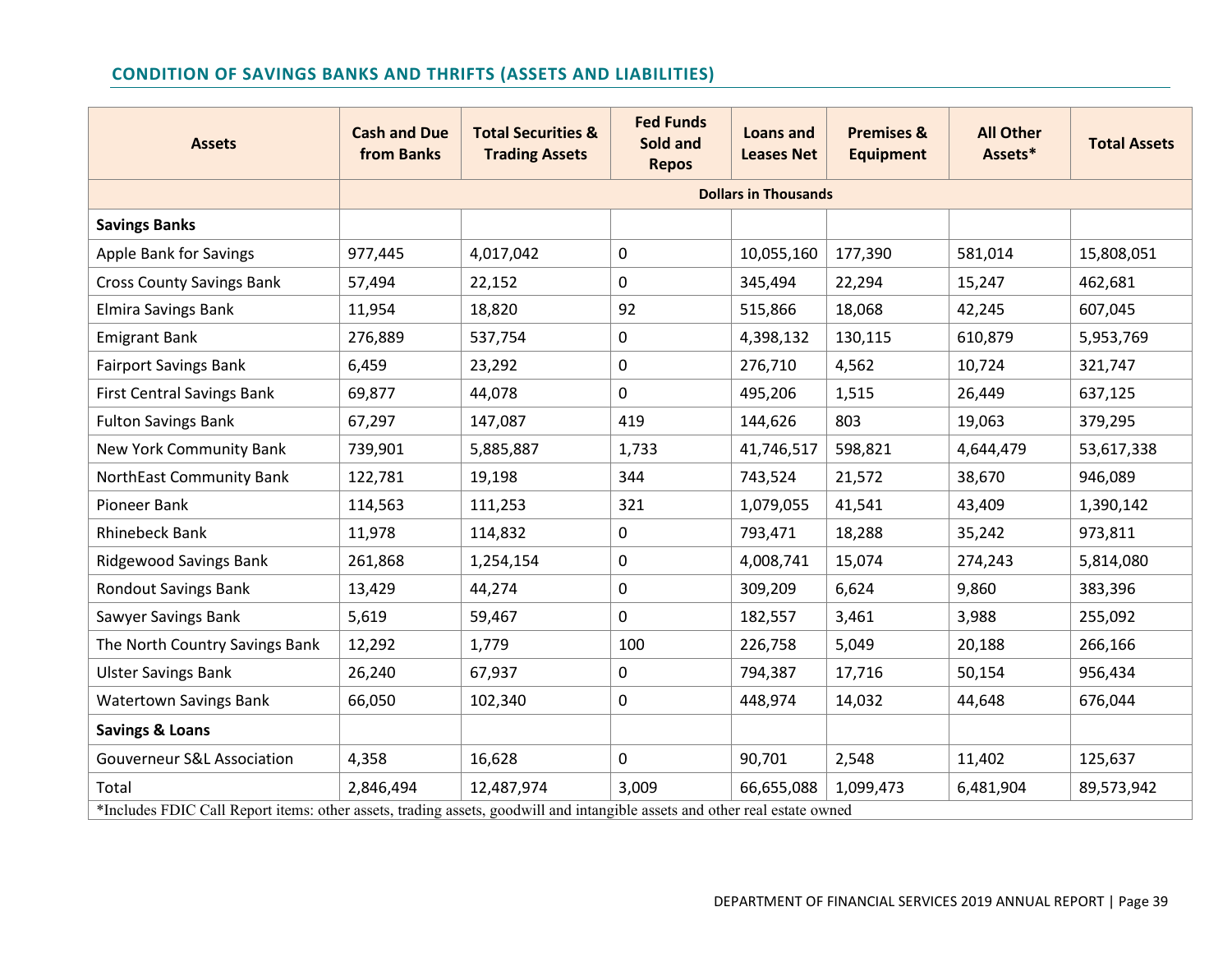| <b>SAVINGS BANKS AND THRIFTS</b><br><b>Liabilities and Equity</b> | <b>Total</b><br><b>Deposits</b> | <b>Federal Funds</b><br><b>Bought &amp; Repos</b> | <b>Trading</b><br><b>Liabilities &amp;</b><br><b>Other Borrowed</b><br><b>Money</b> | <b>All Other</b><br><b>Liabilities</b> | <b>Total Liabilities</b> | <b>Total Equity</b><br><b>Capital</b> | <b>Total</b><br><b>Liabilities</b><br>and Capital |
|-------------------------------------------------------------------|---------------------------------|---------------------------------------------------|-------------------------------------------------------------------------------------|----------------------------------------|--------------------------|---------------------------------------|---------------------------------------------------|
|                                                                   |                                 |                                                   |                                                                                     | <b>Dollars in Thousands</b>            |                          |                                       |                                                   |
| <b>Savings Banks</b>                                              |                                 |                                                   |                                                                                     |                                        |                          |                                       |                                                   |
| Apple Bank for Savings                                            | 13,466,100                      | 0                                                 | 802,778                                                                             | 219,354                                | 14,488,232               | 1,319,819                             | 15,808,051                                        |
| <b>Cross County Savings Bank</b>                                  | 390,674                         | 0                                                 | 15,000                                                                              | 5,933                                  | 411,607                  | 51,074                                | 462,681                                           |
| <b>Elmira Savings Bank</b>                                        | 512,586                         | 0                                                 | 30,943                                                                              | 4,905                                  | 548,434                  | 58,611                                | 607,045                                           |
| <b>Emigrant Bank</b>                                              | 4,594,842                       | 0                                                 | 70,000                                                                              | 81,490                                 | 4,746,332                | 1,207,437                             | 5,953,769                                         |
| <b>Fairport Savings Bank</b>                                      | 235,567                         | 0                                                 | 51,735                                                                              | 4,649                                  | 291,951                  | 29,796                                | 321,747                                           |
| <b>First Central Savings Bank</b>                                 | 566,029                         | 0                                                 | 10,000                                                                              | 2,412                                  | 578,441                  | 58,684                                | 637,125                                           |
| <b>Fulton Savings Bank</b>                                        | 247,440                         | 0                                                 | 9,300                                                                               | 12,536                                 | 269,276                  | 110,019                               | 379,295                                           |
| <b>New York Community Bank</b>                                    | 31,840,090                      | 800,000                                           | 13,104,910                                                                          | 703,404                                | 46,448,404               | 7,168,934                             | 53,617,338                                        |
| NorthEast Community Bank                                          | 783,236                         | 0                                                 | 23,801                                                                              | 9,279                                  | 816,316                  | 129,773                               | 946,089                                           |
| Pioneer Bank                                                      | 1,186,827                       | 0                                                 | 23,379                                                                              | 8,261                                  | 1,218,467                | 171,675                               | 1,390,142                                         |
| <b>Rhinebeck Bank</b>                                             | 796,458                         | 0                                                 | 66,304                                                                              | 9,657                                  | 872,419                  | 101,392                               | 973,811                                           |
| <b>Ridgewood Savings Bank</b>                                     | 4,529,389                       | 0                                                 | 414,370                                                                             | 93,118                                 | 5,036,877                | 777,203                               | 5,814,080                                         |
| <b>Rondout Savings Bank</b>                                       | 325,102                         | 0                                                 | 15,000                                                                              | 3,114                                  | 343,216                  | 40,180                                | 383,396                                           |
| Sawyer Savings Bank                                               | 206,404                         | 0                                                 | 19,000                                                                              | 3,878                                  | 229,282                  | 25,810                                | 255,092                                           |
| The North Country Savings Bank                                    | 200,859                         | 0                                                 | 28,920                                                                              | 1,648                                  | 231,427                  | 34,739                                | 266,166                                           |
| <b>Ulster Savings Bank</b>                                        | 837,504                         | 0                                                 | 8,175                                                                               | 4,765                                  | 850,444                  | 105,990                               | 956,434                                           |
| <b>Watertown Savings Bank</b>                                     | 560,404                         | 0                                                 | 0                                                                                   | 5,050                                  | 565,454                  | 110,590                               | 676,044                                           |
| <b>Savings &amp; Loans</b>                                        |                                 |                                                   |                                                                                     |                                        |                          |                                       |                                                   |
| <b>Gouverneur S&amp;L Association</b>                             | 79512                           | 0                                                 | 11,561                                                                              | 5,031                                  | 96,104                   | 29,533                                | 125,637                                           |
| <b>Total</b>                                                      | 61,359,023                      | 800,000                                           | 14,705,176                                                                          | 1,178,484                              | 78,042,683               | 11,531,259                            | 89,573,942                                        |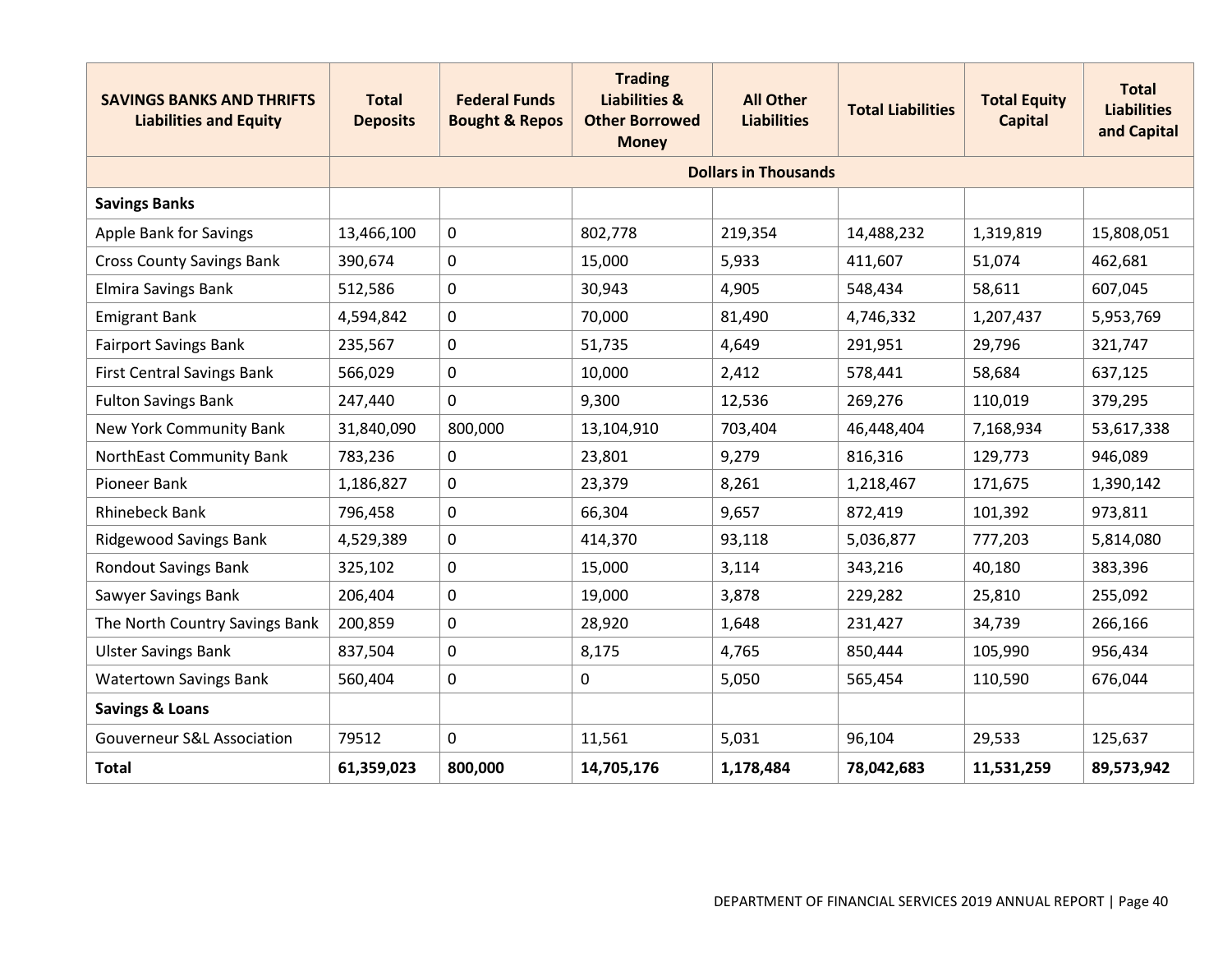# **CONDITION OF SAFE DEPOSIT COMPANIES**

| <b>Assets</b>               | Cash<br>and Due<br>from<br><b>Banks</b> | <b>Total</b><br><b>Securities</b> | <b>Federal</b><br><b>Funds Sold</b><br>and Repos | Loans and<br><b>Leases Net</b> | Customers'<br>Liability on<br>Acceptance | <b>Premises</b><br><b>Vault and</b><br><b>Equipment</b> | Investment in<br><b>Unconsolidate</b><br>d Subsidiaries | <b>Other</b><br><b>Assets</b> | <b>Total</b><br><b>Assets</b> |
|-----------------------------|-----------------------------------------|-----------------------------------|--------------------------------------------------|--------------------------------|------------------------------------------|---------------------------------------------------------|---------------------------------------------------------|-------------------------------|-------------------------------|
|                             |                                         |                                   |                                                  |                                | <b>Dollars in Thousands</b>              |                                                         |                                                         |                               |                               |
| Akron Safe Deposit Company* | 344                                     | 243                               | U                                                | 0                              |                                          | 45                                                      |                                                         | υ                             | 632                           |

| <b>Liabilities and Equity</b> | Key &<br><b>Box</b><br><b>Deposi</b><br>ts | <b>Unearned</b><br><b>Deferred</b><br><b>Income</b> | <b>Other</b><br><b>Borrowe</b><br>d<br><b>Money</b> | <b>Acceptances</b><br><b>Outstanding</b> | <b>Subordinate</b><br>Notes and<br><b>Debentures</b> | All<br><b>Other</b><br><b>Liabilities</b> | <b>Total</b><br><b>Liabilities</b> | <b>Total</b><br><b>Equity</b><br><b>Capital</b> | <b>Total</b><br><b>Liabilities</b><br>and<br><b>Capital</b> |
|-------------------------------|--------------------------------------------|-----------------------------------------------------|-----------------------------------------------------|------------------------------------------|------------------------------------------------------|-------------------------------------------|------------------------------------|-------------------------------------------------|-------------------------------------------------------------|
|                               |                                            |                                                     |                                                     |                                          | <b>Dollars in Thousands</b>                          |                                           |                                    |                                                 |                                                             |
| Akron Safe Deposit Company    | 0                                          | 0                                                   | U                                                   |                                          |                                                      |                                           | U                                  | 632                                             | 632                                                         |

\*In the final stage of liquidation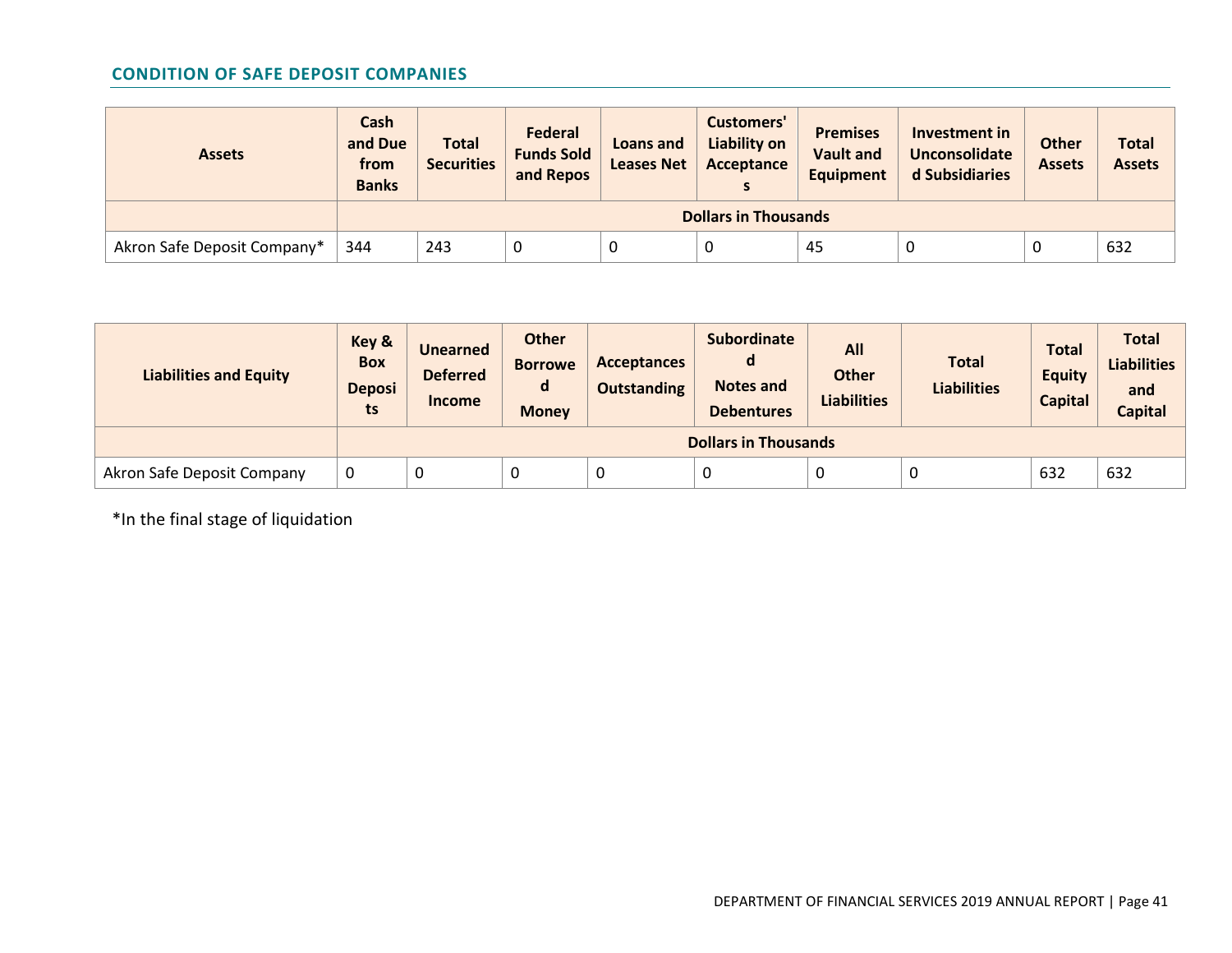# **CONDITION OF CREDIT UNIONS**

| <b>Assets</b>                                                            | <b>Cash and</b><br><b>Due from</b><br><b>Banks</b> | <b>Total</b><br><b>Investments</b> | <b>Loans Held</b><br>for Sale | <b>Loans and</b><br><b>Leases Net</b> | <b>Bank</b><br><b>Premises &amp;</b><br><b>Equipment</b> | <b>NCUSIF</b><br><b>Deposit</b> | <b>Other</b><br><b>Assets</b> | <b>Total Assets</b> |
|--------------------------------------------------------------------------|----------------------------------------------------|------------------------------------|-------------------------------|---------------------------------------|----------------------------------------------------------|---------------------------------|-------------------------------|---------------------|
|                                                                          |                                                    |                                    |                               | <b>Dollars in Thousands</b>           |                                                          |                                 |                               |                     |
| <b>AmeriCU Credit Union</b>                                              | 104,722                                            | 392,903                            | 1,539                         | 1,225,533                             | 32,857                                                   | 13,283                          | 43,351                        | 1,814,188           |
| Branch 6000 NALC Credit Union                                            | 1,255                                              | 2,831                              | 0                             | 3,526                                 | $\overline{2}$                                           | 81                              | 542                           | 8,237               |
| <b>Buffalo Service Credit Union</b>                                      | 7,036                                              | 24,044                             | $\pmb{0}$                     | 27,933                                | 126                                                      | 509                             | 512                           | 60,160              |
| <b>CFCU Community Credit Union</b>                                       | 177,754                                            | 81,620                             | 0                             | 798,238                               | 15,798                                                   | 8,354                           | 10,681                        | 1,092,445           |
| <b>Directors Choice Credit Union</b>                                     | 118                                                | 1,042                              | 0                             | 8,851                                 | 0                                                        | 72                              | 1,312                         | 11,395              |
| Empire Branch 36 National Association of<br>Letter Carriers Credit Union | 1,410                                              | 1,351                              | 0                             | 2,178                                 | 6                                                        | 48                              | 35                            | 5,028               |
| Erie County Employees Credit Union                                       | 1,966                                              | 13,266                             | $\mathbf 0$                   | 9,937                                 | 43                                                       | 229                             | 996                           | 26,437              |
| Heritage Financial Credit Union                                          | 24,154                                             | 5,568                              | 1,070                         | 359,259                               | 16,452                                                   | 3,712                           | 25,779                        | 435,994             |
| Hudson River Community Credit Union                                      | 19,952                                             | 2,202                              | 0                             | 242,778                               | 9,635                                                    | 2,331                           | 2,350                         | 279,248             |
| Hudson Valley Credit Union                                               | 100,948                                            | 1,966,878                          | 50,301                        | 3,014,578                             | 93,788                                                   | 40,610                          | 84,185                        | 5,351,288           |
| <b>Municipal Credit Union</b>                                            | 767,106                                            | 203,023                            | $\mathbf 0$                   | 1,901,512                             | 20,759                                                   | 27,927                          | 131,944                       | 3,052,271           |
| Newspaper Employees Credit Union                                         | 85                                                 | 200                                | 0                             | 208                                   | 0                                                        | 3                               | 3                             | 499                 |
| Niagara Frontier Federal Municipal<br><b>Employees Credit Union</b>      | 568                                                | 775                                | 0                             | 1,400                                 | 20                                                       | 23                              | 17                            | 2,803               |
| Northern Credit Union                                                    | 7,500                                              | 565                                | 0                             | 249,655                               | 13,862                                                   | 2,442                           | 8,705                         | 282,729             |
| Norton-Troy Employees Credit Union                                       | 426                                                | 3,312                              | 0                             | 1,693                                 | $\overline{0}$                                           | 50                              | 17                            | 5,498               |
| <b>Sunmark Credit Union</b>                                              | 18,893                                             | 8,446                              | 8,689                         | 647,996                               | 20,866                                                   | 5,912                           | 29,416                        | 740,218             |
| Yonkers Postal Employees Credit Union                                    | 492                                                | 4,660                              | 0                             | 1,498                                 | $\overline{7}$                                           | 56                              | 28                            | 6,741               |
|                                                                          |                                                    |                                    |                               |                                       |                                                          |                                 |                               |                     |
| <b>Total</b>                                                             | 1,234,385                                          | 2,712,686                          | 61,599                        | 8,496,773                             | 224,221                                                  | 105,642                         | 339,873                       | 13,175,179          |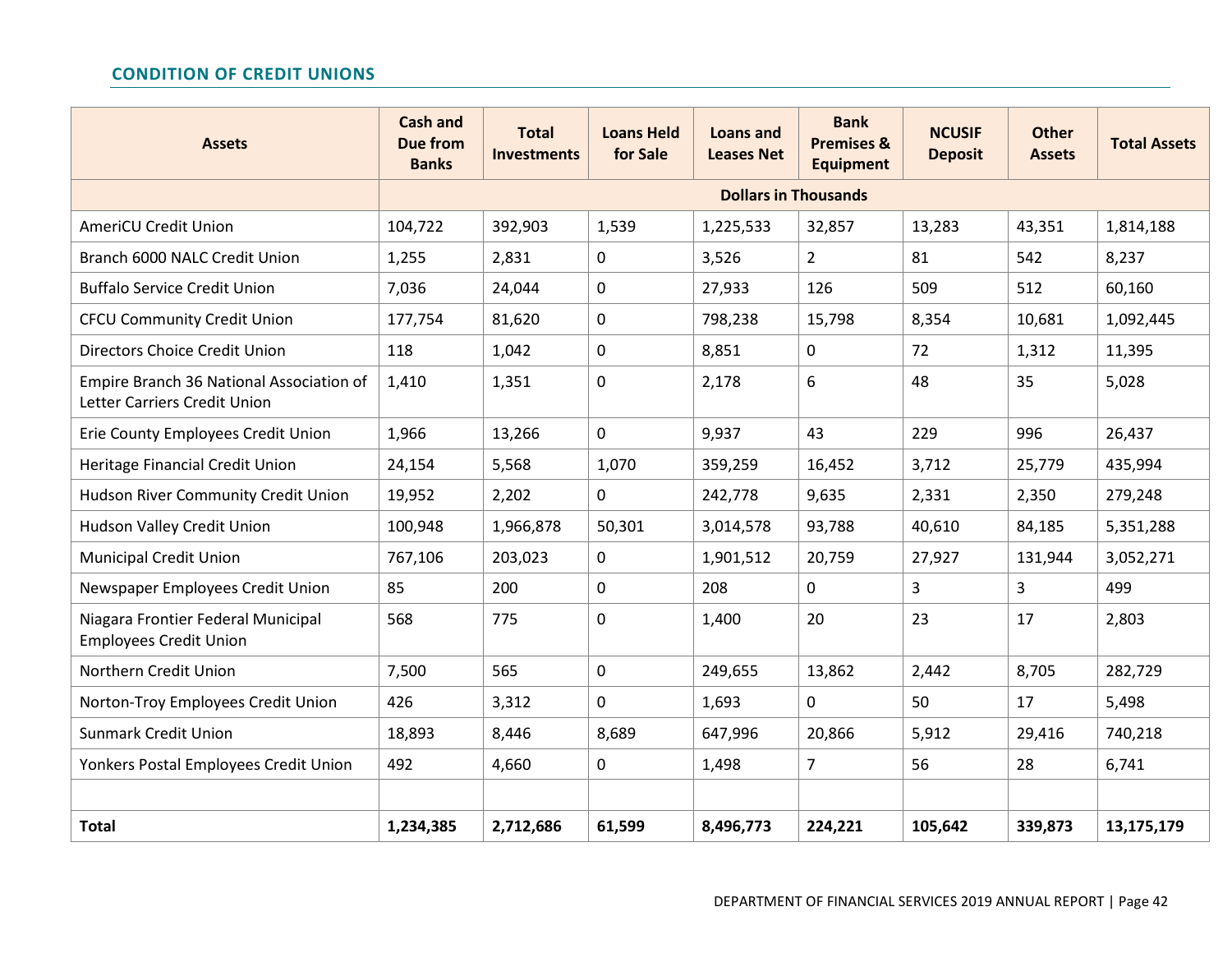# **CONDITION OF CREDIT UNIONS**

| <b>Liabilities and Equity</b>                                            | <b>Total</b><br><b>Shares and</b><br><b>Deposits</b> | <b>Federal</b><br><b>Funds</b><br><b>Bought</b><br>and<br><b>Repos</b> | <b>Borrowin</b><br>gs Plus<br><b>Interest</b><br>Payable | <b>Subordinat</b><br>ed Notes<br>and<br><b>Debenture</b><br>$\mathsf{s}$ | <b>All Other</b><br><b>Liabilitie</b><br>$\mathsf{s}$ | <b>Total</b><br><b>Liabilities</b> | <b>Total</b><br><b>Equity</b><br><b>Capital</b> | <b>Total</b><br><b>Liabilities</b><br>and Capital |
|--------------------------------------------------------------------------|------------------------------------------------------|------------------------------------------------------------------------|----------------------------------------------------------|--------------------------------------------------------------------------|-------------------------------------------------------|------------------------------------|-------------------------------------------------|---------------------------------------------------|
| <b>AmeriCU Credit Union</b>                                              | 1,585,968                                            | 0                                                                      | 50,000                                                   | 0                                                                        | 18,031                                                | 1,653,999                          | 160,188                                         | 1,814,188                                         |
| Branch 6000 NALC Credit Union                                            | 7,712                                                | 0                                                                      | $\mathbf 0$                                              | 0                                                                        | $\overline{7}$                                        | 7,719                              | 518                                             | 8,237                                             |
| <b>Buffalo Service Credit Union</b>                                      | 52,332                                               | $\mathbf 0$                                                            | $\mathbf 0$                                              | 0                                                                        | 175                                                   | 52,507                             | 7,653                                           | 60,160                                            |
| <b>CFCU Community Credit Union</b>                                       | 915,598                                              | $\mathbf 0$                                                            | $\mathbf 0$                                              | 0                                                                        | 14,427                                                | 930,025                            | 162,421                                         | 1,092,445                                         |
| Directors Choice Credit Union                                            | 9,759                                                | $\mathbf 0$                                                            | $\mathbf 0$                                              | 0                                                                        | $\mathbf{1}$                                          | 9,760                              | 1,634                                           | 11,395                                            |
| Empire Branch 36 National Association of<br>Letter Carriers Credit Union | 4,679                                                | $\mathbf 0$                                                            | $\mathbf 0$                                              | 0                                                                        | 46                                                    | 4,725                              | 303                                             | 5,028                                             |
| Erie County Employees Credit Union                                       | 22,865                                               | 0                                                                      | $\overline{2}$                                           | $\mathbf 0$                                                              | 213                                                   | 23,080                             | 3,356                                           | 26,437                                            |
| Heritage Financial Credit Union                                          | 381,525                                              | $\mathbf 0$                                                            | 14,086                                                   | $\mathbf 0$                                                              | 1,523                                                 | 397,134                            | 38,860                                          | 435,994                                           |
| Hudson River Community Credit Union                                      | 232,400                                              | $\mathbf 0$                                                            | 9,164                                                    | $\mathbf 0$                                                              | 2,376                                                 | 243,940                            | 35,308                                          | 279,248                                           |
| Hudson Valley Credit Union                                               | 4,715,280                                            | $\mathbf 0$                                                            | 47                                                       | 0                                                                        | 38,196                                                | 4,753,523                          | 597,764                                         | 5,351,288                                         |
| <b>Municipal Credit Union</b>                                            | 2,833,191                                            | $\mathbf 0$                                                            | 71                                                       | 0                                                                        | 74,031                                                | 2,907,293                          | 144,978                                         | 3,052,271                                         |
| Newspaper Employees Credit Union                                         | 210                                                  | $\mathbf 0$                                                            | $\mathbf 0$                                              | 0                                                                        | 0                                                     | 210                                | 289                                             | 499                                               |
| Niagara Frontier Federal Municipal<br><b>Employees Credit Union</b>      | 2,371                                                | $\mathbf 0$                                                            | $\mathbf 0$                                              | 0                                                                        | 27                                                    | 2,398                              | 405                                             | 2,803                                             |
| Northern Credit Union                                                    | 259,000                                              | $\mathbf 0$                                                            | $\mathbf 0$                                              | $\mathbf 0$                                                              | 2,421                                                 | 261,421                            | 21,307                                          | 282,729                                           |
| Norton-Troy Employees Credit Union                                       | 4,509                                                | $\mathbf{0}$                                                           | $\overline{2}$                                           | $\mathbf 0$                                                              | 14                                                    | 4,525                              | 973                                             | 5,498                                             |
| <b>Sunmark Credit Union</b>                                              | 641,928                                              | $\mathbf 0$                                                            | 35,655                                                   | $\mathbf 0$                                                              | 4,120                                                 | 681,703                            | 58,515                                          | 740,218                                           |
| Yonkers Postal Employees Credit Union                                    | 5,368                                                | $\mathbf 0$                                                            | 0                                                        | 0                                                                        | 58                                                    | 5,426                              | 1,315                                           | 6,741                                             |
|                                                                          |                                                      |                                                                        |                                                          |                                                                          |                                                       |                                    |                                                 |                                                   |
| <b>Total</b>                                                             | 11,674,695                                           | $\mathbf 0$                                                            | 109,027                                                  | 0                                                                        | 155,666                                               | 11,939,388                         | 1,235,787                                       | 13,175,179                                        |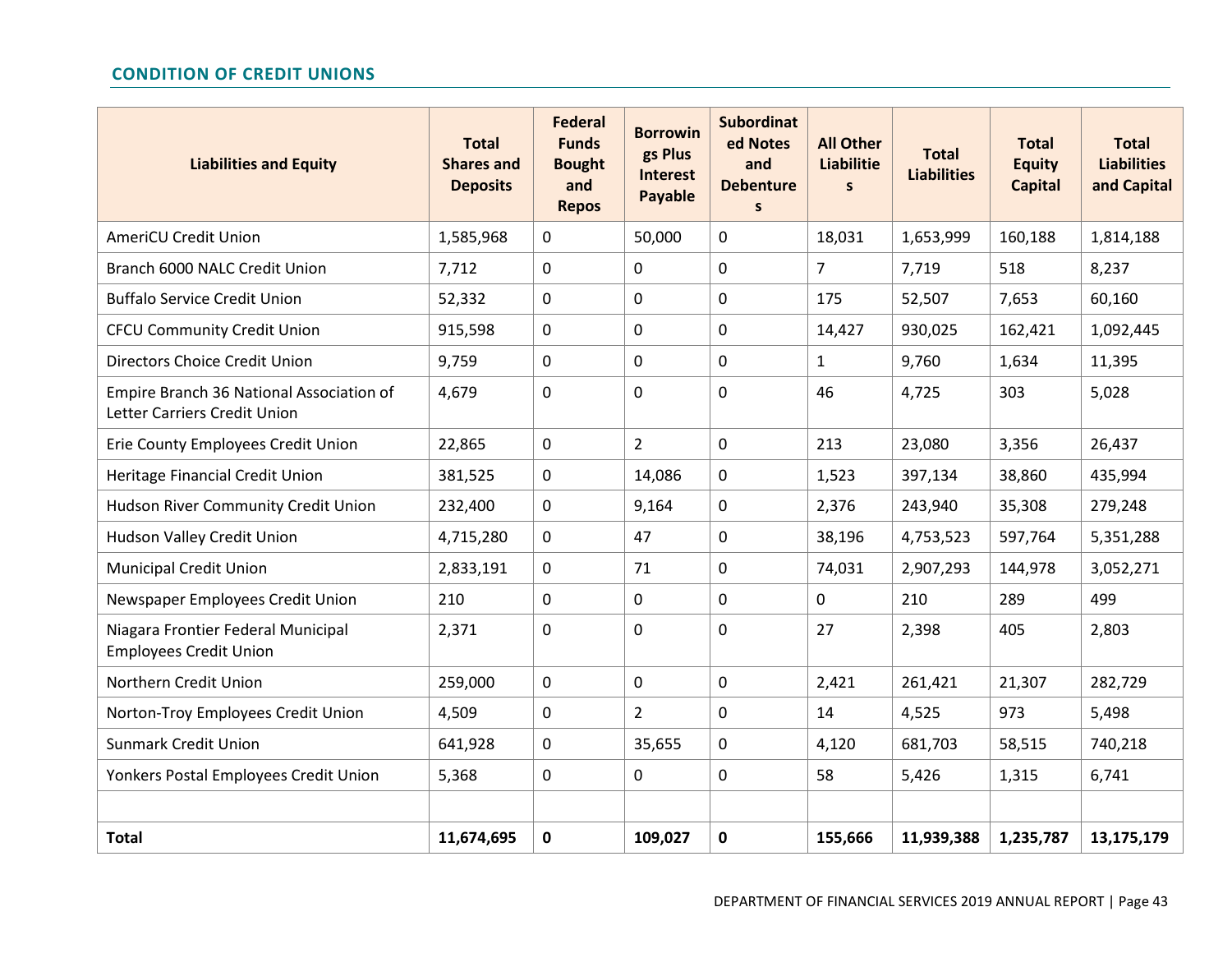# **CONDITION OF ARTICLE XII INVESTMENT COMPANIES**

| <b>Assets</b>                                      | <b>Cash and</b><br>Due from<br><b>Banks</b> | <b>Total</b><br><b>Securities</b> | <b>Federal</b><br><b>Funds Sold</b><br>& Repos | Loans and<br><b>Leases Net</b> | <b>Customer's</b><br>Liability on<br>Acceptance | <b>Premises &amp;</b><br><b>Equipment</b> | Investment<br>in<br><b>Unconsolid</b><br>ated<br><b>Subsidiarie</b><br>s | <b>Other</b><br><b>Assets</b> | <b>Total</b><br><b>Assets</b> |  |
|----------------------------------------------------|---------------------------------------------|-----------------------------------|------------------------------------------------|--------------------------------|-------------------------------------------------|-------------------------------------------|--------------------------------------------------------------------------|-------------------------------|-------------------------------|--|
|                                                    |                                             | <b>Dollars in Thousands</b>       |                                                |                                |                                                 |                                           |                                                                          |                               |                               |  |
| <b>American Express Banking</b><br>Corp            | 9,023                                       | 381,756                           | 0                                              | 754,904                        | 0                                               | 8,720                                     | $\mathbf 0$                                                              | 101,980                       | 1,256,383                     |  |
| <b>Western Union Financial</b><br>Holdings, L.L.C. | 328,938                                     | $\mathbf 0$                       | 0                                              | 10,709                         | $\mathbf 0$                                     | 3,411                                     | $\mathbf 0$                                                              | 231,997                       | 575,055                       |  |
|                                                    |                                             |                                   |                                                |                                |                                                 |                                           |                                                                          |                               |                               |  |
| Total                                              | 337,961                                     | 381,756                           | 0                                              | 765,613                        | $\mathbf 0$                                     | 12,131                                    | $\mathbf 0$                                                              | 333,977                       | 1,831,438                     |  |

| <b>Liabilities and Equity</b>               | <b>Total</b><br><b>Deposits</b> | <b>Federal</b><br><b>Funds Sold</b><br>and Repos | <b>Other</b><br><b>Borrowed</b><br><b>Money</b> | Due to<br><b>Affiliates</b> | <b>Subordinat</b><br>ed Notes<br>and<br><b>Debentures</b> | <b>All Other</b><br><b>Liabilities</b> | <b>Total</b><br><b>Liabilities</b> | <b>Total</b><br><b>Equity</b><br><b>Capital</b> | <b>Total</b><br><b>Liabilities</b><br>and Capital |  |
|---------------------------------------------|---------------------------------|--------------------------------------------------|-------------------------------------------------|-----------------------------|-----------------------------------------------------------|----------------------------------------|------------------------------------|-------------------------------------------------|---------------------------------------------------|--|
|                                             |                                 | <b>Dollars in Thousands</b>                      |                                                 |                             |                                                           |                                        |                                    |                                                 |                                                   |  |
| <b>American Express Banking</b><br>Corp     | 293,147                         | $\mathbf 0$                                      | 302,245                                         | 0                           | 25,000                                                    | 486,137                                | 1,106,529                          | 149,854                                         | 1,256,383                                         |  |
| Western Union Financial<br>Holdings, L.L.C. | 0                               | $\mathbf 0$                                      | 0                                               | 0                           | 0                                                         | 354,601                                | 354,601                            | 220,454                                         | 575,055                                           |  |
| Total                                       | 293,147                         | $\mathbf 0$                                      | 302,245                                         | 0                           | 25,000                                                    | 840,738                                | 1,461,130                          | 370,308                                         | 1,831,438                                         |  |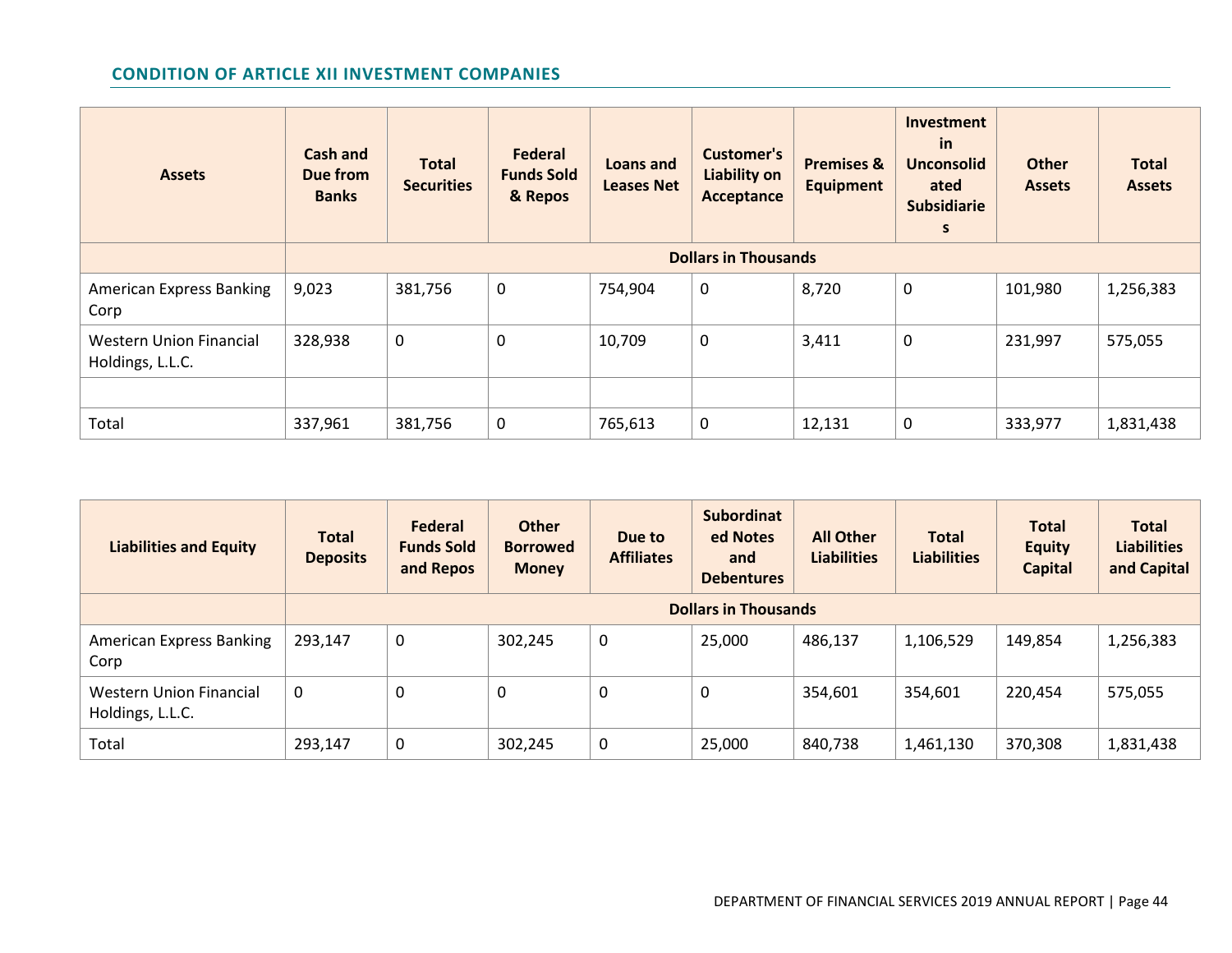## **CONDITION OF LICENSED LENDERS**

|                                          |                                       | <b>Applicable to NY Business</b>                   |                                                         | <b>Total Assets</b>           |                     |                                                          |                               |
|------------------------------------------|---------------------------------------|----------------------------------------------------|---------------------------------------------------------|-------------------------------|---------------------|----------------------------------------------------------|-------------------------------|
| <b>Assets</b>                            | <b>Loans and</b><br><b>Leases Net</b> | <b>Cash and</b><br><b>Due from</b><br><b>Banks</b> | Furniture,<br><b>Fixtures &amp;</b><br><b>Equipment</b> | <b>Other</b><br><b>Assets</b> | <b>Total Assets</b> | <b>Not</b><br><b>Applicable to</b><br><b>NY Business</b> | <b>Total</b><br><b>Assets</b> |
|                                          |                                       | <b>Dollars in Thousands</b>                        |                                                         |                               |                     |                                                          |                               |
| AmeriCredit Consumer Loan Company, Inc.  | 6                                     | 20                                                 | 0                                                       | 206                           | 231                 | 960                                                      | 1,191                         |
| Flagship Credit Acceptance LLC           | 0                                     | $\mathbf 0$                                        | $\Omega$                                                | 0                             | $\mathbf 0$         | 36,783                                                   | 36,783                        |
| <b>Fundation Group LLC</b>               | 17,738                                | $\mathbf 0$                                        | $\mathbf 0$                                             | 0                             | 17,738              | 243,935                                                  | 261,673                       |
| Grameen America, Inc.                    | 54,697                                | 2,171                                              | $\mathbf 0$                                             | 4,237                         | 61,105              | 84,697                                                   | 145,802                       |
| Kashable LLC                             | 7,229                                 | 496                                                | 90                                                      | 190                           | 8,005               | 65,682                                                   | 73,688                        |
| LendingClub Corporation                  | 155,156                               | 1,476                                              | 0                                                       | 0                             | 156,631             | 2,825,710                                                | 2,982,341                     |
| Mariner Finance, LLC                     | 48,038                                | 22                                                 | 80                                                      | $-1,523$                      | 46,618              | 689,509                                                  | 736,126                       |
| New City Funding Corporation             | 26,160                                | 1,439                                              | 112                                                     | 146                           | 27,857              | 12,323                                                   | 40,180                        |
| Omni Financial of Nevada, Inc.           | 2,500                                 | 100                                                | 0                                                       | 0                             | 2,600               | 93,510                                                   | 96,110                        |
| OneMain Consumer Loan, Inc.              | 0                                     | $\mathbf 0$                                        | 0                                                       | 0                             | $\mathbf 0$         | 11,833                                                   | 11,833                        |
| OneMain Financial Group, LLC             | 262,590                               | 1,547                                              | 1,404                                                   | 16,932                        | 282,473             | 9,801,578                                                | 10,084,051                    |
| Retail Charge Financial Services Corp.   | 67                                    | 51                                                 | $\mathbf 0$                                             | 641                           | 759                 | $\Omega$                                                 | 759                           |
| Santander Consumer USA Inc.              | 1,022,907                             | 150                                                | 0                                                       | 0                             | 1,023,057           | 48,958,964                                               | 49,982,021                    |
| Scratch Financial, Inc.                  | 531                                   | 230                                                | 0                                                       | 0                             | 761                 | 28,023                                                   | 28,783                        |
| <b>Square Capital LLC</b>                | 0                                     | 0                                                  | 0                                                       | 0                             | $\mathbf 0$         | 204,620                                                  | 204,620                       |
| Sunrise Capital Management, Inc.         | 66                                    | 166                                                | $\mathbf 0$                                             | 0                             | 231                 | $\overline{0}$                                           | 231                           |
| Westlake Direct, LLC                     | 0                                     | $\mathbf 0$                                        | 0                                                       | 0                             | $\mathbf 0$         | 7,516                                                    | 7,516                         |
| Yamaha Motor Finance Corporation, U.S.A. | 30,946                                | $\mathbf 0$                                        | 73                                                      | 0                             | 31,019              | 1,985,998                                                | 2,017,017                     |
| Total                                    | 1,628,630                             | 7,868                                              | 1,759                                                   | 20,828                        | 1,659,086           | 65,051,639                                               | 66,710,725                    |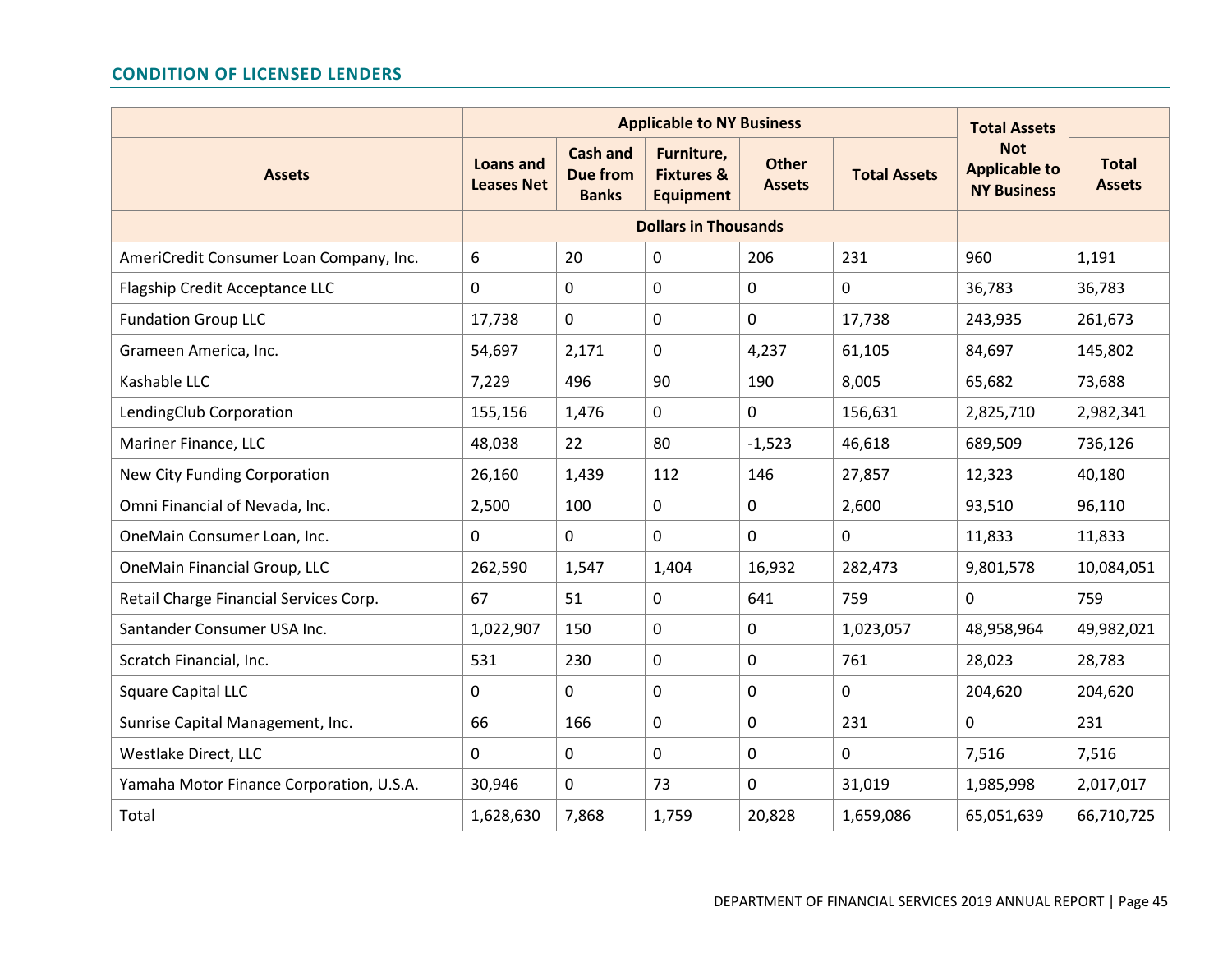| <b>Liabilities and Equity</b>               | <b>Other</b><br><b>Borrowed</b><br><b>Money</b> | <b>All Other</b><br><b>Liabilities</b> | <b>Total Liabilities</b>    | <b>Retained</b><br><b>Earnings</b> | <b>Total Capital</b> | <b>Total Liabilities</b><br>and Capital |
|---------------------------------------------|-------------------------------------------------|----------------------------------------|-----------------------------|------------------------------------|----------------------|-----------------------------------------|
|                                             |                                                 |                                        | <b>Dollars in Thousands</b> |                                    |                      |                                         |
| AmeriCredit Consumer Loan<br>Company, Inc.  | 0                                               | 205                                    | 205                         | $-15,004$                          | 986                  | 1,191                                   |
| Flagship Credit Acceptance LLC              | 0                                               | 16,849                                 | 16,849                      | $-14,909$                          | 19,934               | 36,783                                  |
| <b>Fundation Group LLC</b>                  | 0                                               | 210,665                                | 210,665                     | 51,008                             | 51,008               | 261,673                                 |
| Grameen America, Inc.                       | 111                                             | 77,197                                 | 77,308                      | 68,494                             | 68,494               | 145,802                                 |
| Kashable LLC                                | $\Omega$                                        | 67,540                                 | 67,540                      | 6,147                              | 6,147                | 73,688                                  |
| LendingClub Corporation                     | 1,345,706                                       | 736,448                                | 2,082,154                   | $-548,472$                         | 900,187              | 2,982,341                               |
| Mariner Finance, LLC                        | 3,920                                           | 409,382                                | 413,302                     | 272,901                            | 322,824              | 736,126                                 |
| New City Funding Corporation                | 7,314                                           | 22,861                                 | 30,174                      | 7,455                              | 10,005               | 40,180                                  |
| Omni Financial of Nevada, Inc.              | 1,977                                           | 58,171                                 | 60,148                      | 4,424                              | 35,962               | 96,110                                  |
| OneMain Consumer Loan, Inc.                 | $\mathbf 0$                                     | 1,806                                  | 1,806                       | 22,302                             | 10,027               | 11,833                                  |
| OneMain Financial Group, LLC                | $\mathbf 0$                                     | 7,117,681                              | 7,117,681                   | $-3,108,535$                       | 2,966,370            | 10,084,051                              |
| Retail Charge Financial Services Corp.      | $\mathbf 0$                                     | $\mathbf 0$                            | $\mathbf{0}$                | 406                                | 759                  | 759                                     |
| Santander Consumer USA Inc.                 | $\mathbf 0$                                     | 41,612,345                             | 41,612,345                  | 6,660,833                          | 8,369,676            | 49,982,021                              |
| Scratch Financial, Inc.                     | $\mathbf 0$                                     | 15,848                                 | 15,848                      | $-10,756$                          | 12,935               | 28,783                                  |
| <b>Square Capital LLC</b>                   | 61                                              | 10,517                                 | 10,578                      | 168,853                            | 194,042              | 204,620                                 |
| Sunrise Capital Management, Inc.            | $\mathsf 0$                                     | $\mathbf 0$                            | $\mathsf{O}$                | 31                                 | 231                  | 231                                     |
| Westlake Direct, LLC                        | $\mathbf 0$                                     | 7,141                                  | 7,141                       | 125                                | 375                  | 7,516                                   |
| Yamaha Motor Finance Corporation,<br>U.S.A. | 175,744                                         | 1,237,522                              | 1,413,266                   | 415,737                            | 603,751              | 2,017,017                               |
| <b>Total Lenders</b>                        | 1,534,833                                       | 51,602,179                             | 53,137,011                  | 3,981,042                          | 13,573,714           | 66,710,725                              |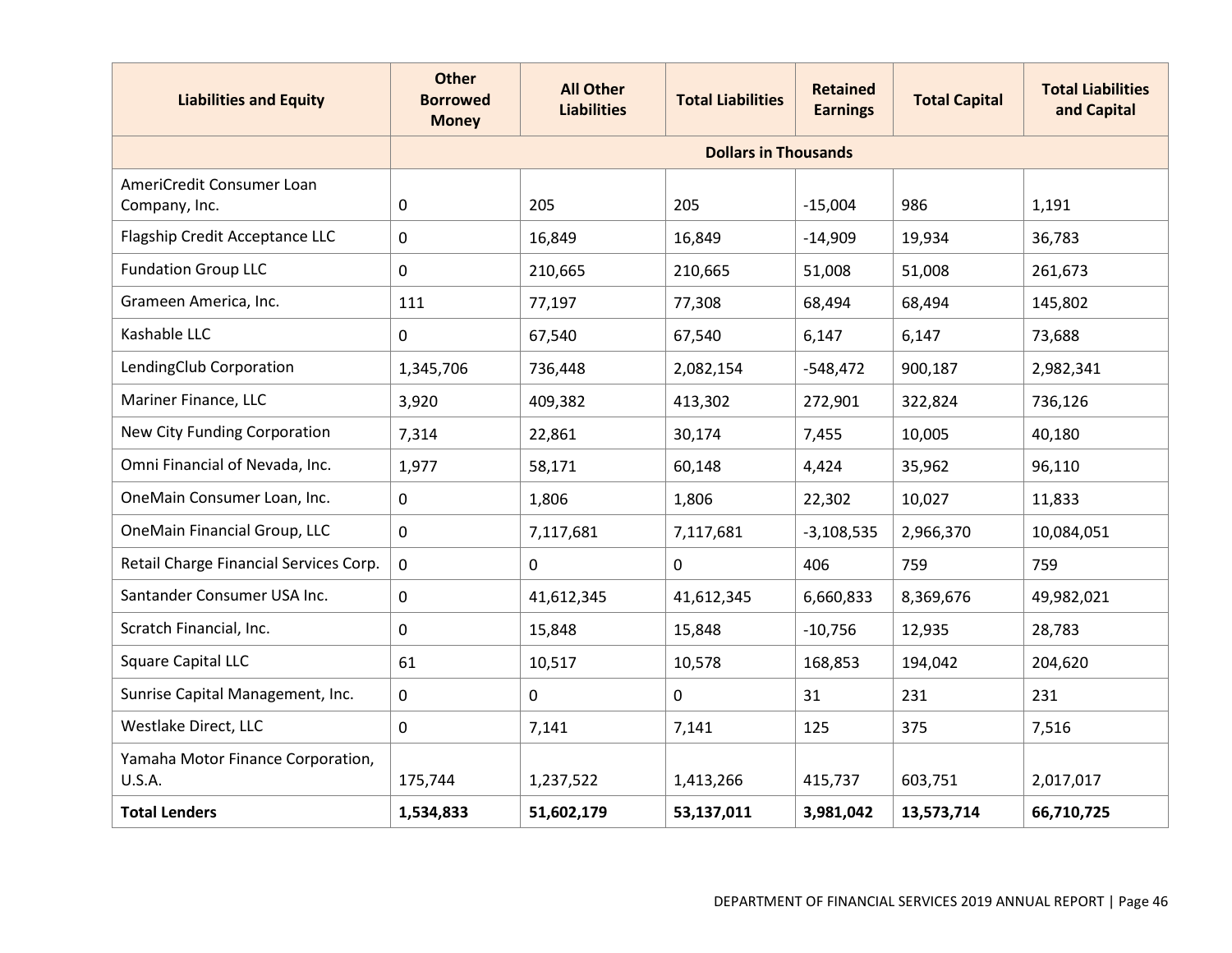# **GENERAL INSURANCE COMPANY STATISTICS**

# **LICENSES ISSUED DURING YEAR**

|                                        | 2019    | 2018    |
|----------------------------------------|---------|---------|
| <b>Total</b>                           | 304,225 | 294,847 |
| Adjusters                              |         |         |
| Independent                            | 18,111  | 6,390   |
| Public                                 | 619     | 152     |
| <b>Temporary Permits</b>               | 0       | 11      |
| Agents                                 |         |         |
| Life/Accident and Health               | 156,986 | 155,082 |
| <b>Property and Casualty</b>           | 80,008  | 79,541  |
| Limited Rental/Wireless Communications | 17      | 156     |
| Mortgage Guaranty Insurance            | 1       | 0       |
| <b>Bail Bond</b>                       | 90      | 236     |
| <b>Limited Lines</b>                   | 3       | 8       |
| Title                                  | 2,681   | 1,386   |
| <b>Brokers</b>                         |         |         |
| Life                                   | 17,423  | 14,870  |
| Property and Casualty                  | 25,440  | 32,871  |
| Excess Line (Regular and Limited)      | 2,059   | 3,358   |
| Life Settlement                        | 206     | 166     |
| Consultants                            |         |         |
| Life                                   | 109     | 113     |
| General                                | 164     | 272     |
| Other                                  |         |         |
| Reinsurance Intermediaries             | 77      | 208     |
| <b>Service Contract Registrants</b>    | 231     | 27      |

A list of general insurance license terms [of issuance and renewal requirements](https://www.dfs.ny.gov/apps_and_licensing/insurance_companies)  can be found on our website.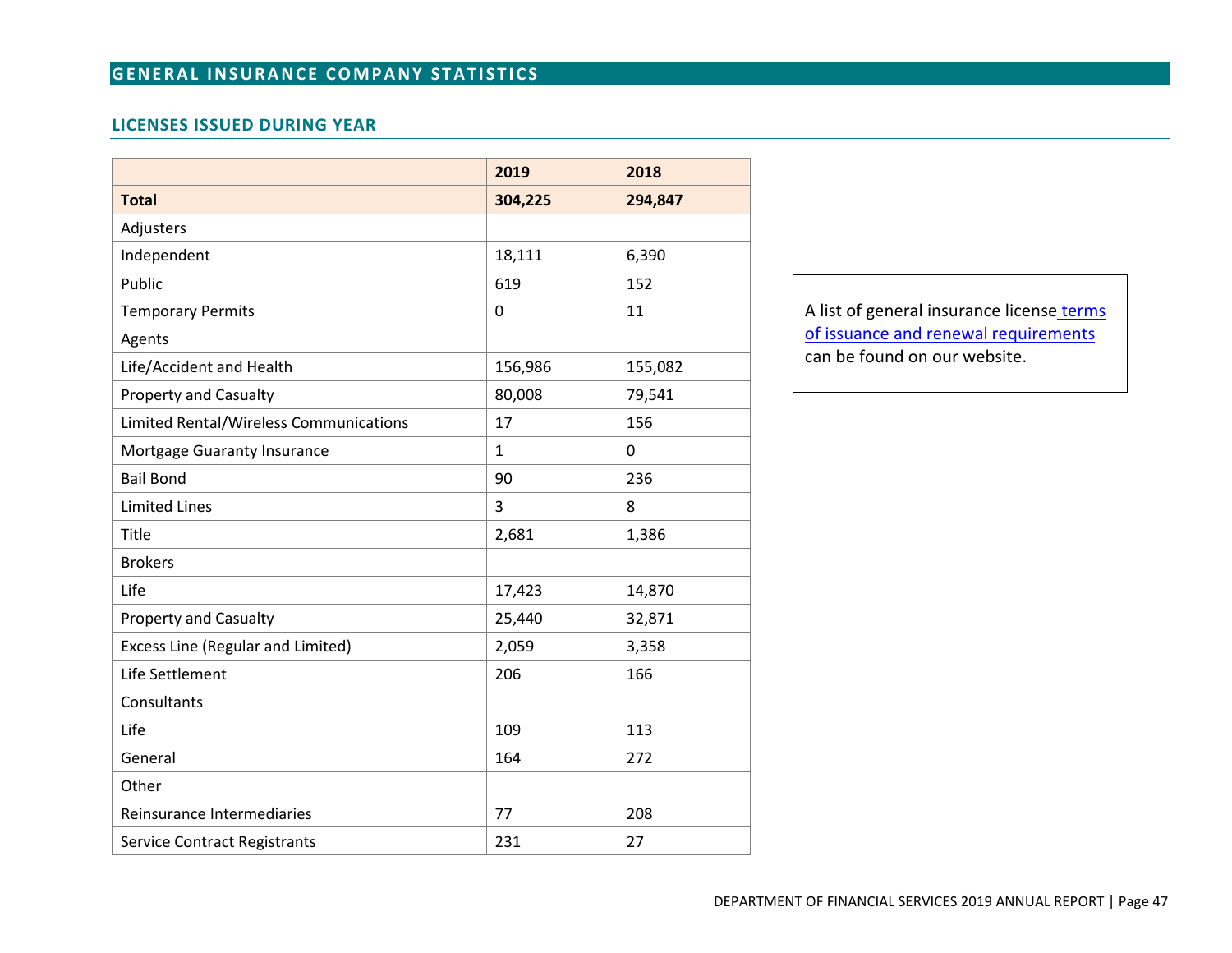# **CHANGES IN AUTHORIZED INSURERS**

| <b>Life Insurance Companies</b>                                                         |          |
|-----------------------------------------------------------------------------------------|----------|
| <b>Foreign Companies Licensed</b>                                                       |          |
| MII Life Insurance Company, Eagan, Minnesota                                            | Apr. 12  |
| Surety Life Insurance Company, Omaha, NE                                                | July 29  |
| <b>Name Changes</b>                                                                     |          |
| Liberty Life Assurance Company of Boston to Lincoln Life Assurance Company of Boston    | Sept. 1  |
| <b>Property and Casualty Insurance Companies</b>                                        |          |
| <b>Foreign Companies Licensed</b>                                                       |          |
| Everest Premier Insurance Company, Wilmington, Delaware                                 | Jan. $7$ |
| Everest Denali Insurance Company, Wilmington, Delaware                                  | Jan. 21  |
| Palisades Insurance Company, Red Bank, NJ                                               | Mar. 13  |
| Palisades Property and Casualty Insurance Company, Red Bank, NJ                         | March 13 |
| West Bend Mutual Insurance Company, West Bend, WI                                       | Nov. 13  |
| <b>Name Changes</b>                                                                     |          |
| AXA Art Insurance Company to Digital Affect Insurance Company                           | Jan 14   |
| Atlanta International Insurance Company to Wellfleet New York Insurance Company         | Jan. 14  |
| WRM America Indemnity Company, Inc. to Cedar Insurance Company                          | Jan. 29  |
| Unigard Indemnity Company to Sutton National Insurance Company                          | Mar. 28  |
| Tokio Millenium Re AG (US Branch) to RenaissanceRe Europe AG, US Branch                 | May 3    |
| Executive Insurance Company to Gramercy Indemnity Company                               | May 21   |
| Computer Insurance Company to Digital Advantage Insurance Company                       | June 6   |
| American Mining Insurance Company to Berkley Casualty Company                           | June 13  |
| MAPFRE Insurance Company of New York to Plymouth Rock Assurance Corporation of New York | Aug. 19  |
| PartnerRe Insurance Company of New York to Cerity Insurance Company                     | Aug. 23  |
| Advantage Workers Compensation Insurance Company to WCF National Insurance Company      | Oct 23   |
| Ameriprise Insurance Company to American Family Connect Insurance Company               | Nov. 7   |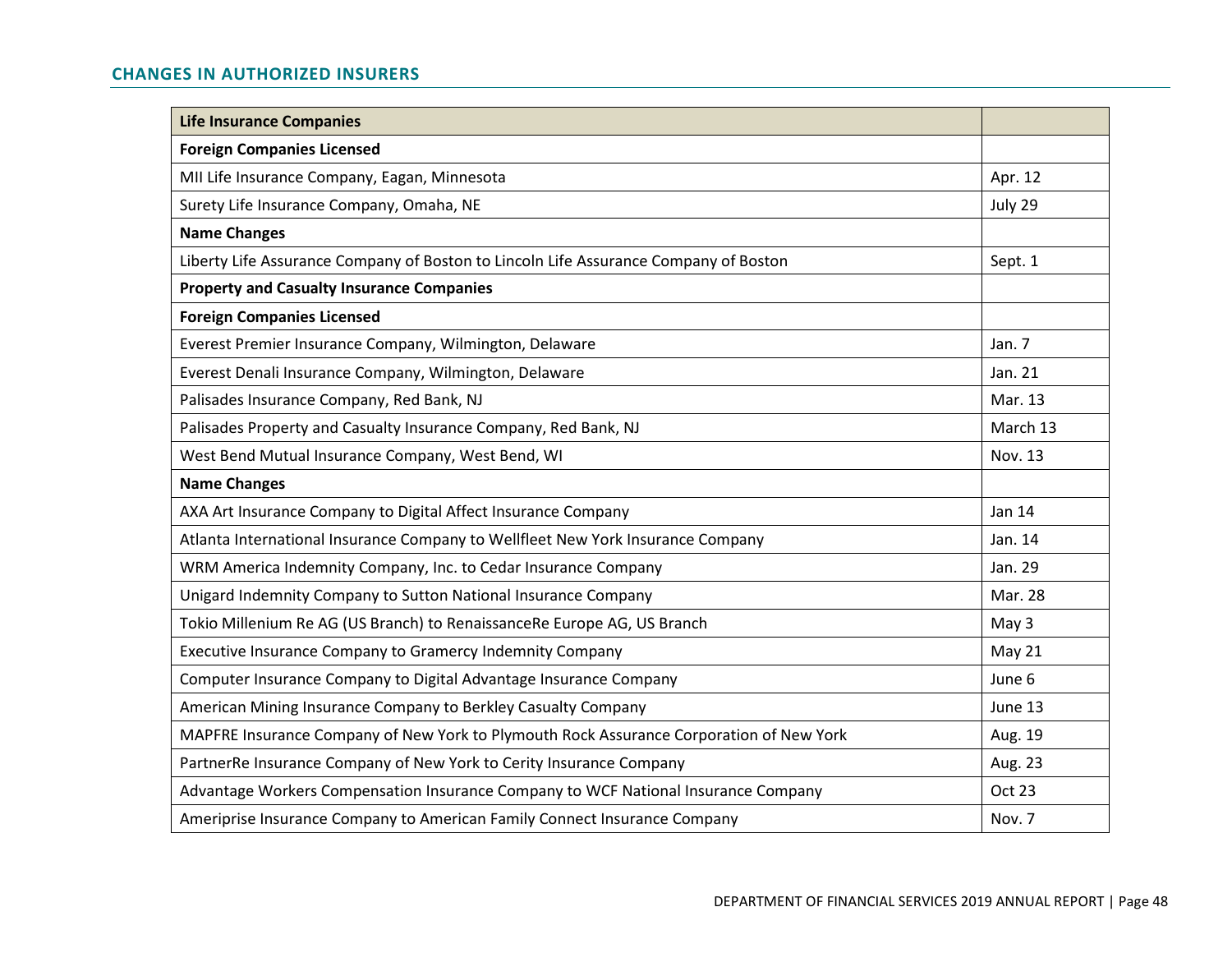| IDS Property and Casualty Insurance Company to American Family Connect Property and Casualty Insurance<br>Company | Nov. 7         |
|-------------------------------------------------------------------------------------------------------------------|----------------|
| <b>Redomestications Filed</b>                                                                                     |                |
| Intrepid Insurance Company (from Michigan to Iowa)                                                                | Jan. 11        |
| Clarendon National Insurance Company (from Illinois to Texas)                                                     | Feb. 8         |
| BlueShore Insurance Company (from Colorado to Texas)                                                              | Mar. 6         |
| Berkley Regional Insurance Company (from Delaware to Iowa)                                                        | May 16         |
| StarNet Insurance Company (from Delaware to Iowa)                                                                 | May 16         |
| Acadia Insurance Company (from Delaware to Iowa)                                                                  | May 16         |
| Permanent General Assurance Corporation (from Ohio to Wisconsin)                                                  | Aug. 21        |
| Universal Underwriters Insurance Company (from Kansas to Illinois)                                                | <b>Nov. 21</b> |
| Universal Underwriters of Texas Insurance Company (from Texas to Illinois)                                        | Nov. 21        |
| National Farmers Union Property and Casualty Company (from Wisconsin to North Carolina)                           | Nov. 27        |
| Gateway Insurance Company (from Missouri to Illinois)                                                             | Dec. 4         |
| AIG Property Casualty Company from (Pennsylvania to Illinois)                                                     | Dec. 31        |
| <b>Merger Agreements Filed</b>                                                                                    |                |
| Titan Indemnity Company into Titan Insurance Company                                                              | Jan. $1$       |
| Withdrawn                                                                                                         |                |
| Mendakota Insurance Company                                                                                       | Apr. 1         |
| Mendakota Casualty Company                                                                                        | Apr. 1         |
| Mendota Insurance Company                                                                                         | Apr. 1         |
| Victoria Fire & Casualty Company                                                                                  | Mar. 31        |
| <b>OneBeacon Specialty Insurance Company</b>                                                                      | Nov. 21        |
| <b>Accredited Reinsurers</b>                                                                                      |                |
| Withdrawn                                                                                                         |                |
| <b>AXA Global Risks</b>                                                                                           | Dec. 31        |
| Potomac Insurance Company                                                                                         | Dec. 31        |
| Omaha Health Insurance Company                                                                                    | Dec. 31        |
| <b>Charitable Annuity Societies</b>                                                                               |                |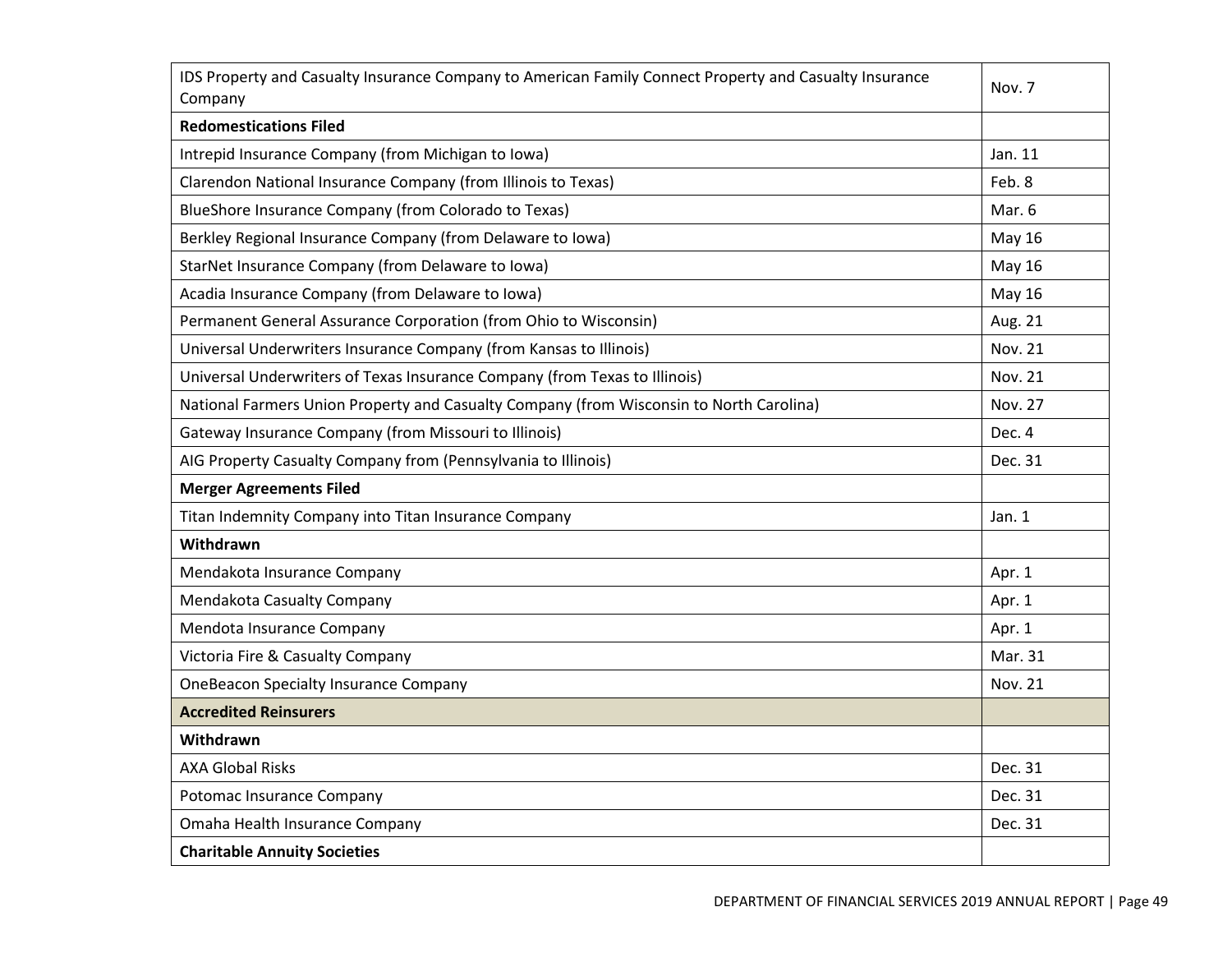| <b>Permits Issued</b>                                                                                      |         |
|------------------------------------------------------------------------------------------------------------|---------|
| Church of the Nazarene Foundation, Lenexa, KS                                                              | Mar. 18 |
| PBS Foundation, Arlington, VA                                                                              | Dec. 12 |
| The Hill School, Pottstown, PA                                                                             | Dec. 12 |
| University of Virginia Foundation, Charlottesville, VA                                                     | Dec. 17 |
| National Public Radio, Inc., Washington, DC                                                                | Dec. 17 |
| University of Virginia Foundation, Charlottesville VA                                                      | Dec. 17 |
| Navy-Marine Corps Relief Society, Arlington, VA                                                            | Dec. 18 |
| Trustees of Phillips Academy, Andover, MA                                                                  | Dec. 18 |
| University of Nebraska Foundation, Lincoln, NE                                                             | Dec. 18 |
| Utica College, Utica, NY                                                                                   | Dec. 18 |
| The Kansas University Endowment Association, Lawrence, KS                                                  | Dec. 26 |
| Withdrawn                                                                                                  |         |
| Florida Institute of Technology                                                                            | May 24  |
| Roman Catholic Diocese of Syracuse                                                                         | Oct. 18 |
| <b>Captive Insurance Companies</b>                                                                         |         |
| Withdrawn                                                                                                  |         |
| Greenwich Street Insurance Co., Inc.                                                                       | Mar. 7  |
| <b>Merger Agreements Filed</b>                                                                             |         |
| Inwood Insurance Company Inc. (NY Captive) into Inwood II Insurance Company, Inc. (D.C. Captive)           | Nov. 13 |
| RF Casualty Insurance Company (NY Captive) into RF Casualty Insurance Company of Vermont (Vermont Captive) | Dec. 10 |
| <b>Title Insurance</b>                                                                                     |         |
| <b>Name Change</b>                                                                                         |         |
| Entitle Insurance Company to Radian Title Insurance Company                                                | Aug. 26 |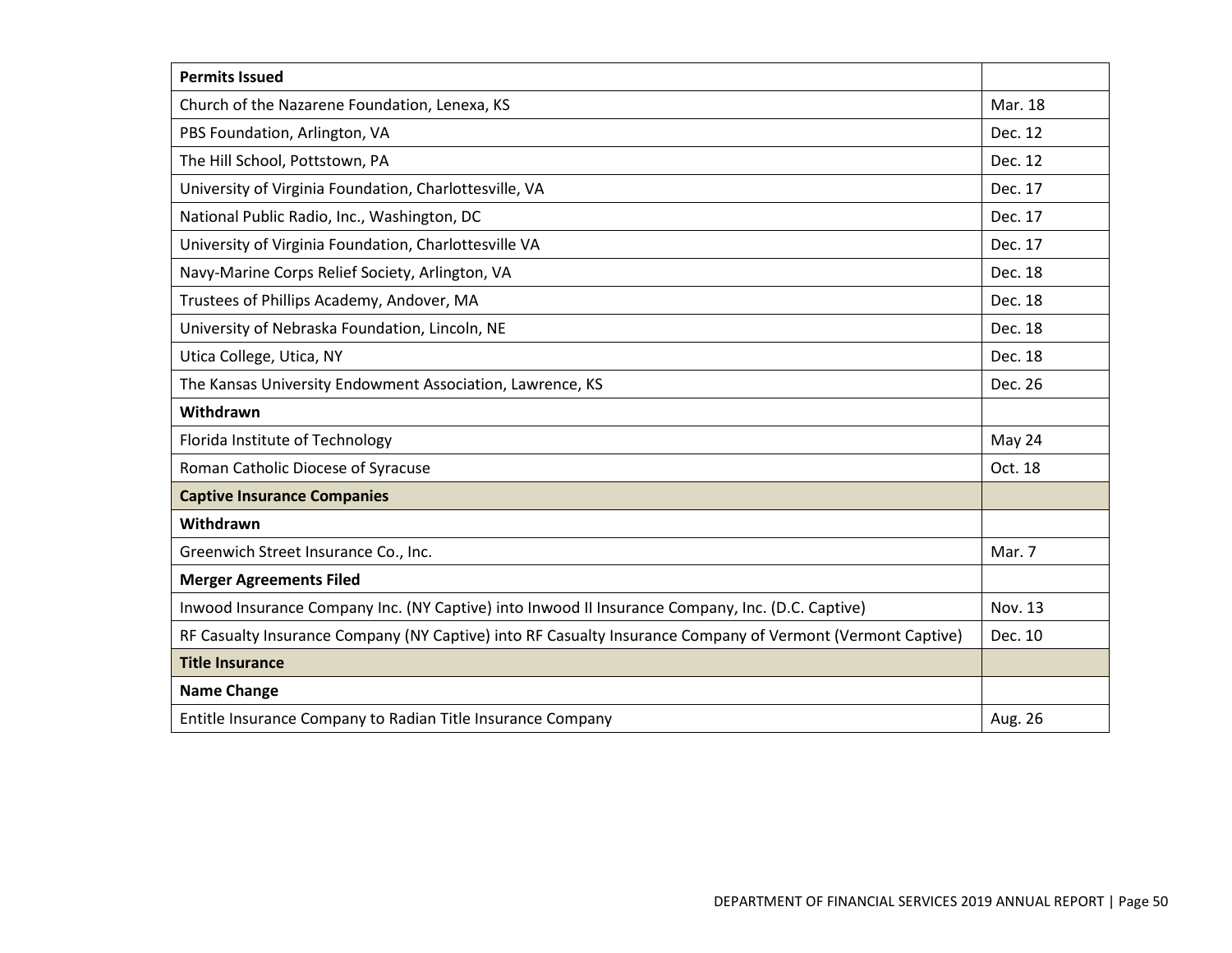#### **REPORTS FILED ON EXAMINATION OF AUTHORIZED INSURERS**

Reports on [Examination](https://www.dfs.ny.gov/reports_and_publications/exam_reports)s can be found on our website in the **Examination Reports section**.

# **LIQUIDATION, CONSERVATION AND REHABILITATION PROCEEDINGS**

#### **INSURANCE COMPANY PROCEEDINGS**

| Domestic Estates in Liquidation       | 18 |
|---------------------------------------|----|
| Domestic Estates in Rehabilitation    | 0  |
| <b>Conservation Estates</b>           | 0  |
| <b>Ancillary Receivership Estates</b> | 9  |
| <b>Fraternal Estates</b>              | 12 |
| Total                                 | 39 |

#### **DOMESTIC ESTATES AND CONSERVATION ESTATES - ASSETS & LIABILITIES**

| <b>Total Assets</b>      | \$837,720,386   |
|--------------------------|-----------------|
| <b>Total Liabilities</b> | \$6,000,190,389 |
| <b>Total Insolvency</b>  | \$5,207,386,382 |

### **DOMESTIC ESTATES IN REHABILITATION - ASSETS & LIABILITIES**

| <b>Total Assets</b>        | \$0 |
|----------------------------|-----|
| <b>Total Liabilities</b>   | \$0 |
| Total Insolvency/(Surplus) | \$0 |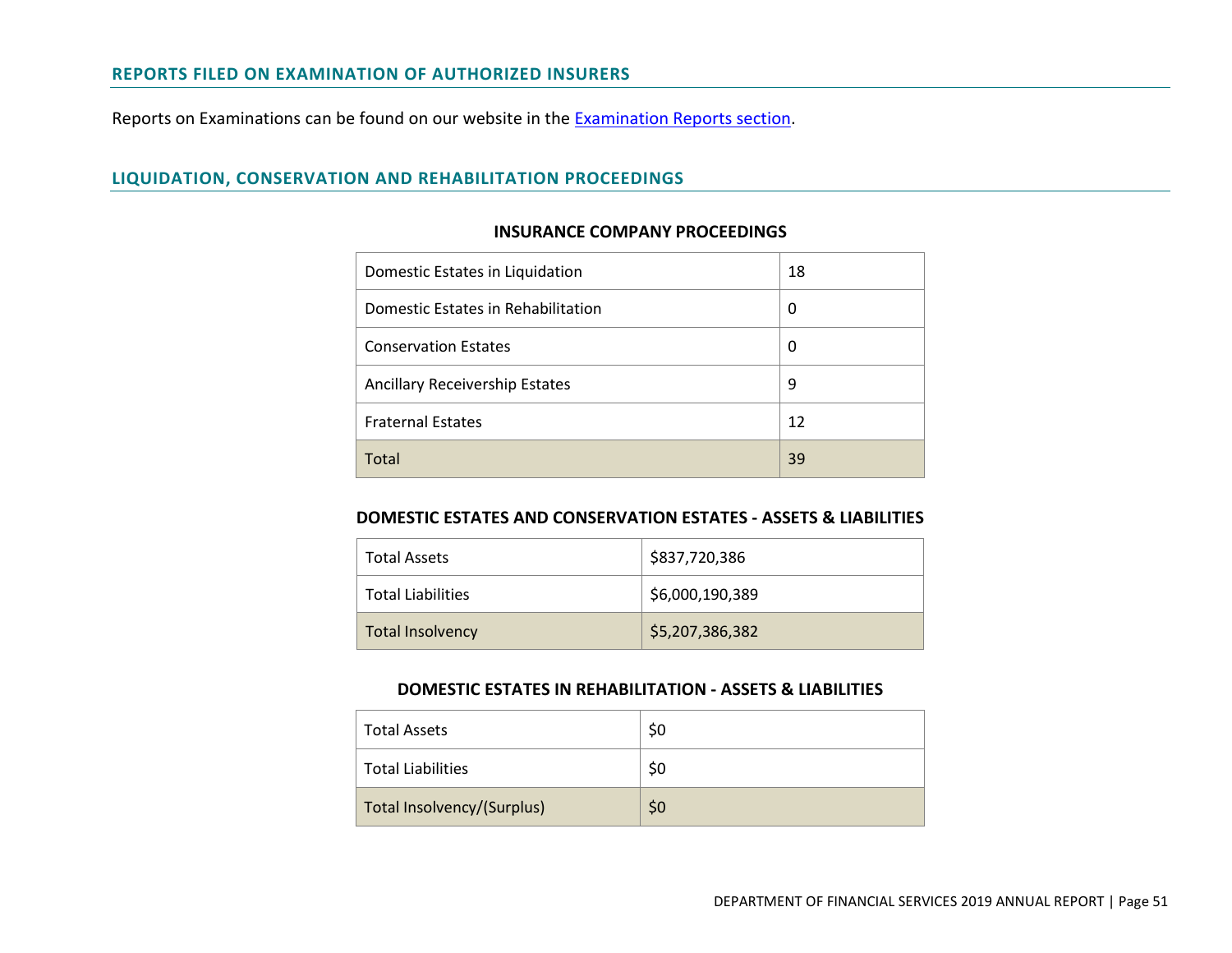# **LIQUIDATION AND REHABILITATION ACTIVITIES**

| <b>Domestic Estates</b>                             |
|-----------------------------------------------------|
| <b>Commenced in 2019</b>                            |
| Atlantis Health Plan, Inc.                          |
| <b>Continued Liquidations</b>                       |
| American Medical and Life Insurance Company         |
| <b>Atlantic Mutual Insurance Company</b>            |
| Centennial Insurance Company                        |
| Cuatro, LLC.                                        |
| <b>Eveready Insurance Company</b>                   |
| Executive Life Insurance Company of New York        |
| <b>Fiduciary Insurance Company</b>                  |
| First Central Insurance Company                     |
| Frontier Insurance Company                          |
| Group Council Mutual Insurance Company              |
| Health Republic Insurance of New York, Corp.        |
| <b>Ideal Mutual Insurance Company</b>               |
| Midland Insurance Company                           |
| Professional Liability Insurance Company of America |
| Touchstone Health HMO, Inc.                         |
| The Insurance Corporation of New York               |
| Union Indemnity Insurance Company of New York       |
| Completed                                           |
| Realm National Insurance Company                    |
| <b>Shell Estates</b>                                |
| <b>Commenced</b>                                    |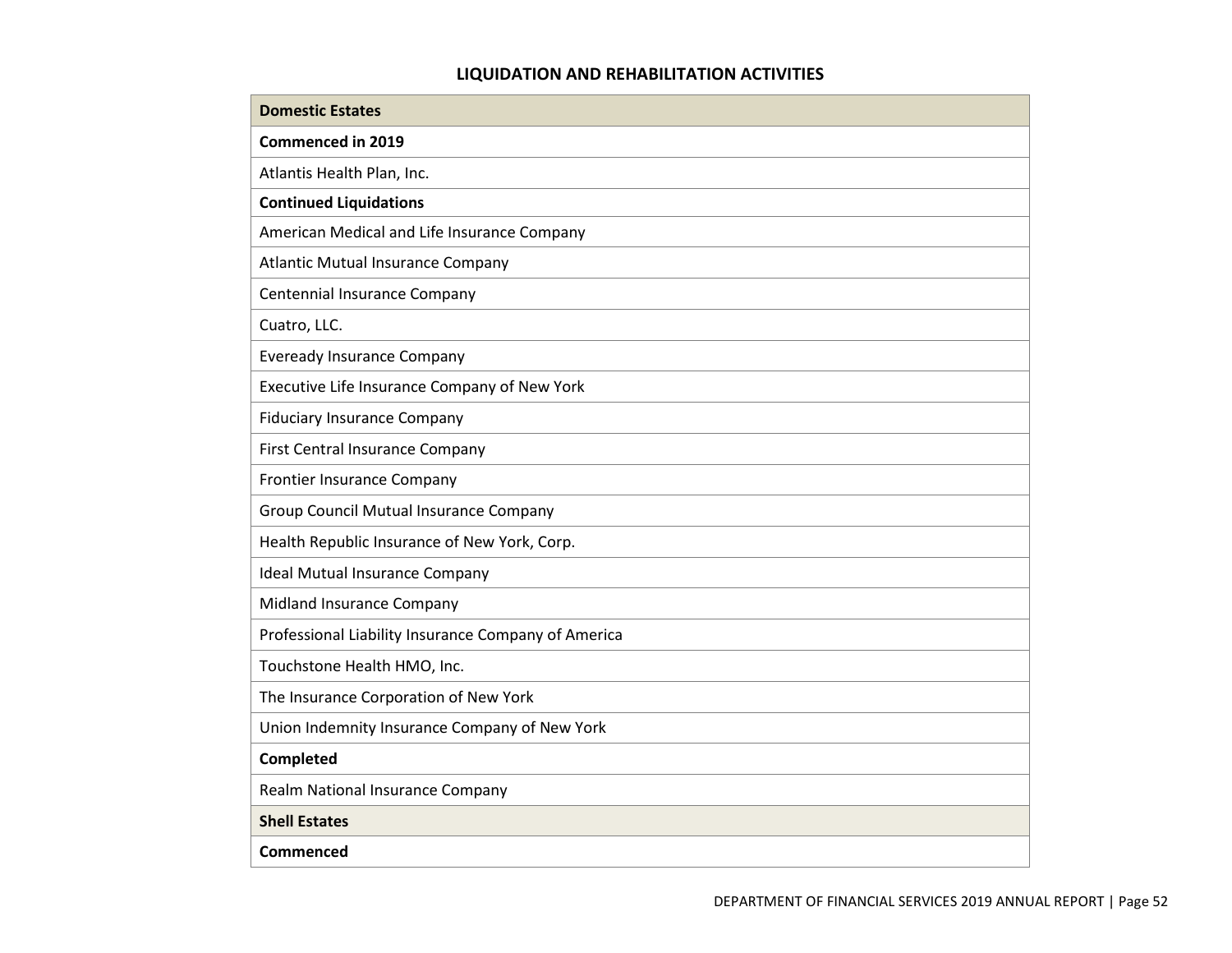| None                                                            |
|-----------------------------------------------------------------|
| Completed                                                       |
| None                                                            |
| <b>Domestic Estates in Rehabilitation</b>                       |
| Commenced                                                       |
| None                                                            |
| Continued                                                       |
| None                                                            |
| <b>Converted</b>                                                |
| None                                                            |
| Completed                                                       |
| None                                                            |
| <b>Ancillary Receiverships</b>                                  |
|                                                                 |
| <b>Commenced</b>                                                |
| Northwestern National Insurance Company of Milwaukee, Wisconsin |
| Continued                                                       |
| American Manufacturers Mutual Insurance Company                 |
| American Motorists Insurance Company                            |
| CastlePoint Insurance Company                                   |
| Lincoln General Insurance Company                               |
| <b>Lumbermens Mutual Casualty Company</b>                       |
| Reliance Insurance Company                                      |
| The Home Insurance Company                                      |
| <b>Ullico Casualty Company</b>                                  |
| Completed                                                       |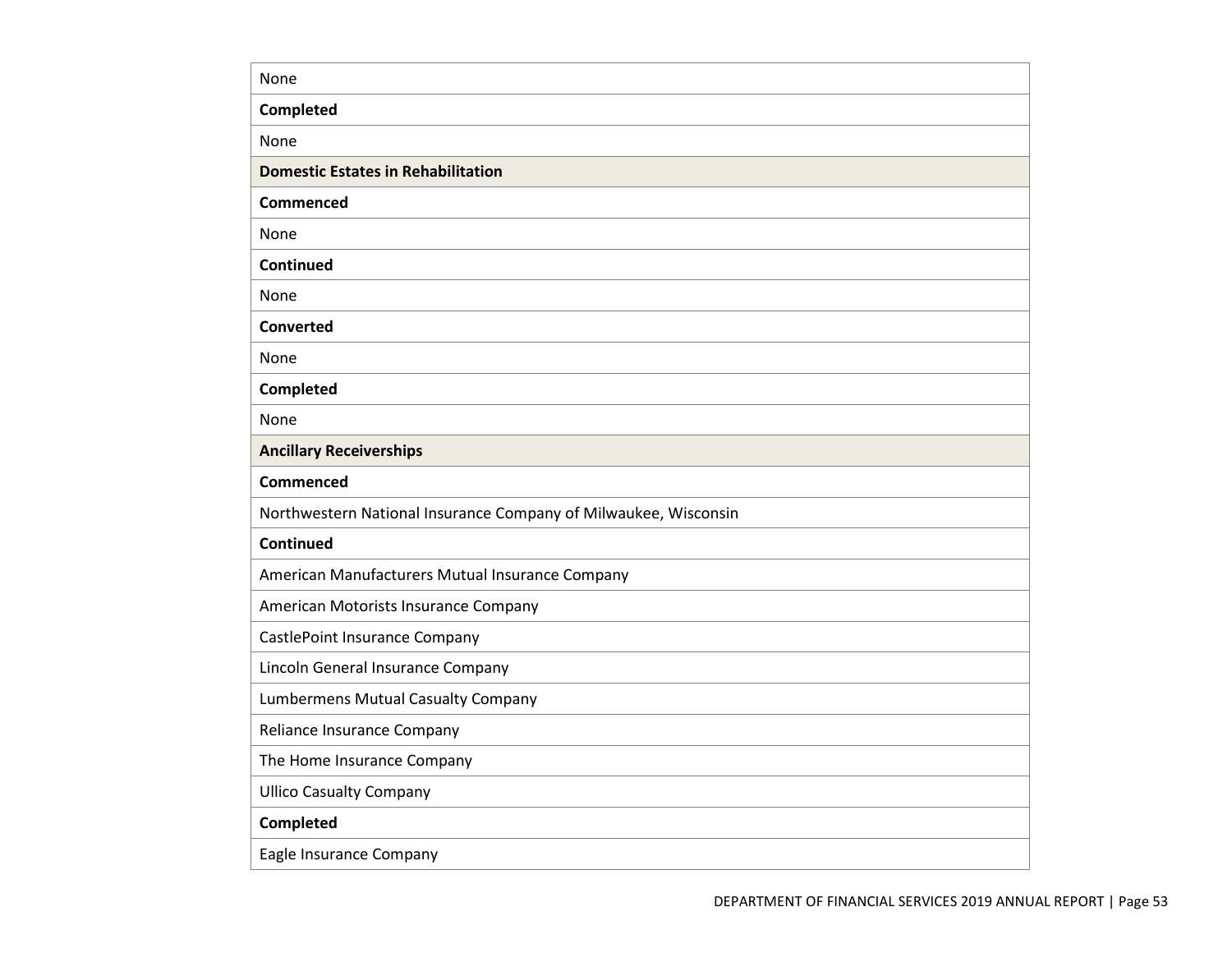| Guarantee Insurance Company                                  |  |
|--------------------------------------------------------------|--|
| Northwest National Insurance Company of Milwaukee, Wisconsin |  |
| <b>Conservations</b>                                         |  |
| Commenced                                                    |  |
| None                                                         |  |
| Continued                                                    |  |
| None                                                         |  |
| Completed                                                    |  |
| None                                                         |  |
| <b>Fraternal Benefit Societies</b>                           |  |
| <b>Commenced</b>                                             |  |
| Fidelis Fraternal Lodge, Inc.                                |  |
| Fraternal Welfare Society, Inc.                              |  |
| Minisker Independent Benevolent Association of City of NY    |  |
| Torchiner Voliner Young Men's Association Inc.               |  |
| Zashkower K.U.V.                                             |  |
| Continued                                                    |  |
| Amstel Benevolent Society, Inc.                              |  |
| Berdichever Independent Benevolent Association               |  |
| <b>Bukowiner Bessarabian Benevolent Association</b>          |  |
| Fedlo Association, Inc.                                      |  |
| Kudryncer Benevolent Society, Inc.                           |  |
| Sieniawer Young Men's Sick Benevolent Association, Inc.      |  |
| Trembowler Benevolent Association, Inc.                      |  |
| <b>Completed</b>                                             |  |
| Bronx Hungarian Sick & Benevolent Society, Inc.              |  |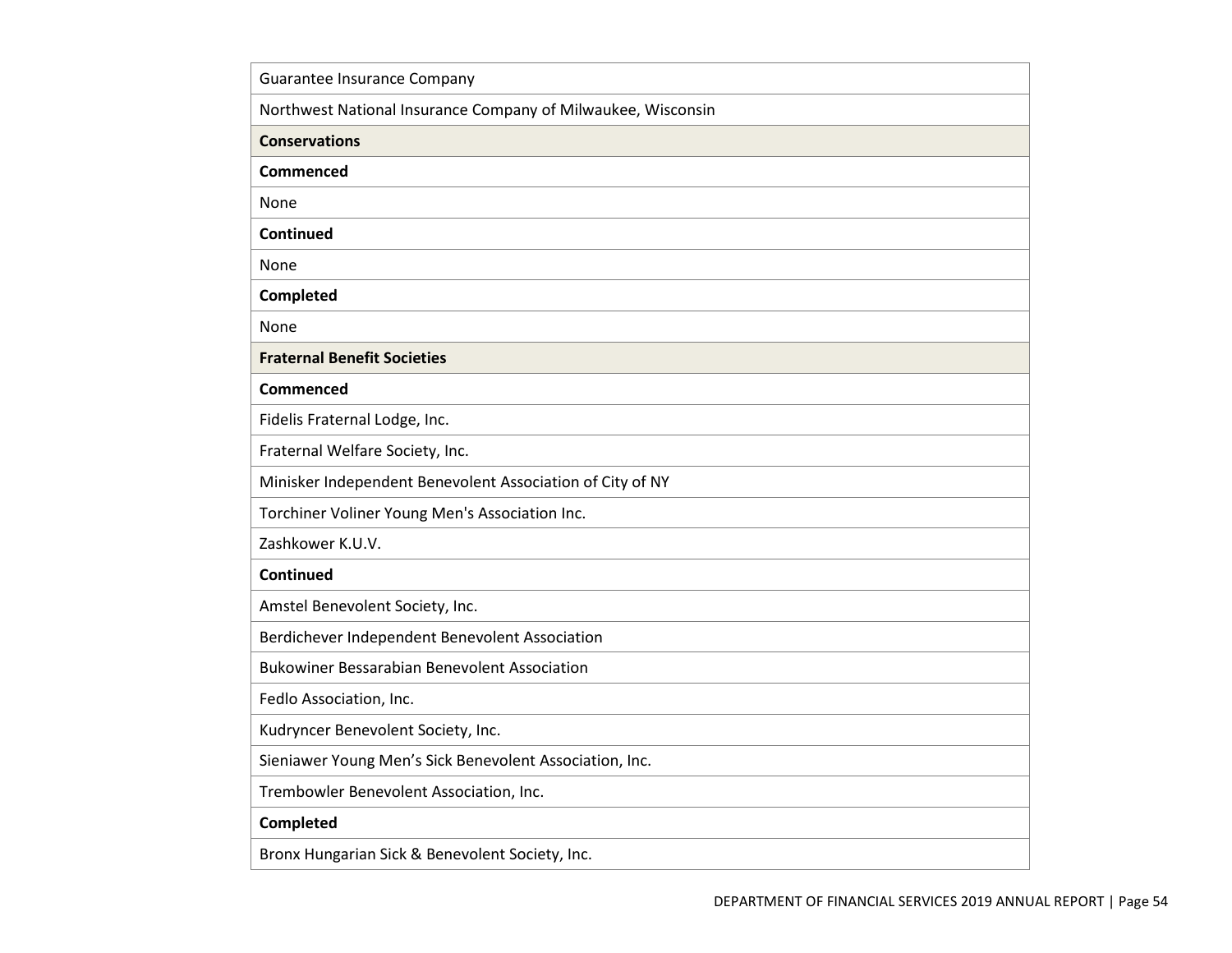|  | First Bereg Munkaczer Sick and Benevolent Society |
|--|---------------------------------------------------|
|  | Provident Sick and Benevolent Society, Inc.       |
|  | Yamonlinitzer Friends, Inc.                       |

# **PROPERTY/CASUALTY INSURANCE ENTITIES**

# **PROPERTY/CASUALTY INSURANCE ENTITIES SUPERVISED BY THE DEPARTMENT 12/31/2019**

| <b>Class</b>                                                                                                                                         | <b>Number</b> |
|------------------------------------------------------------------------------------------------------------------------------------------------------|---------------|
| Accredited Reinsurers (Property/Casualty)                                                                                                            | 83            |
| Advance Premium Co-Operative (Property/Casualty)                                                                                                     | 18            |
| Assessment Co-Operative (Property/Casualty)                                                                                                          | 22            |
| Associations, Pools, and Syndicates (including FAIR Plan)                                                                                            | 9             |
| Captive Insurers                                                                                                                                     | 43            |
| <b>Financial Guaranty Insurers</b>                                                                                                                   | 12            |
| <b>Mortgage Guaranty Insurers</b>                                                                                                                    | 22            |
| Stock and Mutual Property/Casualty Insurers (includes Eight<br>United States Branches, Sixteen Reciprocal Insurers and two<br>State Insurance Funds) | 801           |
| <b>Risk Retention Groups</b>                                                                                                                         | 121           |
| Title Insurers (Including Two Accredited Reinsurers)                                                                                                 | 25            |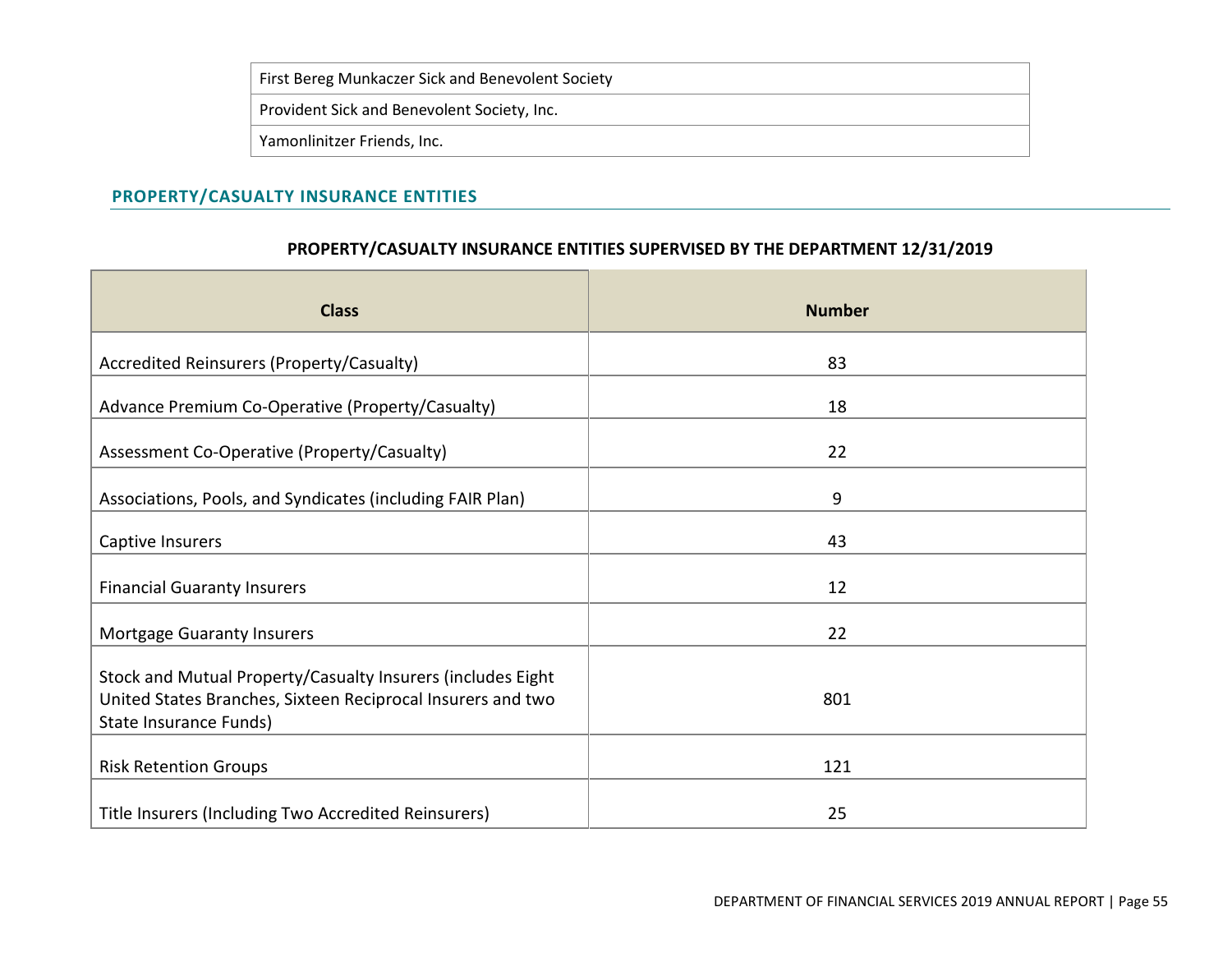# **LICENSED PROPERTY/CASUALTY INSURER SELECTED DATA 2015-2018**

|                                                | 2018                       | 2017      | 2016                       | 2015      |  |  |
|------------------------------------------------|----------------------------|-----------|----------------------------|-----------|--|--|
|                                                | <b>Stock Companies</b>     |           |                            |           |  |  |
| <b>Number of Insurers</b>                      | 735                        | 742       | 737                        | 739       |  |  |
|                                                |                            |           | <b>Dollars in Millions</b> |           |  |  |
| Net Premiums Written                           | \$341,902                  | \$297,359 | \$284,822                  | \$279,295 |  |  |
| <b>Admitted Assets</b>                         | 1,095,101                  | 1,061,267 | 1,022,692                  | 989,178   |  |  |
| <b>Unearned Premium &amp; Loss</b><br>Reserves | 578,693                    | 546,378   | 520,607                    | 508,540   |  |  |
| <b>Other Liabilities</b>                       | 134,727                    | 134,548   | 129,083                    | 117,383   |  |  |
| Capital                                        | 3,984                      | 3,960     | 3,938                      | 3,942     |  |  |
| <b>Surplus to Policyholders</b>                | 381,681                    | 380,341   | 373,002                    | 363,255   |  |  |
|                                                |                            |           | <b>Mutual Companies</b>    |           |  |  |
| <b>Number of Insurers</b>                      | 66                         | 65        | 66                         | 67        |  |  |
|                                                | <b>Dollars in Millions</b> |           |                            |           |  |  |
| Net Premiums Written                           | \$103,589                  | \$101,768 | \$98,895                   | \$93,996  |  |  |
| <b>Admitted Assets</b>                         | 368,877                    | 364,627   | \$347,098                  | 328,753   |  |  |
| <b>Unearned Premium &amp; Loss</b><br>Reserves | 129,313                    | 127,144   | \$123,827                  | 118,767   |  |  |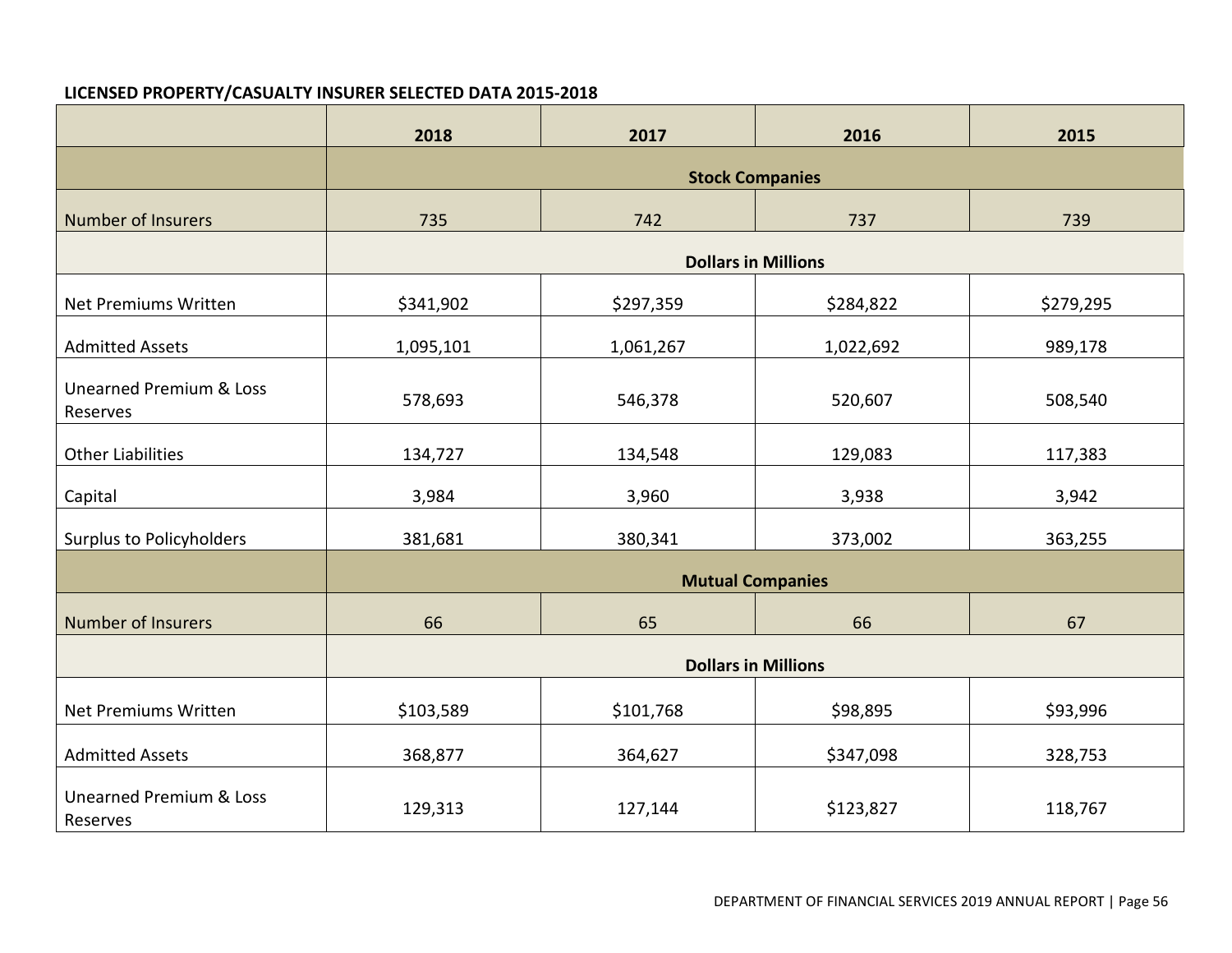| <b>Other Liabilities</b> | 38,996  | 42,391  | \$40,855  | 37,693  |
|--------------------------|---------|---------|-----------|---------|
| Surplus to Policyholders | 200,568 | 195,092 | \$182,416 | 172,293 |

# **PROPERTY/CASUALTY NET PREMIUMS WRITTEN**

| <b>Stock Companies</b>  |                                            |                                   |                                               |                            | <b>Mutual Companies</b>     |
|-------------------------|--------------------------------------------|-----------------------------------|-----------------------------------------------|----------------------------|-----------------------------|
| <b>No. of Companies</b> | <b>Net Premiums</b><br>Written             | Surplus/<br><b>Policy-holders</b> | <b>Ratio of Premiums to</b><br><b>Surplus</b> | No. of<br><b>Companies</b> | <b>Net Premiums Written</b> |
|                         | <b>Dollars in Millions</b>                 |                                   |                                               |                            | <b>Dollars in Millions</b>  |
| 735                     | \$341,902                                  | \$381,681                         | 0.90                                          | 66                         | \$103,589                   |
|                         | Aggregate Writings (in Billions): \$445.49 |                                   |                                               |                            |                             |
| % in Stock: 76.67%      |                                            |                                   |                                               |                            |                             |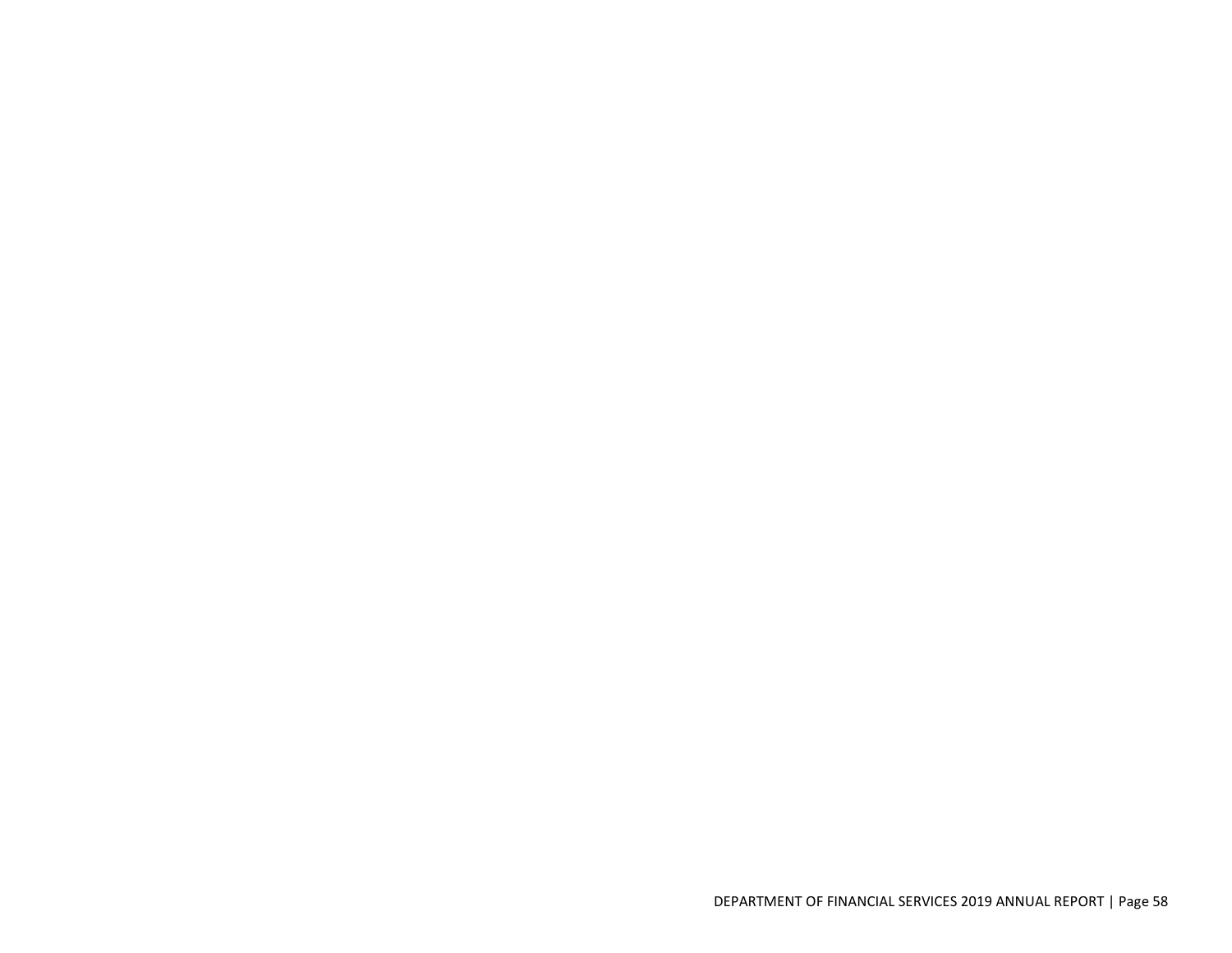# **PROPERTY/CASUALTY INSURER DIRECT PREMIUMS WRITTEN 2014-2018 (New York)**

| <b>Property/Casualty Lines</b>                                          |                            |          |          |          |          |           | <b>Percentage Change</b> |
|-------------------------------------------------------------------------|----------------------------|----------|----------|----------|----------|-----------|--------------------------|
|                                                                         | <b>Dollars in Millions</b> |          |          |          |          |           |                          |
|                                                                         | 2014                       | 2015     | 2016     | 2017     | 2018     | 2014-2018 | 2017-2018                |
| All Premiums Written                                                    | \$39,294                   | \$40,558 | \$41,993 | \$42,915 | \$44,629 | 14%       | 3.99%                    |
| Private Passenger Auto                                                  | 11,482                     | 11,945   | 12,634   | 13,261   | 13,983   | 22%       | 5.44%                    |
| Private Passenger Auto - Bodily<br>Injury and Property Damage Liability | 7,547                      | 7,724    | 8,099    | 8,457    | 8,969    | 19%       | 6.05%                    |
| Private Passenger Auto -<br>Comprehensive and Collision                 | 3,934                      | 4,220    | 4,535    | 4,803    | 5,013    | 27%       | 4.37%                    |
| <b>Commercial Auto</b>                                                  | 2,102                      | 2,200    | 2,370    | 2,615    | 2,653    | 26%       | 1.44%                    |
| General (Other) Liability                                               | 5,314                      | 5,710    | 5,830    | 5,647    | 6,093    | 15%       | 7.90%                    |
| <b>Commercial Multi-Peril</b>                                           | 3,614                      | 3,592    | 3,659    | 3,863    | 3,958    | 10%       | 2.47%                    |
| <b>Workers' Compensation</b>                                            | 5,261                      | 5,524    | 5,894    | 5,949    | 5,918    | 12%       | $-0.52%$                 |
| Homeowners' Multi-Peril                                                 | 5,086                      | 5,196    | 5,224    | 5,286    | 5,397    | 6%        | 2.10%                    |
| <b>Medical Malpractice</b>                                              | 1,317                      | 1,168    | 1,092    | 938      | 970      | $-26%$    | 3.40%                    |
| <b>Inland Marine</b>                                                    | 1,370                      | 1,467    | 1,480    | 1,617    | 1,763    | 29%       | 9.05%                    |
| Ocean Marine                                                            | 452                        | 405      | 394      | 382      | 370      | $-18%$    | $-3.03%$                 |
| <b>Fidelity and Surety</b>                                              | 482                        | 512      | 538      | 553      | 617      | 28%       | 11.45%                   |
| <b>Accident and Health</b>                                              | 419                        | 404      | 427      | 486      | 568      | 36%       | 17.02%                   |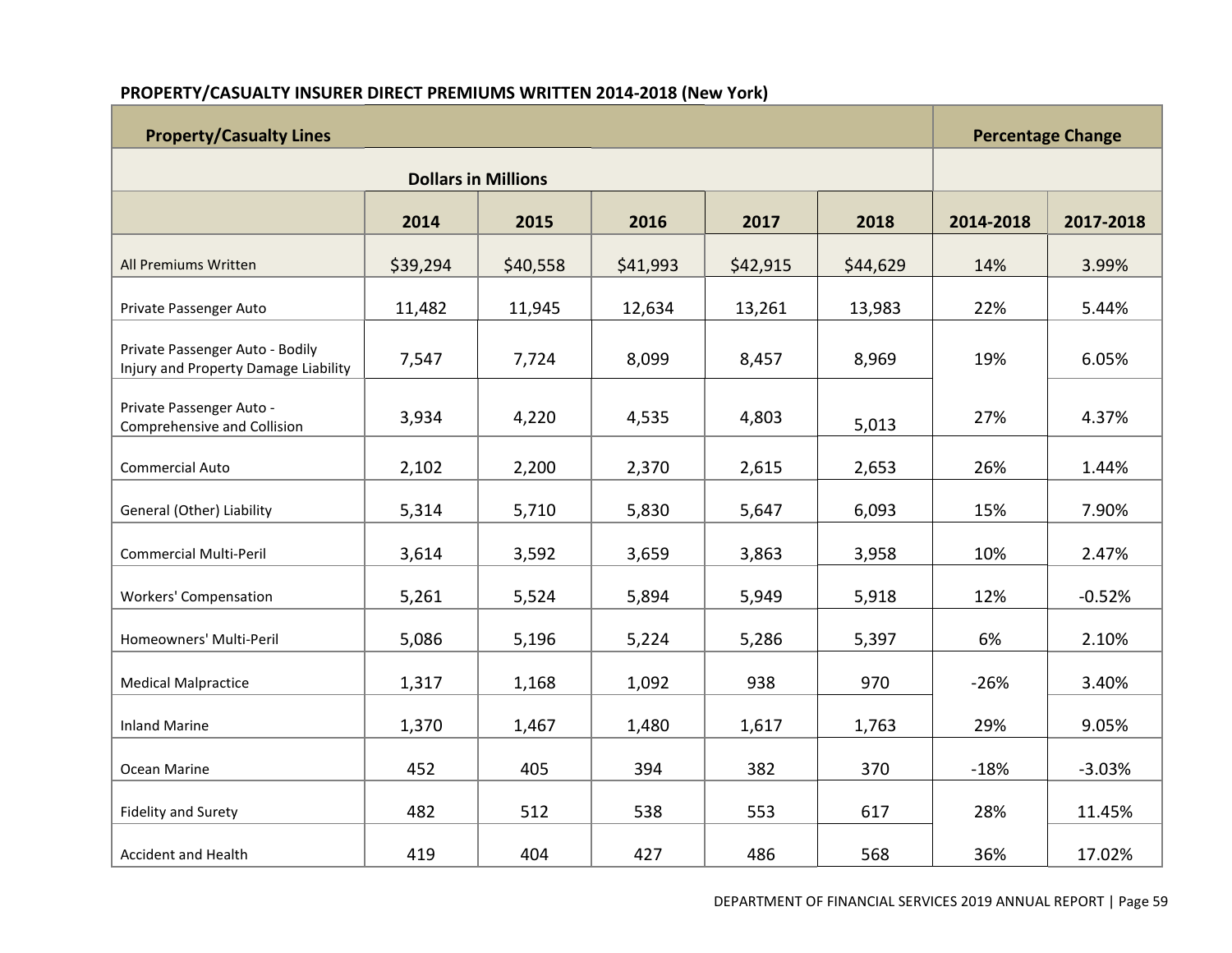| 638 | 610                                               | 643                                                | 565                                                | 586                                                | -8%                                                | 3.67%                                             |
|-----|---------------------------------------------------|----------------------------------------------------|----------------------------------------------------|----------------------------------------------------|----------------------------------------------------|---------------------------------------------------|
| 180 | 232                                               | 221                                                | 200                                                | 204                                                | 13%                                                | 2.06%                                             |
|     |                                                   |                                                    |                                                    |                                                    |                                                    | $-16.36%$                                         |
|     |                                                   |                                                    |                                                    |                                                    |                                                    | 0.19%                                             |
|     |                                                   |                                                    |                                                    |                                                    |                                                    | 5.48%                                             |
|     |                                                   |                                                    |                                                    |                                                    |                                                    | 6.16%                                             |
|     |                                                   |                                                    |                                                    |                                                    |                                                    | 5.83%                                             |
|     |                                                   |                                                    |                                                    |                                                    |                                                    | 2.44%                                             |
|     |                                                   |                                                    |                                                    |                                                    |                                                    | 7.44%                                             |
|     |                                                   |                                                    |                                                    |                                                    |                                                    | $-3.47%$                                          |
|     | 255<br>172<br>408<br>51<br>91<br>146<br>28<br>426 | 227<br>170<br>457<br>59<br>103<br>149<br>30<br>399 | 209<br>168<br>445<br>42<br>107<br>174<br>31<br>410 | 161<br>172<br>399<br>50<br>101<br>182<br>33<br>456 | 135<br>172<br>421<br>53<br>107<br>187<br>35<br>440 | -47%<br>0%<br>3%<br>5%<br>17%<br>28%<br>27%<br>3% |

\* All Other Includes Farmowners Multi-Peril Crop, Multiple peril crop, Private crop, Federal Flood, Private Flood, Earthquake, Warranty and Aggregate Write-Ins.

## **FINANCIAL GUARANTY INSURERS SELECTED DATA**

|                            | 2018                       | 2017      | 2016      | 2015      |  |
|----------------------------|----------------------------|-----------|-----------|-----------|--|
| <b>Number of Companies</b> | 12                         | 12        | 13        | 13        |  |
|                            | <b>Dollars in Millions</b> |           |           |           |  |
| Exposure                   | \$510,686                  | \$579,463 | \$728,148 | \$955,439 |  |
| Net Premiums Written       | 360                        | 413       | 360       | 395       |  |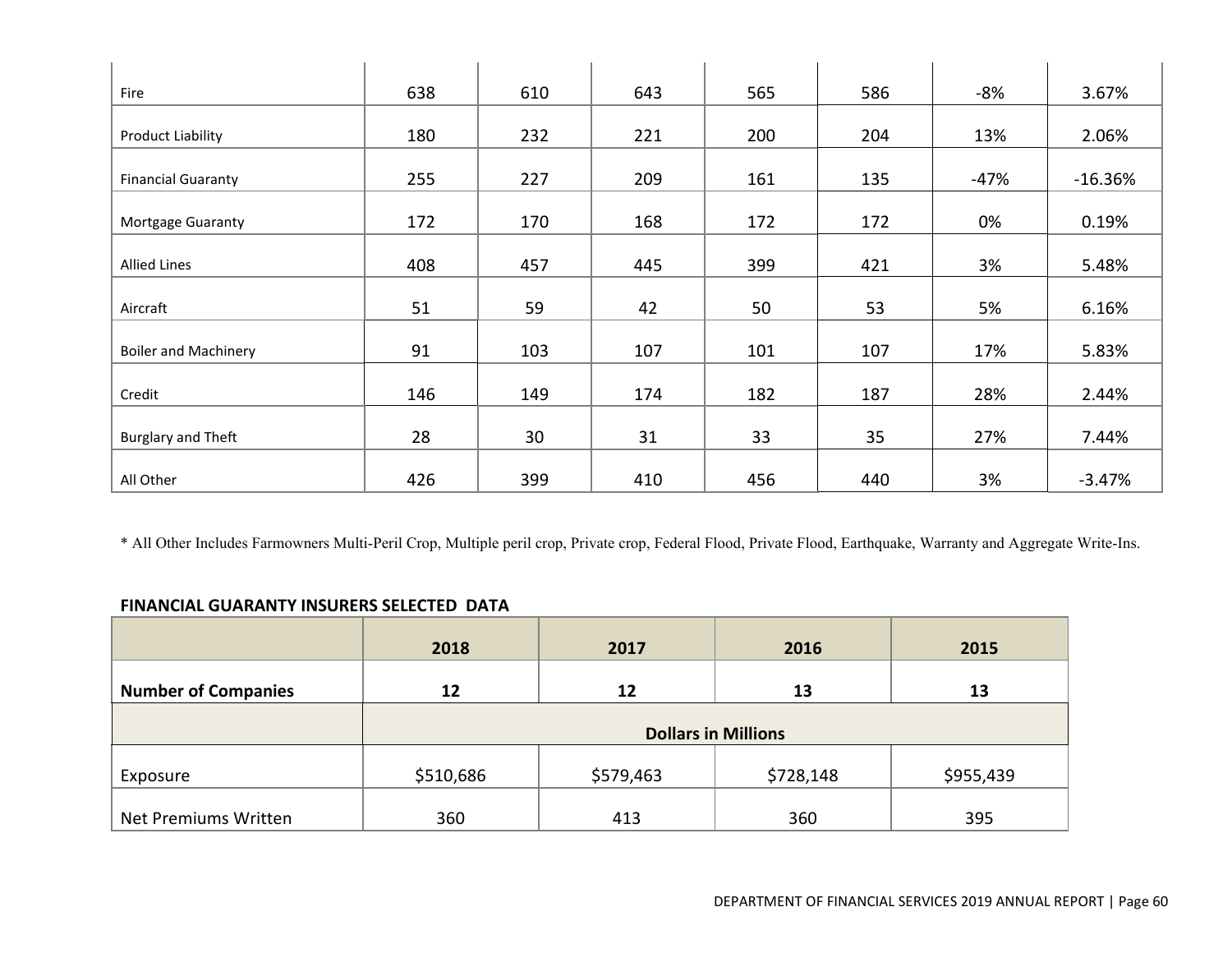| Admitted assets                     | 22,215 | 25,785 | 27,591 | 27,497 |
|-------------------------------------|--------|--------|--------|--------|
| Unearned premium & loss<br>reserves | 3,550  | 8,103  | 8,594  | 9,230  |
| Other liabilities                   | 7,017  | 6,081  | 6,372  | 6,973  |
| Capital                             | 740    | 1,034  | 1,037  | 1,037  |
| Surplus to policyholders            | 11,648 | 11,600 | 12,625 | 11,743 |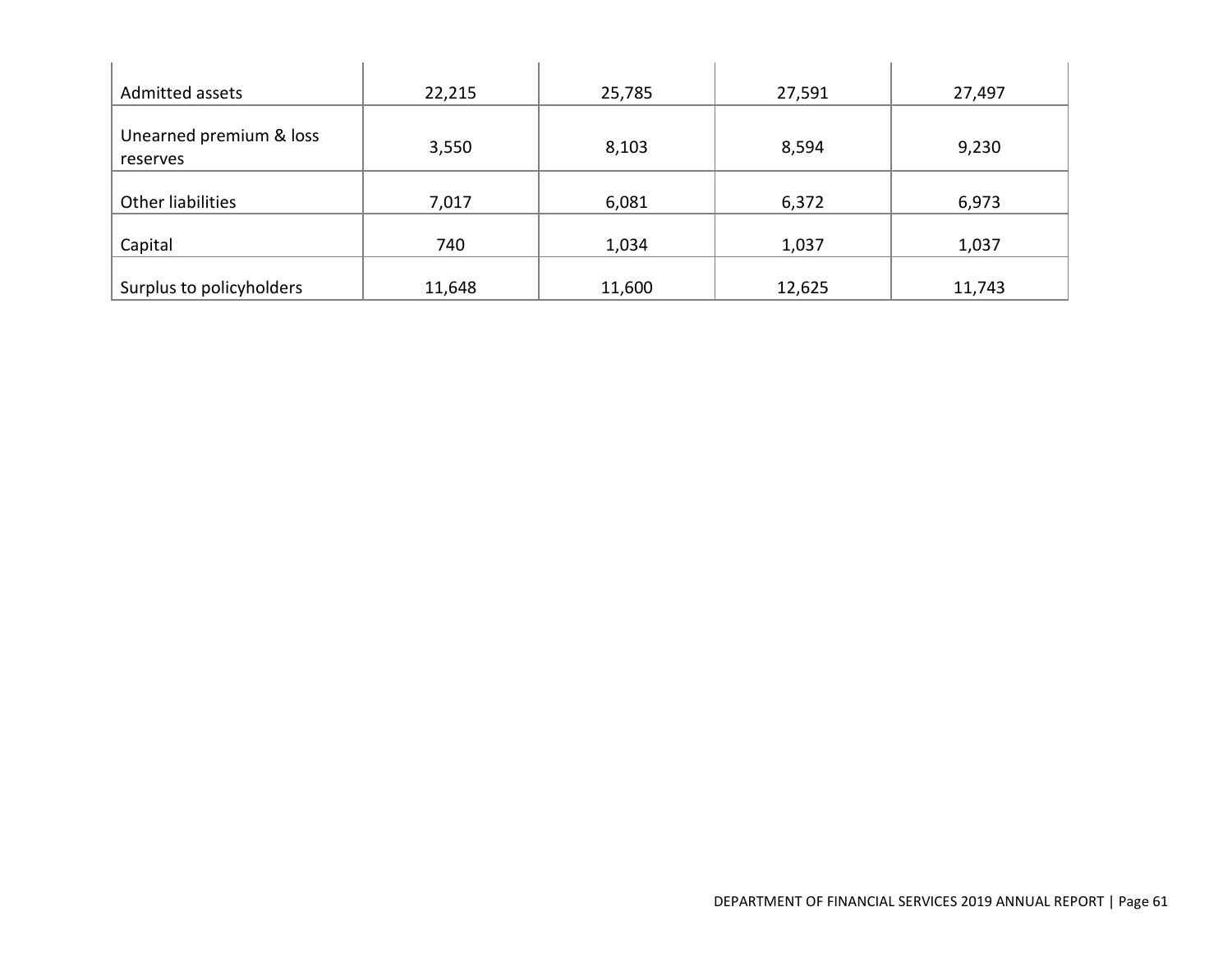### **MORTGAGE GUARANTY INSURERS SELECTED ANNUAL STATEMENT DATA**

|                                     | 2018    | 2017                       | 2016    | 2015    |
|-------------------------------------|---------|----------------------------|---------|---------|
| <b>Number of companies</b>          | 22      | 22                         | 24      | 24      |
|                                     |         | <b>Dollars in Millions</b> |         |         |
| Net Premiums Written                | \$3,962 | \$3,697                    | \$3,607 | \$3,785 |
| <b>Admitted Assets</b>              | 21,378  | 21,198                     | 19,596  | 19,168  |
| Unearned premium & loss<br>reserves | 5,071   | 6,040                      | 7,046   | 8,356   |
| <b>Other liabilities</b>            | 11,179  | 9,226                      | 6,835   | 4,723   |
| Capital                             | 64      | 64                         | 67      | 67      |
| Surplus                             | 5,129   | 5,932                      | 5,715   | 6,089   |

## **MORTGAGE GUARANTY INSURERS NET PREMIUMS WRITTEN AND SURPLUS**

| <b>Net Premiums Written</b><br>(During Year) | <b>Surplus to</b><br><b>Policyholders</b><br>(End of Year) | <b>Ratio of Premiums</b><br>to Surplus |
|----------------------------------------------|------------------------------------------------------------|----------------------------------------|
|                                              | <b>Dollars in Millions</b>                                 |                                        |
| \$3,962                                      | 5,129                                                      | በ 77                                   |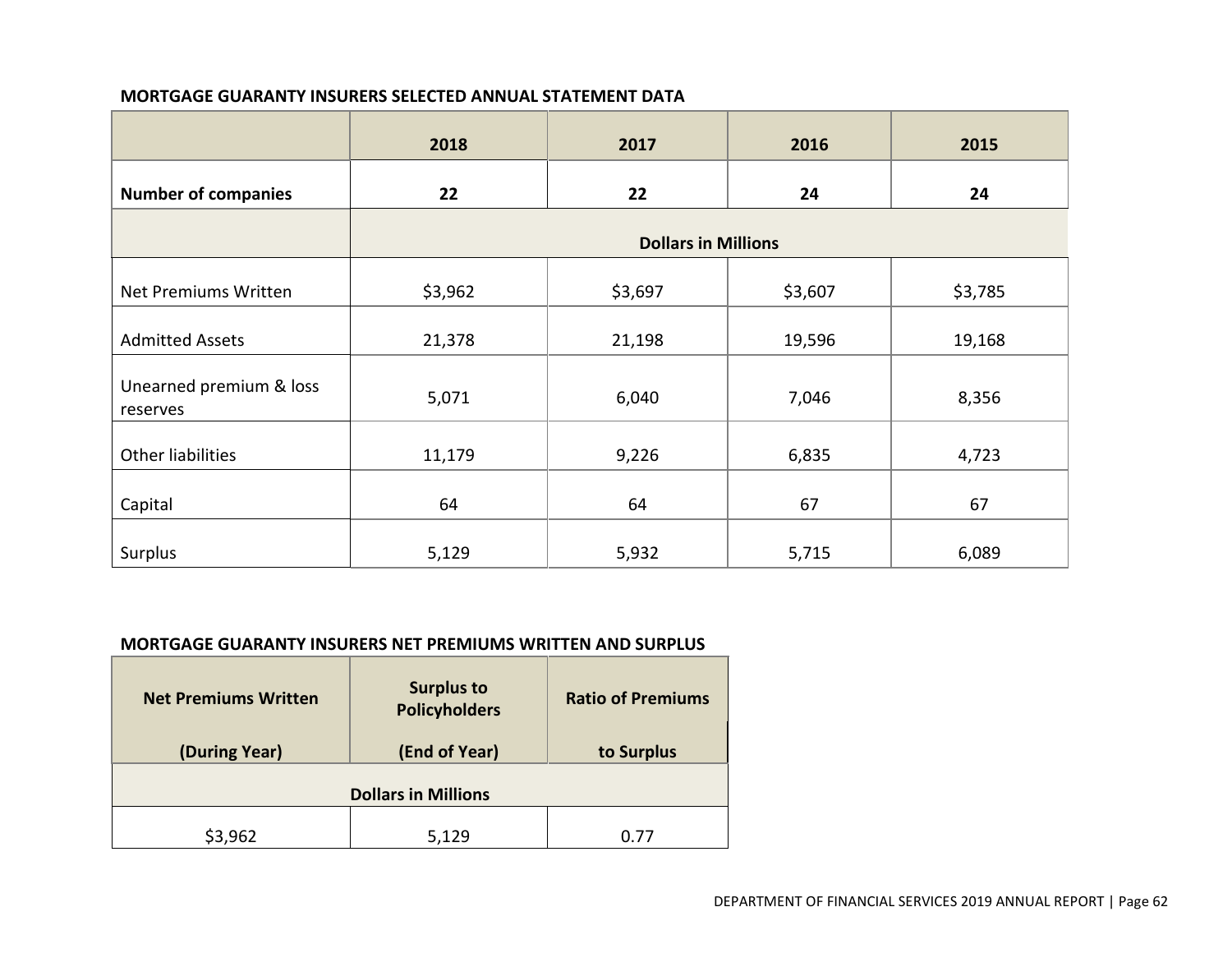### **TITLE INSURANCE COMPANIES SELECTED DATA**

|                            | 2018     | 2017     | 2016                       | 2015     |
|----------------------------|----------|----------|----------------------------|----------|
| <b>Number of Companies</b> | 23       | 23       | 23                         | 23       |
|                            |          |          | <b>Dollars in Millions</b> |          |
| Net Premiums Written       | \$12,362 | \$12,297 | \$11,888                   | \$10,869 |
| Admitted assets            | 8,576    | 8,440    | 8,600                      | 7,890    |
| Liabilities                | 4,605    | 4,553    | 4,657                      | 4,310    |
| Capital                    | 377      | 377      | 408                        | 408      |
| Surplus                    | 3,970    | 3,887    | 3,943                      | 3,581    |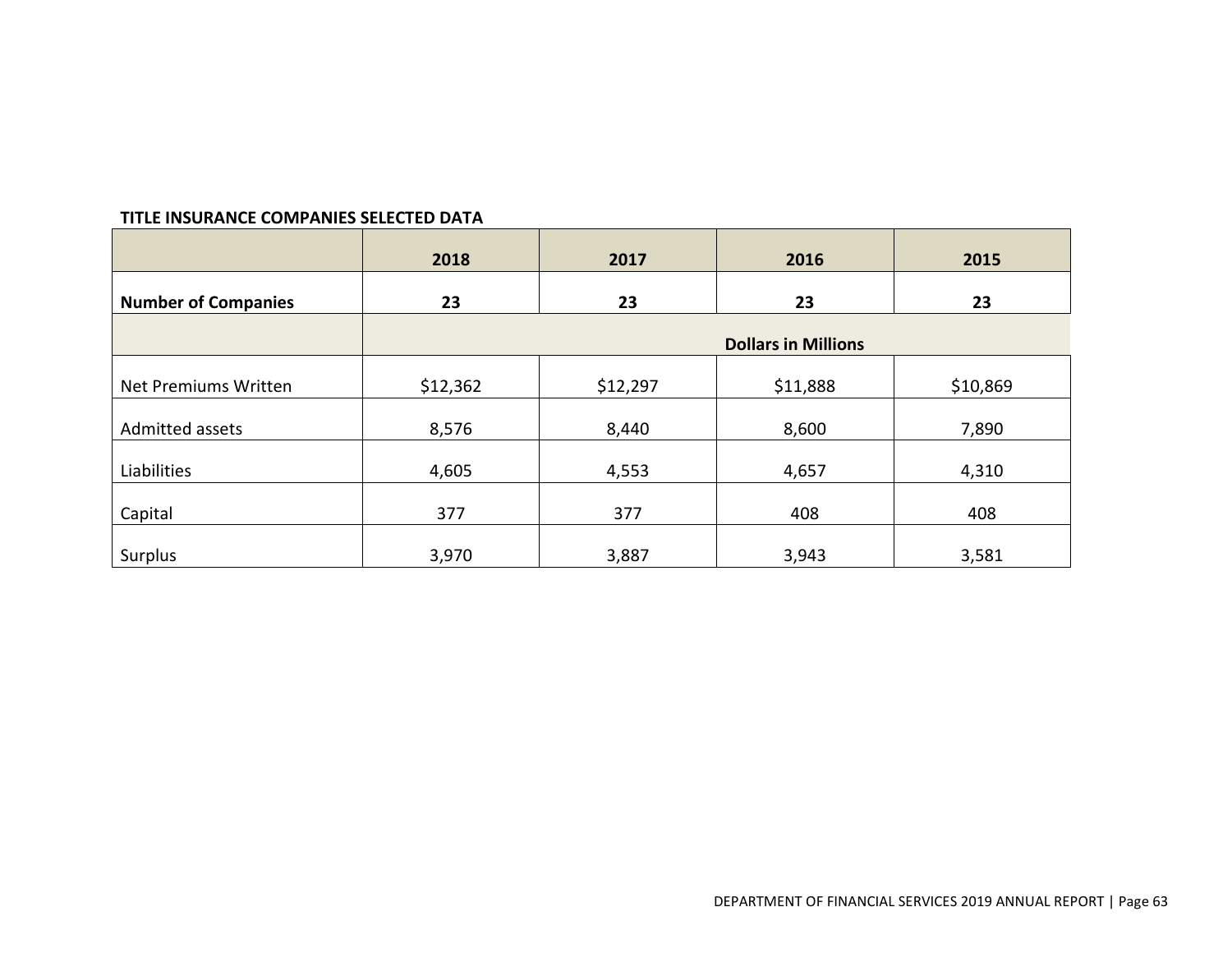| 2018                       | <b>Total</b>               | <b>Advance Premium</b><br><b>Corporations</b> | <b>Assessment</b><br><b>Corporations</b> |  |  |
|----------------------------|----------------------------|-----------------------------------------------|------------------------------------------|--|--|
| <b>Number of companies</b> | 40                         | 18                                            | 22                                       |  |  |
|                            | <b>Dollars in Millions</b> |                                               |                                          |  |  |
| Total assets               | \$3,609                    | \$3,042                                       | \$567                                    |  |  |
| Net premiums written       | 1,295                      | 1,126                                         | 169                                      |  |  |
| Surplus funds              | 1,919                      | 1,550                                         | 369                                      |  |  |

### **ADVANCE PREMIUM AND ASSESSMENT CORPORATIONS SELECTED DATA**

## **HEALTH INSURANCE**

|                                                   | <b>Assets</b> | <b>Liabilities</b>          | <b>Premiums Written in New York</b> |
|---------------------------------------------------|---------------|-----------------------------|-------------------------------------|
|                                                   |               | <b>Dollars in Thousands</b> |                                     |
| Article 42 Insurers                               | \$38,077,180  | \$22,785,663                | \$15,171,248                        |
| Article 43 Corporations                           | 7,861,778     | 4,621,041                   | 16,733,097                          |
| Health Maintenance Organizations (HMO)            | 6,051,123     | 3,141,900                   | 18,163,193                          |
| Continuing Care Retirement Communities (CCRC)1    | 1,152,233     | 1,630,966                   | n/a (see note below)                |
| Municipal-Cooperative Health Benefit Plans (MCH)2 | 678,115       | 234,861                     | 1,118,152                           |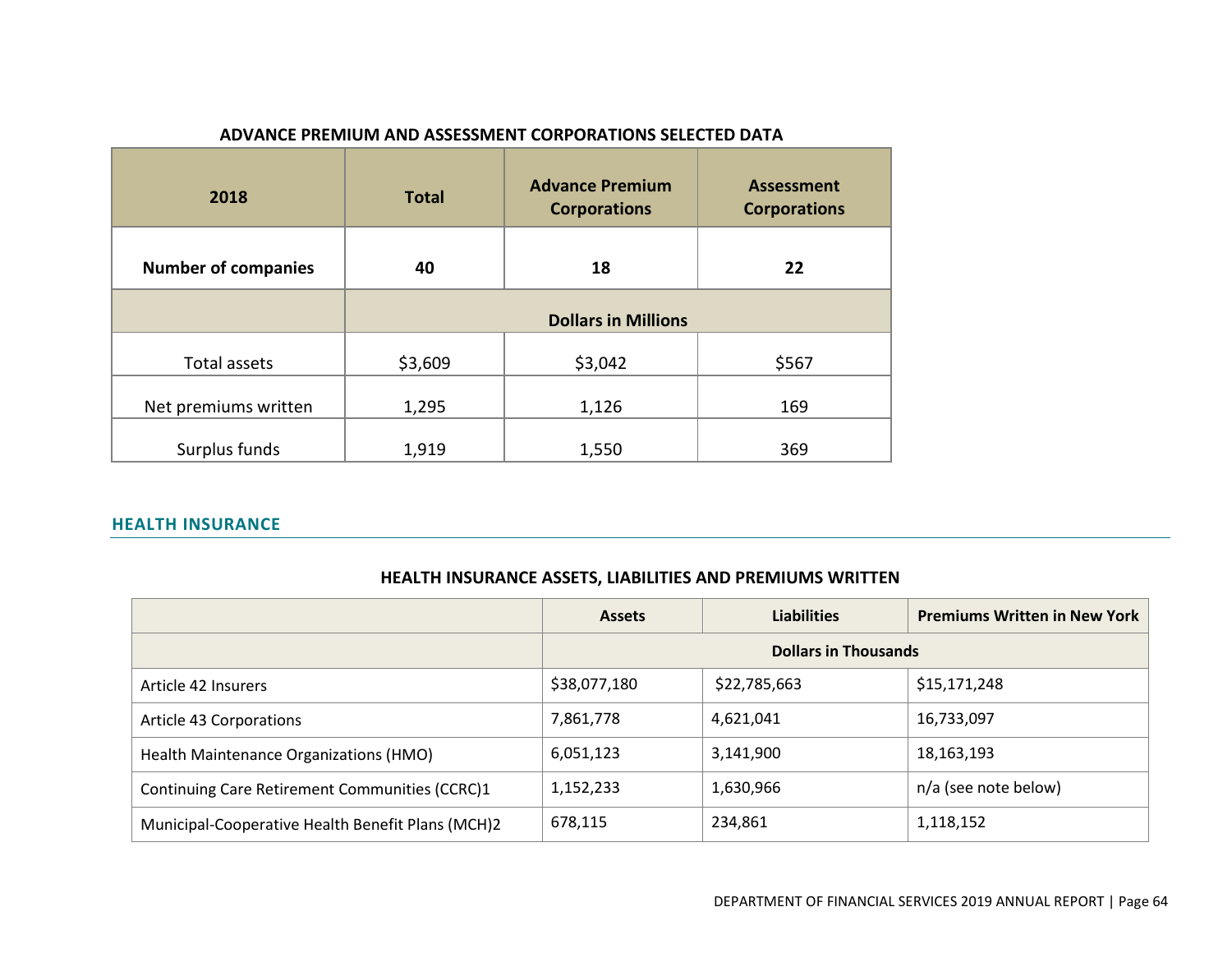| Self-Funded Student Health Plans 3                                                                                                                                                                                                                                                                     | 74.757       | 64.408       | 49.260       |  |  |  |
|--------------------------------------------------------------------------------------------------------------------------------------------------------------------------------------------------------------------------------------------------------------------------------------------------------|--------------|--------------|--------------|--|--|--|
| Total                                                                                                                                                                                                                                                                                                  | \$53,895,486 | \$32,478,839 | \$51,234,950 |  |  |  |
| 1 CCRCs do not have premiums. Residents pay a monthly fee. Numbers for CCRCs as of 2018. CCRCs' statements are normally due April 30th of each year.<br>Due to COVID-19, the New York State Department of Health granted an extension for CCRCs to submit their 2019 statement by June 30th this year. |              |              |              |  |  |  |
| 2 MCH statements are due 120 days after the end of their fiscal year.                                                                                                                                                                                                                                  |              |              |              |  |  |  |
| 3 Self-Funded Student Health Plan statements are due 120 days after the end of their fiscal year.                                                                                                                                                                                                      |              |              |              |  |  |  |

# **CHANGES IN AUTHORIZED INSURERS**

| <b>Life Insurance Companies</b>                                                                     | <b>Date</b> |
|-----------------------------------------------------------------------------------------------------|-------------|
| <b>Domestic Company Licensed</b>                                                                    |             |
| Lumico Life Insurance Company of New York                                                           | Dec. 7      |
| <b>Name Changes</b>                                                                                 |             |
| "Farm Family Life Insurance Company" to "American National Life Insurance Company of New York"      | Jan. 1      |
| "Phoenix Life Insurance Company" to "Nassau Life Insurance Company"                                 | Oct. 10     |
| "Hartford Life Insurance Company" to "Talcott Resolution Life Insurance Company"                    | Oct. 18     |
| <b>Mergers</b>                                                                                      |             |
| American National Life Insurance Company of New York merged into Farm Family Life Insurance Company | Jan. $1$    |
| American Modern Life Insurance Company merged into Securian Life Insurance Company                  | Dec. 31     |
| <b>Accredited Reinsurers</b>                                                                        | <b>Date</b> |
| <b>Name Change</b>                                                                                  |             |
| "XL Life Insurance and Annuity Company" to "Omaha Health Insurance Company"                         | Aug. 6      |
| <b>Fraternal Benefit Societies</b>                                                                  | <b>Date</b> |
| <b>Merger</b>                                                                                       |             |
| "Association of the Sons of Poland" merged into "Supreme Council of the Royal Arcanum"              | Sept. 28    |
| <b>Charitable Annuity Societies</b>                                                                 | Date        |
| <b>Permits Issued</b>                                                                               |             |
| Dickinson College                                                                                   | Jan. 22     |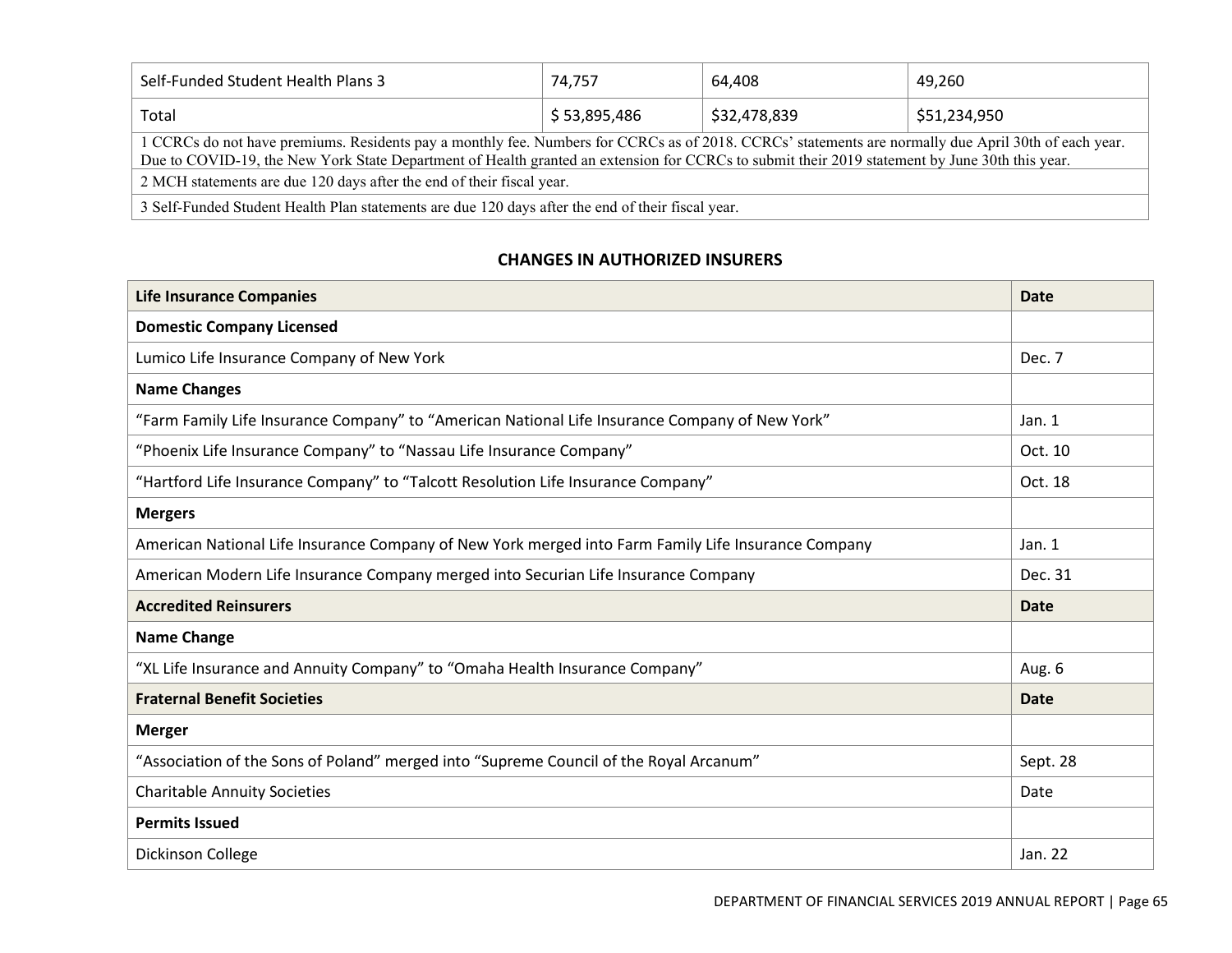| Cardinal Glennon Children's Foundation                                                 | May 24         |
|----------------------------------------------------------------------------------------|----------------|
| <b>National Park Foundation</b>                                                        | July 16        |
| <b>Bennington College</b>                                                              | Nov. 16        |
| Wesleyan University                                                                    | <b>Nov. 28</b> |
| <b>Storm King School</b>                                                               | Dec. 26        |
| <b>Name Changes</b>                                                                    |                |
| "Rochester General Hospital Foundation" to "Rochester Regional Health Foundation"      | Jan. 1         |
| "ABWE Foundation, Inc." to "ABWE Foundation, LLC"                                      | Aug. 23        |
| <b>Merger</b>                                                                          |                |
| Unity Health System Foundation merged into Rochester General Hospital Foundation       | Jan. $1$       |
| Withdrawn                                                                              |                |
| <b>Americares Foundation</b>                                                           | Sept. 28       |
| Omaha Home for Boys                                                                    | Dec. 27        |
|                                                                                        |                |
| Health Insurance and Other Health Related Risk Bearing Entities                        |                |
| <b>Newly Authorized</b>                                                                |                |
| New York Quality Healthcare Corporation (PHSP)                                         | April 20       |
| Health Pointe of New York, LLC (HMO)                                                   | April 26       |
| Longevity Health Plan of New York, Inc. (HMO)                                          | April 26       |
| <b>Mergers</b>                                                                         |                |
| Alphacare of New York, Inc. merged with and into Senior Whole Health of New York, Inc. | January 1      |
| <b>Entered into Liquidation</b>                                                        |                |
| Touchstone Health HMO, Inc. (HMO)                                                      | May 11         |
| Cuatro LLC (HMO)                                                                       | August 6       |
| Changes in Charter, By-laws, Articles of Incorporation, or Deed of settlement          |                |
| Independent Health Benefits Corporation (MHL)                                          | December 12    |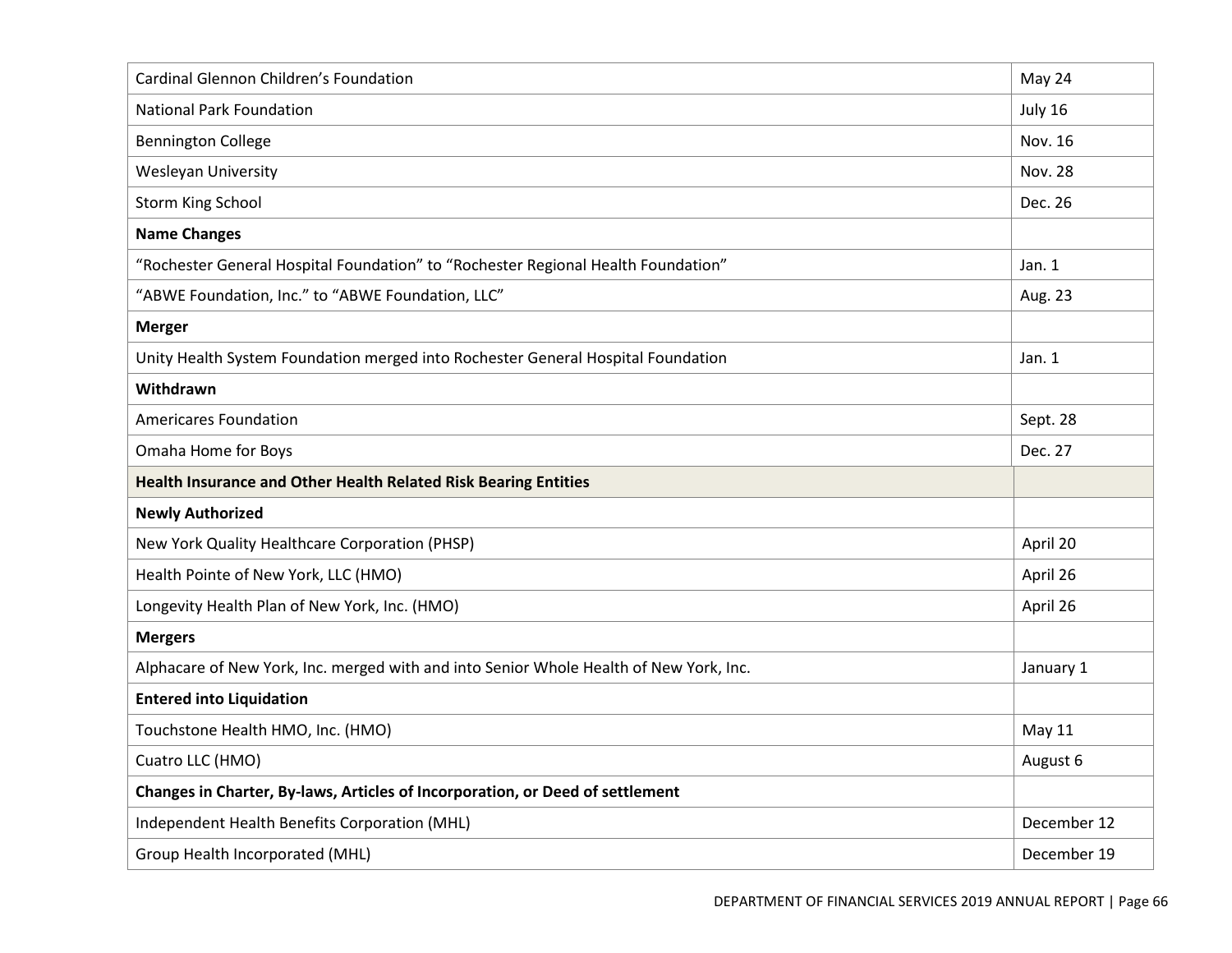| Health Insurance Plan of Greater New York (MHL)                                        | December 19   |
|----------------------------------------------------------------------------------------|---------------|
| <b>Newly Authorized</b>                                                                |               |
| New York Quality Healthcare Corporation (PHSP)                                         | April 20      |
| Health Pointe of New York, LLC (HMO)                                                   | April 26      |
| Longevity Health Plan of New York, Inc. (HMO)                                          | April 26      |
| <b>Mergers</b>                                                                         |               |
| Alphacare of New York, Inc. merged with and into Senior Whole Health of New York, Inc. | January 1     |
| <b>Entered into Liquidation</b>                                                        |               |
| Touchstone Health HMO, Inc. (HMO)                                                      | <b>May 11</b> |
| Cuatro LLC (HMO)                                                                       | August 6      |
| Changes in Charter, By-laws, Articles of Incorporation, or Deed of settlement          |               |
| Independent Health Benefits Corporation (MHL)                                          | December 12   |
| Group Health Incorporated (MHL)                                                        | December 19   |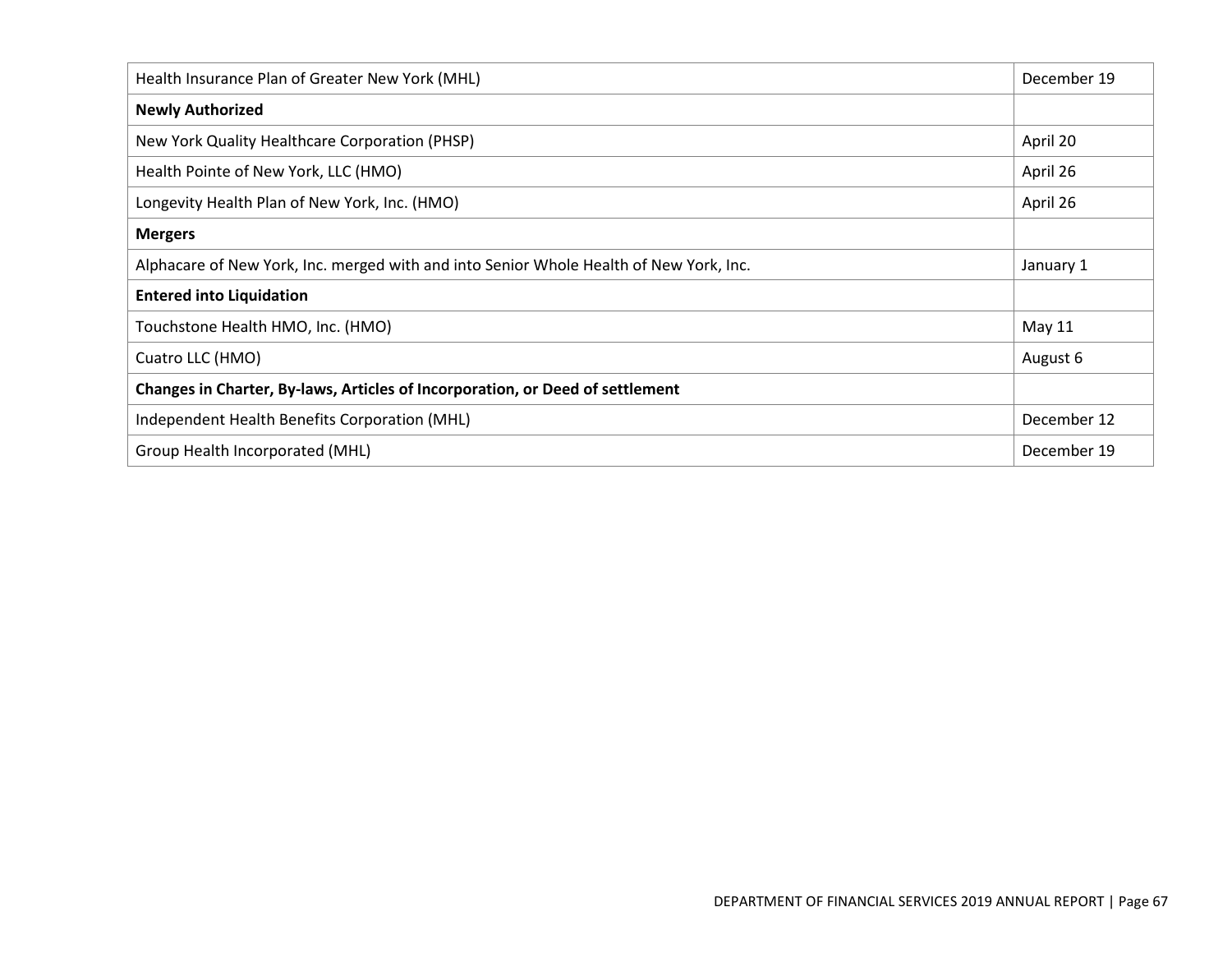| <b>Type</b>                        | <b>Number</b> |
|------------------------------------|---------------|
| Life – New York                    | 82            |
| Life – Other States                | 52            |
| <b>Accredited Reinsurers</b>       | 24            |
| Fraternals - New York              | 3             |
| Fraternals - Other States          | 28            |
| Fraternals - Canadian, U.S. Branch | 1             |
| <b>Charitable Annuities</b>        | 392           |
| <b>Retirement Systems</b>          | 21            |
| Life Settlement Providers          | 22            |
| <b>Welfare Funds</b>               | 22            |
| <b>Certified Reinsurers</b>        | 5             |
| Total                              | 652           |

# **LIFE INSURANCE COMPANIES REGULATED BY THE DEPARTMENT**

### **LIFE INSURANCE COMPANY ADMITTED ASSETS UPDATED**

|                            | 2018                       | 2017      | 2013      | 2008                     |
|----------------------------|----------------------------|-----------|-----------|--------------------------|
|                            | <b>Dollars in Billions</b> |           |           |                          |
| Total                      | \$3,193.6                  | \$3,239.3 | \$2,950.9 | \$2,315.7                |
| Percent Increase From 2008 | 37.9%                      | 39.9%     | 27.4%     | $\overline{\phantom{0}}$ |
| Type of Asset              |                            |           |           |                          |
| <b>Bonds</b>               | \$1,344.3                  | \$1,303.5 | \$1,202.7 | \$1,016.7                |
| <b>Stocks</b>              | 63.8                       | 70.5      | 66.0      | 64.4                     |
| Mortgage Loans             | 275.8                      | 259.2     | 202.7     | 195.1                    |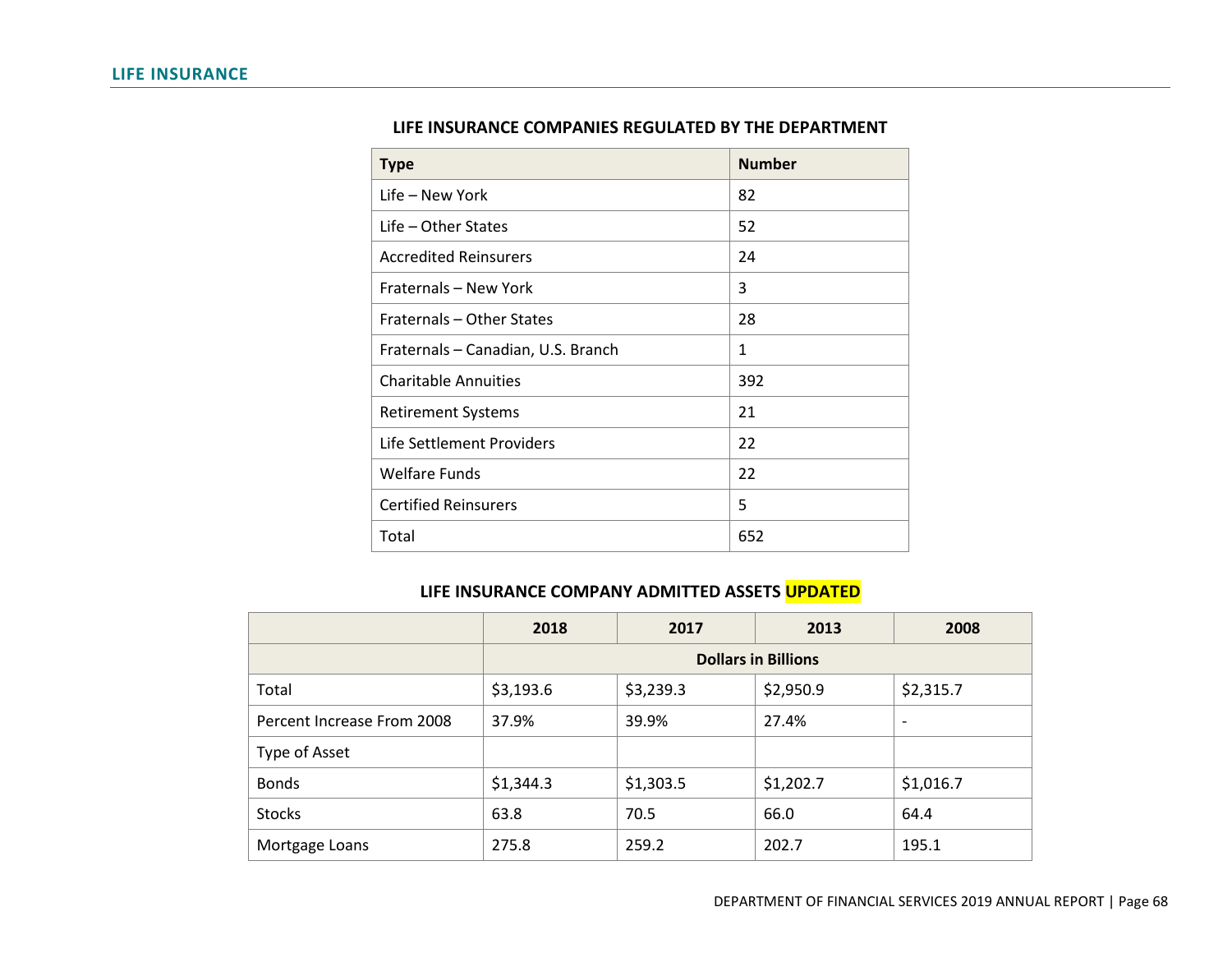| Real Estate         | 11.0    | 12.0    | 11.4    | 13.0  |
|---------------------|---------|---------|---------|-------|
| Policy Loans/Liens  | 75.8    | 72.8    | 72.2    | 65.8  |
| Short-Term Holdings | 5.9     | 6.7     | 22.3    | 38.9  |
| Other               | 1,417.0 | 1,514.6 | 1,373.7 | 921.9 |

Note: Detail may not add to totals due to rounding.

# **LIFE INSURER ASSETS, LIABILITIES, CAPITAL & SURPLUS**

|                   | 2018                       | 2017      |  |
|-------------------|----------------------------|-----------|--|
|                   | <b>Dollars in Billions</b> |           |  |
| Assets            | \$3,193.6                  | \$3,239.3 |  |
| Liabilities       | 2,981.2                    | 3,038.3   |  |
| Capital & Surplus | 212.4                      | 201.0     |  |

# **TOTAL LIFE INSURANCE IN FORCE (COMPANIES LICENSED IN NEW YORK STATE)**

|                            | 2018                       | 2017       | 2013       | 2008                     |
|----------------------------|----------------------------|------------|------------|--------------------------|
|                            | <b>Dollars in Billions</b> |            |            |                          |
| Total Insurance in Force   | \$19,322.8                 | \$18,328.9 | \$15,986.3 | \$13,638.1               |
| Percent increase from 2008 | 41.7%                      | 34.4%      | 17.2%      | $\overline{\phantom{0}}$ |
|                            |                            |            |            |                          |
| <b>Type of Business</b>    | <b>Dollars in Billions</b> |            |            |                          |
| Ordinary                   | \$9,508.4                  | \$9,246.5  | \$8,465.8  | \$7,419.4                |
| Group                      | 9,787.9                    | 9,054.9    | 7,488.7    | 6170.4                   |
| Credit                     | 22.7                       | 23.6       | 27.1       |                          |
|                            |                            |            |            | 42.5                     |
| Industrial                 | 3.8                        | 3.9        | 4.7        | 5.8                      |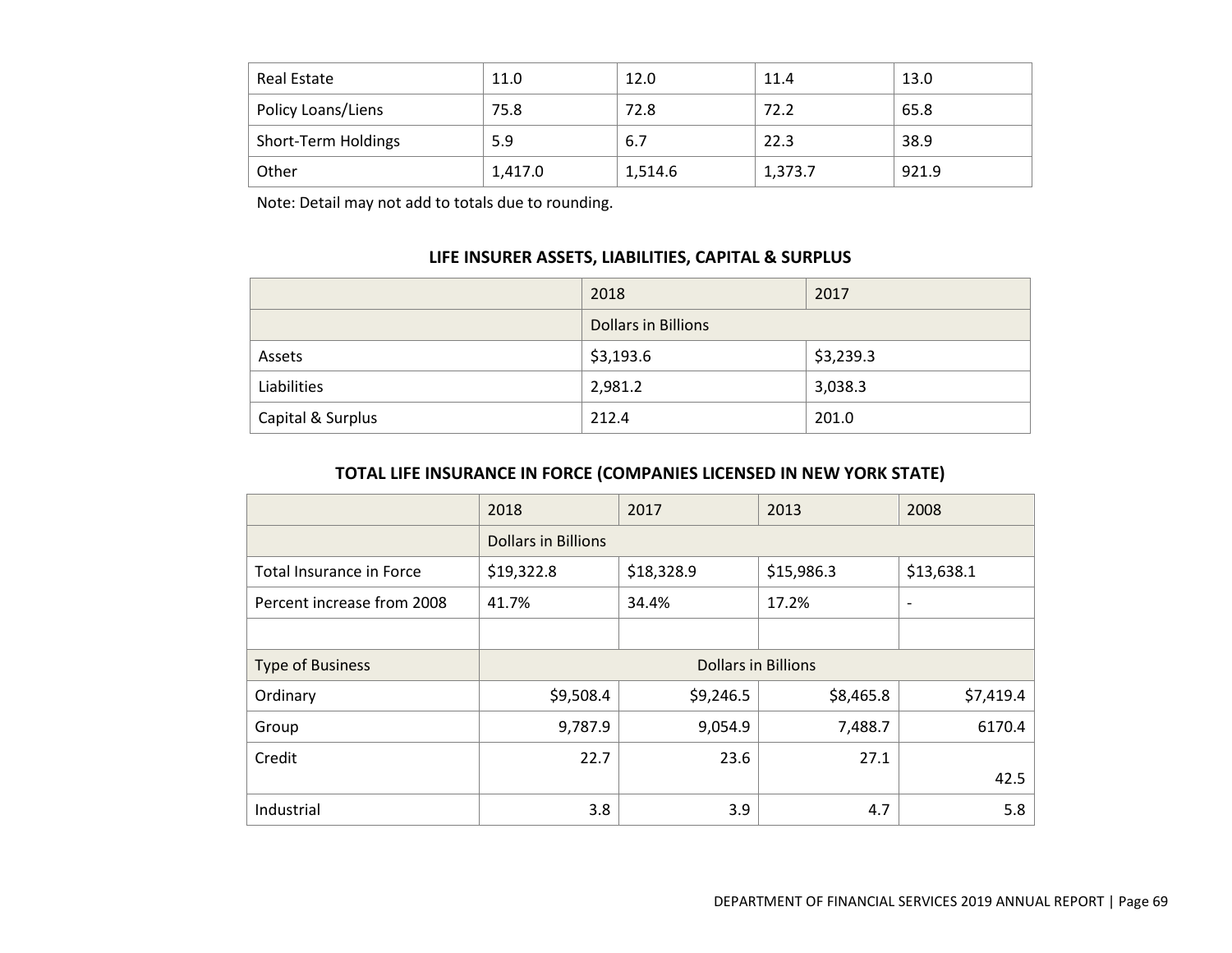#### **LIFE INSURANCE IN FORCE IN THE STATE OF NEW YORK**

|                            | 2018                       | 2017      | 2013      | 2008                     |
|----------------------------|----------------------------|-----------|-----------|--------------------------|
|                            | <b>Dollars in Billions</b> |           |           |                          |
| Total                      | \$2,353.3                  | \$2,246.6 | \$2,012.7 | \$1,727.5                |
| Percent increase from 2008 | 36.2%                      | 30.0%     | 16.5%     | $\overline{\phantom{a}}$ |
| <b>Class of Business</b>   |                            |           |           |                          |
| Ordinary                   | \$1,564.2                  | \$1,528.4 | \$1,373.5 | \$1,185.6                |
| Group                      | 784.4                      | 713.4     | 634.7     | 535.4                    |
| Credit                     | 4.4                        | 4.5       | 4.1       | 5.9                      |
| Industrial                 | 0.3                        | 0.3       | 0.4       | 0.5                      |

# **DOMESTIC LIFE INSURANCE COMPANIES ADMITTED ASSETS/INSURANCE IN FORCE**

|                            | 2018                       | 2017      | 2013      | 2008                     |
|----------------------------|----------------------------|-----------|-----------|--------------------------|
|                            | <b>Dollars in Billions</b> |           |           |                          |
| <b>Admitted Assets</b>     | \$1,347.9                  | \$1,365.9 | \$1,179.4 | \$896.1                  |
| Percent Increase from 2008 | 50.4%                      | 52.4%     | 31.6%     | $\overline{\phantom{0}}$ |
|                            | <b>Dollars in Billions</b> |           |           |                          |
| Insurance in Force         | \$7,736.0                  | \$7,358.1 | \$6,910.1 | \$6,309.4                |
| Percent Increase from 2008 | 22.6%                      | 16.6%     | 9.5%      | $\overline{\phantom{0}}$ |

# **FRATERNAL BENEFIT SOCIETIES ADMITTED ASSETS/INSURANCE IN FORCE UPDATED**

|                        | 2018                | 2017    | 2013    | 2008    |  |
|------------------------|---------------------|---------|---------|---------|--|
|                        | Dollars in Billions |         |         |         |  |
| <b>Admitted Assets</b> | \$127.8             | \$124.8 | \$105.6 | \$78.4  |  |
| Insurance in Force     | \$441.9             | \$427.9 | \$378.6 | \$323.7 |  |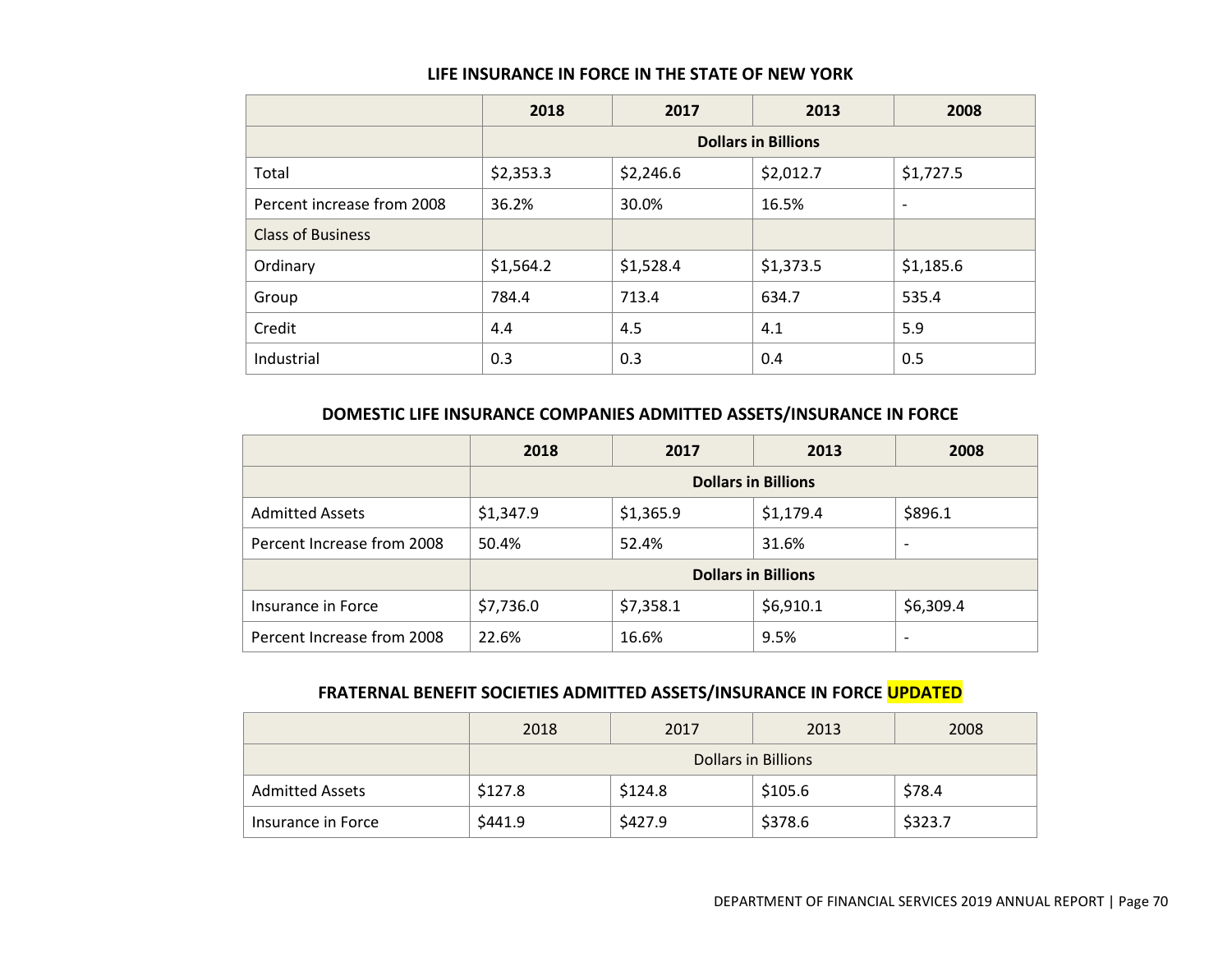### **PRIVATE PENSION FUNDS ADMITTED ASSETS/INSURANCE IN FORCE**

|                                          | 2018                       | 2017      | 2013      | 2008      |  |
|------------------------------------------|----------------------------|-----------|-----------|-----------|--|
|                                          | <b>Dollars in Millions</b> |           |           |           |  |
| Fair value of assets                     | \$225,254                  | \$256,305 | \$242,805 | \$153,075 |  |
| Payments to Annuitants and Beneficiaries | \$30,056                   | \$31,031  | \$21,443  | \$23,230  |  |

### **PUBLIC RETIREMENT SYSTEMS AND PENSION FUNDS ADMITTED ASSETS/INSURANCE IN FORCE UPDATED**

|                                          | 2018                       | 2017      | 2013      | 2008      |
|------------------------------------------|----------------------------|-----------|-----------|-----------|
|                                          | <b>Dollars in Millions</b> |           |           |           |
| <b>Fair Value of Assets</b>              | \$548,907                  | \$513,860 | \$384,408 | \$353,446 |
| Payments to Annuitants and Beneficiaries | \$34,592                   | \$32,944  | \$26,202  | \$20,401  |

# **SEGREGATED GIFT ANNUITY FUNDS ADMITTED ASSETS/INSURANCE IN FORCE 2007-2018 updated**

|                               | 2018                       | 2017      | 2013      | 2008      |
|-------------------------------|----------------------------|-----------|-----------|-----------|
|                               | <b>Dollars in Millions</b> |           |           |           |
| Total admitted assets         | \$2,777.5                  | \$3,077.2 | \$2,687.6 | \$1,899.9 |
| Annual payments to annuitants | \$217.0                    | \$222.1   | \$215.4   | \$192.3   |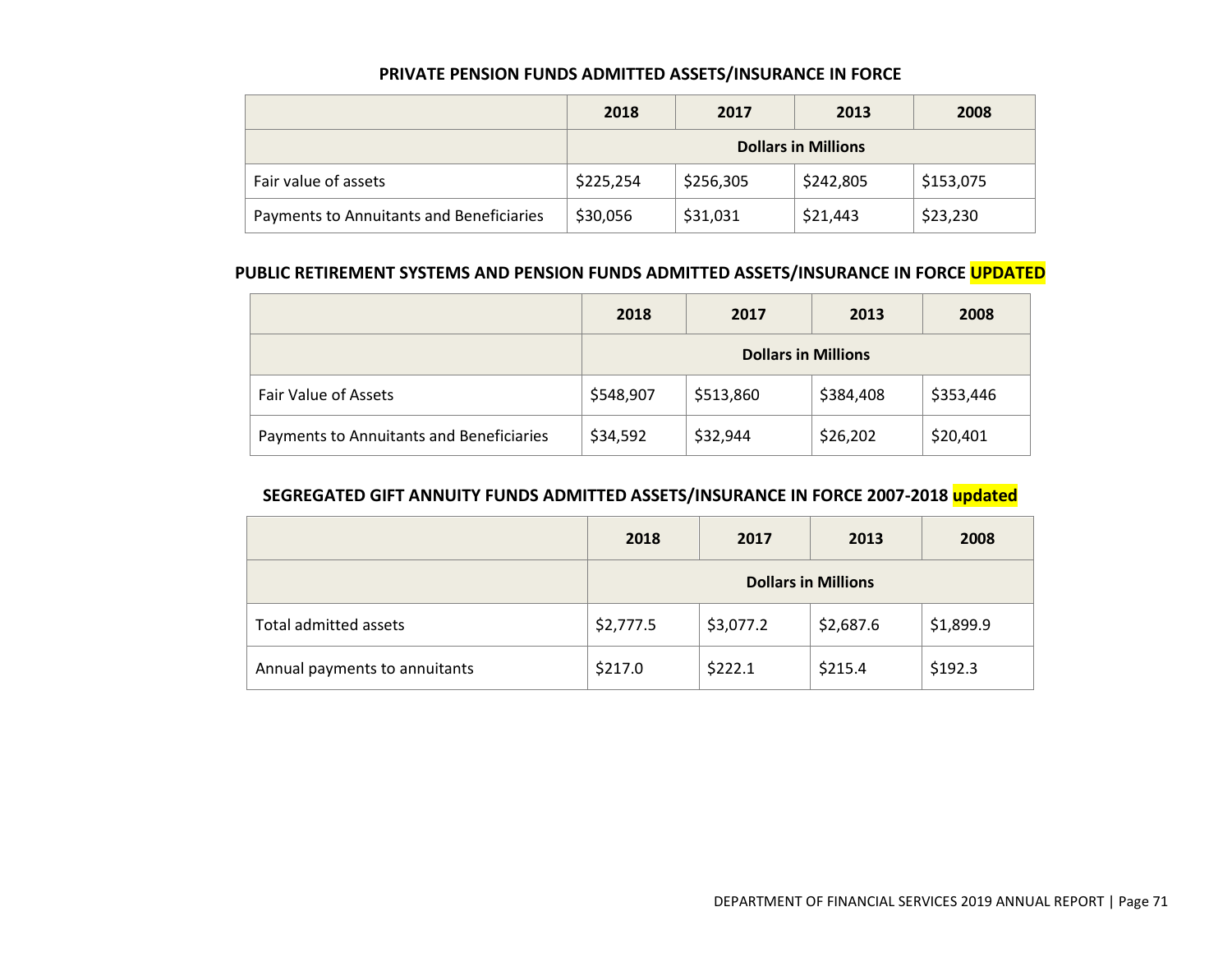# **FUNDS HELD BY OR DEPOSITED WITH THE SUPERINTENDENT**

| Date Funds Paid to<br>Superintendent                                                                          | Name of<br>Institution                  | Deposits or<br><b>Dividends</b> | Paid to<br>Claimants in<br>2018-19 | Paid to Date | <b>Balance</b> |
|---------------------------------------------------------------------------------------------------------------|-----------------------------------------|---------------------------------|------------------------------------|--------------|----------------|
| November 28, 2016                                                                                             | <b>Zurich Depository</b><br>Corporation | \$413,264.97                    | \$0                                | \$0          | \$413,264.97   |
|                                                                                                               | Total                                   | \$413,264.97                    | \$0                                | \$0          | \$413,264.97   |
| Note: All unclaimed Funds on deposit with the Superintendent are held by the Office of the State Comptroller. |                                         |                                 |                                    |              |                |

## **UNCLAIMED FUNDS FROM VOLUNTARY OR INVOLUNTARY BANK LIQUIDATIONS**

### **STATE TRANSMITTER OF MONEY INSURANCE FUND (STMIF)**

| Assets                                          | Amount       |
|-------------------------------------------------|--------------|
| Cash in STMIF Account as of April 1, 2018       | \$19,808,905 |
| Cash Received in STMIF from 2018-19 Assessments | 0            |
| Interest Received in STMIF                      | 415,175      |
| Cash Expenses in 2018-19                        | 0            |
| <b>TOTAL ASSETS</b>                             | \$20,224,081 |

### **PUBLIC MOTOR VEHICLE LIABILITY SECURITY FUND**

| \$159,397,389 |
|---------------|
| 14,148,402    |
| 4,102,742     |
| 1,390,329     |
| 19,641,473    |
| \$179,038,862 |
|               |
|               |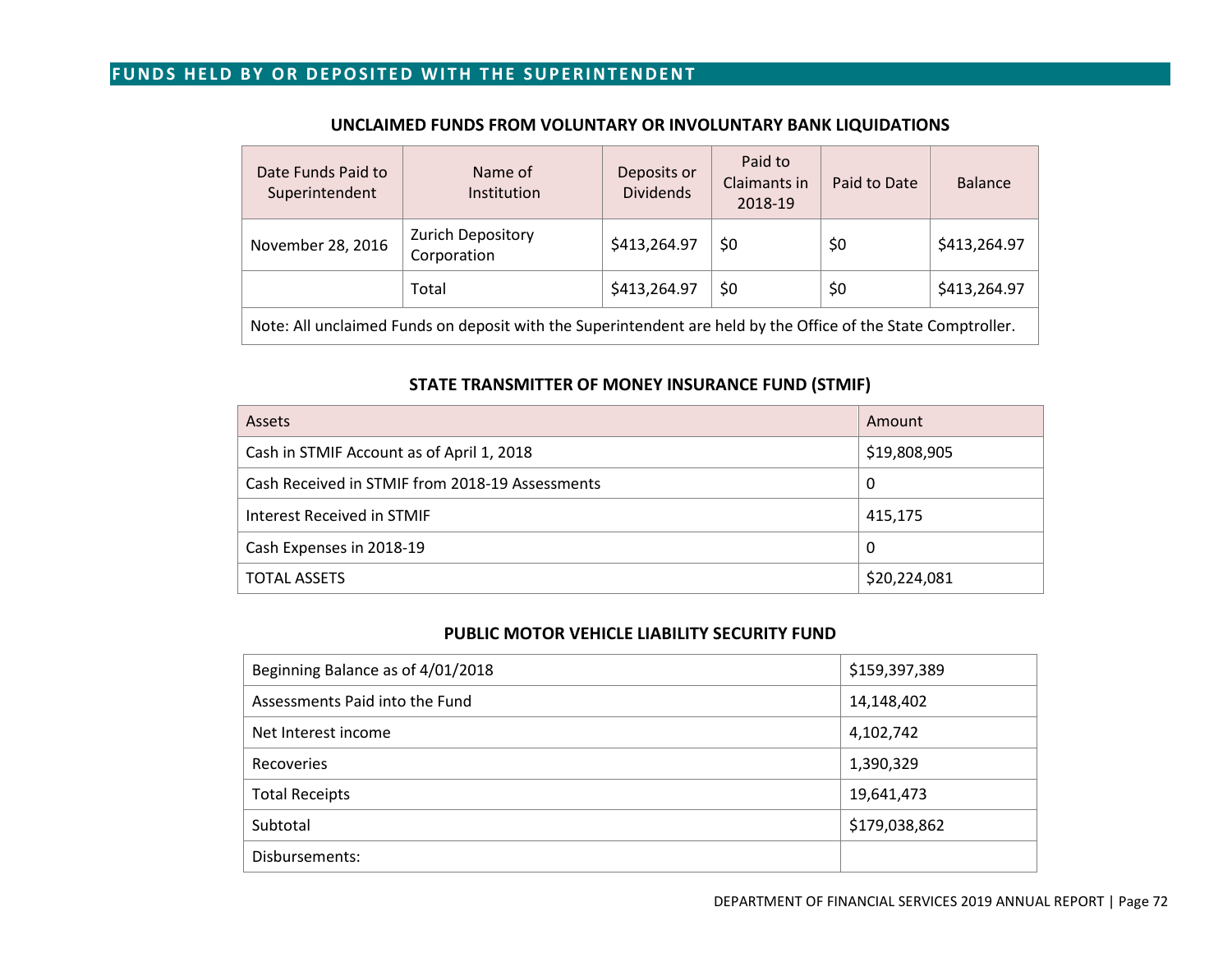| <b>Administrative Expenses</b>                                                                                         | 41,203        |
|------------------------------------------------------------------------------------------------------------------------|---------------|
| Awards & Expenses of companies in liquidation                                                                          | 25,488,904    |
| <b>Total Disbursements</b>                                                                                             | 25,530,107    |
| Total in Fund as of 3/31/2019                                                                                          | \$153,508,755 |
| Note: The fund has an outstanding liability of \$50 million for funds transferred from the Property Casualty Insurance |               |
| Security Fund, as permitted under Section 7603 (e) (2) of the Insurance Law.                                           |               |

## **PROPERTY CASUALTY INSURANCE SECURITY FUND**

| Beginning Balance as of 4/01/2018             | \$273,270,484 |
|-----------------------------------------------|---------------|
| Assessments Paid into the Fund                | 0             |
| Net Interest income                           | 6,357,658     |
| Recoveries                                    | 12,478,635    |
| <b>Total Receipts</b>                         | 18,836,293    |
| Subtotal                                      | \$292,106,777 |
| Disbursements:                                |               |
| <b>Administrative Expenses</b>                | 224,396       |
| Awards & Expenses of companies in liquidation | 71,393,642    |
| <b>Total Disbursements</b>                    | 71,618,038    |
| Total in Fund as of 3/31/2019                 | \$220,488,739 |

Note: Total does not include transfer of \$87 million to State General Purpose Fund, or transfer of \$50 million to the Public Motor Vehicle Liability Security Fund.

## **WORKERS COMPENSATION SECURITY FUND**

| Beginning Balance as of 4/01/2018 | \$128,625,166 |
|-----------------------------------|---------------|
| Assessments Paid into the Fund    | 290,221       |
| Net Interest income               | 3,954,464     |
| Recoveries                        | 53,118,136    |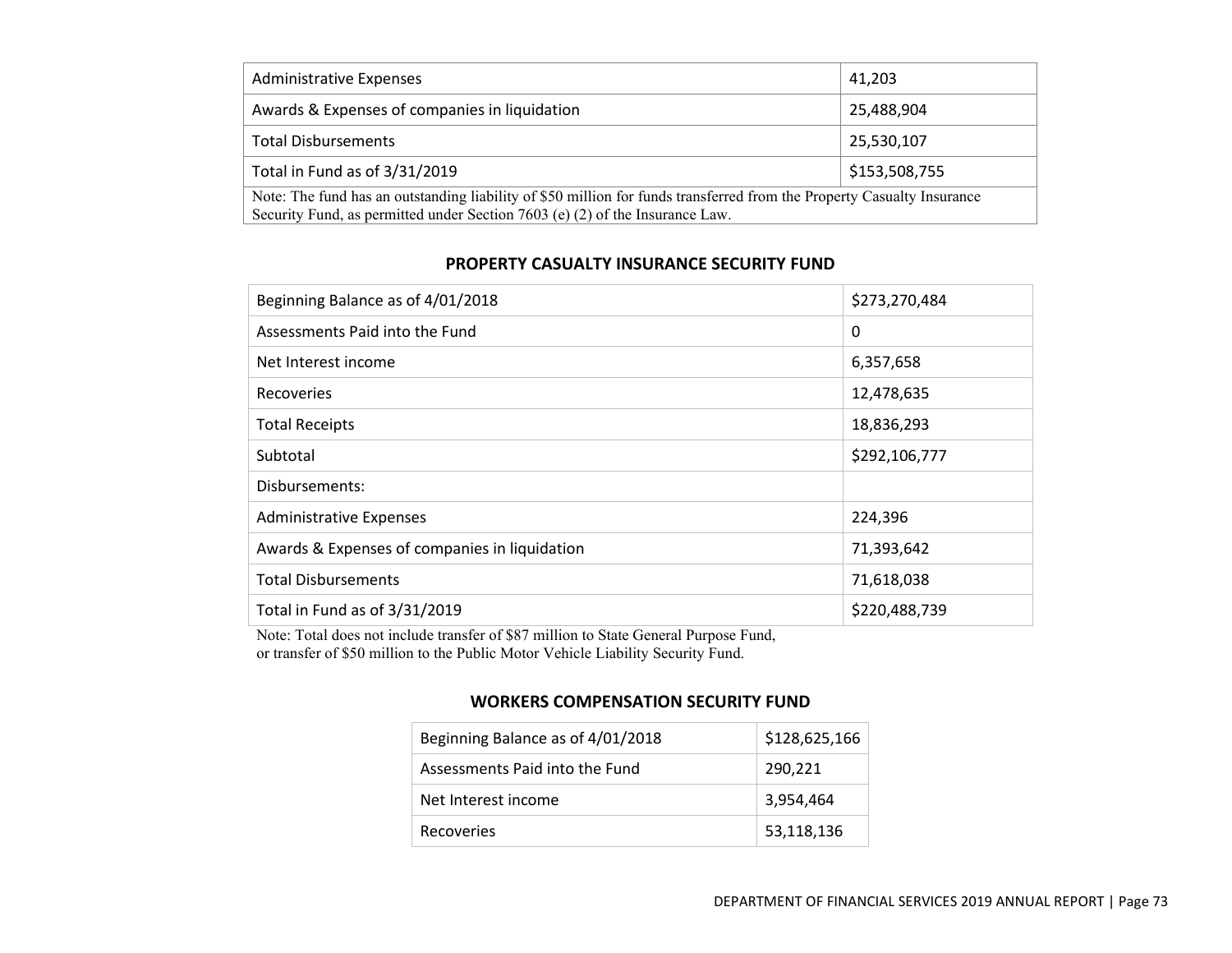| <b>Total Receipts</b>                         | 57,362,820    |
|-----------------------------------------------|---------------|
| Subtotal                                      | \$185,987,987 |
| Disbursements:                                |               |
| <b>Administrative Expenses</b>                | 66,433        |
| Awards & Expenses of companies in liquidation | 89,191,986    |
| <b>Total Disbursements</b>                    | 89,258,419    |
| Total in Fund as of 3/31/2019                 | \$96,729,568  |

# **DEPARTMENT ORGANIZATION AND MAINTENANCE**

### **2019 DEPARTMENT RECEIPTS**

| <b>Assessments and Reimbursement of Department Expenses:</b> | <b>Amount</b> |
|--------------------------------------------------------------|---------------|
| <b>Banking Industry Assessment</b>                           | \$95,283,619  |
| Insurance Industry Assessment                                | 266,664,419   |
| <b>Banking Industry Specific Assessment</b>                  | 38,348        |
| <b>STMIF Assessment</b>                                      | 0             |
| <b>Insurance Industry Examination Fees</b>                   | 12,715,664    |
| Administrative Expense Reimbursement                         | 610,169       |
| <b>Subtotal</b>                                              | 375,312,219   |
|                                                              |               |
| <b>Taxes Collected</b>                                       |               |
| Retaliatory Taxes - Insurance Law Section 1112               | 11,846,737    |
| Excess Line Premium Taxes - Insurance Law Section 2118       | 143,180,495   |
| Organization Tax - Section 180, Tax Law                      | 0             |

#### **ASSESSMENTS AND REIMBURSEMENT OF DEPARTMENT EXPENSES**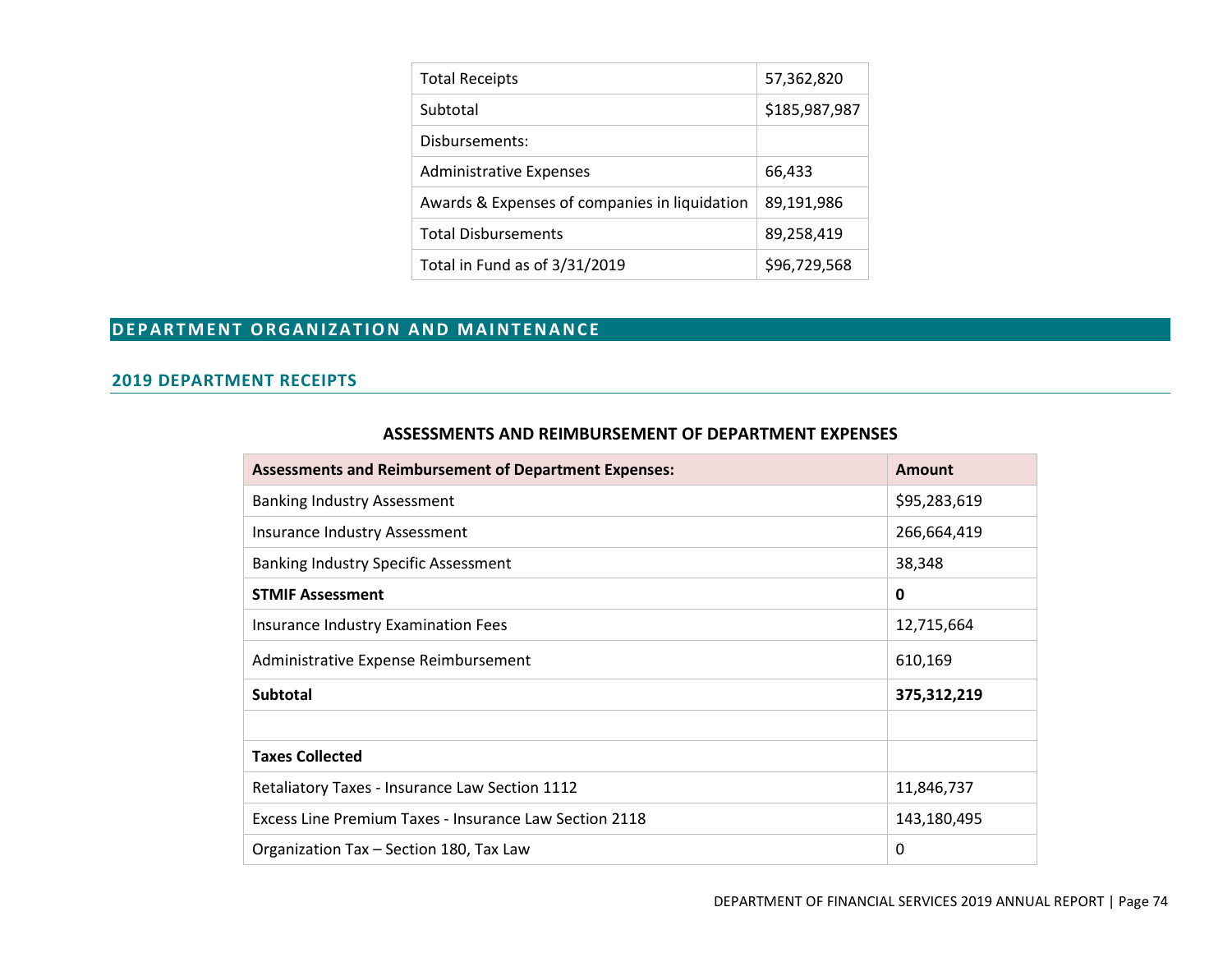| <b>Subtotal</b>                                                                       | 155,027,232     |
|---------------------------------------------------------------------------------------|-----------------|
|                                                                                       |                 |
| <b>Fees and Other Revenue Collected</b>                                               |                 |
| Section 9110 - Motor Vehicle Law Enforcement Fee                                      | 127,232,963     |
| Licensing and Accreditation Fees                                                      | 24,770,034      |
| Section 9108 - Fire Insurance Fee                                                     | 18,762,535      |
| <b>Fines and Penalties</b>                                                            | 855,904,660     |
| <b>MLO Annual License Fees</b>                                                        | 2,878,313       |
| <b>Banking Industry Application Fees</b>                                              | 889,500         |
| Section 1212 - Summons and Complaints                                                 | 695,773         |
| Section 1112 - Filing Annual Statements, Certificates of Authority and Admission Fees | 1,315,824       |
| <b>Fingerprint Fees</b>                                                               | $\mathbf 0$     |
| Section 9107 - Certification & Filing Fees                                            | 1,105           |
| <b>FOIL Requests</b>                                                                  | 195             |
| Miscellaneous Revenue                                                                 | 33,831          |
| <b>Subtotal</b>                                                                       | \$1,032,484,733 |
|                                                                                       |                 |
| Foreign Fire Tax and Security Funds Receipts                                          |                 |
| Foreign Fire Tax - Insurance Law Sections 2118, 9104 and 9105                         | 62,379,974      |
| Property Casualty Insurance Security Fund - Article 76                                | 18,836,292      |
| Public Motor Vehicle Liability Security Fund - Article 76                             | 19,641,472      |
| Workers' Compensation Security Fund - Article 6A of WC Law                            | 77,484,423      |
| <b>Subtotal</b>                                                                       | 178,342,161     |
| <b>Total Department Receipts</b>                                                      | \$1,741,166,345 |